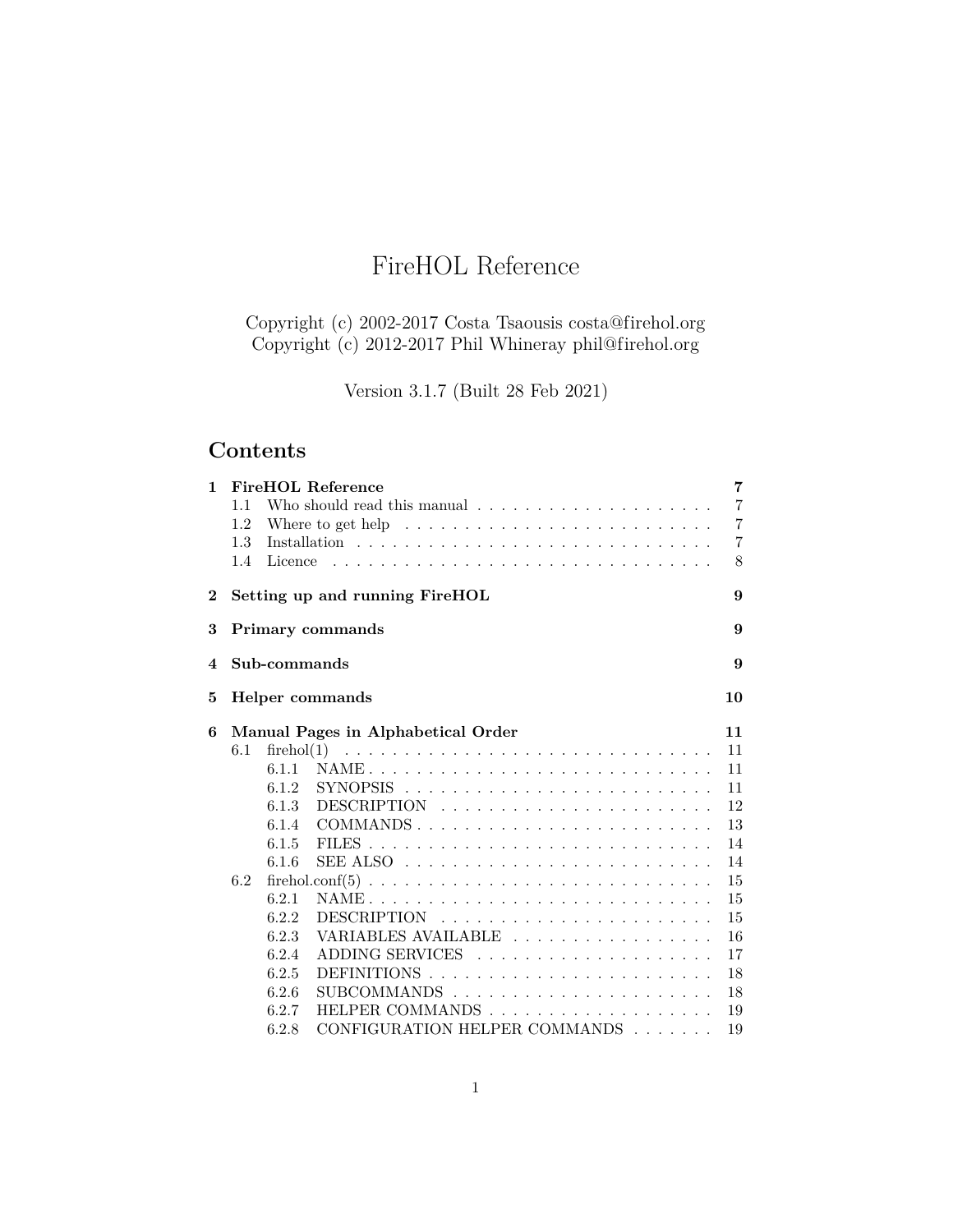|     | 6.2.9 | SEE ALSO $\dots \dots \dots \dots \dots \dots \dots \dots \dots \dots \dots$                                                              |  |  |  |  |  |  |  |  | $19\,$ |
|-----|-------|-------------------------------------------------------------------------------------------------------------------------------------------|--|--|--|--|--|--|--|--|--------|
| 6.3 |       |                                                                                                                                           |  |  |  |  |  |  |  |  | $20\,$ |
|     | 6.3.1 |                                                                                                                                           |  |  |  |  |  |  |  |  | $20\,$ |
|     | 6.3.2 |                                                                                                                                           |  |  |  |  |  |  |  |  | $20\,$ |
|     | 6.3.3 |                                                                                                                                           |  |  |  |  |  |  |  |  | $20\,$ |
|     | 6.3.4 |                                                                                                                                           |  |  |  |  |  |  |  |  | 24     |
| 6.4 |       |                                                                                                                                           |  |  |  |  |  |  |  |  | 25     |
|     | 6.4.1 |                                                                                                                                           |  |  |  |  |  |  |  |  | 25     |
|     | 6.4.2 |                                                                                                                                           |  |  |  |  |  |  |  |  | 25     |
|     | 6.4.3 |                                                                                                                                           |  |  |  |  |  |  |  |  | 25     |
|     | 6.4.4 | REJECT WITH MESSAGES                                                                                                                      |  |  |  |  |  |  |  |  | $30\,$ |
|     | 6.4.5 | SEE ALSO $\dots\dots\dots\dots\dots\dots\dots\dots\dots\dots\dots\dots$                                                                   |  |  |  |  |  |  |  |  | 32     |
| 6.5 |       |                                                                                                                                           |  |  |  |  |  |  |  |  | 33     |
|     | 6.5.1 |                                                                                                                                           |  |  |  |  |  |  |  |  | 33     |
|     | 6.5.2 |                                                                                                                                           |  |  |  |  |  |  |  |  | 33     |
|     | 6.5.3 |                                                                                                                                           |  |  |  |  |  |  |  |  | 33     |
|     | 6.5.4 |                                                                                                                                           |  |  |  |  |  |  |  |  | 34     |
|     | 6.5.5 |                                                                                                                                           |  |  |  |  |  |  |  |  | 34     |
|     |       |                                                                                                                                           |  |  |  |  |  |  |  |  |        |
| 6.6 |       |                                                                                                                                           |  |  |  |  |  |  |  |  | 35     |
|     | 6.6.1 |                                                                                                                                           |  |  |  |  |  |  |  |  | $35\,$ |
|     | 6.6.2 |                                                                                                                                           |  |  |  |  |  |  |  |  | $35\,$ |
|     | 6.6.3 |                                                                                                                                           |  |  |  |  |  |  |  |  | $35\,$ |
|     | 6.6.4 |                                                                                                                                           |  |  |  |  |  |  |  |  | 35     |
|     | 6.6.5 |                                                                                                                                           |  |  |  |  |  |  |  |  | 35     |
| 6.7 |       |                                                                                                                                           |  |  |  |  |  |  |  |  | 36     |
|     | 6.7.1 |                                                                                                                                           |  |  |  |  |  |  |  |  | 36     |
|     | 6.7.2 |                                                                                                                                           |  |  |  |  |  |  |  |  | 36     |
|     | 6.7.3 |                                                                                                                                           |  |  |  |  |  |  |  |  | 36     |
|     | 6.7.4 |                                                                                                                                           |  |  |  |  |  |  |  |  | 37     |
|     | 6.7.5 |                                                                                                                                           |  |  |  |  |  |  |  |  | 37     |
| 6.8 |       |                                                                                                                                           |  |  |  |  |  |  |  |  | 38     |
|     | 6.8.1 |                                                                                                                                           |  |  |  |  |  |  |  |  | 38     |
|     | 6.8.2 |                                                                                                                                           |  |  |  |  |  |  |  |  | 38     |
|     | 6.8.3 |                                                                                                                                           |  |  |  |  |  |  |  |  | 38     |
|     | 6.8.4 |                                                                                                                                           |  |  |  |  |  |  |  |  | 39     |
|     | 6.8.5 |                                                                                                                                           |  |  |  |  |  |  |  |  | 39     |
| 6.9 |       |                                                                                                                                           |  |  |  |  |  |  |  |  | 40     |
|     |       | 6.9.1 NAME.<br><u> 1919 - 1920 - 1920 - 1920 - 1920 - 1930 - 1940 - 1950 - 1950 - 1950 - 1950 - 1950 - 1950 - 1950 - 1950 - 1950 - 19</u> |  |  |  |  |  |  |  |  | 40     |
|     | 6.9.2 |                                                                                                                                           |  |  |  |  |  |  |  |  | 40     |
|     | 6.9.3 |                                                                                                                                           |  |  |  |  |  |  |  |  | 40     |
|     | 6.9.4 |                                                                                                                                           |  |  |  |  |  |  |  |  | 41     |
|     | 6.9.5 |                                                                                                                                           |  |  |  |  |  |  |  |  | $46\,$ |
|     |       |                                                                                                                                           |  |  |  |  |  |  |  |  | 47     |
|     |       |                                                                                                                                           |  |  |  |  |  |  |  |  | 47     |
|     |       |                                                                                                                                           |  |  |  |  |  |  |  |  | 47     |
|     |       |                                                                                                                                           |  |  |  |  |  |  |  |  | 47     |
|     |       |                                                                                                                                           |  |  |  |  |  |  |  |  |        |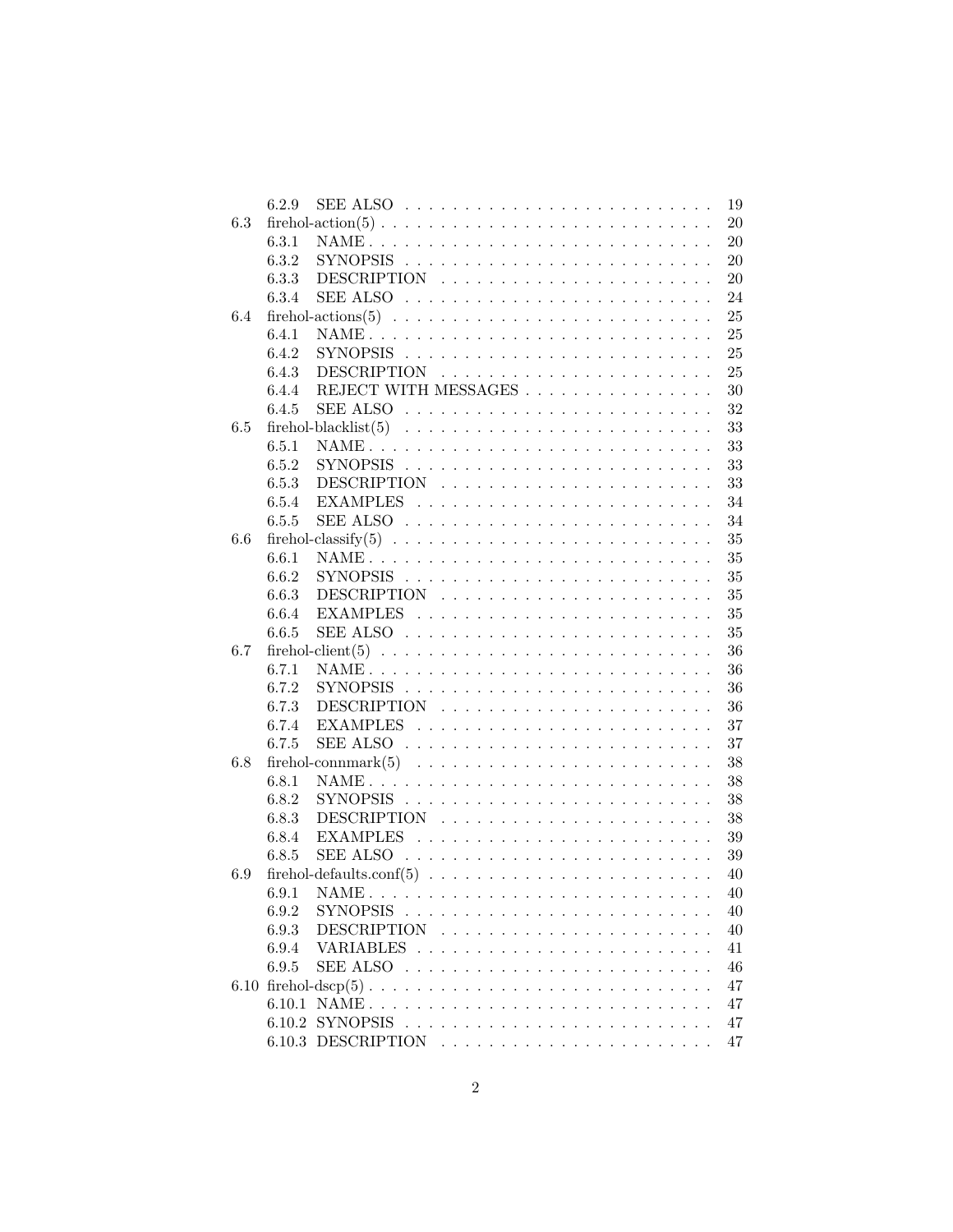|                                                                       | 47     |
|-----------------------------------------------------------------------|--------|
|                                                                       | 48     |
|                                                                       | 49     |
| 6.11.1 NAME                                                           | 49     |
|                                                                       | 49     |
|                                                                       | 49     |
|                                                                       | 49     |
|                                                                       | 50     |
|                                                                       | 51     |
|                                                                       | 51     |
|                                                                       | 51     |
|                                                                       | 51     |
|                                                                       | 52     |
|                                                                       | 52     |
|                                                                       | 54     |
|                                                                       | 54     |
|                                                                       | 54     |
|                                                                       | 54     |
|                                                                       | 54     |
|                                                                       | 55     |
|                                                                       |        |
|                                                                       | 55     |
|                                                                       | 57     |
| 6.14.1 NAME                                                           | 57     |
|                                                                       | 57     |
| 6.14.3 DESCRIPTION $\ldots \ldots \ldots \ldots \ldots \ldots \ldots$ | 57     |
|                                                                       | 57     |
|                                                                       | 58     |
|                                                                       | 59     |
| 6.15.1 NAME                                                           | 59     |
|                                                                       | 59     |
|                                                                       | 59     |
|                                                                       | 60     |
|                                                                       | 61     |
|                                                                       | 62     |
| 6.16.1 NAME                                                           | 62     |
|                                                                       | 62     |
|                                                                       | 62     |
| 6.16.4 EXAMPLES                                                       | $62\,$ |
|                                                                       | 62     |
|                                                                       | 64     |
| 6.17.1 NAME                                                           | 64     |
|                                                                       | 64     |
|                                                                       | 64     |
|                                                                       | 65     |
|                                                                       | 65     |
|                                                                       | 66     |
|                                                                       |        |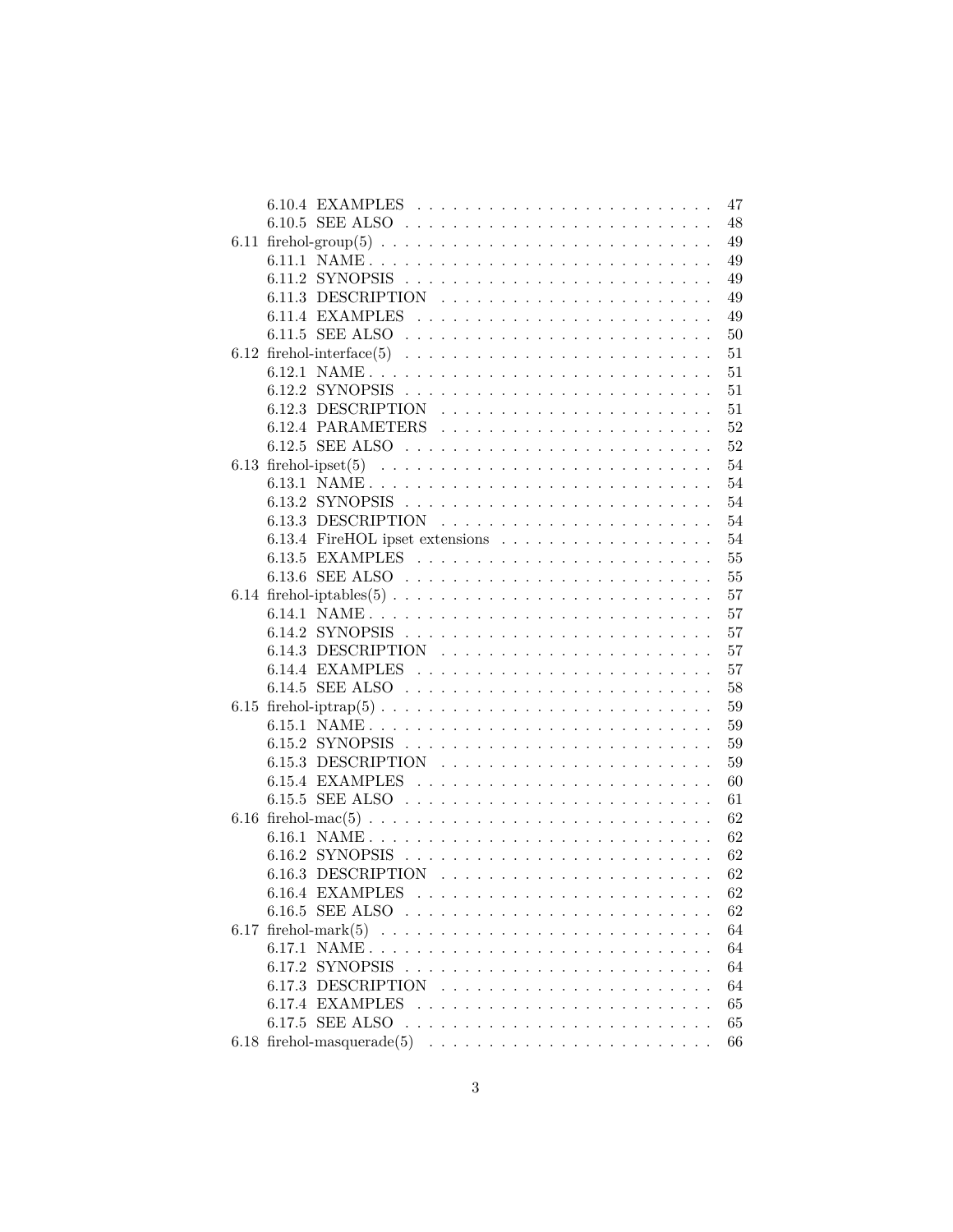|  | 6.18.1 NAME<br>66                                                           |  |
|--|-----------------------------------------------------------------------------|--|
|  | 66                                                                          |  |
|  | 66                                                                          |  |
|  | 6.18.4 MASQUERADING AND SNAT<br>66                                          |  |
|  | 67                                                                          |  |
|  | 67                                                                          |  |
|  | 68                                                                          |  |
|  | 6.19.1 NAME<br>68                                                           |  |
|  | 68                                                                          |  |
|  | 68                                                                          |  |
|  | 68                                                                          |  |
|  | 70                                                                          |  |
|  | 70                                                                          |  |
|  | 70                                                                          |  |
|  | 70                                                                          |  |
|  | 72                                                                          |  |
|  | 75                                                                          |  |
|  | 75                                                                          |  |
|  | 77                                                                          |  |
|  | 6.21.1 NAME<br>77                                                           |  |
|  | 77                                                                          |  |
|  | 6.21.3 DESCRIPTION $\ldots \ldots \ldots \ldots \ldots \ldots \ldots$<br>78 |  |
|  | 79                                                                          |  |
|  | 81                                                                          |  |
|  | 81                                                                          |  |
|  | 82                                                                          |  |
|  | 6.21.8 HELPERS ONLY PARAMETERS<br>83                                        |  |
|  | 85                                                                          |  |
|  |                                                                             |  |
|  | 86                                                                          |  |
|  | 6.22.1 NAME<br>86                                                           |  |
|  | 86                                                                          |  |
|  | 86                                                                          |  |
|  | 86                                                                          |  |
|  | 86                                                                          |  |
|  | 88                                                                          |  |
|  | 6.23.1 NAME<br>88                                                           |  |
|  | 88                                                                          |  |
|  | $88\,$                                                                      |  |
|  | 6.23.4 PACKET PROTECTION TYPES<br>88                                        |  |
|  | 6.23.5 FLOOD PROTECTION TYPES<br>89                                         |  |
|  | 6.23.6 CLIENT LIMITING TYPES<br>90                                          |  |
|  | 90                                                                          |  |
|  | 91                                                                          |  |
|  | 92                                                                          |  |
|  | 92                                                                          |  |
|  | 92                                                                          |  |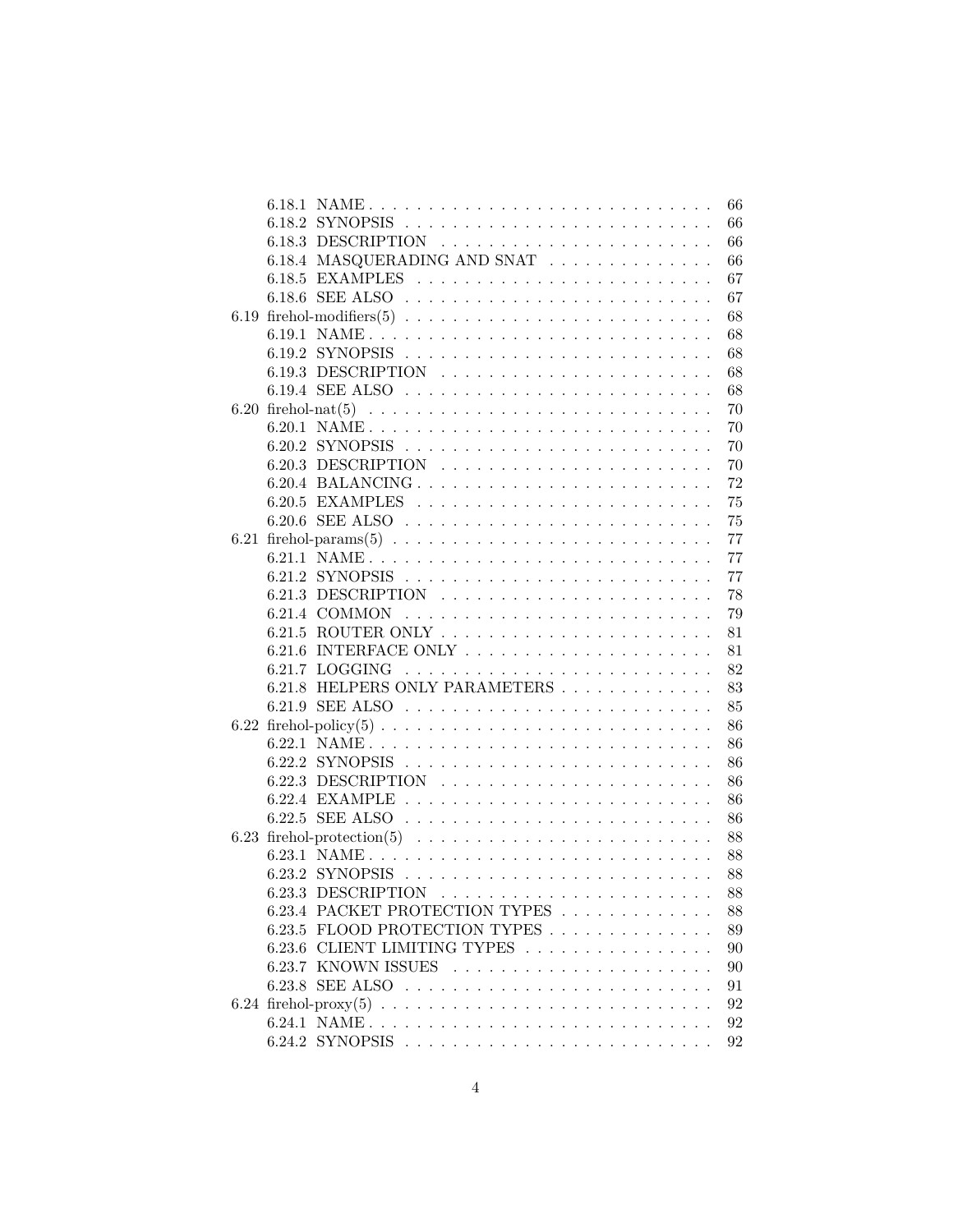| 6.24.3 DESCRIPTION $\ldots \ldots \ldots \ldots \ldots \ldots \ldots$ | 92  |
|-----------------------------------------------------------------------|-----|
|                                                                       | 92  |
|                                                                       | 93  |
|                                                                       | 94  |
| 6.25.1 NAME                                                           | 94  |
|                                                                       | 94  |
|                                                                       | 94  |
|                                                                       | 94  |
| 6.25.5 WORKING WITH ROUTERS                                           | 95  |
|                                                                       | 96  |
|                                                                       | 97  |
| 6.26.1 NAME                                                           | 97  |
|                                                                       | 97  |
|                                                                       | 97  |
|                                                                       | 98  |
|                                                                       | 98  |
|                                                                       | 99  |
| 6.27.1 NAME                                                           | 99  |
|                                                                       |     |
|                                                                       |     |
|                                                                       |     |
| 6.28.1 NAME 161                                                       |     |
|                                                                       |     |
|                                                                       |     |
|                                                                       |     |
|                                                                       |     |
|                                                                       |     |
|                                                                       |     |
|                                                                       |     |
|                                                                       |     |
|                                                                       |     |
| $6.28.10$ SYNPROXY AND DYNAMIC IP 166                                 |     |
|                                                                       |     |
|                                                                       |     |
|                                                                       |     |
|                                                                       |     |
|                                                                       |     |
|                                                                       |     |
| 6.29.4 EXAMPLES                                                       |     |
|                                                                       |     |
|                                                                       |     |
| 6.30.1 NAME                                                           | 171 |
|                                                                       | 171 |
|                                                                       | 171 |
|                                                                       | 171 |
|                                                                       |     |
|                                                                       |     |
|                                                                       |     |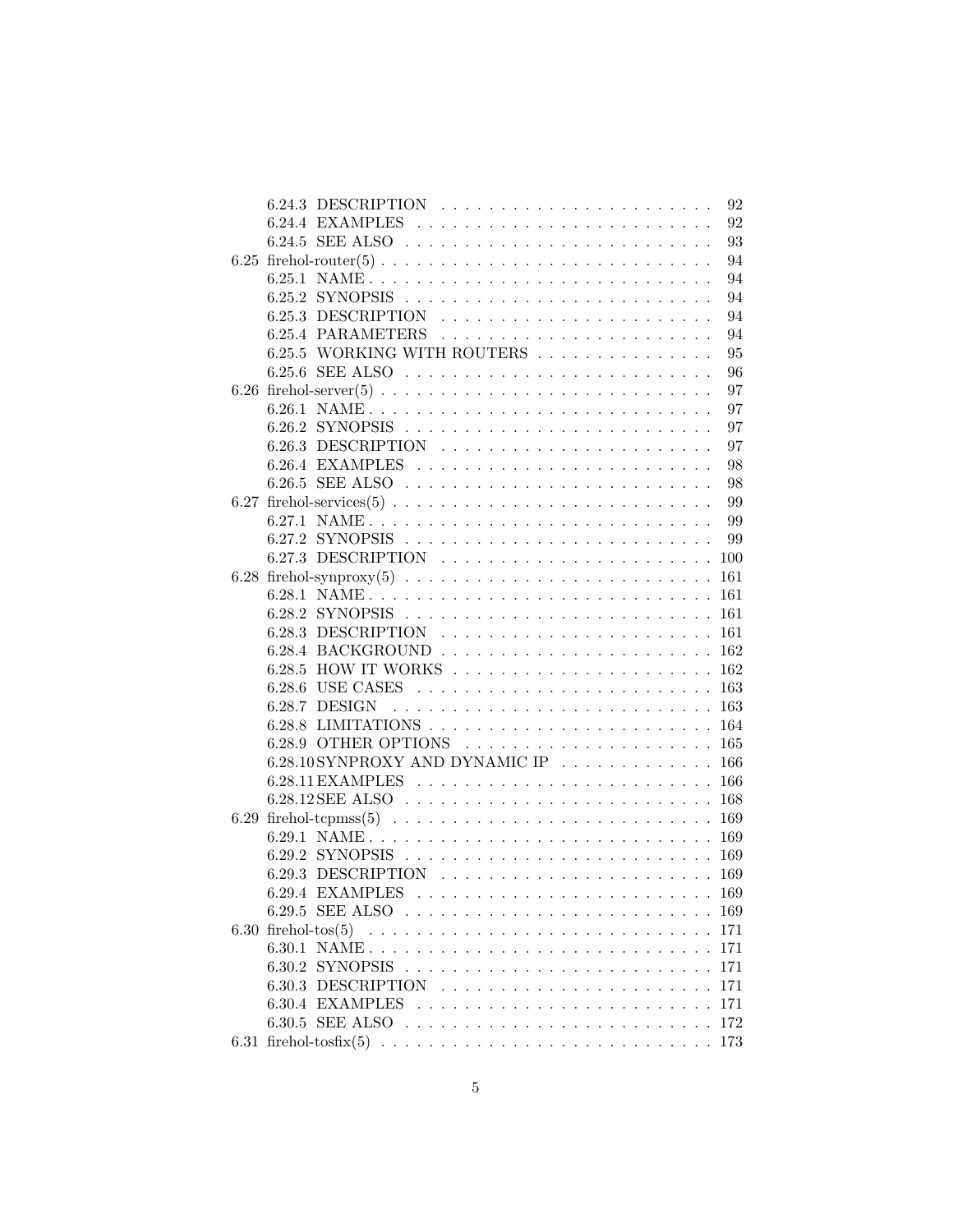|  | 6.31.3 DESCRIPTION $\ldots$ $\ldots$ $\ldots$ $\ldots$ $\ldots$ $\ldots$ $\ldots$ $\ldots$ 173 |  |  |  |  |  |  |  |  |  |  |  |  |  |
|--|------------------------------------------------------------------------------------------------|--|--|--|--|--|--|--|--|--|--|--|--|--|
|  |                                                                                                |  |  |  |  |  |  |  |  |  |  |  |  |  |
|  | 6.31.5 SEE ALSO                                                                                |  |  |  |  |  |  |  |  |  |  |  |  |  |
|  |                                                                                                |  |  |  |  |  |  |  |  |  |  |  |  |  |
|  |                                                                                                |  |  |  |  |  |  |  |  |  |  |  |  |  |
|  | 6.32.2 SYNOPSIS                                                                                |  |  |  |  |  |  |  |  |  |  |  |  |  |
|  |                                                                                                |  |  |  |  |  |  |  |  |  |  |  |  |  |
|  |                                                                                                |  |  |  |  |  |  |  |  |  |  |  |  |  |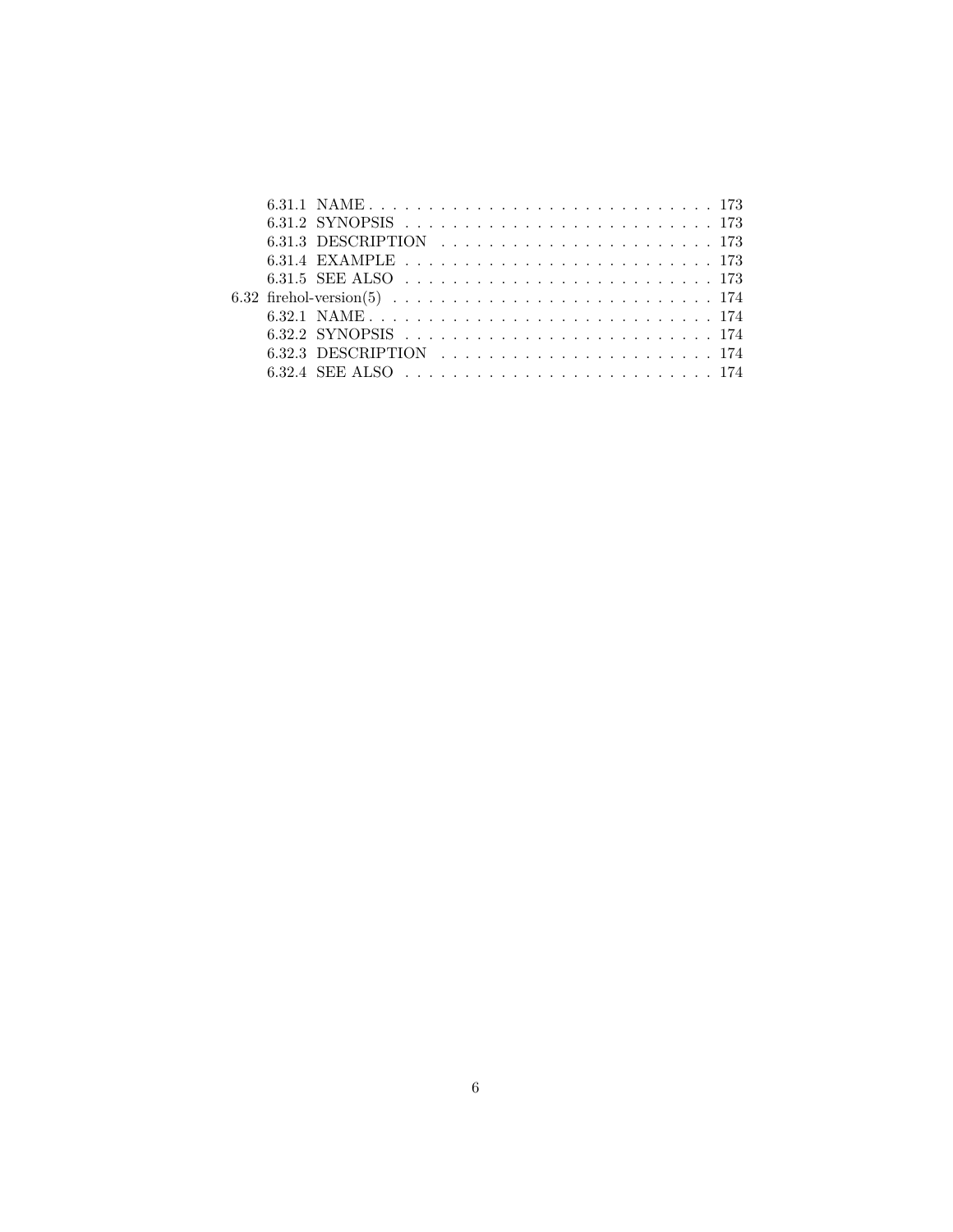The latest version of this manual is available online as a [PDF,](http://firehol.org/firehol-manual.pdf) as [single page](http://firehol.org/firehol-manual.html) [HTML](http://firehol.org/firehol-manual.html) and also as [multiple pages within the website.](http://firehol.org/firehol-manual/)

## <span id="page-6-0"></span>**1 FireHOL Reference**

## <span id="page-6-1"></span>**1.1 Who should read this manual**

This is a reference guide with specific detailed information on commands and configuration syntax for the FireHOL tool. The reference is unlikely to be suitable for newcomers to the tools, except as a means to look up more information on a particular command.

For tutorials and guides to using FireHOL and FireQOS, please visit the [website.](http://firehol.org/)

## <span id="page-6-2"></span>**1.2 Where to get help**

The [FireHOL website.](http://firehol.org/)

The [mailing lists and archives.](http://lists.firehol.org/mailman/listinfo)

The package comes with a complete set of manpages, a README and a brief INSTALL guide.

## <span id="page-6-3"></span>**1.3 Installation**

You can download tar-file releases by visiting the [FireHOL website download](http://firehol.org/download/) [area.](http://firehol.org/download/)

Unpack and change directory with:

```
tar xfz firehol-version.tar.gz
cd firehol-version
```
From version 3.0.0 it is no longer recommended to install firehol by copying files, since a function library is now used, in addition to the scripts.

Options for the configure program can be seen in the INSTALL file and by running:

```
./configure --help
```
To build and install taking the default options:

./configure && make && sudo make install

To not have files appear under /usr/local, try something like:

```
./configure --prefix=/usr --sysconfdir=/etc --localstatedir=/var
make
make install
```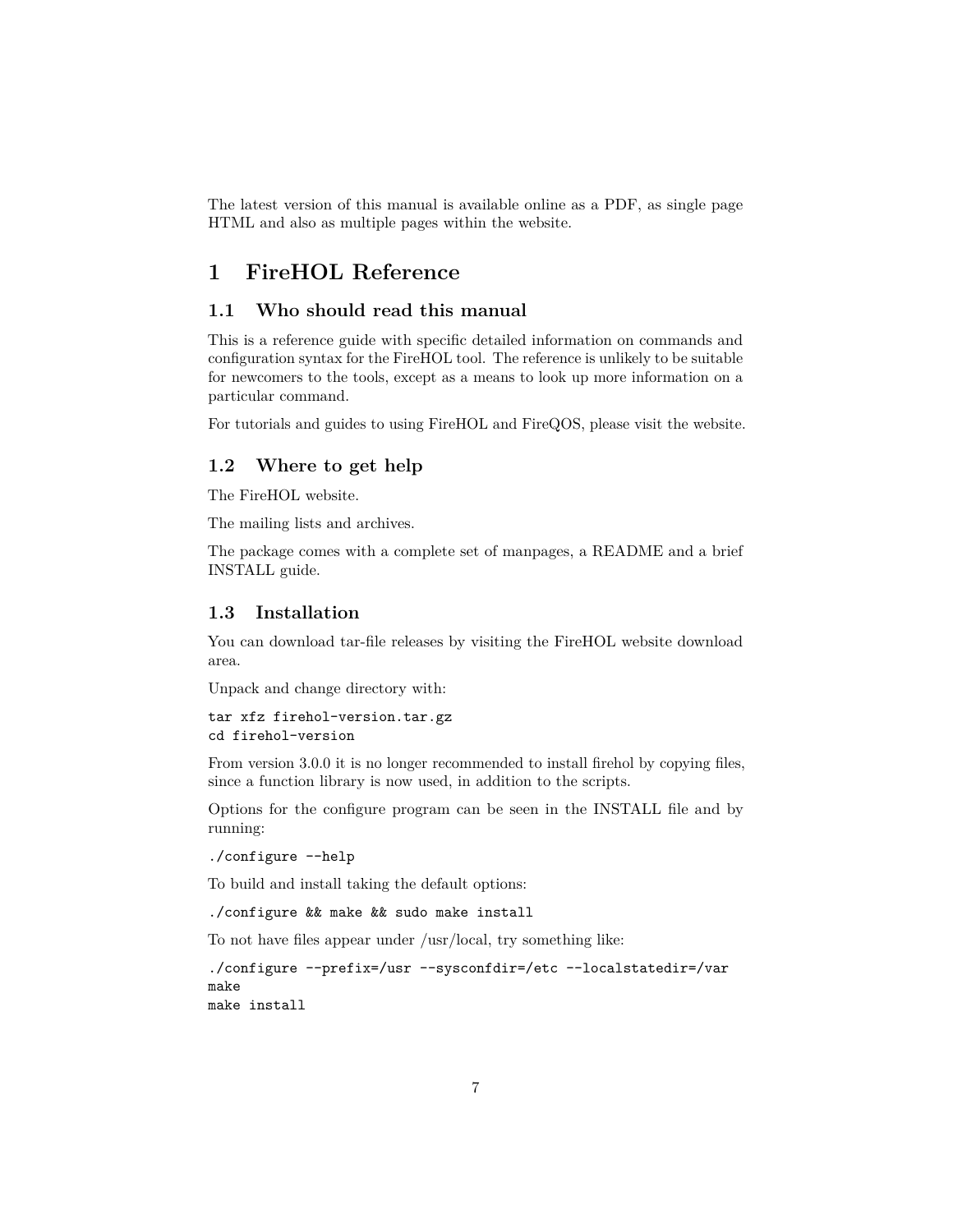If your O/S does not usually have a /usr/libexec, you may want to add --libexecdir=/usr/lib to the configure.

All of the common SysVInit command line arguments are recognised which makes it easy to deploy the script as a startup service.

Packages are available for most distributions and you can use your distribution's standard commands (e.g. aptitude, yum, etc.) to install these.

## **Note**

Distributions do not always offer the latest version. You can see what the latest release is on the [FireHOL website.](http://firehol.org/)

## <span id="page-7-0"></span>**1.4 Licence**

This manual is licensed under the same terms as the FireHOL package, the GNU GPL v2 or later.

This program is free software; you can redistribute it and/or modify it under the terms of the GNU General Public License as published by the Free Software Foundation; either version 2 of the License, or (at your option) any later version.

This program is distributed in the hope that it will be useful, but WITHOUT ANY WARRANTY; without even the implied warranty of MERCHANTABIL-ITY or FITNESS FOR A PARTICULAR PURPOSE. See the GNU General Public License for more details.

You should have received a copy of the GNU General Public License along with this program; if not, write to the Free Software Foundation, Inc., 59 Temple Place, Suite 330, Boston, MA 02111-1307 USA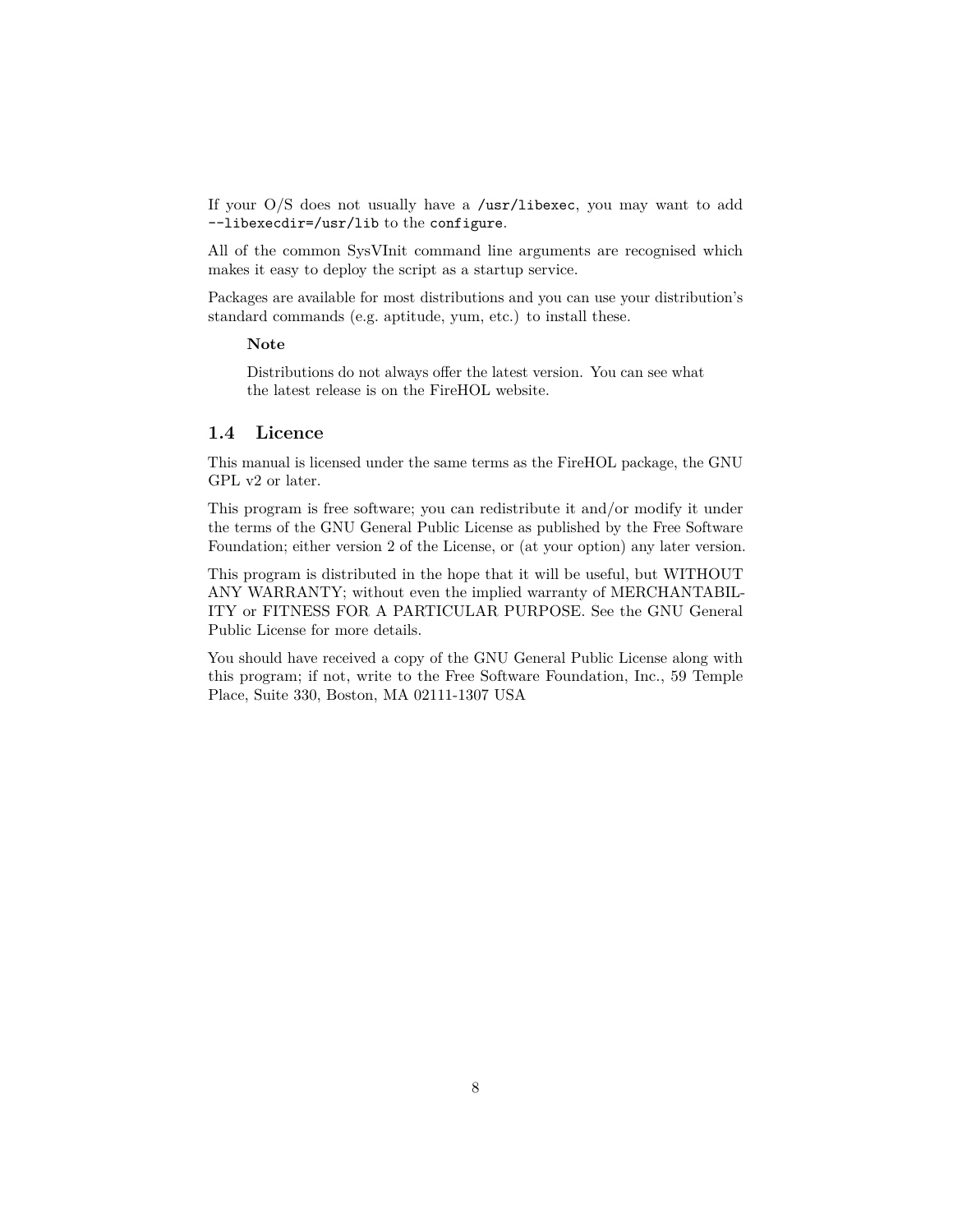# <span id="page-8-0"></span>**2 Setting up and running FireHOL**

FireHOL is started and stopped using the [firehol](#page-10-1) script. The default firewall configuration is to be found in [/etc/firehol/firehol.conf,](#page-14-0) with some behaviours governed by variables in [/etc/firehol/firehol-defaults.conf.](#page-39-0)

## <span id="page-8-1"></span>**3 Primary commands**

These are the primary packet filtering building blocks. Below each of these, sub-commands can be added.

| command   | 4/6/46 | forbidden<br>params          | description                                                                       |
|-----------|--------|------------------------------|-----------------------------------------------------------------------------------|
| interface |        | inface<br>outface<br>physout | Define packet filtering blocks,<br>protecting the firewall host itself.           |
| router    |        |                              | Define packet filtering blocks,<br>protecting other hosts from routed<br>traffic. |

## <span id="page-8-2"></span>**4 Sub-commands**

A rule in an interface or router definition typically consists of a subcommand to apply to a [service](#page-98-0) using one of the standard [actions](#page-24-0) provided it matches certain [optional rule parameters.](#page-76-0) e.g.

server ssh accept src 10.0.0.0/8

The following sub-commands can be used below **primary commands** to form rules.

| command                            | 4/6/46 | forbidden<br>params | description                                                                                                  |
|------------------------------------|--------|---------------------|--------------------------------------------------------------------------------------------------------------|
| client                             | Y      | sport<br>dport      | Allow access to a client running on the<br>interface or the protected router<br>hosts.                       |
| group                              | Y      |                     | Define groups of commands that share<br>optional rule parameters. Groups can<br>be nested.                   |
| iptables<br>ip <sub>6</sub> tables | N      | all<br>forbidden    | A wrapper for the system iptables<br>command, to add custom iptables<br>statements to a FireHOL firewall.    |
| masquerade                         | Y      | inface<br>outface   | Change the source IP of packets<br>leaving outface, with the IP of the<br>interface they are using to leave. |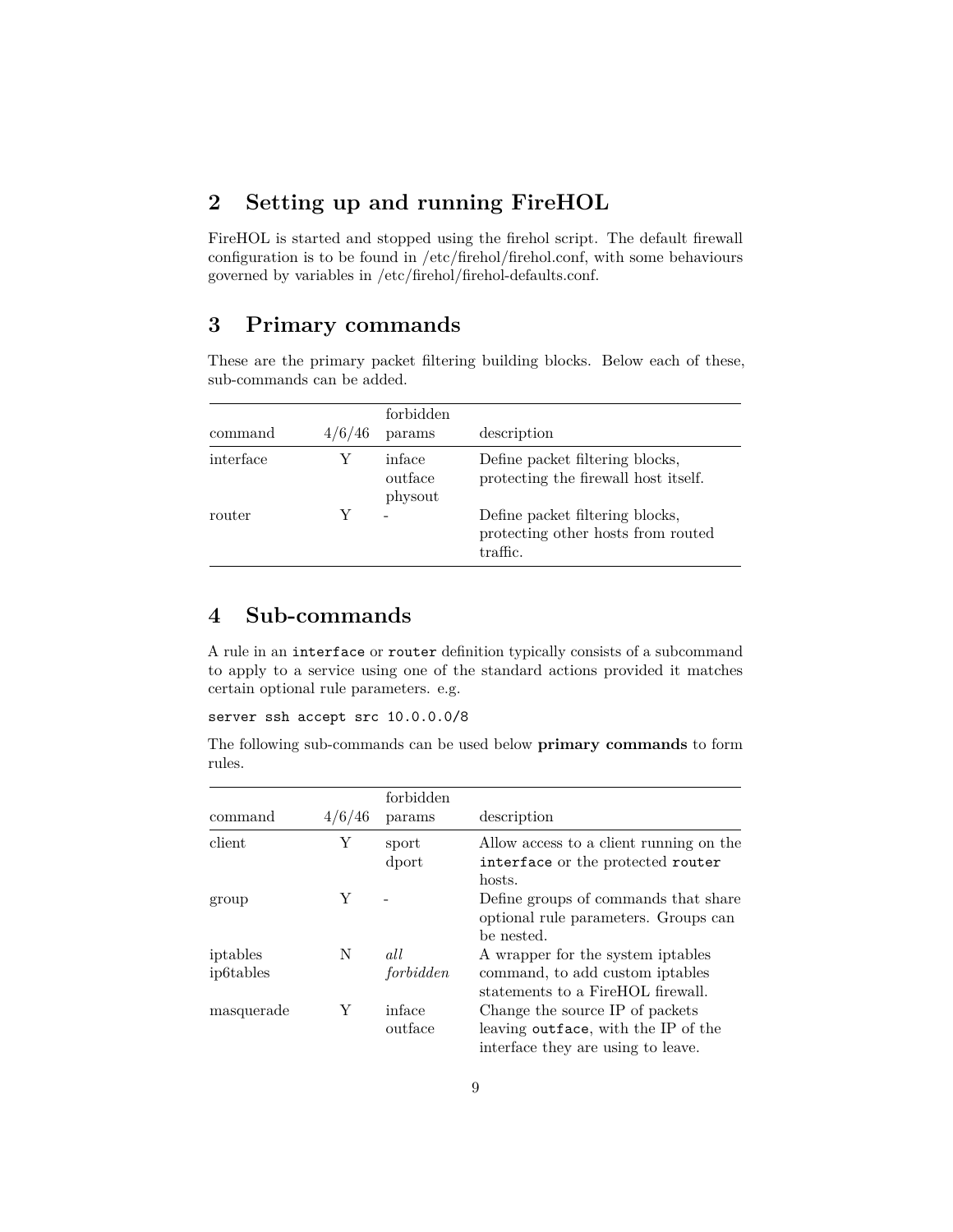| command    | 4/6/46 | forbidden<br>params | description                                                                                                                    |
|------------|--------|---------------------|--------------------------------------------------------------------------------------------------------------------------------|
| policy     | N      | all<br>forbidden    | Define the action to be applied on<br>packets not matched by any server or<br>client statements in the interface<br>or router. |
| protection | N      | all<br>forbidden    | Examine incoming packets per<br>interface or router and filter out<br>bad packets or limit request frequency.                  |
| server     | Y      | sport<br>dport      | Allow access to a server running on the<br>interface or the protected router<br>hosts.                                         |
| tcpmss     | Y      | all<br>forbidden    | Set the MSS (Maximum Segment Size)<br>of TCP SYN packets routed through<br>the firewall.                                       |

# <span id="page-9-0"></span>**5 Helper commands**

The following commands are generally used to set things up before the first **primary command**. Some can be used below an interface or router and also appear in the [subcommands](#page-8-2) table.

|           |        | forbidden |                                         |
|-----------|--------|-----------|-----------------------------------------|
| command   | 4/6/46 | params    | description                             |
| action    | Y      |           | Define new actions that can             |
|           |        |           | differentiate the final action based on |
|           |        |           | rules. action can be used to define     |
|           |        |           | traps.                                  |
| blacklist | Y      |           | Drop matching packets globally.         |
| classify  | Y      |           | Put matching traffic into the specified |
|           |        |           | traffic shaping class.                  |
| commark   | Y      |           | Set a stateful mark from the connmark   |
|           |        |           | group.                                  |
| cthelper  | 4/6    |           | Control connection tracking helpers.    |
| dscp      | Y      |           | Set the DSCP field of packets.          |
| ipset     | 4/6    | all       | Define ipsets. A wrapper for the        |
|           |        | forbidden | system ipset command to add ipsets to   |
|           |        |           | a FireHOL firewall.                     |
| iptables  | N      | all       | A wrapper for the system iptables       |
| ip6tables |        | forbidden | command, to add custom iptables         |
|           |        |           | statements to a FireHOL firewall.       |
| iptrap    | 4/6    |           | Dynamically put IP addresses in an      |
|           |        |           | ipset.                                  |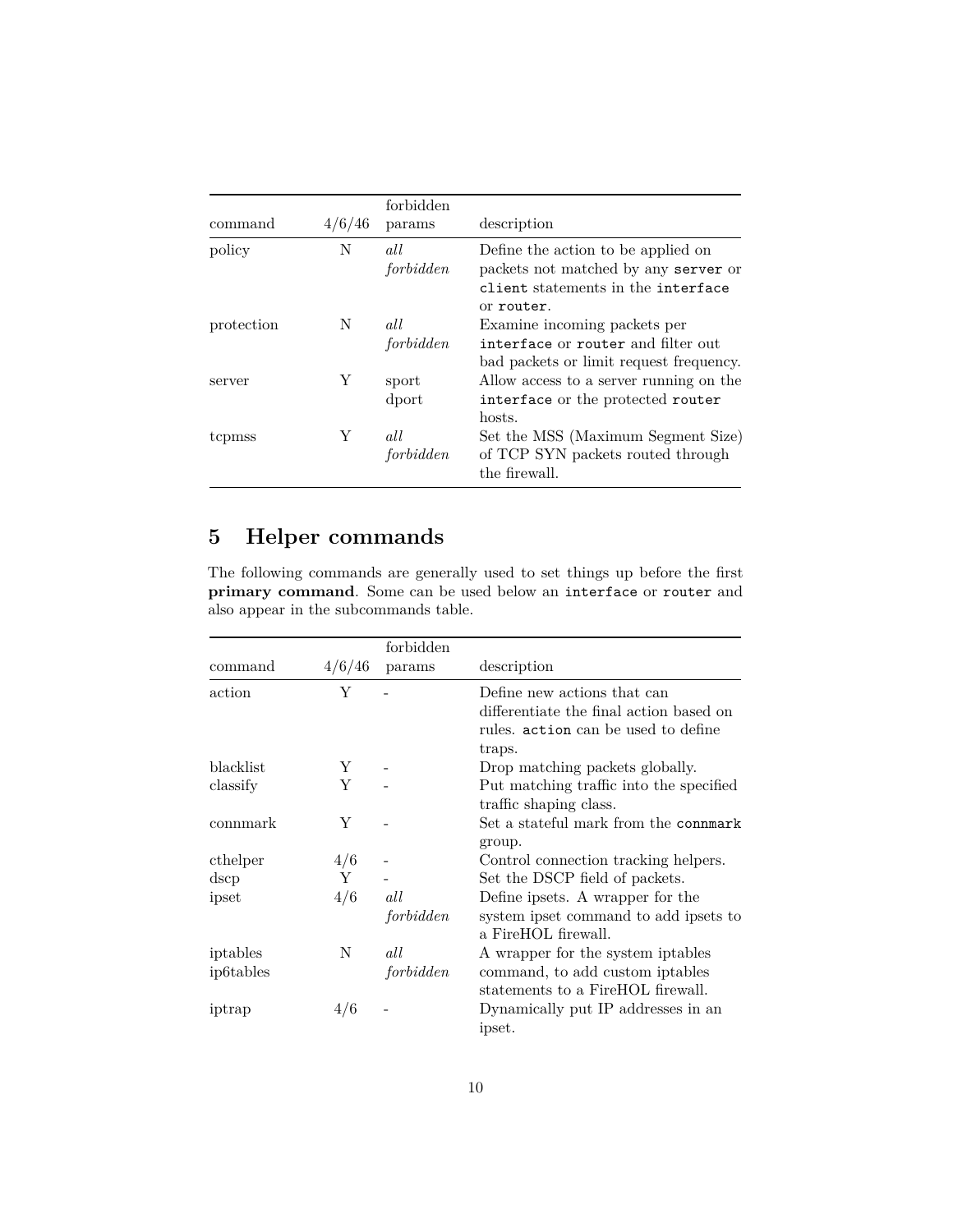|                     |        | forbidden |                                           |
|---------------------|--------|-----------|-------------------------------------------|
| command             | 4/6/46 | params    | description                               |
| mac                 | Υ      | all       | Restricts an IP to a particular MAC       |
|                     |        | forbidden | address.                                  |
| mark                | Y      |           | Set a stateful mark from the usermark     |
|                     |        |           | group.                                    |
| masquerade          | Y      |           | Change the source IP of packets           |
|                     |        |           | leaving outface, with the IP of the       |
|                     |        |           | interface they are using to leave.        |
| $_{\rm{dnat}}$      | Υ      |           | Change the destination IP or port of      |
|                     |        |           | packets received, to fixed values or      |
|                     |        |           | fixed ranges. dnat can be used to         |
|                     |        |           | implement load balancers.                 |
| snat                | Y      |           | Change the source IP or port of           |
|                     |        |           | packets leaving, to fixed values or fixed |
|                     |        |           | ranges.                                   |
| redirect            | Υ      |           | Redirect packets to the firewall host,    |
|                     |        |           | possibly changing the destination port.   |
|                     |        |           | Can support load balancers if multiple    |
|                     |        |           | daemons run on localhost.                 |
| transparent_proxy Y |        | see notes | Set up a transparent TCP, HTTP or         |
|                     |        |           | squid proxy.                              |
| synproxy            | Υ      |           | Configure synproxy.                       |
| tcpmss              | Υ      | all       | Set the MSS (Maximum Segment Size)        |
|                     |        | forbidden | of TCP SYN packets routed through         |
|                     |        |           | the firewall.                             |
| tos                 | Υ      |           | Set the Type of Service (TOS) of          |
|                     |        |           | packets.                                  |
| tosfix              | Υ      | all       | Apply suggested TOS values to             |
|                     |        | forbidden | packets.                                  |
| version             | N      | all       | Specify a version number for the          |
|                     |        | forbidden | configuration file.                       |

# <span id="page-10-0"></span>**6 Manual Pages in Alphabetical Order**

<span id="page-10-1"></span>**6.1 firehol(1)**

<span id="page-10-2"></span>**6.1.1 NAME**

firehol - an easy to use but powerful iptables stateful firewall

<span id="page-10-3"></span>**6.1.2 SYNOPSIS**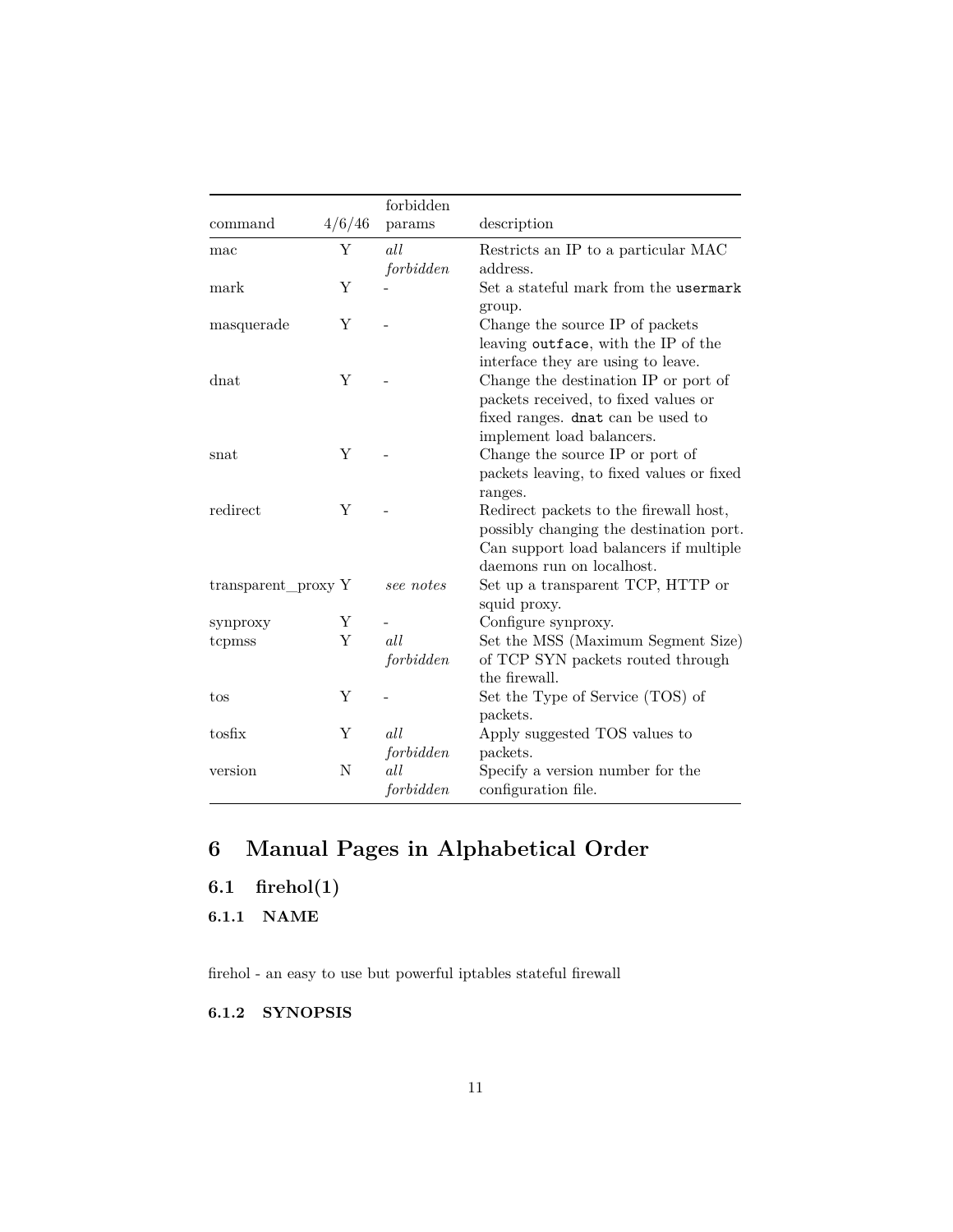firehol sudo -E firehol panic [ *IP* ] firehol *command*  $[-\text{conf-arg...}]$ firehol *CONFIGFILE* [start|debug|try] [– *conf-arg*. . . ]

#### <span id="page-11-0"></span>**6.1.3 DESCRIPTION**

Running firehol invokes iptables(8) to manipulate your firewall.

Run without any arguments, firehol will present some help on usage.

When given *CONFIGFILE*, firehol will use the named file instead of /etc/firehol/firehol.conf as its configuration. If no *command* is given, firehol assumes try.

It is possible to pass arguments for use by the configuration file separating any conf-arg values from the rest of the arguments with --. The arguments are accessible in the configuration using standard bash $(1)$  syntax e.g. \$1, \$2, etc.

#### **6.1.3.1 PANIC**

To block all communication, invoke firehol with the panic command.

FireHOL removes all rules from the running firewall and then DROPs all traffic on all iptables(8) tables (mangle, nat, filter) and pre-defined chains (PREROUTING, INPUT, FORWARD, OUTPUT, POSTROUTING).

DROPing is not done by changing the default policy to DROP, but by adding one rule per table/chain to drop all traffic. This allows systems which do not reset all the chains to ACCEPT when starting to function correctly.

When activating panic mode, FireHOL checks for the existence of the SSH\_CLIENT shell environment variable, which is set by ssh(1). If it finds this, then panic mode will allow the established SSH connection specified in this variable to operate.

#### **Note**

In order for FireHOL to see the environment variable you must ensure that it is preserved. For sudo(8) use the  $-E$  and for su(1) omit the  $-$ (minus sign).

If SSH\_CLIENT is not set, the *IP* after the panic argument allows you to give an IP address for which all established connections between the IP address and the host in panic will be allowed to continue.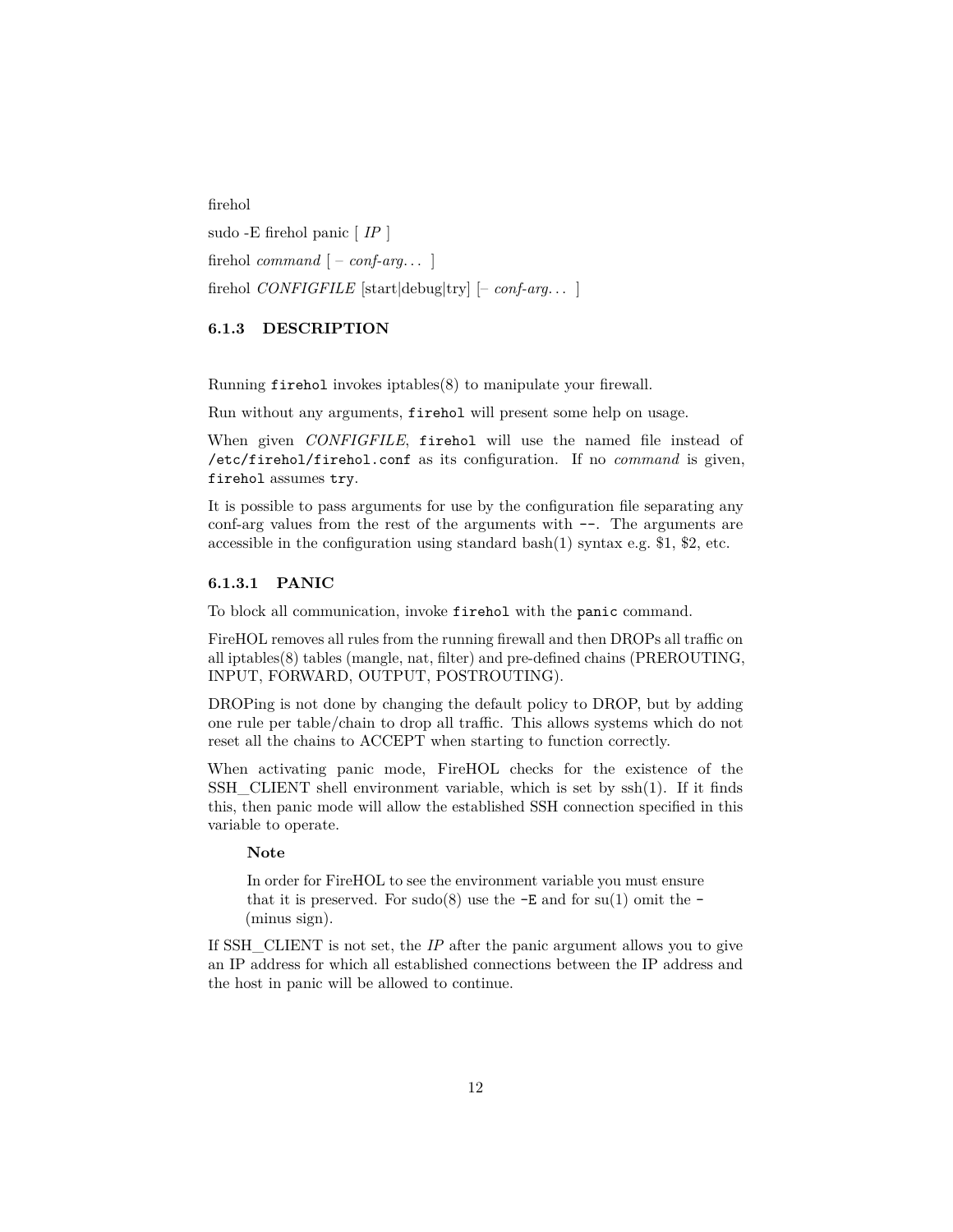#### <span id="page-12-0"></span>**6.1.4 COMMANDS**

**start; restart** Activates the firewall using /etc/firehol/firehol.conf.

Use of the term restart is allowed for compatibility with common init implementations.

- **try** Activates the firewall, waiting for the user to type the word commit. If this word is not typed within 30 seconds, the previous firewall is restored.
- **stop** Stops a running iptables(8) firewall by clearing all of the tables and chains and setting the default policies to ACCEPT. This will allow all traffic to pass unchecked.
- **condrestart** Restarts the FireHOL firewall only if it is already active. This is the generally expected behaviour (but opposite to FireHOL prior to 2.0.0-pre4).
- **status** Shows the running firewall, using /sbin/iptables -nxvL | less.
- **save** Start the firewall and then save it using iptables-save(8) to the location given by FIREHOL\_AUTOSAVE. See [firehol-defaults.conf\(5\)](#page-39-0) for more information.

The required kernel modules are saved to an executable shell script /var/spool/firehol/last\_save\_modules.sh, which can be called during boot if a firewall is to be restored.

#### **Note**

External changes may cause a firewall restored after a reboot to not work as intended where starting the firewall with FireHOL will work.

This is because as part of starting a firewall, FireHOL checks some changeable values. For instance the current kernel configuration is checked (for client port ranges), and RPC servers are queried (to allow correct functioning of the NFS service).

- **debug** Parses the configuration file but instead of activating it, FireHOL shows the generated iptables(8) statements.
- **explain** Enters an interactive mode where FireHOL accepts normal configuration commands and presents the generated iptables(8) commands for each of them, together with some reasoning for its purpose.

Additionally, FireHOL automatically generates a configuration script based on the successful commands given.

Some extra commands are available in explain mode.

**help** Present some help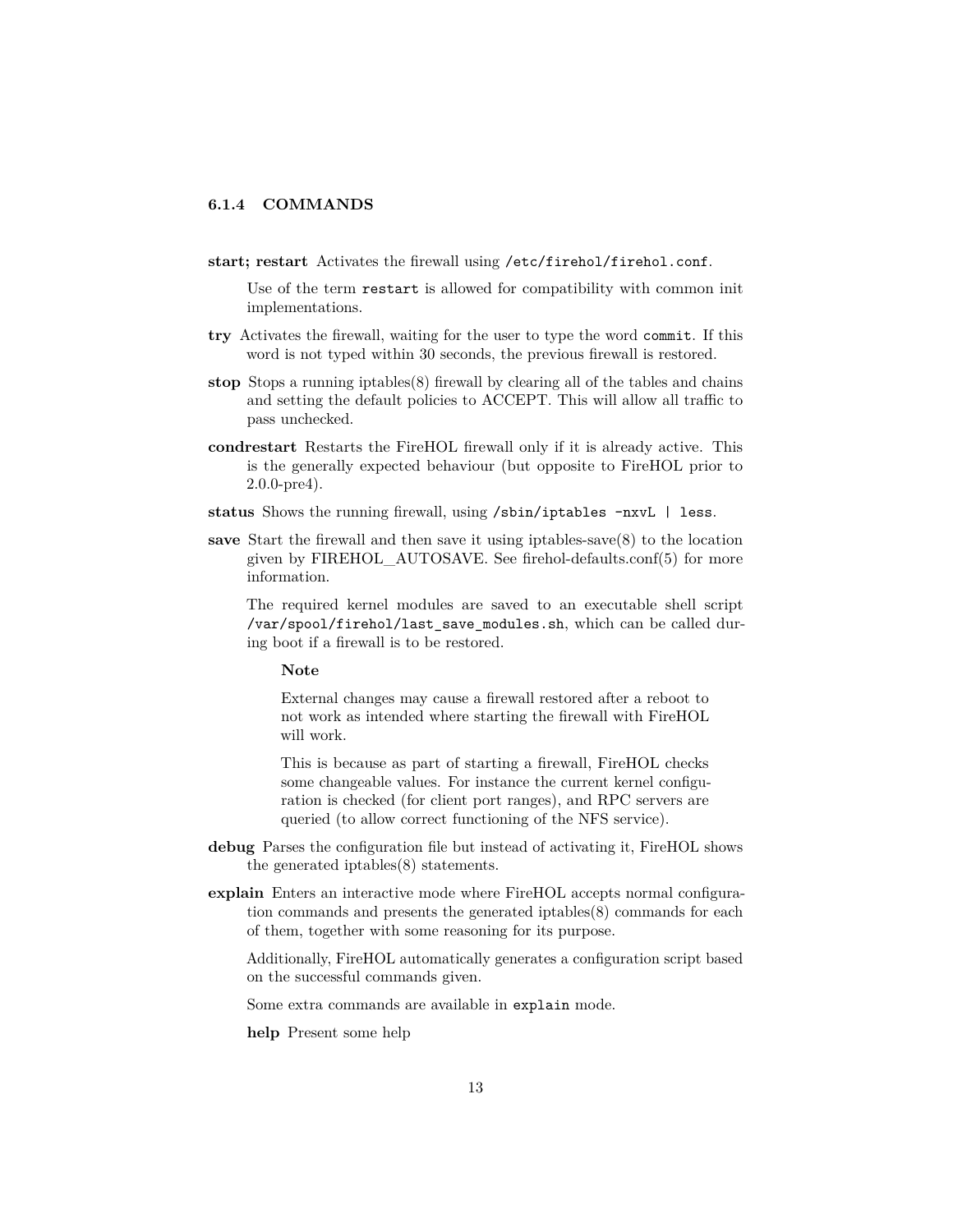**show** Present the generated configuration **quit** Exit interactive mode and quit

**helpme; wizard** Tries to guess the FireHOL configuration needed for the current machine.

FireHOL will not stop or alter the running firewall. The configuration file is given in the standard output of firehol, thus firehol helpme > /tmp/firehol.conf will produce the output in /tmp/firehol.conf.

The generated FireHOL configuration *must* be edited before use on your systems. You are required to take a number of decisions; the comments in the generated file will instruct you in the choices you must make.

## <span id="page-13-0"></span>**6.1.5 FILES**

/etc/firehol/firehol.conf

## <span id="page-13-1"></span>**6.1.6 SEE ALSO**

- [firehol.conf\(5\)](#page-14-0) FireHOL configuration
- [firehol-defaults.conf\(5\)](#page-39-0) control variables
- [FireHOL Website](http://firehol.org/)
- [FireHOL Online PDF Manual](http://firehol.org/firehol-manual.pdf)
- [FireHOL Online Documentation](http://firehol.org/documentation/)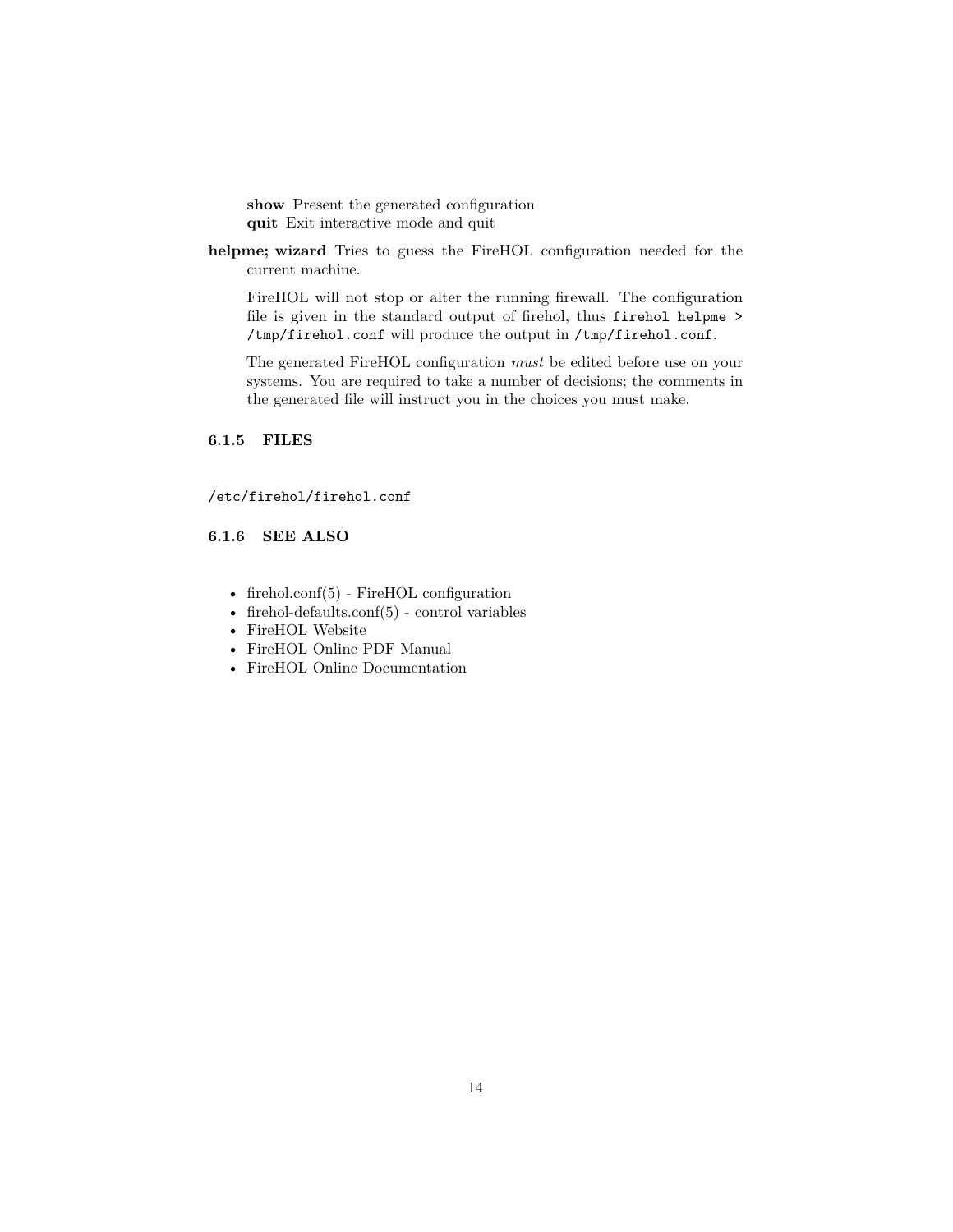## <span id="page-14-0"></span>**6.2 firehol.conf(5)**

<span id="page-14-1"></span>**6.2.1 NAME**

firehol.conf - FireHOL configuration

## <span id="page-14-2"></span>**6.2.2 DESCRIPTION**

/etc/firehol/firehol.conf is the default configuration file for [firehol\(1\).](#page-10-1) It defines the stateful firewall that will be produced.

A configuration file starts with an optional version indicator which looks like this:

#### version 6

See [firehol-version\(1\)](#page-173-0) for full details.

A configuration file contains one or more interface definitions, which look like this:

```
interface eth0 lan
 client all accept # This host can access any remote service
 server ssh accept # Remote hosts can access SSH on local server
 # ...
```
The above definition has name "lan" and specifies a network interface (eth0). A definition may contain zero or more subcommands. See [firehol-interface\(5\)](#page-50-0) for full details.

By default FireHOL will try to create both IPv4 and IPv6 rules for each interface. To make this explicit or restrict which rules are created write both interface, ipv4 interface or ipv6 interface.

Note that IPv6 will be disabled silently if your system is not configured to use it. You can test this by looking for the file /proc/net/if\_inet6. The [IPv6](http://www.tldp.org/HOWTO/Linux+IPv6-HOWTO/systemcheck-kernel.html) [HOWTO](http://www.tldp.org/HOWTO/Linux+IPv6-HOWTO/systemcheck-kernel.html) has more information.

A configuration file contains zero or more router definitions, which look like this:

```
DMZ_IF=eth0
WAN IF=eth1
router wan2dmz inface ${WAN_IF} outface ${DMZ_IF}
 route http accept # Hosts on WAN may access HTTP on hosts in DMZ
  server ssh accept # Hosts on WAN may access SSH on hosts in DMZ
  client pop3 accept # Hosts in DMZ may access POP3 on hosts on WAN
  # ...
```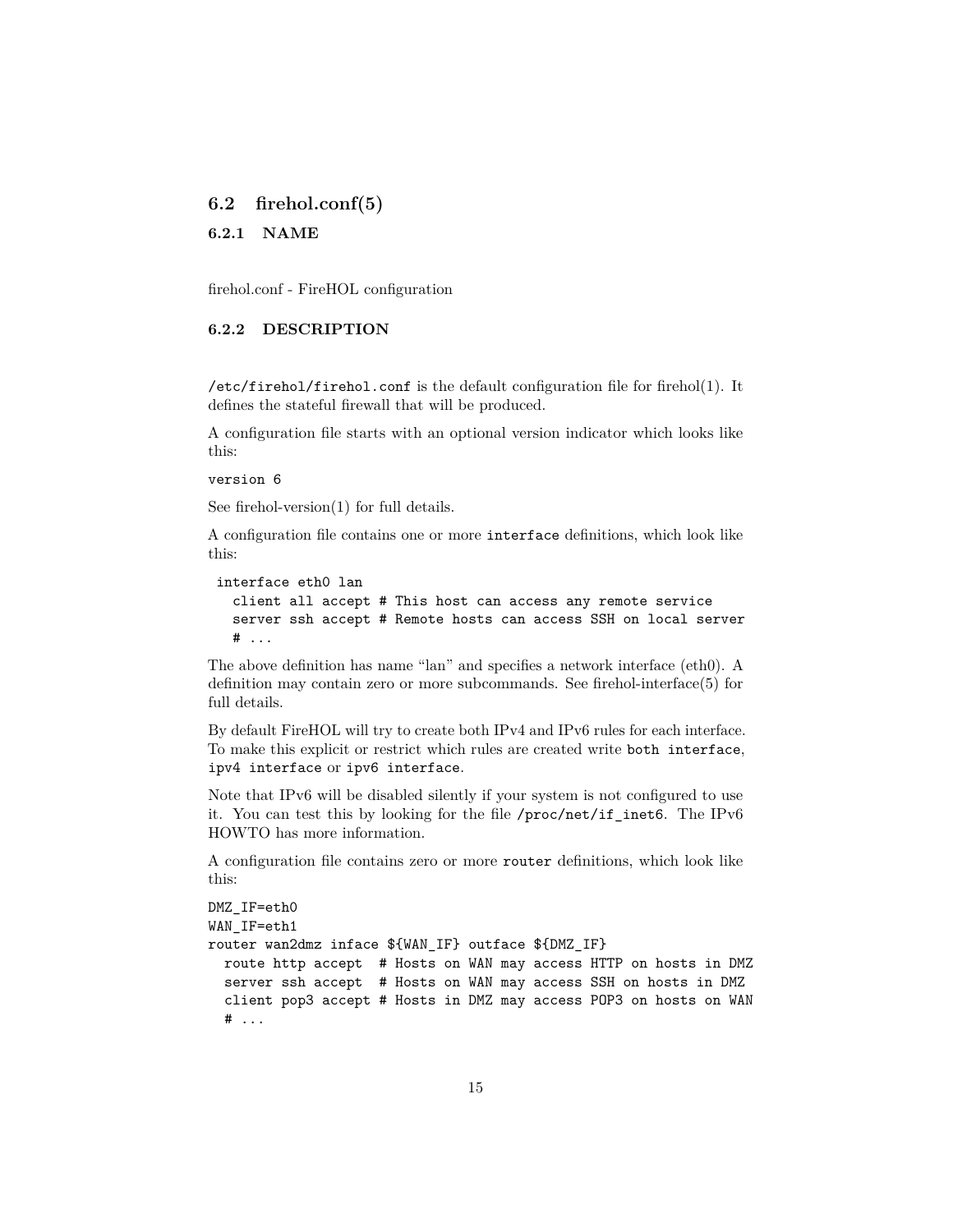The above definition has name "wan2dmz" and specifies incoming and outgoing network interfaces (eth1 and eth0) using variables. A definition may contain zero or more subcommands. Note that a router is not required to specify network interfaces to operate on. See [firehol-router\(5\)](#page-93-0) for full details.

By default FireHOL will try to create both IPv4 and IPv6 rules for each router. To make this explicit or restrict which rules are created write both router, ipv4 router or ipv6 router.

It is simple to add extra service definitions which can then be used in the same way as those provided as standard. See [ADDING SERVICES.](#page-15-1)

The configuration file is parsed as a bash(1) script, allowing you to set up and use variables, flow control and external commands.

Special control variables may be set up and used outside of any definition, see [firehol-defaults.conf\(5\)](#page-39-0) as can the functions in [CONFIGURATION HELPER](#page-18-3) [COMMANDS](#page-18-3) and [HELPER COMMANDS.](#page-9-0)

## <span id="page-15-0"></span>**6.2.3 VARIABLES AVAILABLE**

The following variables are made available in the FireHOL configuration file and can be accessed as \${*VARIABLE*}.

**UNROUTABLE\_IPS** This variable includes the IPs from both PRI-VATE IPS and RESERVED IPS. It is useful to restrict traffic on interfaces and routers accepting Internet traffic, for example:

interface eth0 internet src not "\${UNROUTABLE\_IPS}"

**PRIVATE\_IPS** This variable includes all the IP addresses defined as Private or Test by [RFC 3330.](https://tools.ietf.org/html/rfc3330)

You can override the default values by creating a file called /etc/firehol/PRIVATE\_IPS.

**RESERVED\_IPS** This variable includes all the IP addresses defined by [IANA](http://www.iana.org/) as reserved.

You can override the default values by creating a file called /etc/firehol/RESERVED\_IPS.

Now that IPv4 address space has all been allocated there is very little reason that this value will need to change in future.

**MULTICAST\_IPS** This variable includes all the IP addresses defined as Multicast by [RFC 3330.](https://tools.ietf.org/html/rfc3330)

<span id="page-15-1"></span>You can override the default values by creating a file called /etc/firehol/MULTICAST\_IPS.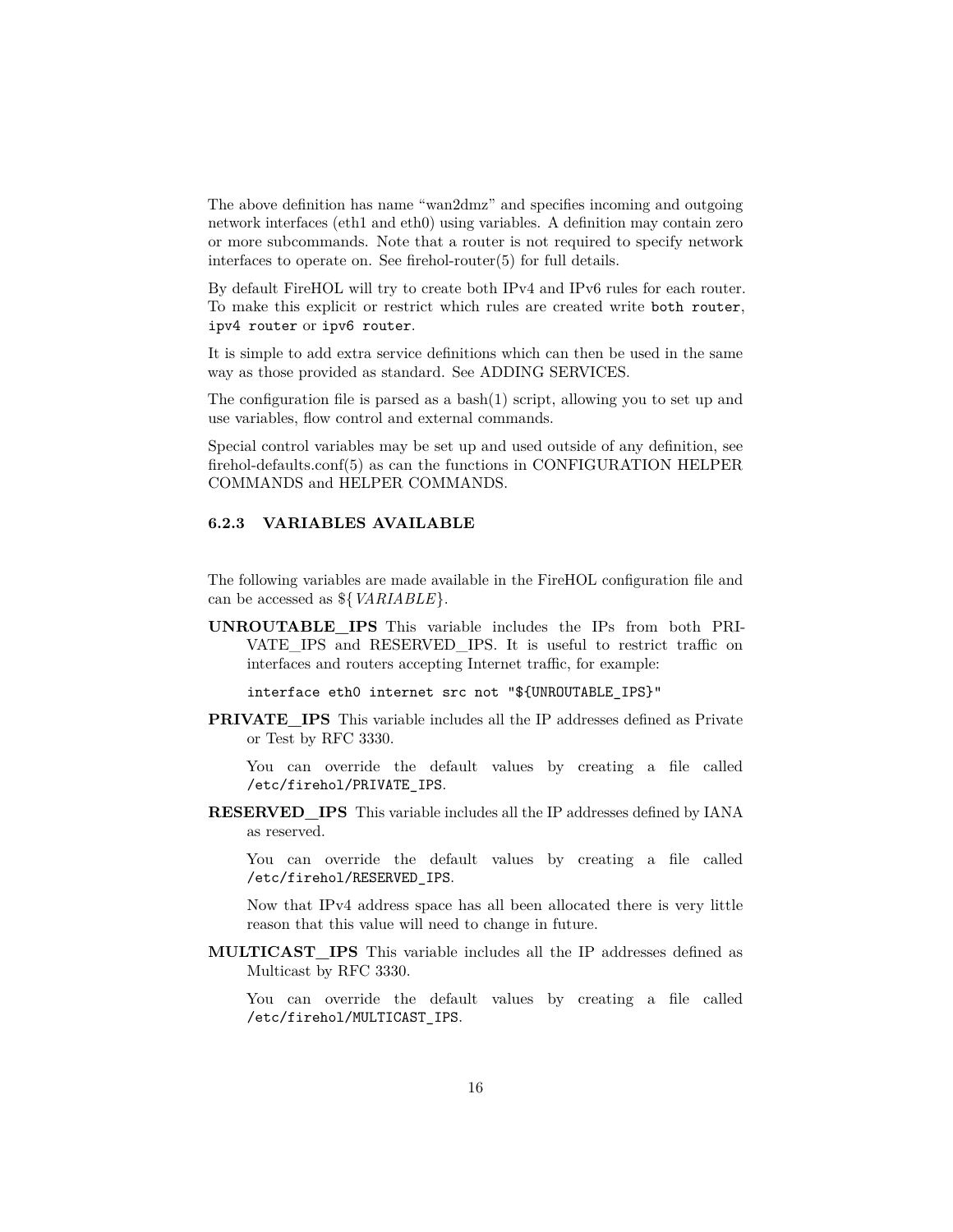## <span id="page-16-0"></span>**6.2.4 ADDING SERVICES**

To define new services you add the appropriate lines before using them later in the configuration file.

The following are required:

server\_*myservice*\_ports="*proto*/*sports*"

client\_*myservice*\_ports="*cports*"

*proto* is anything iptables(8) accepts e.g. "tcp", "udp", "icmp", including numeric protocol values.

*sports* is the ports the server is listening at. It is a space-separated list of port numbers, names and ranges (from:to). The keyword any will match any server port.

*cports* is the ports the client may use to initiate a connection. It is a space-separated list of port numbers, names and ranges (from:to). The keyword any will match any client port. The keyword default will match default client ports. For the local machine (e.g. a client within an interface) it resolves to sysctl(8) variable net.ipv4.ip\_local\_port\_range (or /proc/sys/net/ipv4/ip\_local\_port\_range). For a remote machine (e.g. a client within an interface or anything in a router) it resolves to the variable DEFAULT\_CLIENT\_PORTS (see [firehol-defaults.conf\(5\)\)](#page-39-0).

The following are optional:

require\_*myservice*\_modules="*modules*"

require\_*myservice*\_nat\_modules="*nat-modules*"

The named kernel modules will be loaded when the definition is used. The NAT modules will only be loaded if FIREHOL\_NAT is non-zero (see [firehol](#page-39-0)[defaults.conf\(5\)\)](#page-39-0).

For example, for a service named daftnet that listens at two ports, port 1234 TCP and 1234 UDP where the expected client ports are the default random ports a system may choose, plus the same port numbers the server listens at, with further dynamic ports requiring kernel modules to be loaded:

```
# Setup service
server_daftnet_ports="tcp/1234 udp/1234"
client_daftnet_ports="default 1234"
require_daftnet_modules="ip_conntrack_daftnet"
require_daftnet_nat_modules="ip_nat_daftnet
interface eth0 lan0
  server daftnet accept
```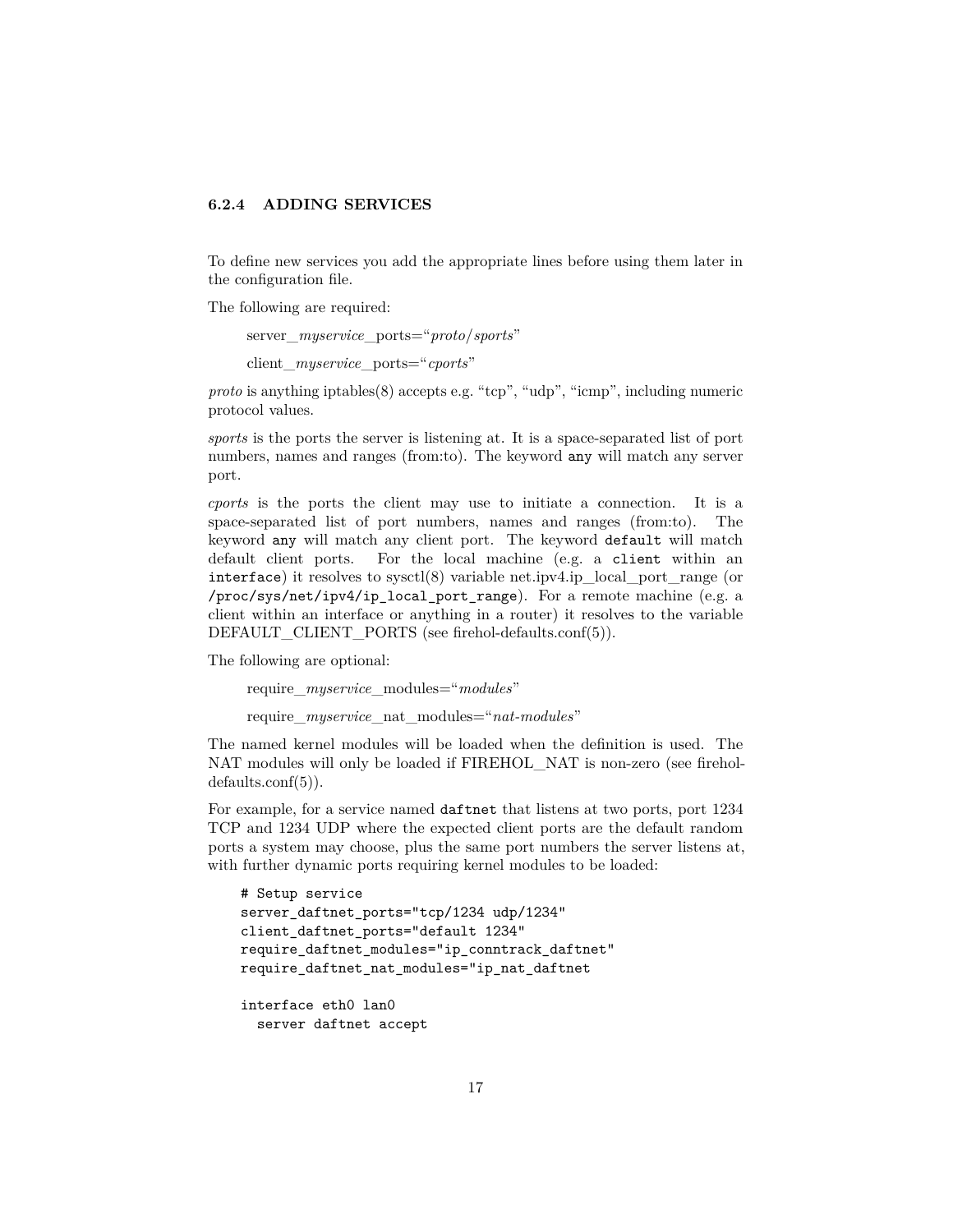```
interface eth1 lan1
  client daftnet reject
router lan2lan inface eth0 outface eth1
  route daftnet accept
```
Where multiple ports are provides (as per the example), FireHOL simply determines all of the combinations of client and server ports and generates multiple iptables(8) statements to match them.

To create more complex rules, or stateless rules, you will need to create a bash function prefixed rules\_ e.g. rules\_myservice. The best reference is the many such functions in the main firehol(1) script.

When adding a service which uses modules, or via a custom function, you may also wish to include the following:

ALL\_SHOULD\_ALSO\_RUN="\${ALL\_SHOULD\_ALSO\_RUN} *myservice*"

which will ensure your service is set-up correctly as part of the all service.

**Note**

To allow definitions to be shared you can instead create files and install them in the /etc/firehol/services directory with a .conf extension.

The first line must read:

#### #FHVER: 1:213

1 is the service definition API version. It will be changed if the API is ever modified. The 213 originally referred to a FireHOL 1.x minor version but is no longer checked.

FireHOL will refuse to run if the API version does not match the expected one.

## <span id="page-17-0"></span>**6.2.5 DEFINITIONS**

- firehol-interface $(5)$  interface definition
- firehol-router $(5)$  router definition

#### <span id="page-17-1"></span>**6.2.6 SUBCOMMANDS**

- firehol-policy $(5)$  policy command
- [firehol-protection\(5\)](#page-87-0) protection command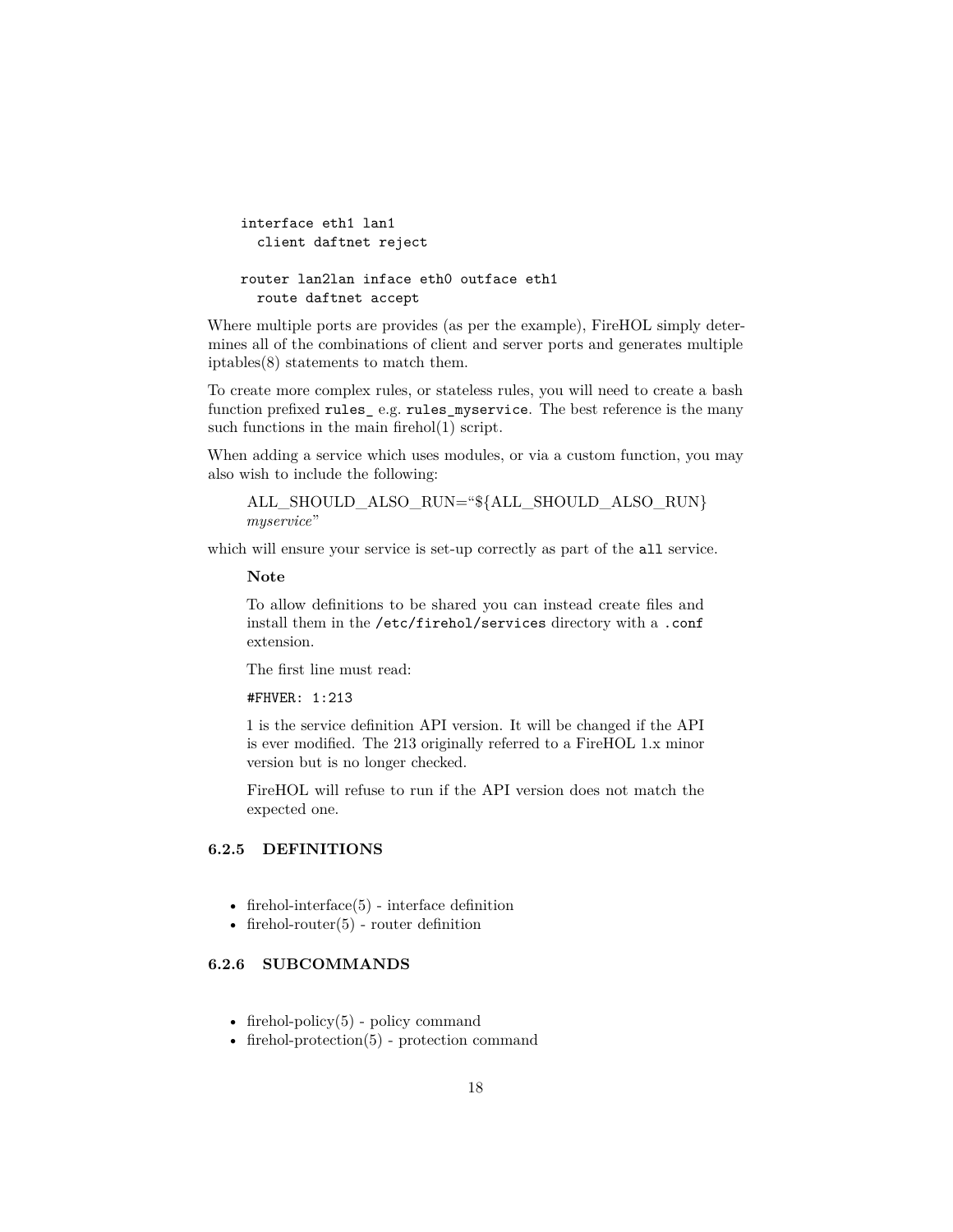- firehol-server $(5)$  server, route commands
- firehol-client $(5)$  client command
- [firehol-group\(5\)](#page-48-0) group command

## <span id="page-18-0"></span>**6.2.7 HELPER COMMANDS**

These helpers can be used in interface and router definitions as well as before them:

- [firehol-iptables\(5\)](#page-56-0) iptables helper
- firehol-masquerade $(5)$  masquerade helper

This helper can be used in router definitions as well as before any router or interface:

• [firehol-tcpmss\(5\)](#page-168-0) - tcpmss helper

## <span id="page-18-3"></span><span id="page-18-1"></span>**6.2.8 CONFIGURATION HELPER COMMANDS**

These helpers should only be used outside of interface and router definitions (i.e. before the first interface is defined).

- firehol-version $(5)$  version config helper
- firehol-action $(5)$  action config helper
- firehol-blacklist $(5)$  blacklist config helper
- firehol-classify $(5)$  classify config helper
- firehol-connmark $(5)$  connmark config helper
- firehol-dscp $(5)$  dscp config helper
- firehol-mac $(5)$  mac config helper
- firehol-mark $(5)$  mark config helper
- firehol-nat $(5)$  nat, snat, dnat, redirect helpers
- firehol-proxy $(5)$  transparent proxy/squid helpers
- firehol-tos $(5)$  tos config helper
- firehol-tosfix $(5)$  tosfix config helper

#### <span id="page-18-2"></span>**6.2.9 SEE ALSO**

- [firehol\(1\)](#page-10-1) FireHOL program
- firehol-defaults.conf $(5)$  control variables
- firehol-services $(5)$  services list
- firehol-actions $(5)$  actions for rules
- [FireHOL Website](http://firehol.org/)
- [FireHOL Online PDF Manual](http://firehol.org/firehol-manual.pdf)
- [FireHOL Online Documentation](http://firehol.org/documentation/)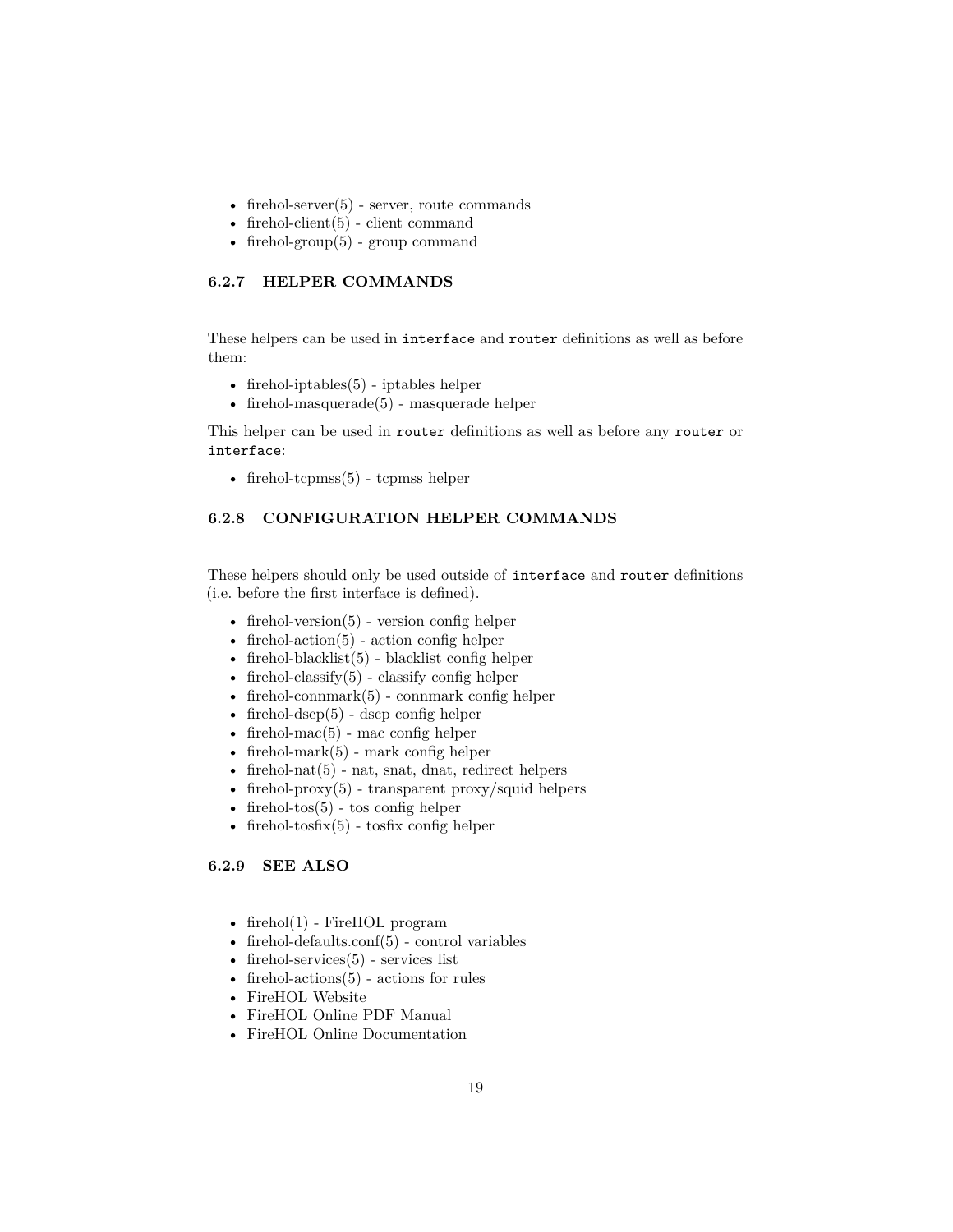## <span id="page-19-0"></span>**6.3 firehol-action(5)**

<span id="page-19-1"></span>**6.3.1 NAME**

firehol-action - set up custom filtering actions

## <span id="page-19-2"></span>**6.3.2 SYNOPSIS**

action *name* [table *table\_name*] *type type\_params* [ next [ *type type\_params* [ next ... | | |

## <span id="page-19-3"></span>**6.3.3 DESCRIPTION**

The action helper creates custom actions that can be used everywhere in FireHOL, like this:

```
action ACT1 chain accept
```

```
interface any world
    server smtp ACT1
```
router myrouter policy ACT1

The action helper allows linking multiple actions together and having some logic to select which action to execute, like this:

```
action ACT1 \
         rule src 192.168.0.0/16 action reject \
   next rule dst 192.168.0.0/16 action reject \
   next rule inface eth2 action drop \
   next rule outface eth2 action drop \
   next action accept
interface any world
    server smtp ACT1
router myrouter
   policy ACT1
```
There is no limit on the number of actions that can be linked together.

type can be chain or action (chain and action are aliases), rule, iptrap, ipuntrap or sockets\_suspects\_trap.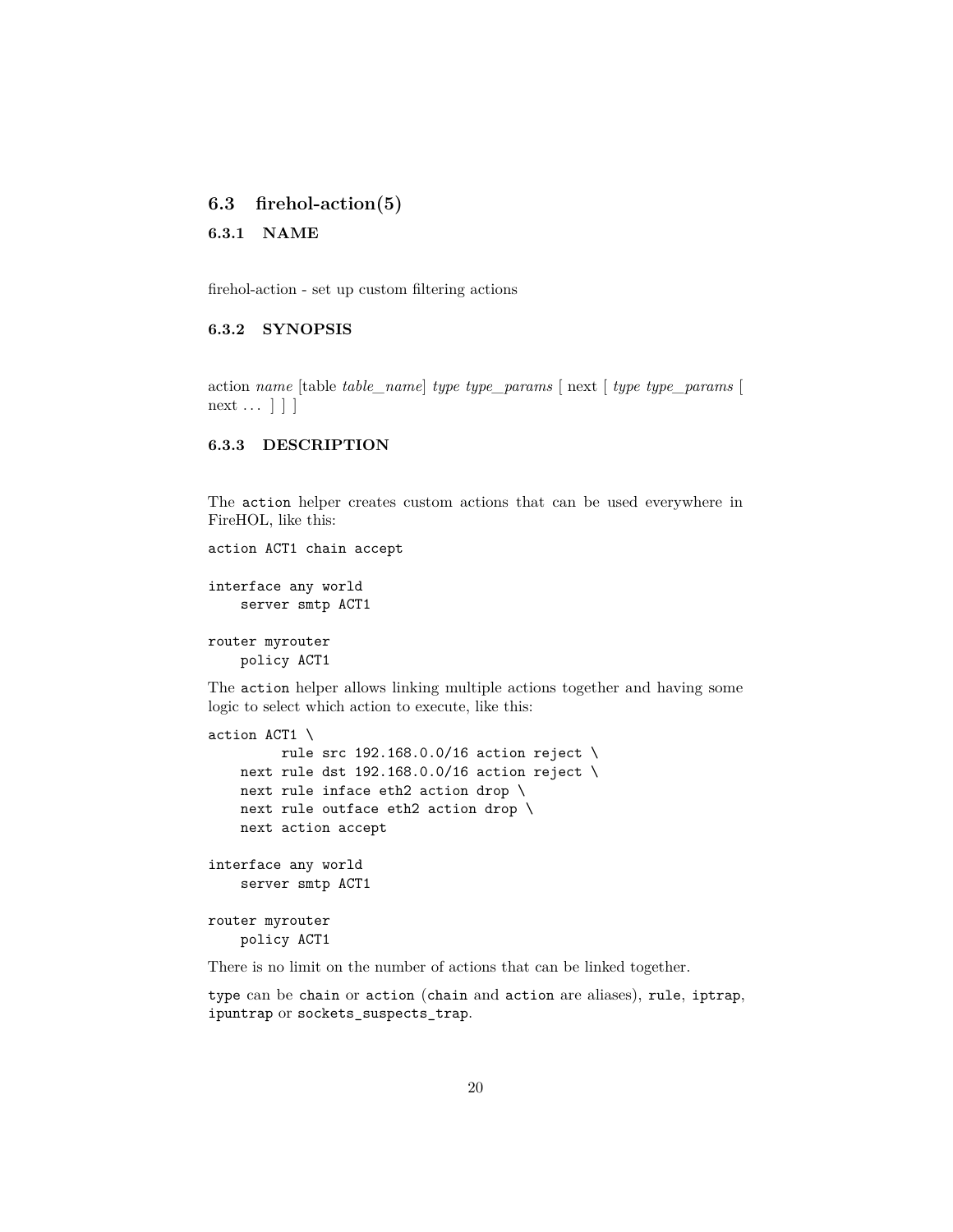#### **6.3.3.1 Chain type actions**

This is the simpler action. It creates an iptables $(8)$  chain which can be used to control the action of other firewall rules once the firewall is running.

For example, you can setup the custom action ACT1, which by default is ACCEPT, but can be dynamically changed to DROP, REJECT or RETURN (and back) without restarting the firewall.

The *name* can be any chain name accepted by iptables. You should try to keep it within 5 and 10 characters.

**Note**

The *name*s created with this command are case-sensitive.

The *action* can be any of those supported by FireHOL (see [firehol-actions\(5\)\)](#page-24-0). Only ACCEPT, REJECT, DROP, RETURN have any meaning in this instance.

Once the firewall is running you can dynamically modify the behaviour of the chain from the Linux command-line, as detailed below:

```
action ACT1 chain accept
```

```
interface any world
    server smtp ACT1
    client smtp ACT1
```
To insert a DROP action at the start of the chain to override the default action (ACCEPT):

```
iptables -t filter -I ACT1 -j DROP
```
To delete the DROP action from the start of the chain to return to the default action:

```
iptables -t filter -D ACT1 -j DROP
```
**Note**

If you delete all of the rules in the chain, the default will be to RETURN, in which case the behaviour will be as if any rules with the action were not present in the configuration file.

#### **6.3.3.2 Rule type actions**

rule type actions define a few conditions that will lead to an action.

All optional rule parameters FireHOL supports can be used here (see [firehol](#page-76-0) $params(5)$ .

```
action ACT1 \
   rule inface eth0 action accept
   next rule outface eth0 action accept
```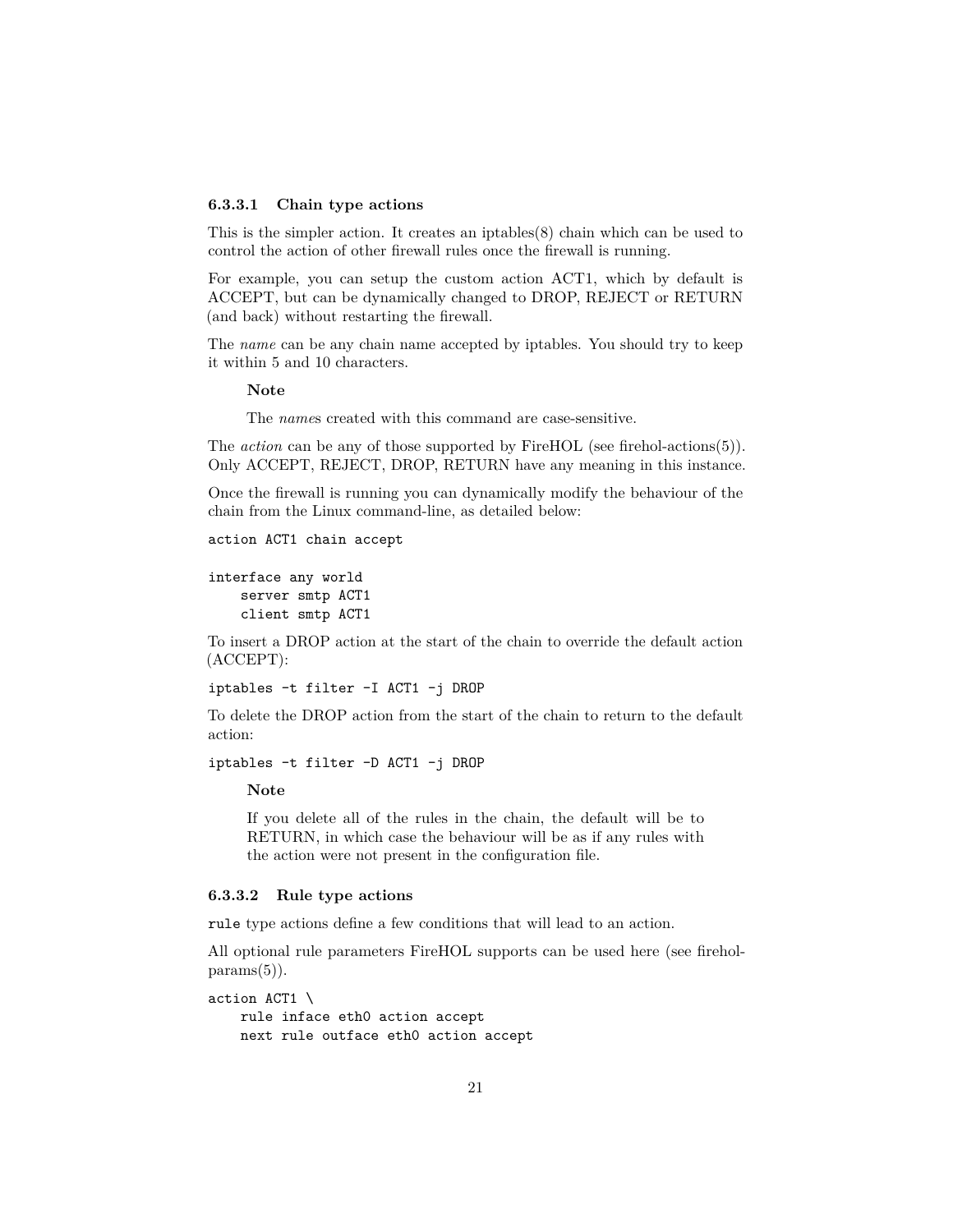```
next action reject
interface any world
    server smtp ACT1
```
In the above example the smtp server can only be accessed from eth0.

It is important to remember that actions will be applied for all the traffic, both requests and replies. The type of traffic can be filtered with the state optional rule parameter, like this:

```
action ACT1 \
   rule inface eth0 state NEW action reject
   next action accept
interface any world
    server smtp ACT1
    client smtp ACT1
```
In the above example, the smtp server will not accept NEW connections from eth0, but the smtp client will be able to connect to servers on eth0 (and everywhere else).

#### **6.3.3.3 iptrap type actions**

iptrap (see [firehol-iptrap\(5\)\)](#page-58-0) is a helper than copies (traps) an IP to an ipset (see firehol-ipset $(5)$ ). It does not perform any action on the traffic.

Using the iptrap action, the iptrap helper can be linked to filtering actions, like this:

```
# a simple version of TRAP_AND_REJECT
# this uses just 2 ipsets, one for counting packets (policytrap)
# and one to store the banned IPs (trap).
# it also needs a ipset called whitelist, for excluded source IPs.
# it will ban IPs when they have 50+ reject packets
action4 TRAP_AND_REJECT \
   rule iptrap src policytrap 30 inface "${wan}" \
       src not "${UNROUTABLE IPS} ipset:whitelist" \
       state NEW log "POLICY TRAP" \
   next iptrap trap src 86400 \
       state NEW log "POLICY TRAP - BANNED" \
       ipset policytrap src no-counters packets-above 50 \
   next action reject
# a complete TRAP_AND_REJECT
# this uses 3 ipset, one for keeping track of the rejected sockets
# per source IP (called 'sockets'), one for counting the sockets
# per source IP (called 'suspects') and one to store the banned IPs
```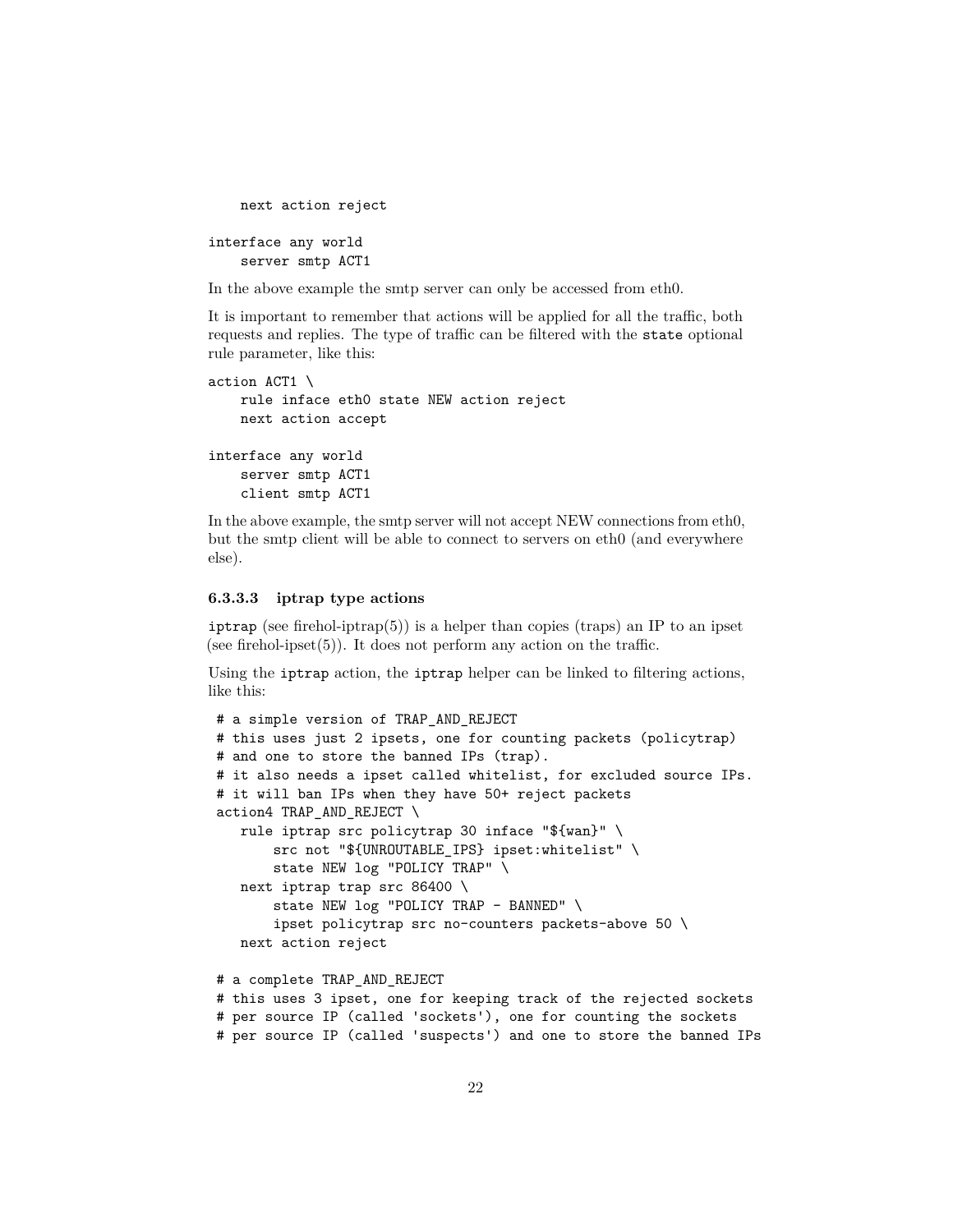```
# (called 'trap').
# it also needs a ipset called whitelist, for excluded source IPs.
# it will ban IPs when they have 3 or more rejected sockets
action4 TRAP_AND_REJECT \
   iptrap sockets src,dst,dst 3600 method hash:ip,port,ip counters \
       state NEW log "TRAP AND REJECT - NEW SOCKET" \setminusinface "${wan}" \
       src not "${UNROUTABLE_IPS} ipset:whitelist" \
  next iptrap suspects src 3600 counters \
       state NEW log "TRAP AND REJECT - NEW SUSPECT" \setminusipset sockets src,dst,dst no-counters packets 1 \
   next iptrap trap src 86400 \
       state NEW log "TRAP AND REJECT - BANNED" \
       ipset suspects src no-counters packets-above 2 \
  next action REJECT
interface any world
  policy TRAP_AND_REJECT
  protection bad-packets
   ...
router wan2lan inface "${wan}" outface "${lan}"
   policy TRAP_AND_REJECT
  protection bad-packets
   ...
```
Since we used the action TRAP\_AND\_REJECT as an interface policy, it will get all the traffic not accepted, rejected, or dropped by the server and client statements.

For all these packets, the action TRAP\_AND\_REJECT will first check that they are coming in from wan0, that their src IP is not in UNROUTABLE\_IPS list and in the whitelist ipset, that they are NEW connections, and if all these conditions are met, it will log with the tag POLICY TRAP and add the src IP of the packets in the policytrap ipset for 30 seconds.

All traffic not matched by the above, will be just rejected.

## **6.3.3.4 sockets\_suspects\_trap type actions**

The type sockets\_suspects\_trap will automatically a custom trap using the following template:

```
action4 *name* sockets_suspects_trap *SUSPECTS_TIMEOUT* *TRAP_TIMEOUT* *VALID_CONNECTIONS*
```
This will:

1. Create the ipset \${name}\_sockets where the matched sockets will be stored for SUSPECTS\_TIMEOUT seconds.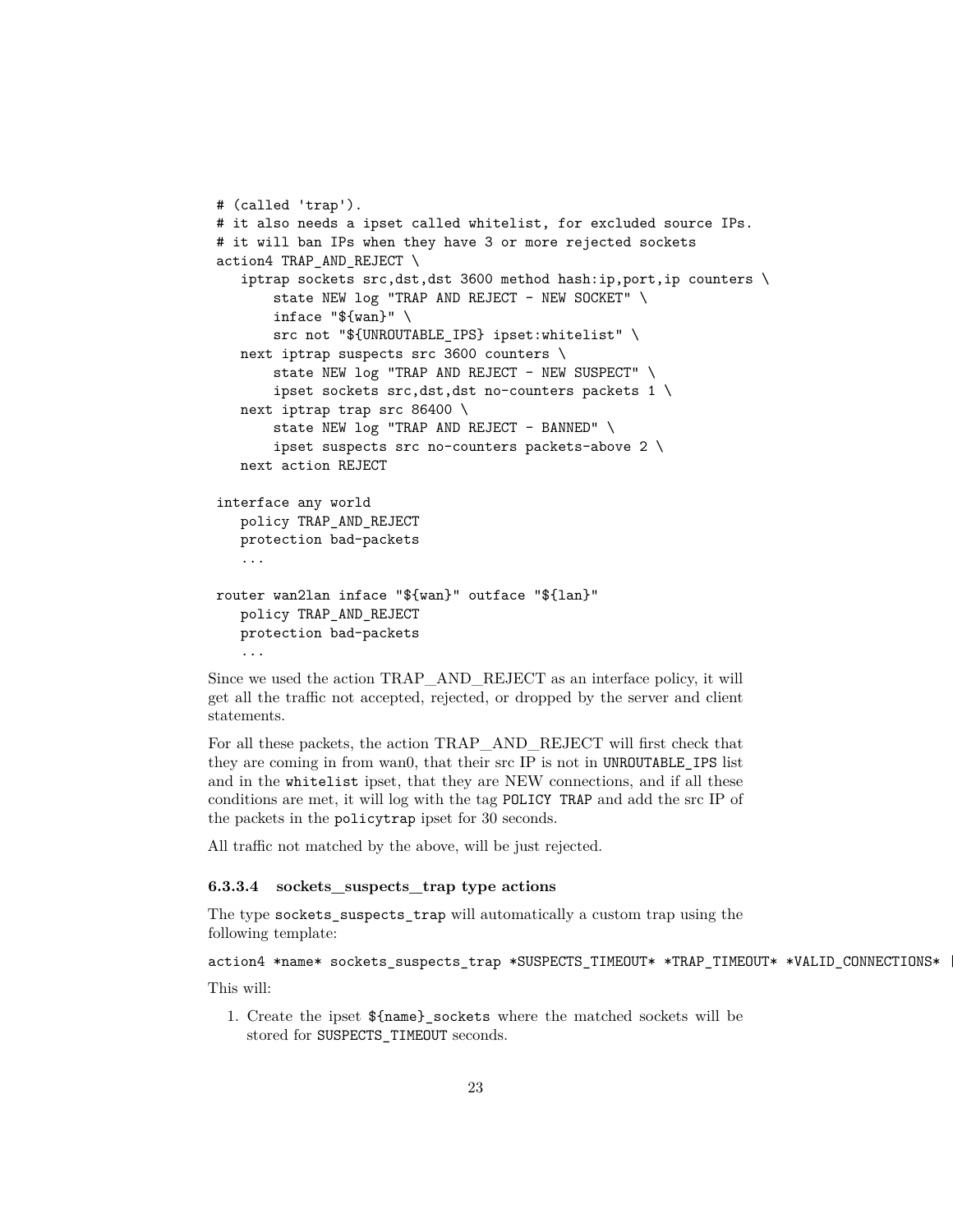- 2. Create the ipset \${name}\_suspects where the source IPs of the matched sockets will be stored for SUSPECTS\_TIMEOUT seconds.
- 3. Create the ipset \${name}\_trap where the trapped IPs will be stored for TRAP\_TIMEOUT seconds. IPs will be added to this ipset only if more than VALID\_CONNECTIONS have been matched by this IP.

optional params are FireHOL optional rule parameters [\(firehol-params\(5\)\)](#page-76-0) that can be used to limit the match for the first ipset (sockets).

So, to design the same TRAP\_AND\_REJECT as above, this statement is needed:

```
action4 TRAP_AND_REJECT \
    sockets_suspects_trap 3600 86400 2 \
        inface "${wan}" \
        src not "${UNROUTABLE_IPS} ipset:whitelist" \
   next action REJECT
```
The ipsets that will be created will be named: TRAP\_AND\_REJECT\_sockets, TRAP\_AND\_REJECT\_suspects and TRAP\_AND\_REJECT\_trap.

**Note** Always terminate sockets\_suspects\_trap with a next action DROP or next action REJECT, or the traffic will continue to flow.

### <span id="page-23-0"></span>**6.3.4 SEE ALSO**

- firehol $(1)$  FireHOL program
- [firehol.conf\(5\)](#page-14-0) FireHOL configuration
- [firehol-actions\(5\)](#page-24-0) optional rule parameters
- iptables $(8)$  administration tool for IPv4 firewalls
- ip6tables $(8)$  administration tool for IPv6 firewalls
- [FireHOL Website](http://firehol.org/)
- [FireHOL Online PDF Manual](http://firehol.org/firehol-manual.pdf)
- [FireHOL Online Documentation](http://firehol.org/documentation/)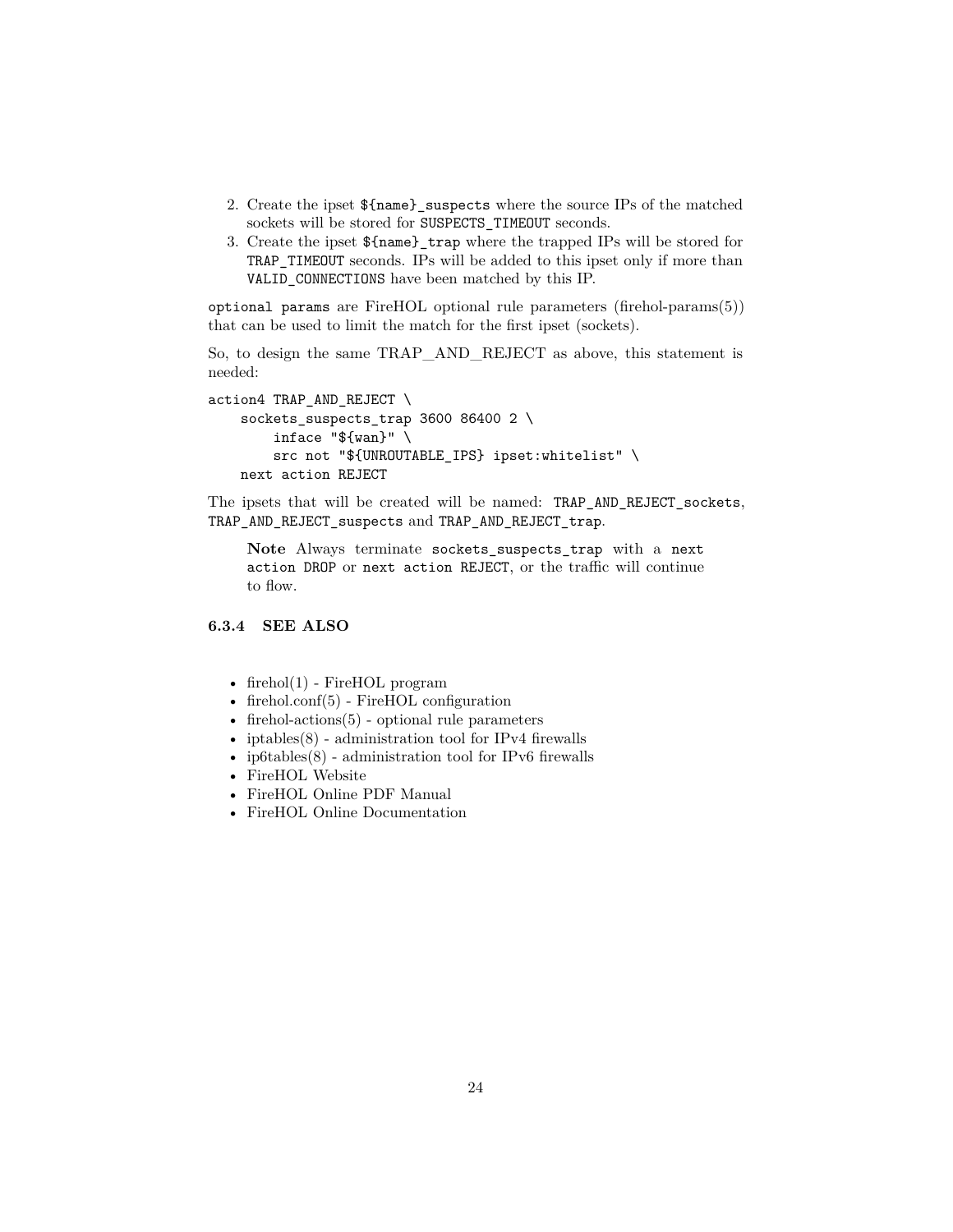## <span id="page-24-0"></span>**6.4 firehol-actions(5)**

#### <span id="page-24-1"></span>**6.4.1 NAME**

firehol-actions - actions for rules

## <span id="page-24-2"></span>**6.4.2 SYNOPSIS**

#### accept

accept with hashlimit *name* upto|above *amount/period* [burst *amount*] [mode *{srcip|srcport|dstip|dstport},. . .* ] [srcmask *prefix*] [dstmask *prefix*] [htable-size *buckets*] [htable-max *entries*] [htable-expire *msec*] [htable-gcinterval *msec*]

accept with connlimit upto|above *limit* [mask *mask*] [saddr|daddr]

accept with limit *requests/period burst* [overflow *action*]

accept with recent *name seconds hits*

accept with knock *name*

reject [with *message*]

drop | deny

return

tarpit

#### <span id="page-24-3"></span>**6.4.3 DESCRIPTION**

These actions are the actions to be taken on traffic that has been matched by a particular rule.

FireHOL will also pass through any actions that iptables(8) accepts, however these definitions provide lowercase versions which accept arguments where appropriate and which could otherwise not be passed through.

#### **Note**

The iptables(8) LOG action is best used through the optional rule parameter log since the latter can be combined with one of these actions (FireHOL will generate multiple firewall rules to make this happen). For more information see [log](#page-81-1) and [loglimit.](#page-81-1)

The following actions are defined: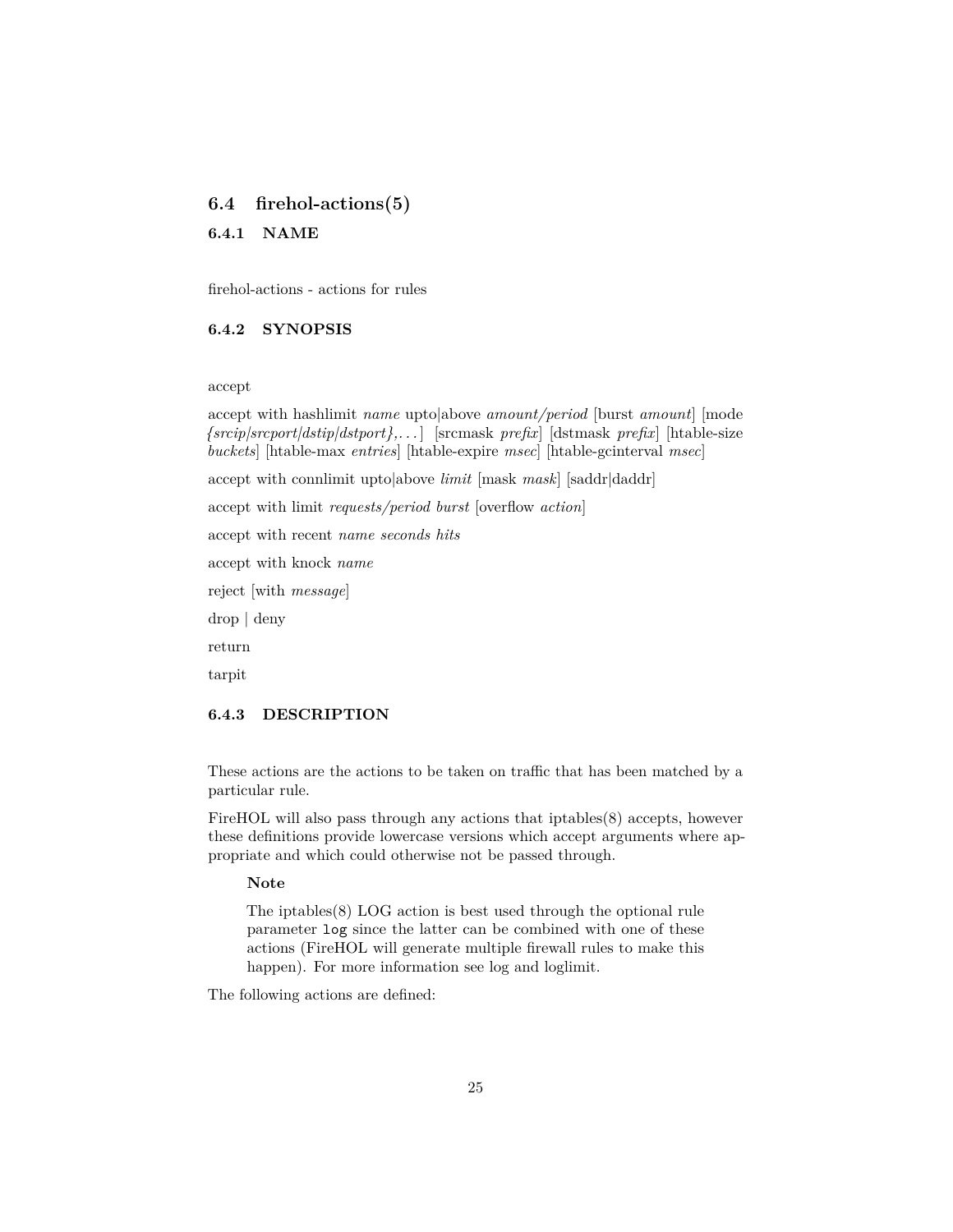## **6.4.3.1 accept**

accept allows the traffic matching the rules to reach its destination.

For example, to allow SMTP requests and their replies to flow:

server smtp accept

## **6.4.3.2 accept with hashlimit** *name* **upto|above** *amount/period* **[burst** *amount***] [mode** *{srcip|srcport|dstip|dstport},. . .* **] [srcmask** *prefix***] [dstmask** *prefix***] [htable-size** *buckets***] [htable-max** *entries***] [htable-expire** *msec***] [htable-gcinterval** *msec***]**

hashlimit hashlimit uses hash buckets to express a rate limiting match (like the limit match) for a group of connections using a single iptables rule. Grouping can be done per-hostgroup (source and/or destination address) and/or per-port.

*name* The name for the /proc/net/ipt\_hashlimit/*name* entry.

upto *amount[/second|/minute|/hour|/day]* Match if the rate is below or equal to amount/quantum. It is specified either as a number, with an optional time quantum suffix (the default is 3/hour).

above *amount[/second|/minute|/hour|/day]* Match if the rate is above amount/quantum.

burst *amount* Maximum initial number of packets to match: this number gets recharged by one every time the limit specified above is not reached, up to this number; the default is 5. This option should be used with caution - if the entry expires, the burst value is reset too.

mode *{srcip|srcport|dstip|dstport},. . .* A comma-separated list of objects to take into consideration. If no mode option is given, *srcip,dstport* is assumed.

srcmask *prefix* When –hashlimit-mode srcip is used, all source addresses encountered will be grouped according to the given prefix length and the so-created subnet will be subject to hashlimit. prefix must be between (inclusive) 0 and 32. Note that srcmask  $\theta$  is basically doing the same thing as not specifying srcip for mode, but is technically more expensive.

dstmask *prefix* Like srcmask, but for destination addresses.

htable-size *buckets* The number of buckets of the hash table

htable-max *entries* Maximum entries in the hash.

htable-expire *msec* After how many milliseconds do hash entries expire.

htable-gcinterval *msec* How many milliseconds between garbage collection intervals.

Examples: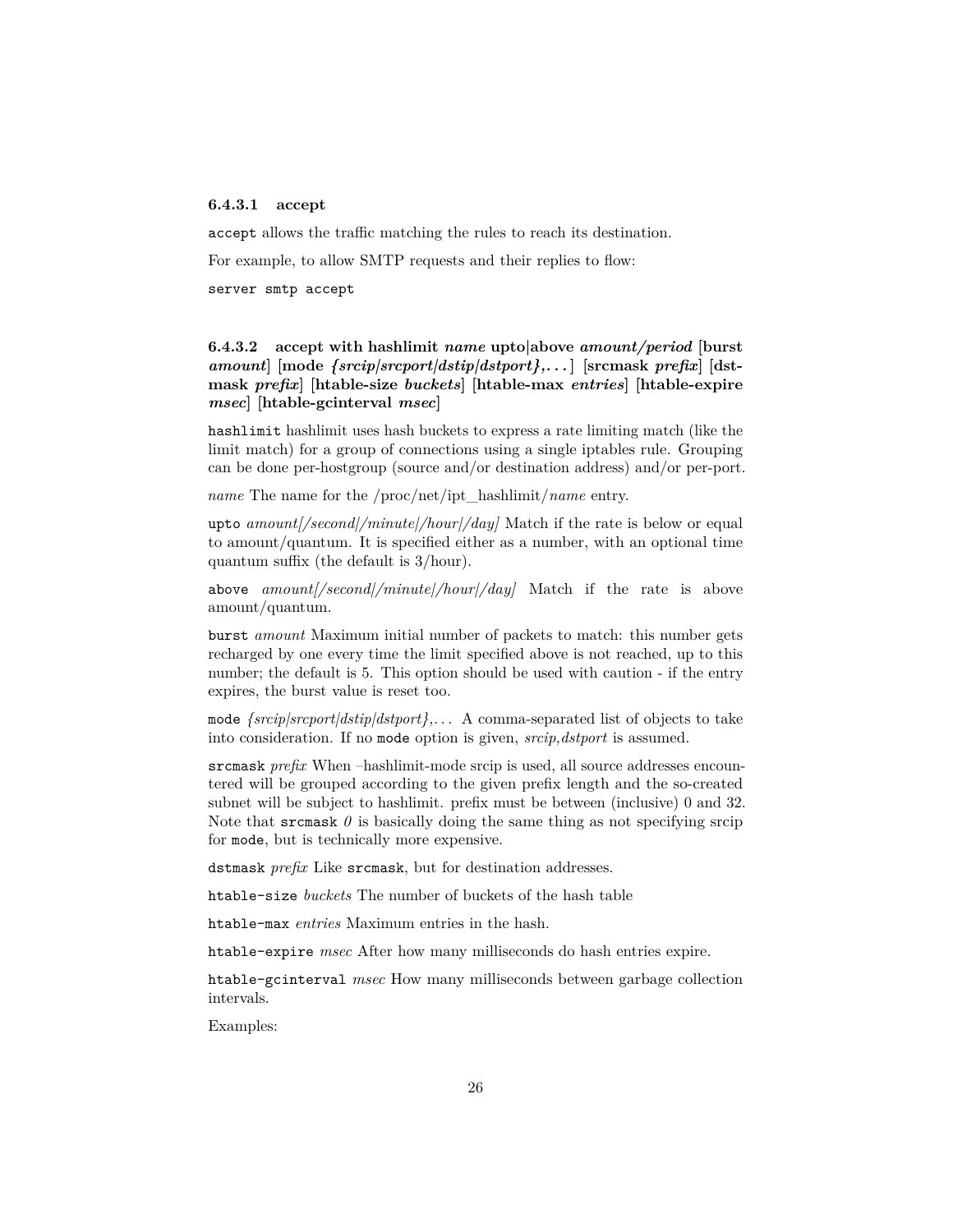Allow up to 5 connections per second per client to SMTP server:

server smtp accept with hashlimit smtplimit upto 5/s

You can monitor it using the file /proc/net/ipt\_hashlimit/smtplimit

## **6.4.3.3 accept with connlimit upto|above** *limit* **[mask** *mask***] [saddr|daddr]**

accept with connlimit matches on the number of connections per IP.

*saddr* matches on source IP. *daddr* matches on destination IP. *mask* groups IPs with the *mask* given *upto* matches when the number of connections is up to the given *limit above* matches when the number of connections above to the given *limit*

The number of connections counted are system wide, not service specific. For example for *saddr*, you cannot connlimit 2 connections for SSH and 4 for SMTP. If you connlimit 2 connections for SSH, then the first 2 connections of a client can be SSH. If a client has already 2 connections to another service, the client will not be able to connect to SSH.

So, connlimit can safely be used:

- with *daddr* to limit the connections a server can accept
- with *saddr* to limit the total connections per client to all services.

#### **6.4.3.4 accept with limit** *requests/period burst* **[overflow** *action***]**

accept with limit allows the traffic, with new connections limited to *requests/period* with a maximum *burst*. Run iptables -m limit --help for more information.

The default overflow *action* is to REJECT the excess connections (DROP would produce timeouts on otherwise valid service clients).

Examples:

server smtp accept with limit 10/sec 100

server smtp accept with limit 10/sec 100 overflow drop

#### **6.4.3.5 accept with recent** *name seconds hits*

accept with recent allows the traffic matching the rules to reach its destination, limited per remote IP to *hits* per *seconds*. Run iptables -m recent --help for more information.

The *name* parameter is used to allow multiple rules to share the same table of recent IPs.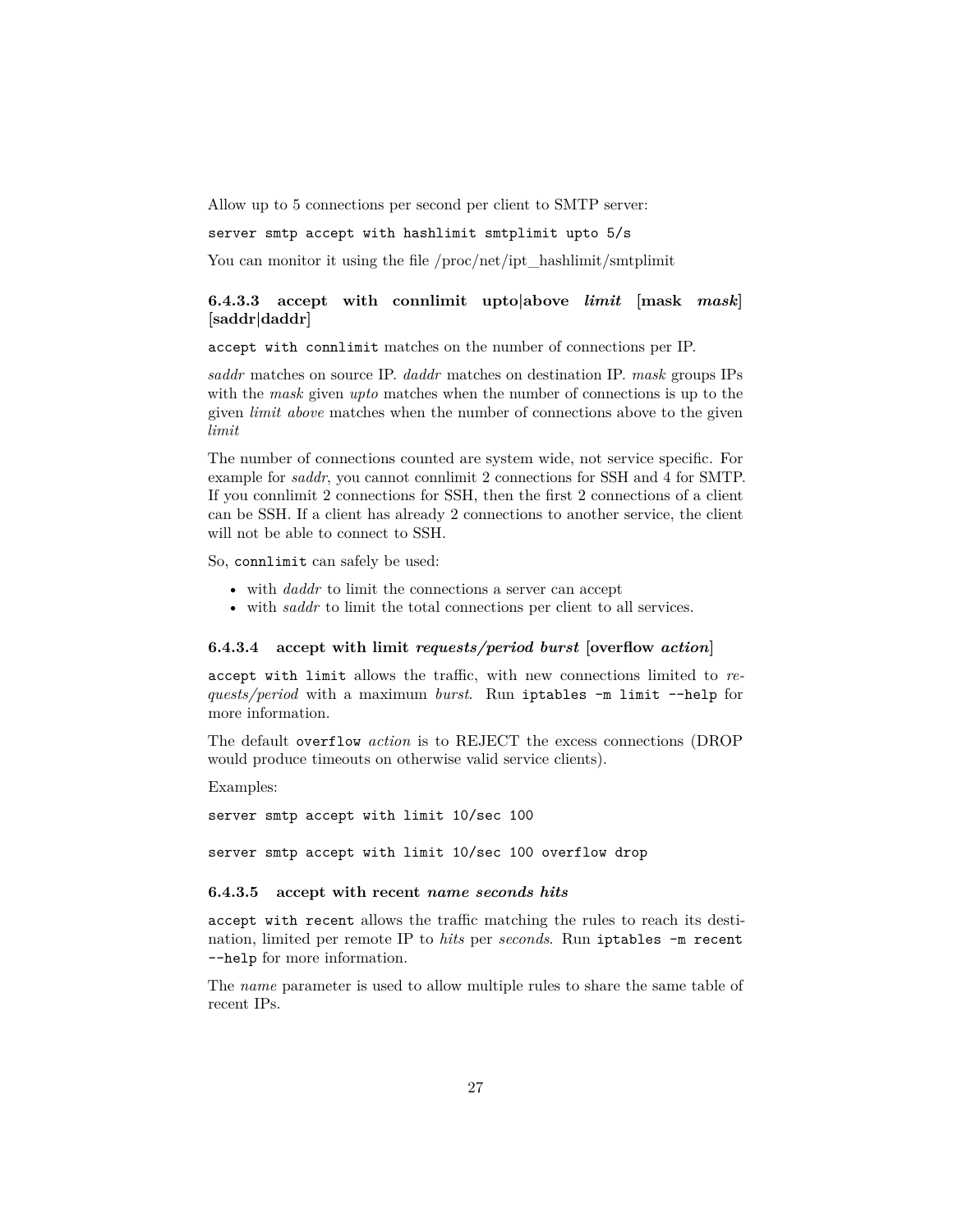For example, to allow only 2 connections every 60 seconds per remote IP, to the smtp server:

server smtp accept with recent mail 60 2

#### **Note**

When a new connection is not allowed, the traffic will continue to be matched by the rest of the firewall. In other words, if the traffic is not allowed due to the limitations set here, it is not dropped, it is just not matched by this rule.

#### **6.4.3.6 accept with knock** *name*

accept with knock allows easy integration with [knockd,](http://www.zeroflux.org/projects/knock/) a server that allows you to control access to services by sending certain packets to "knock" on the door, before the door is opened for service.

The *name* is used to build a special chain knock <name> which contains rules to allow established connections to work. If knockd has not allowed new connections any traffic entering this chain will just return back and continue to match against the other rules until the end of the firewall.

For example, to allow HTTPS requests based on a knock write:

server https accept with knock hidden

then configure knockd to enable the HTTPS service with:

```
iptables -A knock_hidden -s %IP% -j ACCEPT
```
and disable it with:

iptables -D knock\_hidden -s %IP% -j ACCEPT

You can use the same knock *name* in more than one FireHOL rule to enable/disable all the services based on a single knockd configuration entry.

#### **Note**

There is no need to match anything other than the IP in knockd. FireHOL already matches everything else needed for its rules to work.

#### **6.4.3.7 reject**

reject discards the traffic matching the rules and sends a rejecting message back to the sender.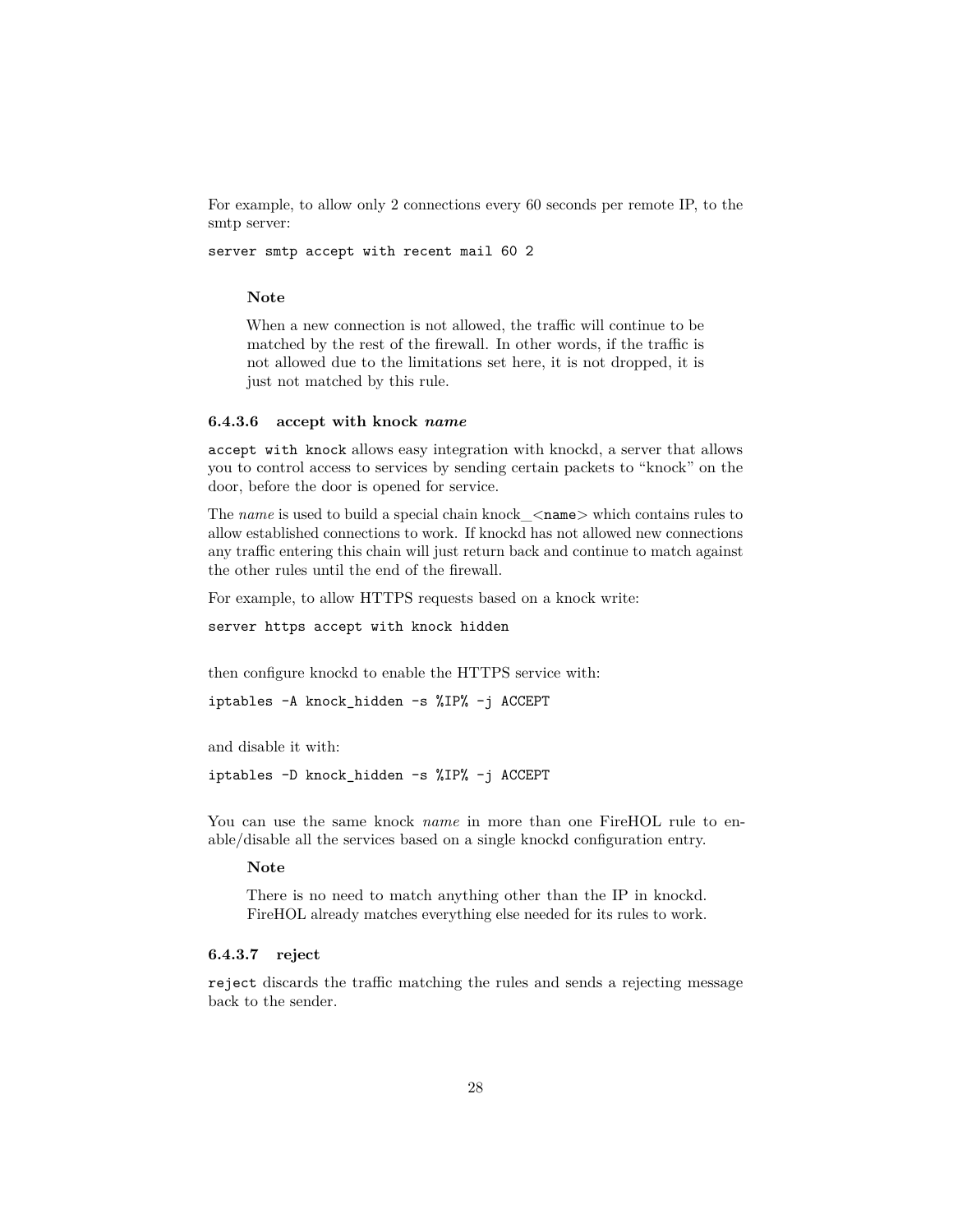#### **6.4.3.8 reject with** *message*

When used with with the specific message to return can be specified. Run iptables -j REJECT --help for a list of the --reject-with values which can be used for *message*. See [REJECT WITH MESSAGES](#page-29-1) for some examples.

The default (no *message* specified) is to send tcp-reset when dealing with TCP connections and icmp-port-unreachable for all other protocols.

For example:

UNMATCHED\_INPUT\_POLICY="reject with host-prohib"

policy reject with host-unreach

server ident reject with tcp-reset

## **6.4.3.9 drop; deny**

drop discards the traffic matching the rules. It does so silently and the sender will need to timeout to conclude it cannot reach the service.

deny is a synonym for drop. For example, either of these would silently discard SMTP traffic:

server smtp drop

server smtp deny

#### **6.4.3.10 return**

return will return the flow of processing to the parent of the current command.

Currently, the only time return can be used meaningfully used is as a policy for an interface definition. Unmatched traffic will continue being processed with the possibility of being matched by a later definition. For example:

policy return

#### **6.4.3.11 tarpit**

tarpit captures and holds incoming TCP connections open.

Connections are accepted and immediately switched to the persist state (0 byte window), in which the remote side stops sending data and asks to continue every 60-240 seconds.

Attempts to close the connection are ignored, forcing the remote side to time out the connection after 12-24 minutes.

Example: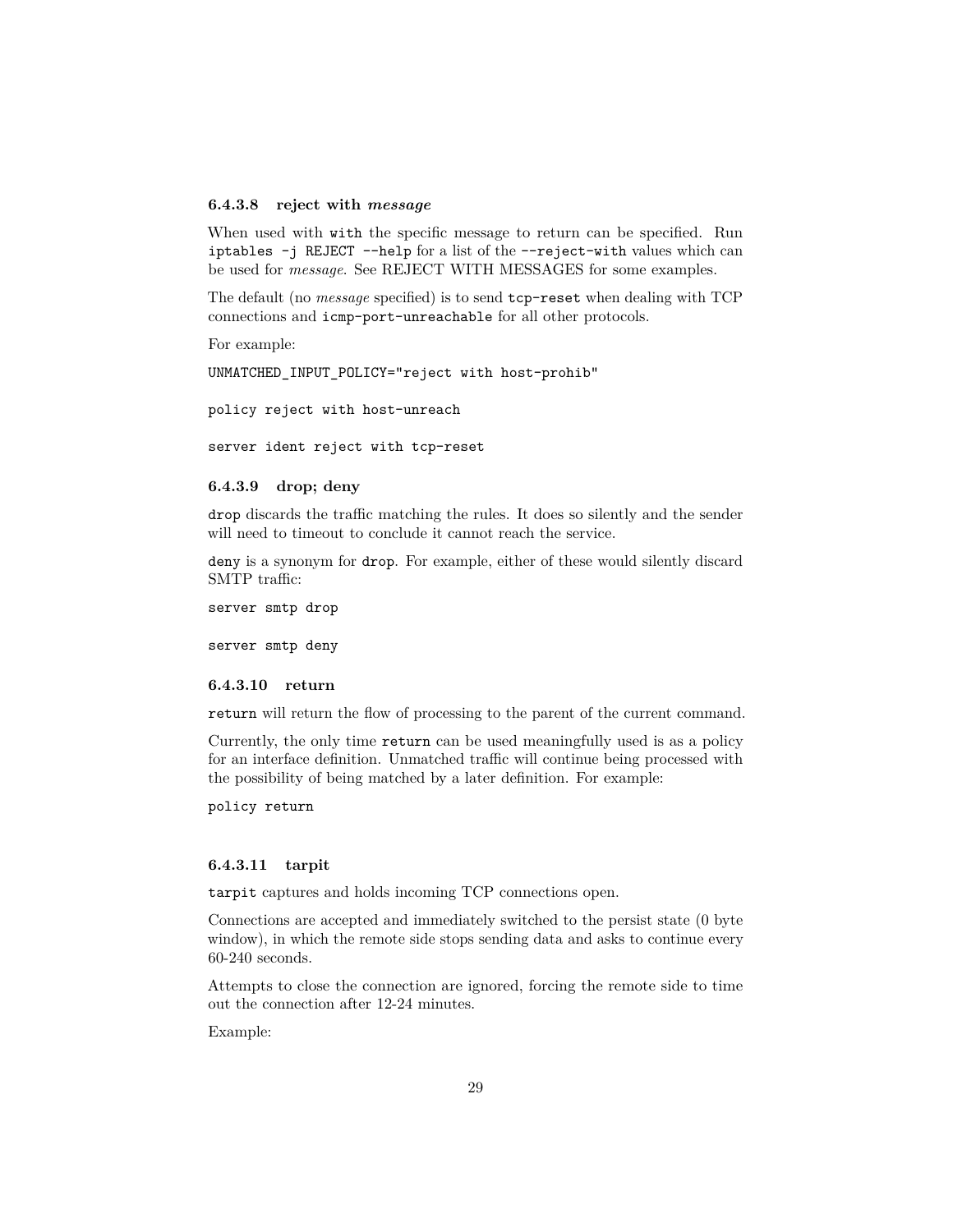#### server smtp tarpit

#### **Note**

As the kernel conntrack modules are always loaded by FireHOL, some per-connection resources will be consumed. See this [bug report](http://bugs.sanewall.org/sanewall/issues/10) for details.

The following actions also exist but should not be used under normal circumstances:

#### **6.4.3.12 mirror**

mirror returns the traffic it receives by switching the source and destination fields. REJECT will be used for traffic generated by the local host.

#### **Warning**

The MIRROR target was removed from the Linux kernel due to its security implications.

MIRROR is dangerous; use it with care and only if you understand what you are doing.

## **6.4.3.13 redirect; redirect to-port port**

redirect is used internally by FireHOL helper commands.

<span id="page-29-1"></span>Only FireHOL developers should need to use this action directly.

#### <span id="page-29-0"></span>**6.4.4 REJECT WITH MESSAGES**

The following RFCs contain information relevant to these messages:

- [RFC 1812](http://www.ietf.org/rfc/rfc1812.txt)
- [RFC 1122](http://www.ietf.org/rfc/rfc1122.txt)
- [RFC 792](http://www.ietf.org/rfc/rfc0792.txt)

**icmp-net-unreachable; net-unreach** ICMP network unreachable

Generated by a router if a forwarding path (route) to the destination network is not available.

From RFC 1812, section 5.2.7.1. See RFC 1812 and RFC 792.

**Note**

Use with care. The sender and the routers between you and the sender may conclude that the whole network your host resides in is unreachable, and prevent other traffic from reaching you.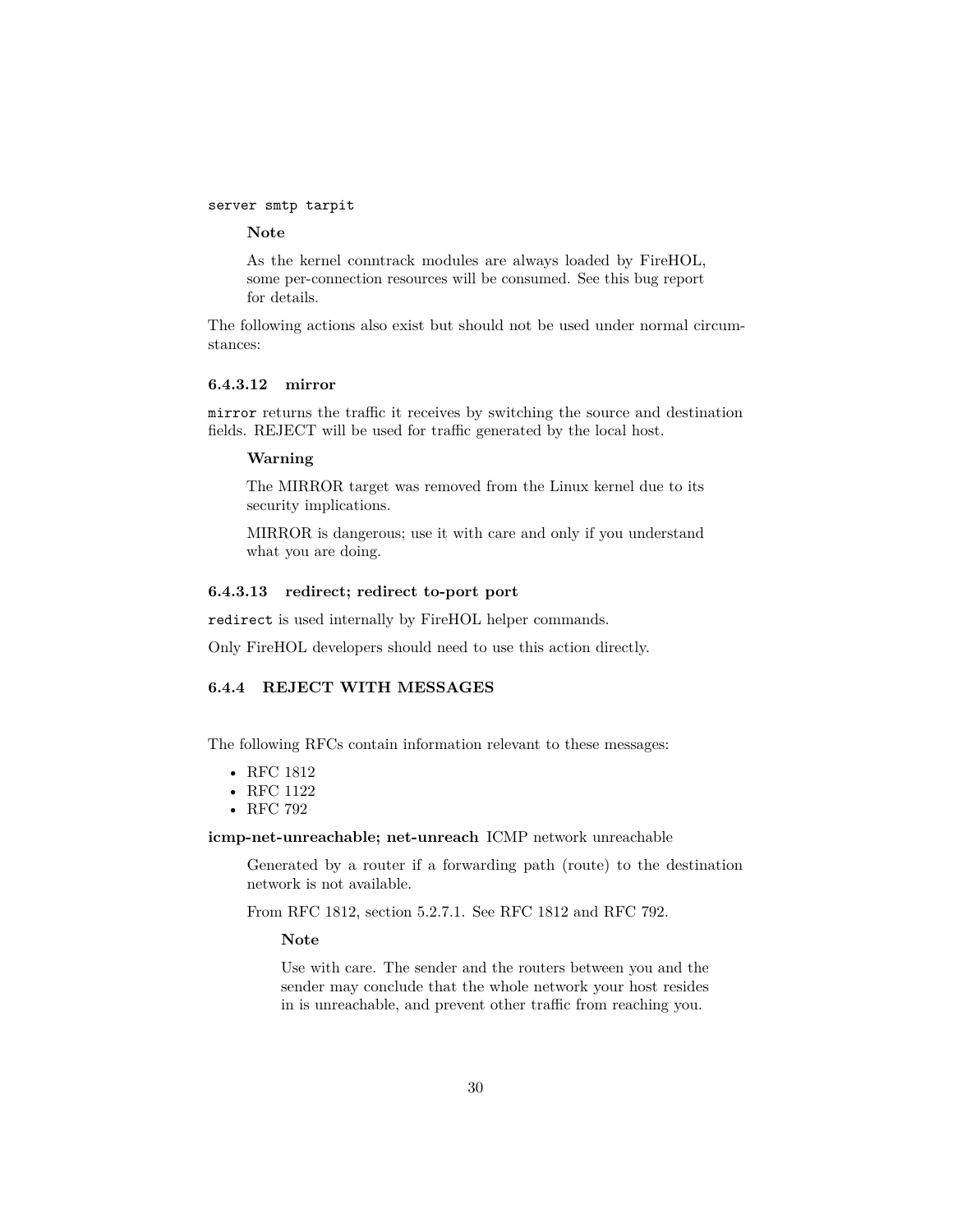**icmp-host-unreachable; host-unreach** ICMP host unreachable

Generated by a router if a forwarding path (route) to the destination host on a directly connected network is not available (does not respond to ARP).

From RFC 1812, section 5.2.7.1. See RFC 1812 and RFC 792.

**Note**

Use with care. The sender and the routers between you and the sender may conclude that your host is entirely unreachable, and prevent other traffic from reaching you.

**icmp-proto-unreachable; proto-unreach** ICMP protocol unreachable

Generated if the transport protocol designated in a datagram is not supported in the transport layer of the final destination.

From RFC 1812, section 5.2.7.1. See RFC 1812 and RFC 792.

**icmp-port-unreachable; port-unreach** ICMP port unreachable

Generated if the designated transport protocol (e.g. TCP, UDP, etc.) is unable to demultiplex the datagram in the transport layer of the final destination but has no protocol mechanism to inform the sender.

From RFC 1812, section 5.2.7.1. See RFC 1812 and RFC 792.

Generated by hosts to indicate that the required port is not active.

**icmp-net-prohibited; net-prohib** ICMP communication with destination network administratively prohibited

This code was intended for use by end-to-end encryption devices used by U.S. military agencies. Routers SHOULD use the newly defined Code 13 (Communication Administratively Prohibited) if they administratively filter packets.

From RFC 1812, section 5.2.7.1. See RFC 1812 and RFC 1122.

**Note**

This message may not be widely understood.

**icmp-host-prohibited; host-prohib** ICMP communication with destination host administratively prohibited

This code was intended for use by end-to-end encryption devices used by U.S. military agencies. Routers SHOULD use the newly defined Code 13 (Communication Administratively Prohibited) if they administratively filter packets.

From RFC 1812, section 5.2.7.1. See RFC 1812 and RFC 1122.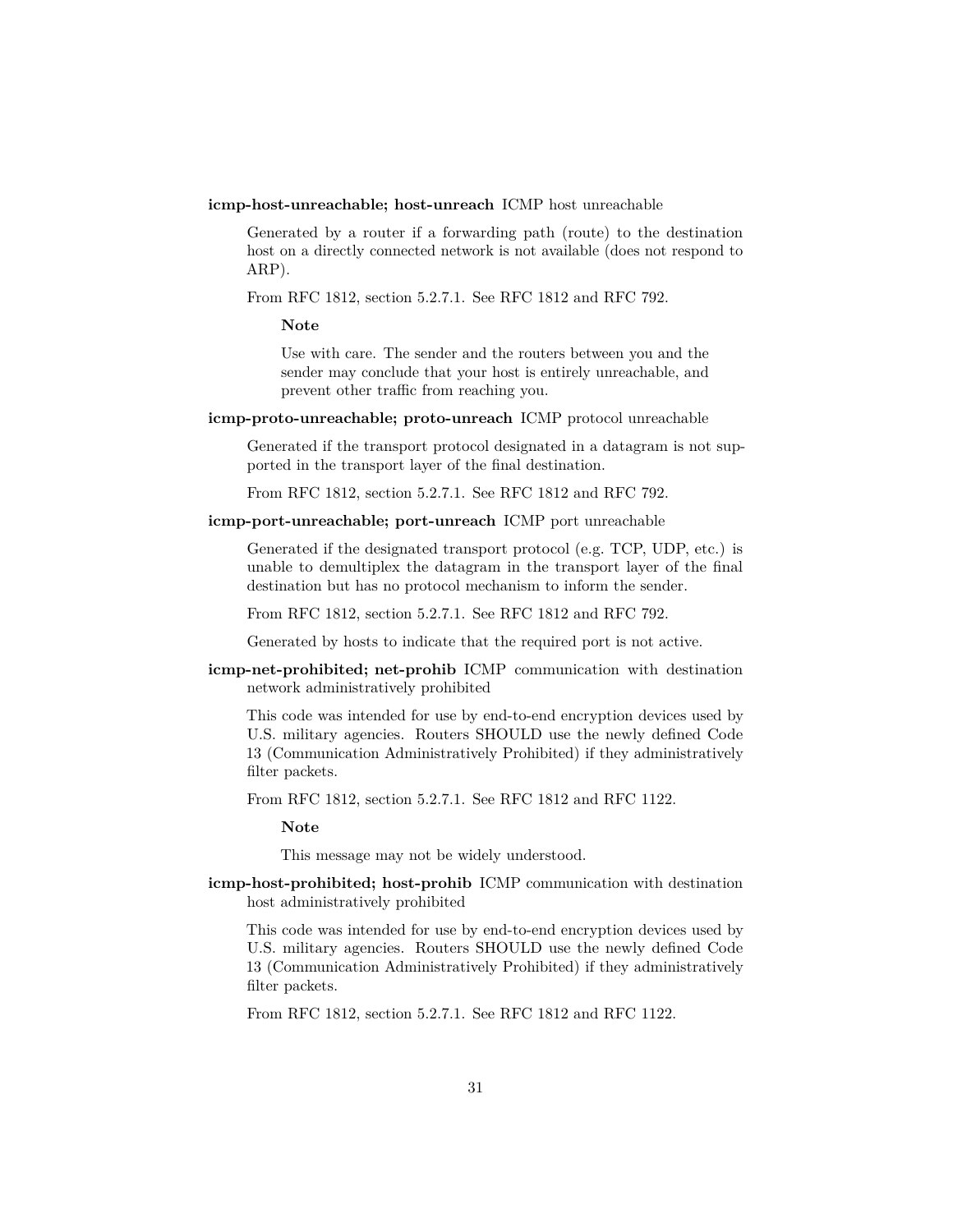## **Note**

This message may not be widely understood.

## **tcp-reset** TCP RST

The port unreachable message of the TCP stack.

See RFC 1122.

## **Note**

tcp-reset is useful when you want to prevent timeouts on rejected TCP services where the client incorrectly ignores ICMP port unreachable messages.

## <span id="page-31-0"></span>**6.4.5 SEE ALSO**

- [firehol\(1\)](#page-10-1) FireHOL program
- [firehol.conf\(5\)](#page-14-0) FireHOL configuration
- firehol-interface $(5)$  interface definition
- firehol-router $(5)$  router definition
- firehol-params $(5)$  optional rule parameters
- [FireHOL Website](http://firehol.org/)
- [FireHOL Online PDF Manual](http://firehol.org/firehol-manual.pdf)
- [FireHOL Online Documentation](http://firehol.org/documentation/)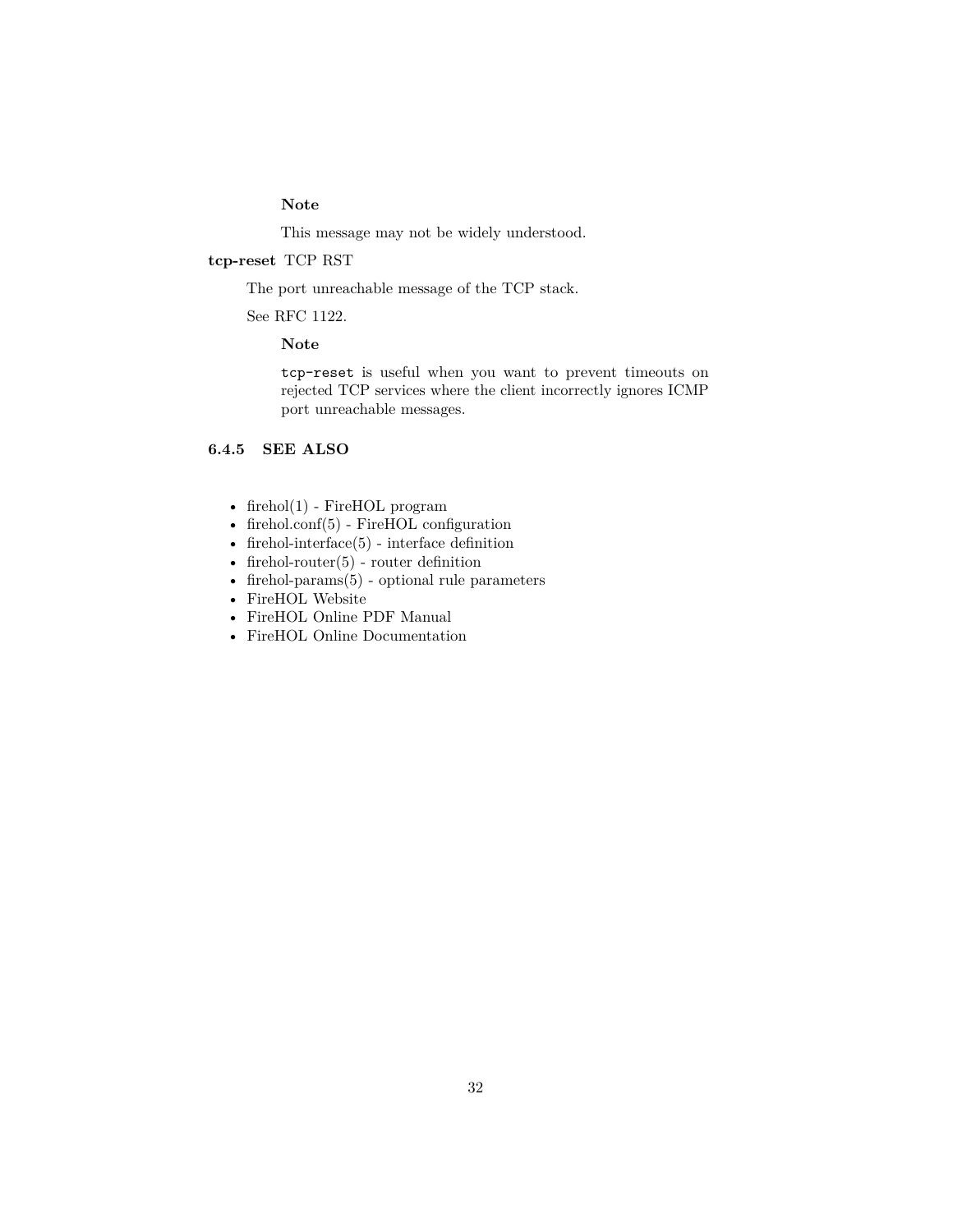## <span id="page-32-0"></span>**6.5 firehol-blacklist(5)**

#### <span id="page-32-1"></span>**6.5.1 NAME**

firehol-blacklist - set up a unidirectional or bidirectional blacklist

#### <span id="page-32-2"></span>**6.5.2 SYNOPSIS**

{ blacklist | blacklist4 | blacklist6 } [ *type* ] [ inface *device* ] [ log *"text"* ] [ nolog ] [ connlog *"text"* ] [ loglimit *"text"* ] [ accounting *accounting\_name* ] *ip*. . . [ except *rule-params* [or *rule-params* [or . . . ]]]

#### <span id="page-32-3"></span>**6.5.3 DESCRIPTION**

The blacklist helper command creates a blacklist for the *ip* list given (which can be in quotes or not).

If the type full or all is supplied (or no type at all), a bidirectional *stateless* blacklist will be generated. The firewall will REJECT all traffic going to the IP addresses and DROP all traffic coming from them.

If the type stateful is supplied, a bidirectional *stateful* blacklist will be generated. The firewall will REJECT all traffic going to the IP addresses and DROP all traffic coming from them.

The differences between full and stateful are:

- 1. stateful is resource efficient, since only the packets that initiate connections are examined. Established connections will never be re-tested against the blacklist.
- 2. when using full and an ipset is updated to match the IP of an established connection, this established connection will immediately be blocked too.

If the type input or him, her, it, this, these is supplied, a unidirectional *stateful* blacklist will be generated. Connections can be established to such IP addresses, but the IP addresses will not be able to connect to the firewall or hosts protected by it.

Using log (log every packet), connlog (log connections once), or loglimit (log packets according to global throttling settings), the text will be logged when matching packets are found.

Using nolog will disable logging for this rule.

Using inface, the blacklist will be created on the interface device only (this includes forwarded traffic).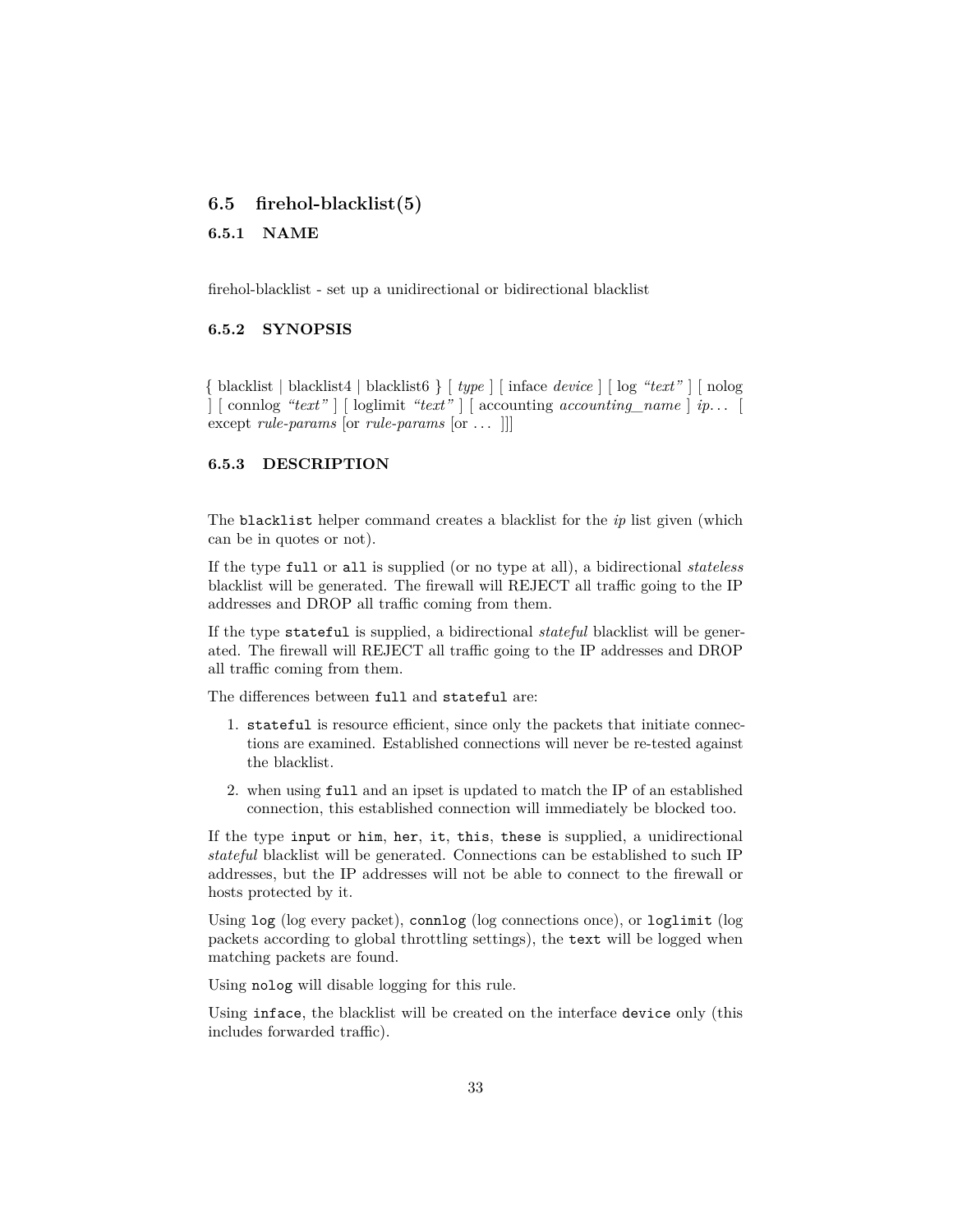accounting will update the NFACCT accounting with the name given.

If the keyword except is found, then all the parameters following it are rules to match packets that should excluded from the blacklist (i.e. they are a whitelist for this blacklist). See [firehol-params\(5\)](#page-76-0) for more details.

Blacklists must be declared before the first router or interface.

IP Lists for abuse, malware, attacks, proxies, anonymizers, etc can be downloaded with the contrib/update-ipsets.sh script. Information about the supported IP Lists can be found at [FireHOL IP Lists](http://iplists.firehol.org/)

## <span id="page-33-0"></span>**6.5.4 EXAMPLES**

blacklist full 192.0.2.1 192.0.2.2 blacklist input "192.0.2.3 192.0.2.4" blacklist full inface eth0 log "BADGUY" 192.0.1.1 192.0.1.2

## <span id="page-33-1"></span>**6.5.5 SEE ALSO**

- [firehol\(1\)](#page-10-1) FireHOL program
- [firehol.conf\(5\)](#page-14-0) FireHOL configuration
- [FireHOL Website](http://firehol.org/)
- [FireHOL Online PDF Manual](http://firehol.org/firehol-manual.pdf)
- [FireHOL Online Documentation](http://firehol.org/documentation/)
- [FireHOL IP Lists](http://iplists.firehol.org/)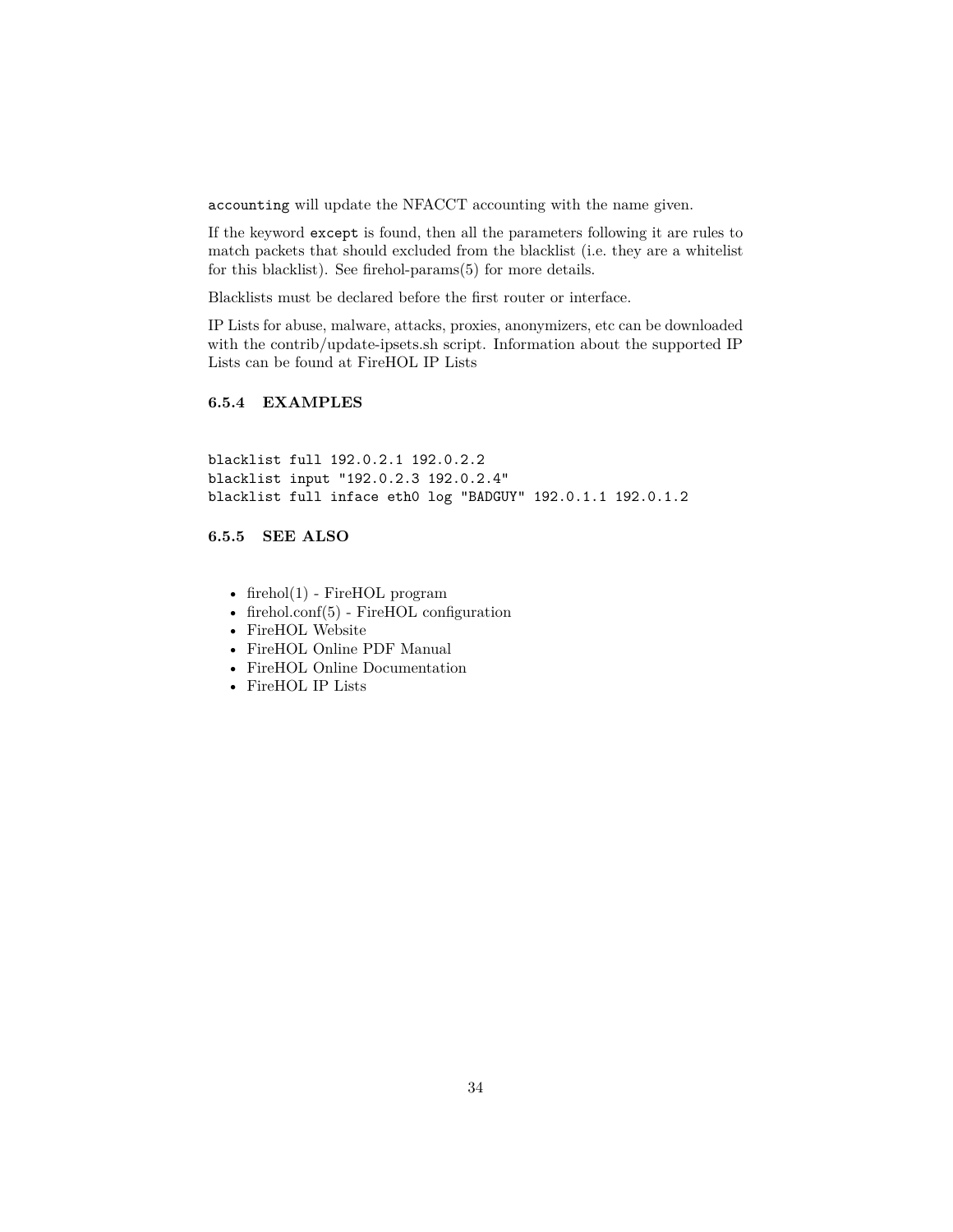## <span id="page-34-0"></span>**6.6 firehol-classify(5)**

#### <span id="page-34-1"></span>**6.6.1 NAME**

firehol-classify - classify traffic for traffic shaping tools

## <span id="page-34-2"></span>**6.6.2 SYNOPSIS**

{ classify | classify46 } *class* [*rule-params*] classify4 *class* [*rule-params*] classify6 *class* [*rule-params*]

## <span id="page-34-3"></span>**6.6.3 DESCRIPTION**

The classify helper command puts matching traffic into the specified traffic shaping class.

The *class* is a class as used by iptables(8) and tc(8) (e.g. MAJOR:MINOR).

The *rule-params* define a set of rule parameters to match the traffic that is to be classified. See [firehol-params\(5\)](#page-76-0) for more details.

Any classify commands will affect all traffic matched. They must be declared before the first router or interface.

## <span id="page-34-4"></span>**6.6.4 EXAMPLES**

# Put all smtp traffic leaving via eth1 in class 1:1 classify 1:1 outface eth1 proto tcp dport 25

#### <span id="page-34-5"></span>**6.6.5 SEE ALSO**

- firehol-params $(5)$  optional rule parameters
- iptables $(8)$  administration tool for IPv4 firewalls
- [ip6tables\(8\)](http://ipset.netfilter.org/ip6tables.man.html) administration tool for IPv6 firewalls
- $tc(8)$  show / manipulate traffic control settings
- [FireHOL Website](http://firehol.org/)
- [FireHOL Online PDF Manual](http://firehol.org/firehol-manual.pdf)
- [FireHOL Online Documentation](http://firehol.org/documentation/)
- [Linux Advanced Routing & Traffic Control HOWTO](http://lartc.org/howto/)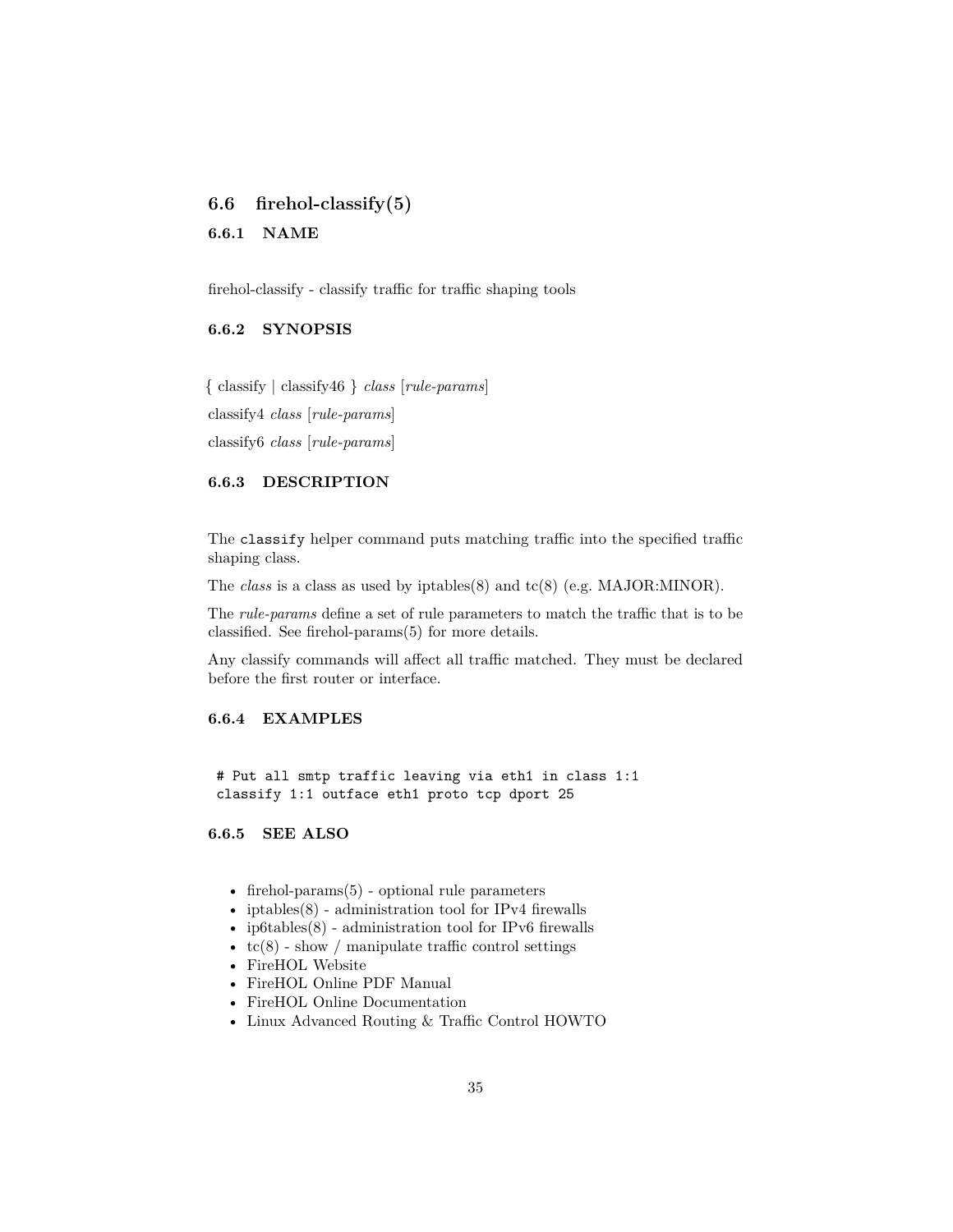## <span id="page-35-0"></span>**6.7 firehol-client(5)**

## <span id="page-35-1"></span>**6.7.1 NAME**

firehol-client - client command

## <span id="page-35-2"></span>**6.7.2 SYNOPSIS**

{ client | client46 } *service action* [*rule-params*] client4 *service action* [*rule-params*] client6 *service action* [*rule-params*]

## <span id="page-35-3"></span>**6.7.3 DESCRIPTION**

The client subcommand defines a client of a service on an interface or router. Any *rule-params* given to a parent interface or router are inherited by the client, but are reversed.

For FireHOL a client is the source of a request. Even though this is more complex for some multi-socket services, to FireHOL a client always initiates the connection.

The *service* parameter is one of the supported service names from [firehol](#page-98-0)[services\(5\).](#page-98-0) Multiple services may be specified, space delimited in quotes.

The *action* can be any of the actions listed in [firehol-actions\(5\).](#page-24-0)

The *rule-params* define a set of rule parameters to further restrict the traffic that is matched to this service. See [firehol-params\(5\)](#page-76-0) for more details.

#### **Note**

Writing client4 is equivalent to writing ipv4 client and ensures this subcommand is applied only in the IPv4 firewall rules.

Writing client6 is equivalent to writing ipv6 client and ensures this subcommand is applied only in the IPv6 firewall rules.

Writing client46 is equivalent to writing both client and ensures this subcommand is applied in both the IPv4 and IPv6 firewall rules; it cannot be used as part an interface or router that is IPv4 or IPv6 only.

The default client inherits its behaviour from the enclosing interface or router.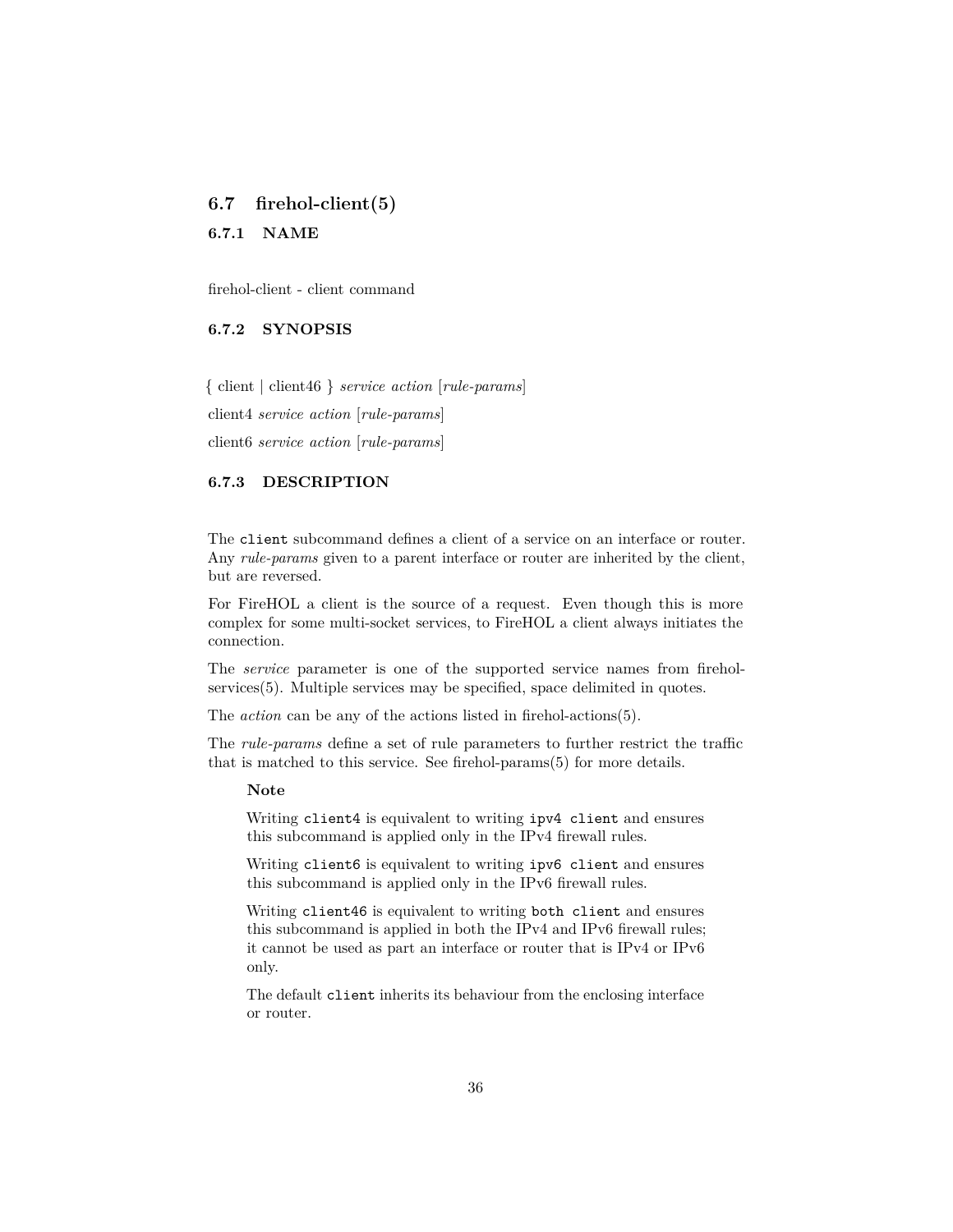# **6.7.4 EXAMPLES**

client smtp accept

client "smtp pop3" accept

client smtp accept src 192.0.2.1

client smtp accept log "mail packet" src 192.0.2.1

# **6.7.5 SEE ALSO**

- [firehol\(1\)](#page-10-0) FireHOL program
- [firehol.conf\(5\)](#page-14-0) FireHOL configuration
- firehol-modifiers $(5)$  ipv4/ipv6 selection
- firehol-services $(5)$  services list
- firehol-actions $(5)$  actions for rules
- firehol-params $(5)$  optional rule parameters
- firehol-server $(5)$  server subcommand
- firehol-interface $(5)$  interface definition
- firehol-router $(5)$  router definition
- [FireHOL Website](http://firehol.org/)
- [FireHOL Online PDF Manual](http://firehol.org/firehol-manual.pdf)
- [FireHOL Online Documentation](http://firehol.org/documentation/)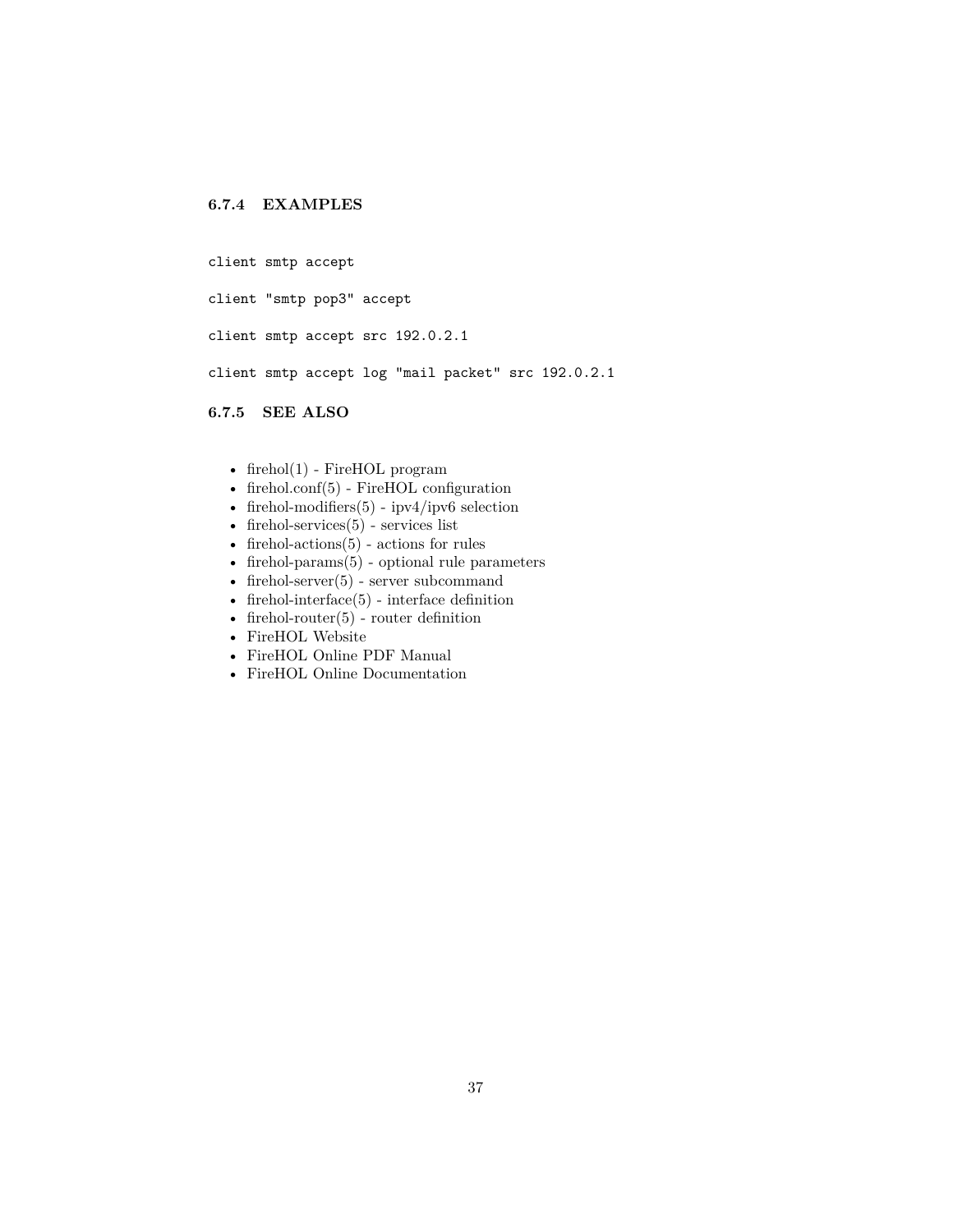# <span id="page-37-0"></span>**6.8 firehol-connmark(5)**

**6.8.1 NAME**

firehol-connmark - set a stateful mark from the connmark group

#### **6.8.2 SYNOPSIS**

{ connmark | connmark46 } *value chain rule-params*

connmark4 *value chain rule-params*

connmark6 *value chain rule-params*

## **6.8.3 DESCRIPTION**

Marks on packets can be matched by traffic shaping, routing, and firewall rules for controlling traffic.

**Note** Behaviour changed significantly in FireHOL v3 compared to earlier versions

FireHOL uses iptables masks to break the single 32-bit integer mark value into smaller groups and allows you to set and match them independently. The markdef group definitions to set this up are found in firehol-defaults.conf

The connmark helper command sets values within the connmark group. You can set *value* between 0 (no mark) and size-1. The default size for connmark is 64, so 63 is highest *value* possible. The default connmark types are stateful+permanent, meaning the initial match will only be done on NEW packets and the mark will be restored to all packets in the connection.

The *chain* will be used to find traffic to mark. It can be any of the iptables(8) built in chains belonging to the mangle table. The chain names are: INPUT, FORWARD, OUTPUT, PREROUTING and POSTROUTING. The names are case-sensitive.

The *rule-params* define a set of rule parameters to match the traffic that is to be marked within the chosen chain. See [firehol-params\(5\)](#page-76-0) for more details.

Any connmark commands must be declared before the first router or interface.

**Note**

If you want to do policy based routing based on iptables(8) marks, you will need to disable the Root Path Filtering on the interfaces involved (rp\_filter in sysctl).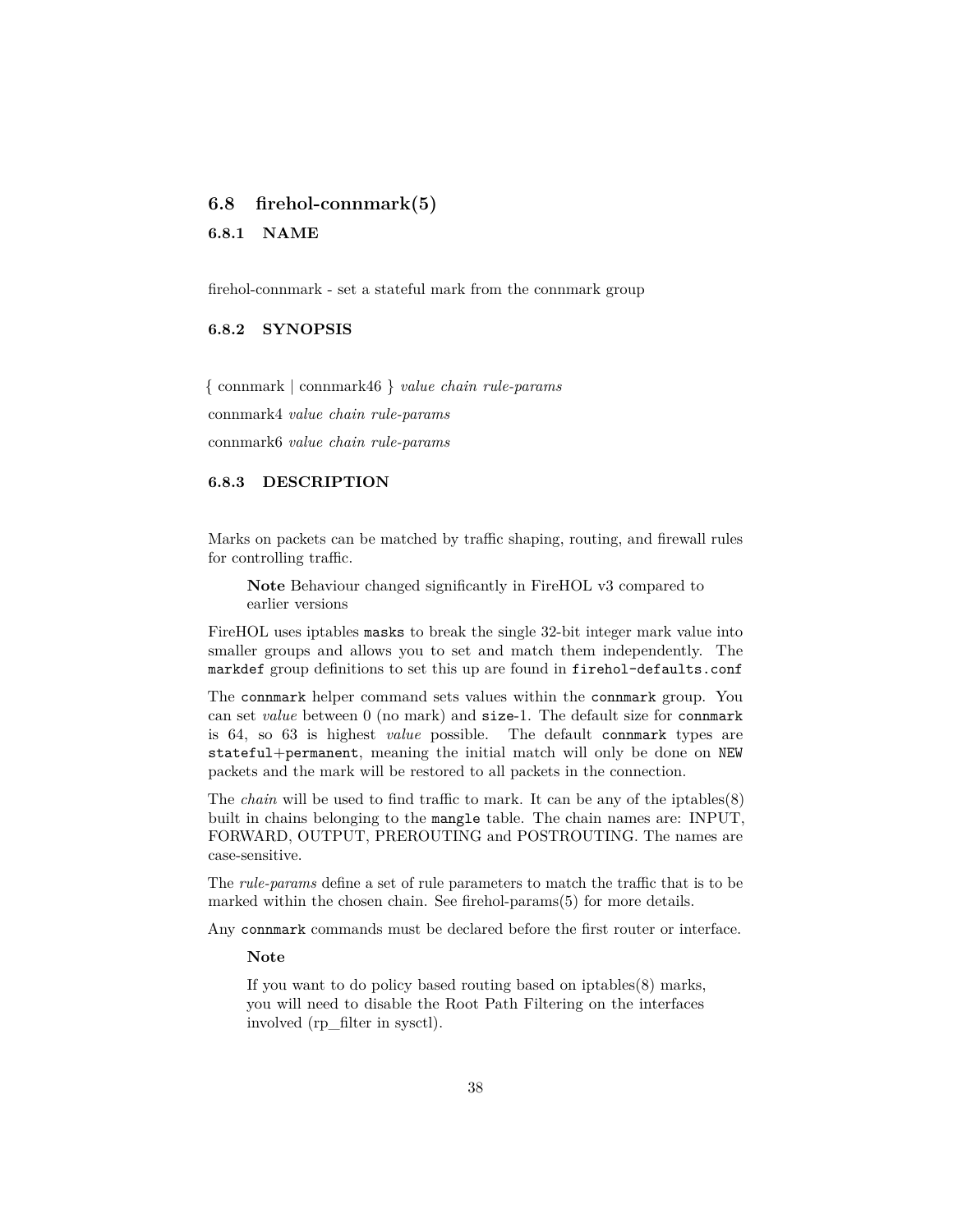FireQOS will read the FireHOL mark definitions and set up suitable offsets and marks for the various groups. If you are using a different tool, you should look at the emitted firewall to determine the final masks and values to use.

# **6.8.4 EXAMPLES**

# mark with 1, packets sent by the local machine connmark 1 OUTPUT

# mark with 2, packets routed by the local machine connmark 2 FORWARD

# mark with 3, packets routed by the local machine, sent from # 192.0.2.2 destined for port TCP/25 of 198.51.100.1 connmark 3 FORWARD proto tcp dport 25 dst 198.51.100.1 src 192.0.2.2

# **6.8.5 SEE ALSO**

- firehol $(1)$  FireHOL program
- [firehol.conf\(5\)](#page-14-0) FireHOL configuration
- [firehol-params\(5\)](#page-76-0) optional rule parameters
- $[firehol-mark(5)][keyword-friendly = sent a stateful mark from the$ usermark group
- iptables $(8)$  administration tool for IPv4 firewalls
- ip6tables $(8)$  administration tool for IPv6 firewalls
- ip(8) show / manipulate routing, devices, policy routing and tunnels
- [FireHOL Website](http://firehol.org/)
- [Working With Marks Wiki Page](https://github.com/firehol/firehol/wiki/Working-with-MARKs)
- [FireHOL Online PDF Manual](http://firehol.org/firehol-manual.pdf)
- [FireHOL Online Documentation](http://firehol.org/documentation/)
- [Linux Advanced Routing & Traffic Control HOWTO](http://lartc.org/howto/)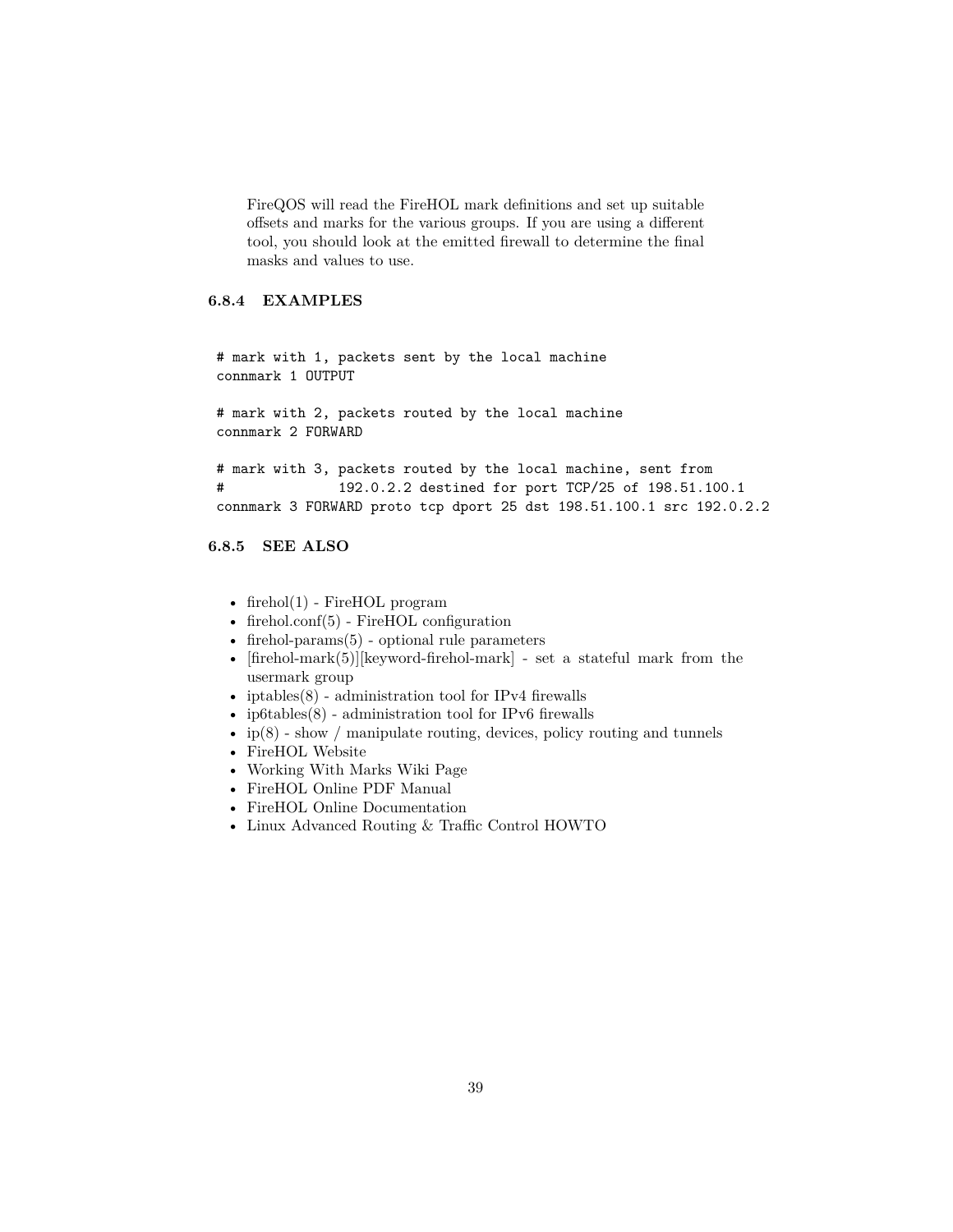## <span id="page-39-0"></span>**6.9 firehol-defaults.conf(5)**

#### **6.9.1 NAME**

firehol-defaults.conf - control variables for FireHOL

#### **6.9.2 SYNOPSIS**

Defaults in /etc/firehol/firehol-defaults.conf:

- DEFAULT INTERFACE POLICY="DROP"
- DEFAULT ROUTER POLICY="RETURN"
- UNMATCHED INPUT POLICY="DROP"
- UNMATCHED OUTPUT POLICY="DROP"
- UNMATCHED FORWARD POLICY="DROP"
- FIREHOL INPUT ACTIVATION POLICY="ACCEPT"
- FIREHOL\_OUTPUT\_ACTIVATION\_POLICY="ACCEPT"
- FIREHOL FORWARD ACTIVATION POLICY="ACCEPT"
- FIREHOL\_LOG\_MODE="LOG"
- FIREHOL\_LOG\_LEVEL=*see notes*
- FIREHOL\_LOG\_OPTIONS="-log-level warning"
- FIREHOL LOG FREQUENCY="1/second"
- FIREHOL\_LOG\_BURST="5"
- FIREHOL\_LOG\_PREFIX=""
- FIREHOL\_DROP\_INVALID="0"
- DEFAULT\_CLIENT\_PORTS="1000:65535"
- FIREHOL NAT="0"
- FIREHOL ROUTING="0"
- FIREHOL\_AUTOSAVE=*see notes*
- FIREHOL\_AUTOSAVE6=*see notes*
- FIREHOL LOAD KERNEL MODULES="1"
- FIREHOL\_TRUST\_LOOPBACK="1"
- FIREHOL\_DROP\_ORPHAN\_TCP\_ACK\_FIN="1"
- FIREHOL DROP ORPHAN TCP ACK RST="1"
- FIREHOL\_DROP\_ORPHAN\_TCP\_ACK="1"
- FIREHOL\_DROP\_ORPHAN\_TCP\_RST="1"
- FIREHOL\_DROP\_ORPHAN\_IPV4\_ICMP\_TYPE3="1"
- WAIT\_FOR\_IFACE=""

#### **6.9.3 DESCRIPTION**

From FireHOL 3 upwards, variables which control FireHOL behaviour are held in a separate file: /etc/firehol/firehol-defaults.conf.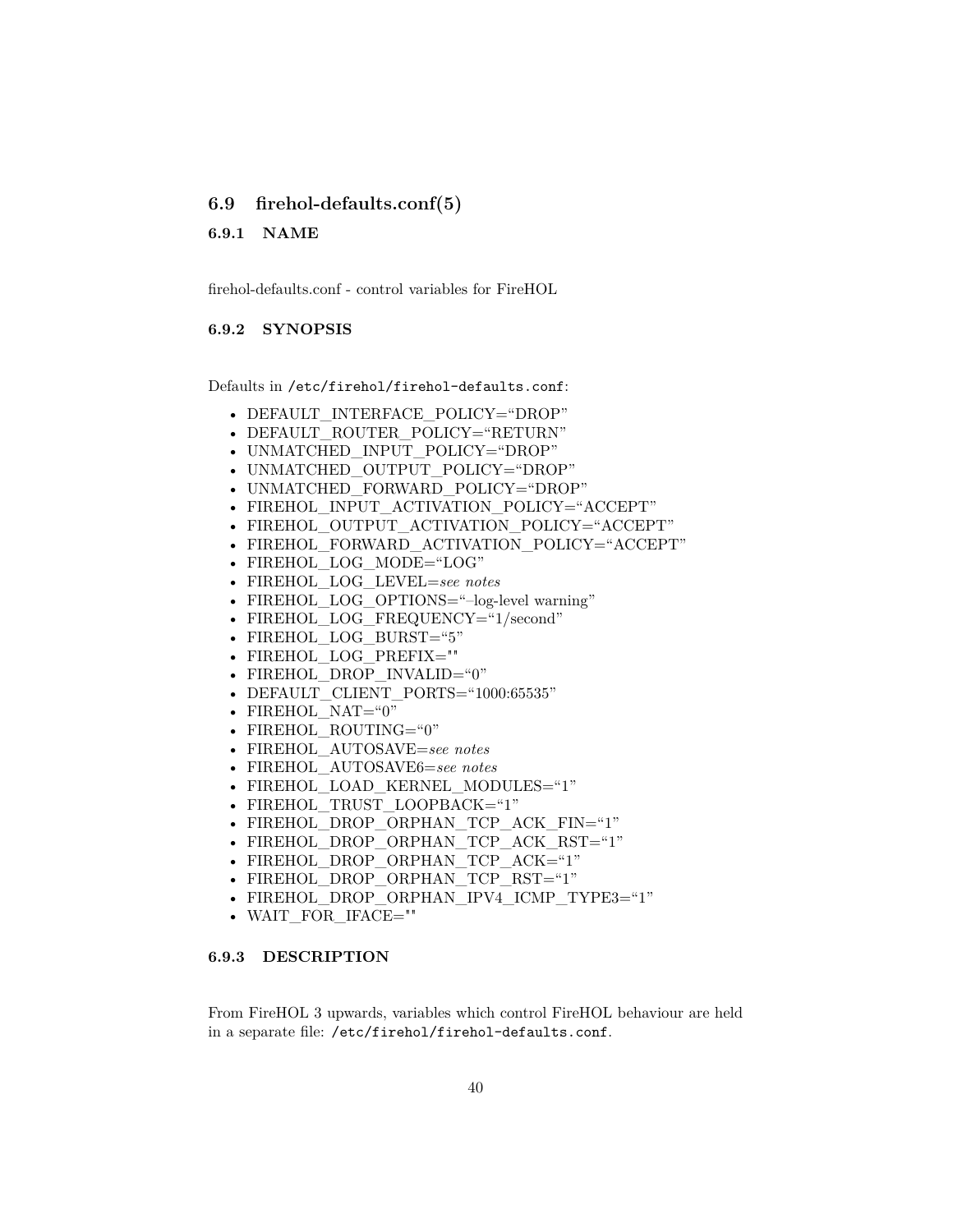Some variables can also be set in the main firehol.conf file but that is not recommended, since they may be used before the main configuration is processed.

FireHOL also sets some variables before processing the configuration file which you can use as part of your configuration. These are described in [firehol.conf\(5\).](#page-14-0)

## **6.9.4 VARIABLES**

**DEFAULT\_INTERFACE\_POLICY** This variable controls the default action to be taken on traffic not matched by any rule within an interface. It can be overridden using [firehol-policy\(5\).](#page-85-0)

Packets that reach the end of an interface without an action of return or accept are logged. You can control the frequency of this logging by altering FIREHOL\_LOG\_FREQUENCY.

Example:

DEFAULT\_INTERFACE\_POLICY="REJECT"

**DEFAULT\_ROUTER\_POLICY** This variable controls the default action to be taken on traffic not matched by any rule within a router. It can be overridden using [firehol-policy\(5\).](#page-85-0)

Packets that reach the end of a router without an action of return or accept are logged. You can control the frequency of this logging by altering FIREHOL\_LOG\_FREQUENCY.

Example:

DEFAULT\_ROUTER\_POLICY="REJECT"

**UNMATCHED\_{INPUT|OUTPUT|FORWARD}\_POLICY** These variables control the default action to be taken on traffic not matched by any interface or router definition that was incoming, outgoing or for forwarding respectively. Any supported value from [firehol-actions\(5\)](#page-24-0) may be set.

All packets that reach the end of a chain are logged, regardless of these settings. You can control the frequency of this logging by altering FIRE-HOL LOG FREQUENCY.

Example:

```
UNMATCHED_INPUT_POLICY="REJECT"
UNMATCHED_OUTPUT_POLICY="REJECT"
UNMATCHED_FORWARD_POLICY="REJECT"
```
# **FIREHOL\_{INPUT|OUTPUT|FORWARD}\_ACTIVATION\_POLICY**

These variables control the default action to be taken on traffic during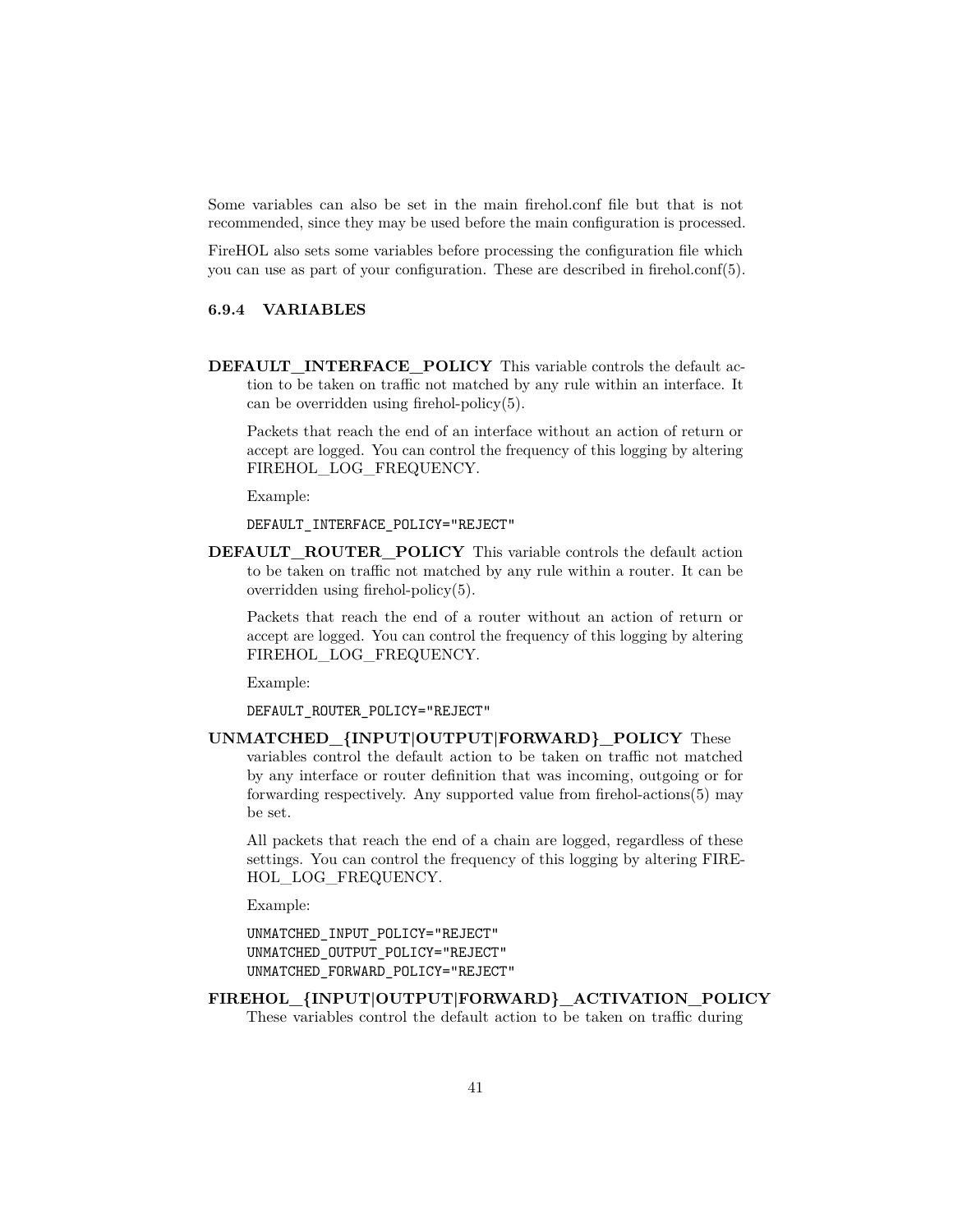firewall activation for incoming, outgoing and forwarding respectively. Acceptable values are ACCEPT, DROP and REJECT.

FireHOL defaults all values to ACCEPT so that your communications continue to work uninterrupted.

If you wish to prevent connections whilst the new firewall is activating, set these values to DROP. This is important to do if you are using all or any to match traffic; connections established during activation will continue even if they would not be allowed once the firewall is established.

Example:

FIREHOL\_INPUT\_ACTIVATION\_POLICY="DROP" FIREHOL\_OUTPUT\_ACTIVATION\_POLICY="DROP" FIREHOL\_FORWARD\_ACTIVATION\_POLICY="DROP"

**FIREHOL\_LOG\_MODE** This variable controls method that FireHOL uses for logging.

Acceptable values are LOG (normal syslog) and ULOG (netfilter ulogd). When ULOG is selected, FIREHOL\_LOG\_LEVEL is ignored.

Example:

FIREHOL\_LOG\_MODE="ULOG"

To see the available options run: /sbin/iptables -j LOG --help or /sbin/iptables -j ULOG --help

**FIREHOL\_LOG\_LEVEL** This variable controls the level at which events will be logged to syslog.

To avoid packet logs appearing on your console you should ensure klogd only logs traffic that is more important than that produced by FireHOL.

Use the following option to choose an iptables(8) log level (alpha or numeric) which is higher than the  $-c$  of klogd.

| iptables      | klogd | description                      |
|---------------|-------|----------------------------------|
| emerg (0)     |       | system is unusable               |
| alert $(1)$   |       | action must be taken immediately |
| crit(2)       |       | critical conditions              |
| error(3)      | 3     | error conditions                 |
| warning $(4)$ | 4     | warning conditions               |
| notice $(5)$  | 5     | normal but significant condition |
| info $(6)$    | 6     | informational                    |
| debug(7)      |       | debug-level messages             |

Table 4: iptables/klogd levels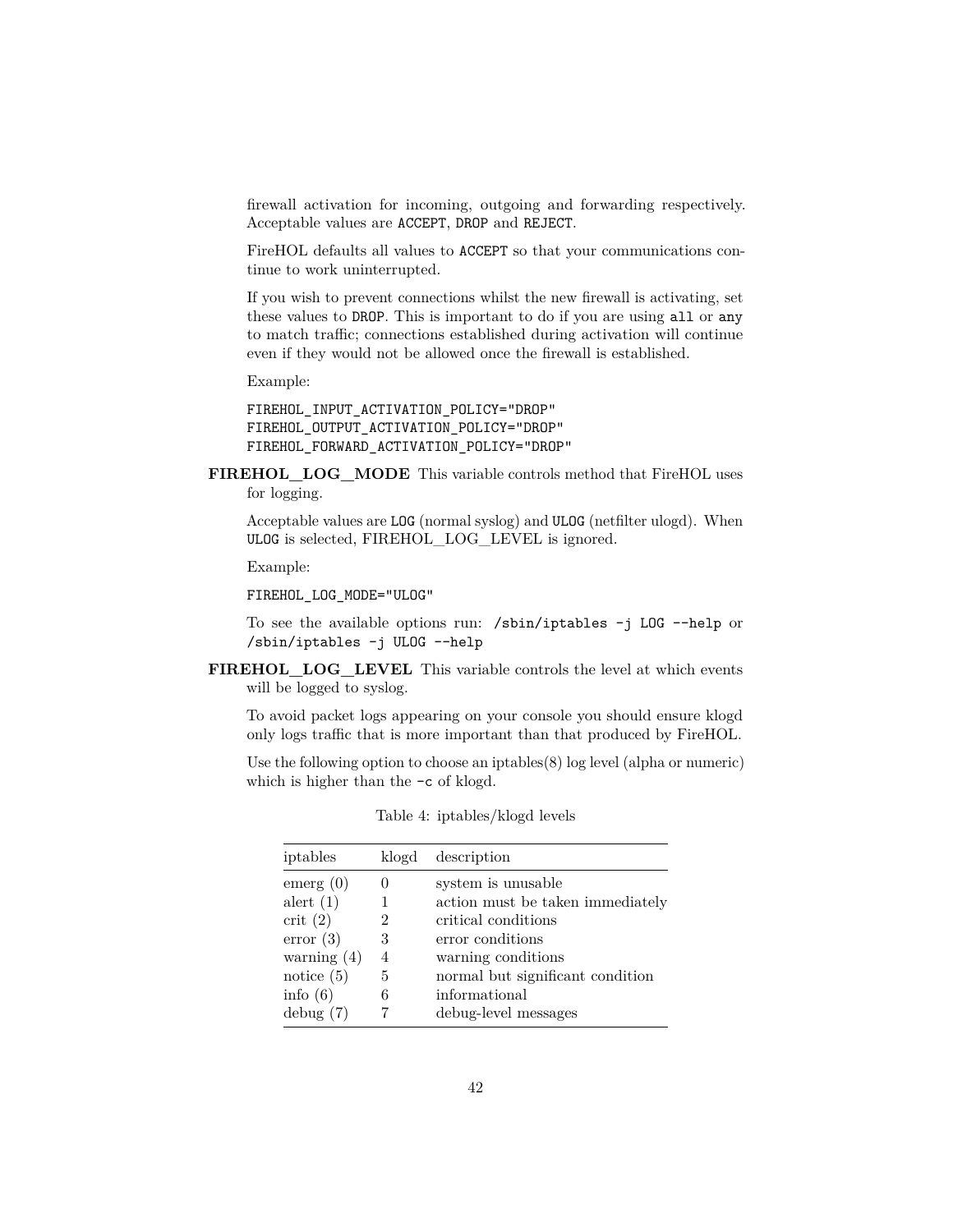#### **Note**

The default for klogd is generally to log everything (7 and lower) and the default level for iptables(4) is to log as warning (4).

**FIREHOL\_LOG\_OPTIONS** This variable controls the way in which events will be logged to syslog.

Example:

FIREHOL LOG OPTIONS="--log-level info \ --log-tcp-options --log-ip-options"

To see the available options run: /sbin/iptables -j LOG --help

**FIREHOL\_LOG\_FREQUENCY; FIREHOL\_LOG\_BURST** These variables control the frequency that each logging rule will write events to syslog. FIREHOL\_LOG\_FREQUENCY is set to the maximum average frequency and FIREHOL\_LOG\_BURST specifies the maximum initial number.

Example:

FIREHOL\_LOG\_FREQUENCY="30/minute" FIREHOL\_LOG\_BURST="2"

To see the available options run: /sbin/iptables -m limit --help

**FIREHOL\_LOG\_PREFIX** This value is added to the contents of each logged line for easy detection of FireHOL lines in the system logs. By default it is empty.

Example:

FIREHOL\_LOG\_PREFIX="FIREHOL:"

**FIREHOL\_DROP\_INVALID** If set to 1, this variable causes FireHOL to drop all packets matched as INVALID in the iptables(8) connection tracker.

You may be better off using [firehol-protection\(5\)](#page-87-0) to control matching of INVALID packets and others on a per-interface and per-router basis.

**Note**

Care must be taken on IPv6 interfaces, since ICMPv6 packets such as Neighbour Discovery are not tracked, meaning they are marked as INVALID.

Example:

FIREHOL\_DROP\_INVALID="1"

**DEFAULT\_CLIENT\_PORTS** This variable controls the port range that is used when a remote client is specified. For clients on the local host, FireHOL finds the exact client ports by querying the kernel options.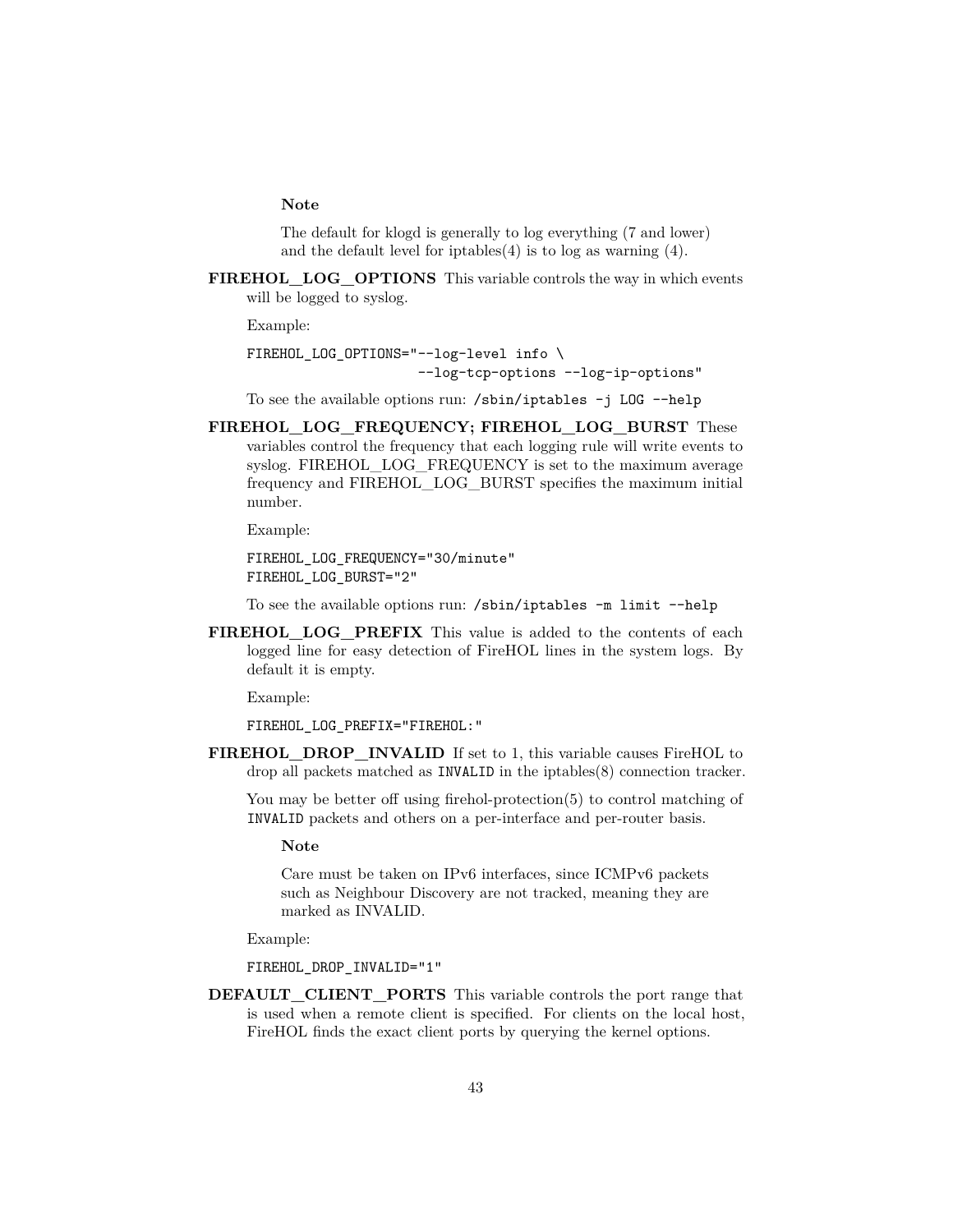Example:

DEFAULT\_CLIENT\_PORTS="0:65535"

**FIREHOL\_NAT** If set to 1, this variable causes FireHOL to load the NAT kernel modules. If you make use of the NAT helper commands, the variable will be set to 1 automatically.

Example:

FIREHOL\_NAT="1"

**FIREHOL** ROUTING If set to 1, this variable causes FireHOL to enable routing in the kernel. If you make use of router definitions or certain helper commands the variable will be set to 1 automatically.

Example:

FIREHOL\_ROUTING="1"

**FIREHOL\_AUTOSAVE; FIREHOL\_AUTOSAVE6** These variables specify the file of  $IPv4/IPv6$  rules that will be created when [firehol\(1\)](#page-10-0) is called with the save argument.

If the variable is not set, a system-specific value is used which was defined at configure-time. If no value was chosen then the save fails.

Example:

```
FIREHOL_AUTOSAVE="/tmp/firehol-saved-ipv4.txt"
FIREHOL_AUTOSAVE6="/tmp/firehol-saved-ipv6.txt"
```
FIREHOL LOAD KERNEL MODULES If set to 0, this variable forces FireHOL to not load any kernel modules. It is needed only if the kernel has modules statically included and in the rare event that FireHOL cannot access the kernel configuration.

Example:

FIREHOL\_LOAD\_KERNEL\_MODULES="0"

**FIREHOL\_TRUST\_LOOPBACK** If set to 0, the loopback device "lo" will not be trusted and you can write standard firewall rules for it.

#### **Warning**

If you do not set up appropriate rules, local processes will not be able to communicate with each other which can result in serious breakages.

By default "lo" is trusted and all INPUT and OUTPUT traffic is accepted (forwarding is not included).

Example:

FIREHOL\_TRUST\_LOOPBACK="0"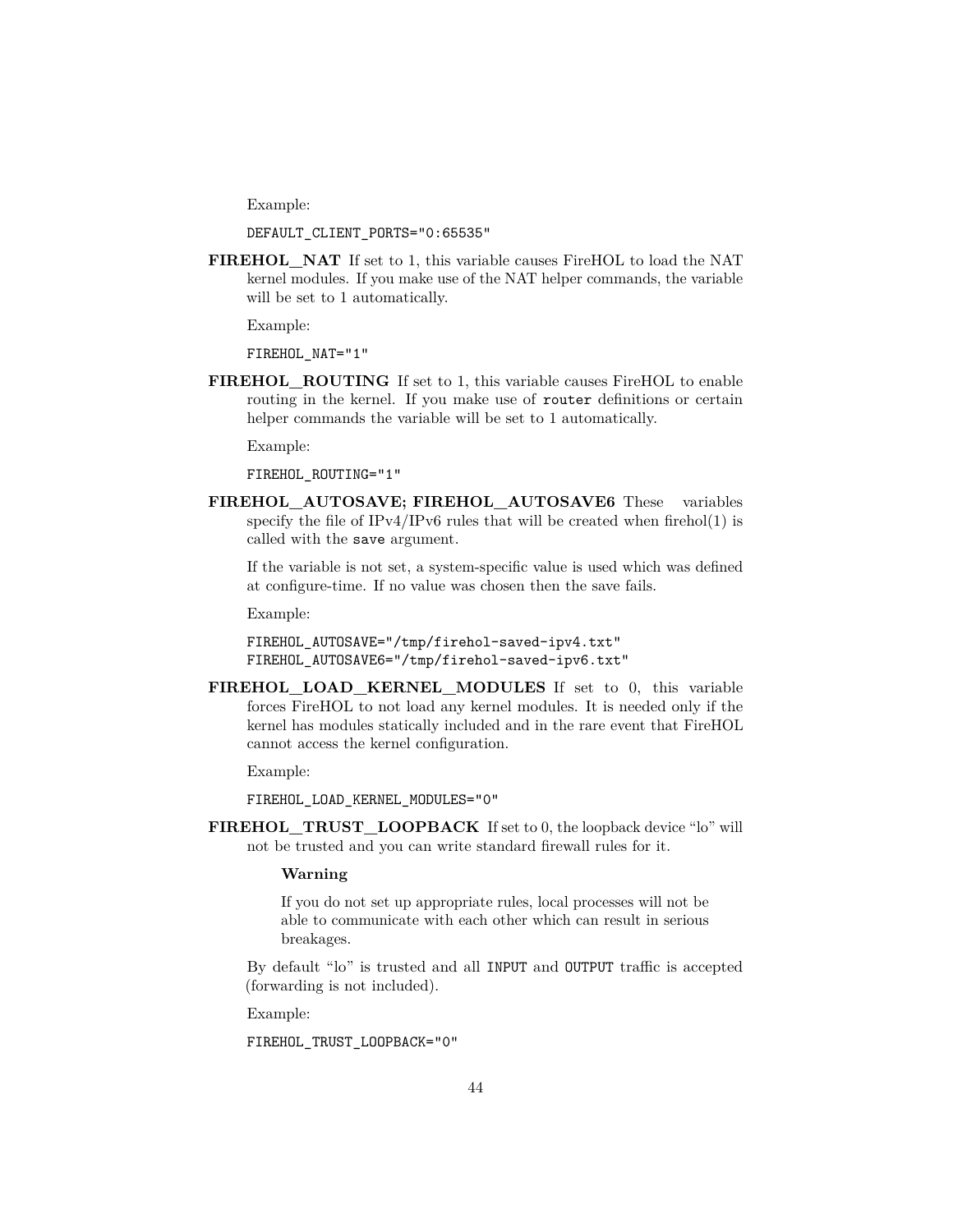**FIREHOL\_DROP\_ORPHAN\_TCP\_ACK\_FIN** If set to 1, FireHOL will drop all orphan such packets without logging them.

In busy environments the iptables(8) connection tracker removes connection tracking list entries as soon as it receives a FIN. This makes the ACK FIN appear as an invalid packet which will normally be logged by FireHOL.

Example:

FIREHOL DROP ORPHAN TCP ACK FIN="1"

**FIREHOL\_DROP\_ORPHAN\_TCP\_ACK\_RST** If set to 1, FireHOL will drop all orphan such packets without logging them.

In busy environments the iptables(8) connection tracker removes connection tracking list entries as soon as it receives a RST. This makes the ACK RST appear as an invalid packet which will normally be logged by FireHOL.

Example:

FIREHOL\_DROP\_ORPHAN\_TCP\_ACK\_RST="1"

**FIREHOL\_DROP\_ORPHAN\_TCP\_ACK** If set to 1, FireHOL will drop all orphan such packets without logging them.

In busy environments the iptables(8) connection tracker removes unneeded connection tracking list entries. This makes ACK packets appear as an invalid packet which will normally be logged by FireHOL.

Example:

FIREHOL DROP ORPHAN TCP ACK="1"

**FIREHOL\_DROP\_ORPHAN\_TCP\_RST** If set to 1, FireHOL will drop all orphan such packets without logging them.

In busy environments the iptables(8) connection tracker removes unneeded connection tracking list entries. This makes RST packets appear as an invalid packet which will normally be logged by FireHOL.

Example:

FIREHOL\_DROP\_ORPHAN\_TCP\_RST="1"

**FIREHOL\_DROP\_ORPHAN\_IPV4\_ICMP\_TYPE3** If set to 1, FireHOL will drop all orphan ICMP destination unreachable packets without logging them.

In busy environments the iptables(8) connection tracker removes unneeded connection tracking list entries. This makes ICMP destination unreachable appear as an invalid packet which will normally be logged by FireHOL.

Example:

FIREHOL\_DROP\_ORPHAN\_IPV4\_ICMP\_TYPE3="1"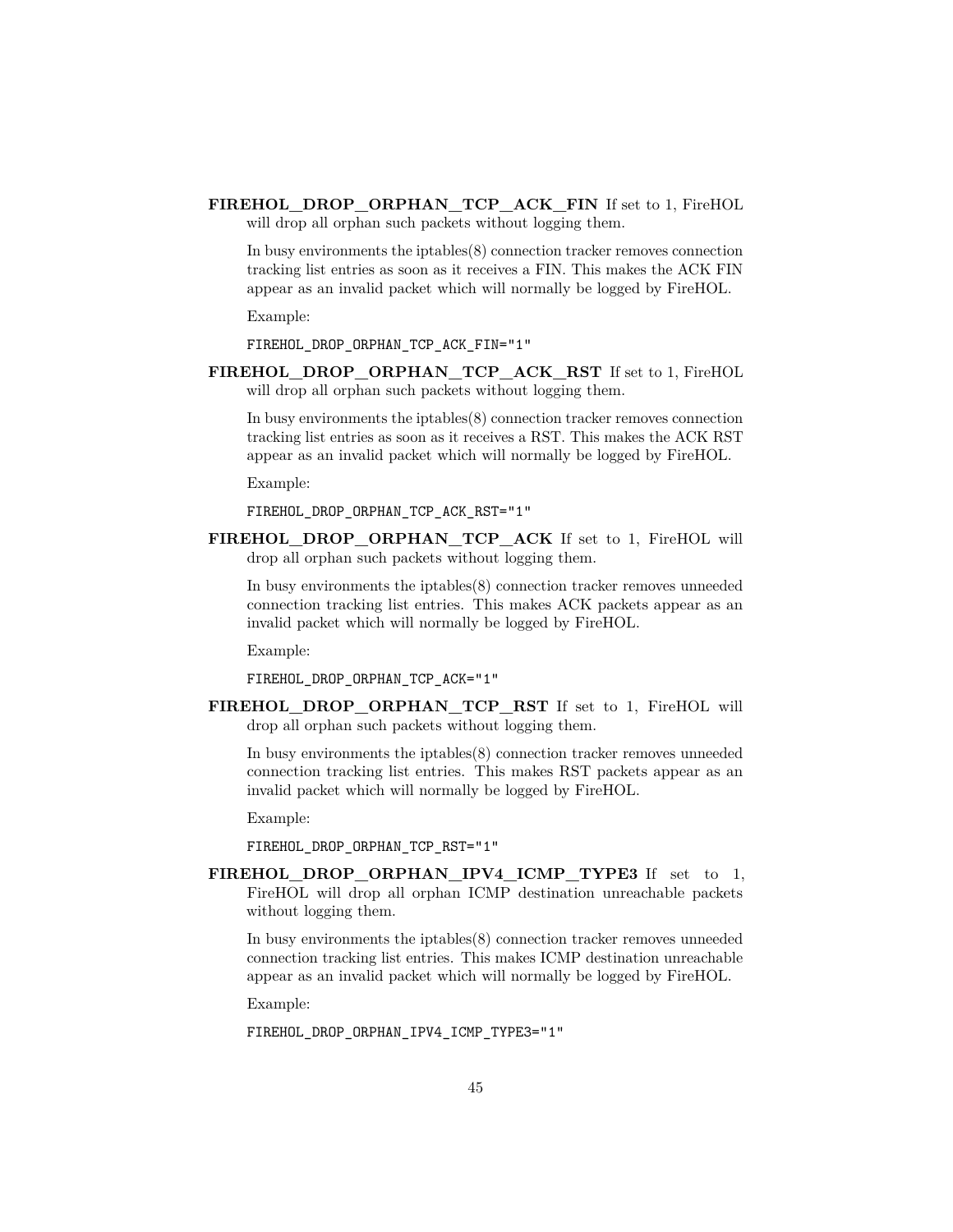**WAIT\_FOR\_IFACE** If set to the name of a network device (e.g. eth0), FireHOL will wait until the device is up (or until 60 seconds have elapsed) before continuing.

A device does not need to be up in order to have firewall rules created for it, so this option should only be used if you have a specific need to wait (e.g. the network must be queried to determine the hosts or ports which will be firewalled).

Example:

WAIT\_FOR\_IFACE="eth0"

# **6.9.5 SEE ALSO**

- [firehol\(1\)](#page-10-0) FireHOL program
- [firehol.conf\(5\)](#page-14-0) FireHOL configuration
- firehol-nat $(5)$  nat, snat, dnat, redirect helpers
- firehol-actions $(5)$  actions for rules
- iptables $(8)$  administration tool for IPv4 firewalls
- ip6tables $(8)$  administration tool for IPv6 firewalls
- [FireHOL Website](http://firehol.org/)
- [FireHOL Online PDF Manual](http://firehol.org/firehol-manual.pdf)
- [FireHOL Online Documentation](http://firehol.org/documentation/)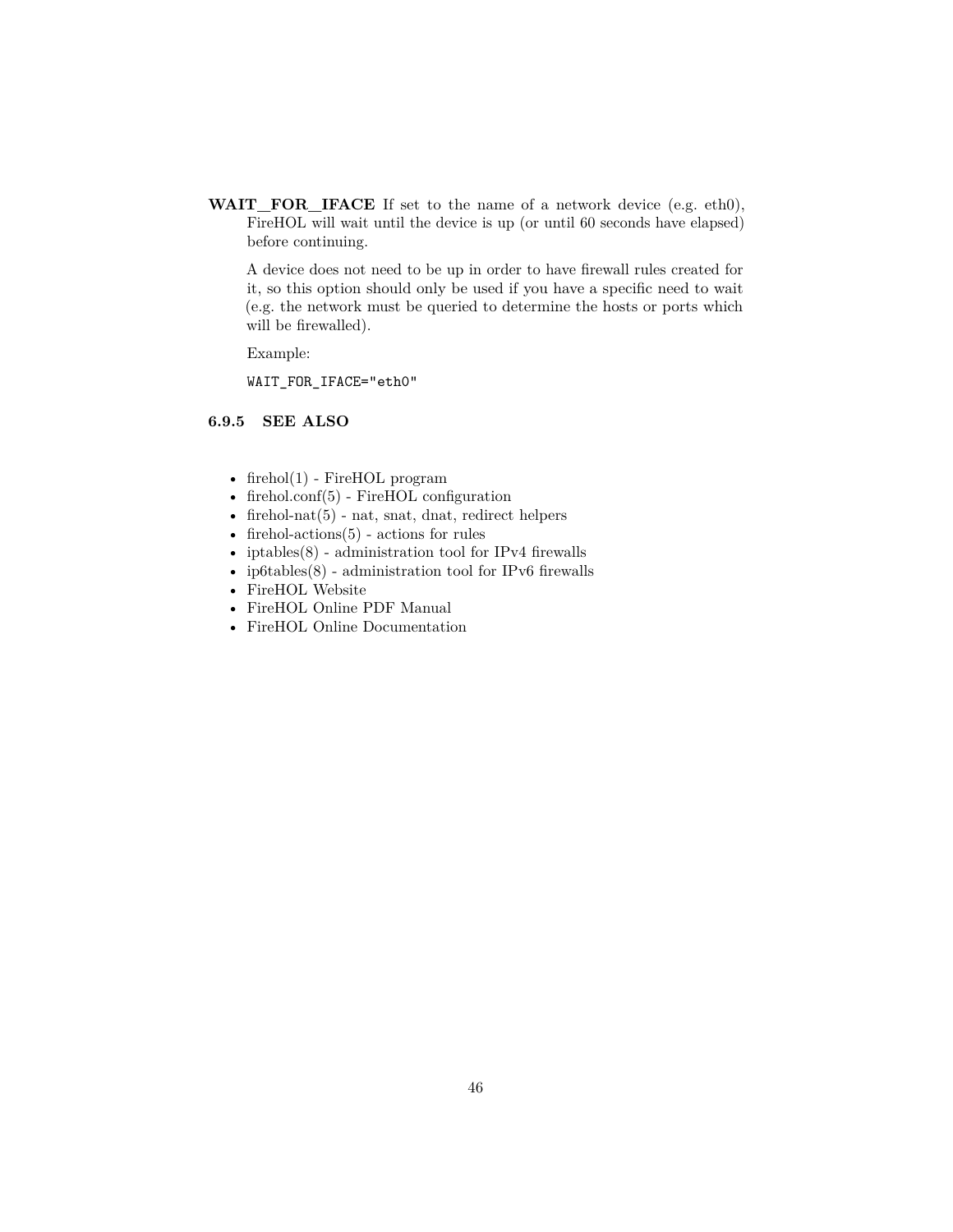# **6.10 firehol-dscp(5)**

#### **6.10.1 NAME**

firehol-dscp - set the DSCP field in the packet header

# **6.10.2 SYNOPSIS**

dscp { *value* | class *classid* } *chain rule-params*

### **6.10.3 DESCRIPTION**

The dscp helper command sets the DSCP field in the header of packets traffic, to allow QoS shaping.

#### **Note**

There is also a dscp parameter which allows matching DSCP values within individual rules (see [firehol-params\(5\)\)](#page-79-0).

Set *value* to a decimal or hexadecimal (0xnn) number to set an explicit DSCP value or use class *classid* to use an iptables(8) DiffServ class, such as EF, BE, CSxx or AFxx (see iptables -j DSCP --help for more information).

The *chain* will be used to find traffic to mark. It can be any of the iptables(8) built in chains belonging to the mangle table. The chain names are: INPUT, FORWARD, OUTPUT, PREROUTING and POSTROUTING. The names are case-sensitive.

The *rule-params* define a set of rule parameters to match the traffic that is to be marked within the chosen chain. See [firehol-params\(5\)](#page-76-0) for more details.

Any dscp commands will affect all traffic matched. They must be declared before the first router or interface.

### **6.10.4 EXAMPLES**

# set DSCP field to 32, packets sent by the local machine dscp 32 OUTPUT

# set DSCP field to 32 (hex 20), packets routed by the local machine dscp 0x20 FORWARD

# set DSCP to DiffServ class EF, packets routed by the local machine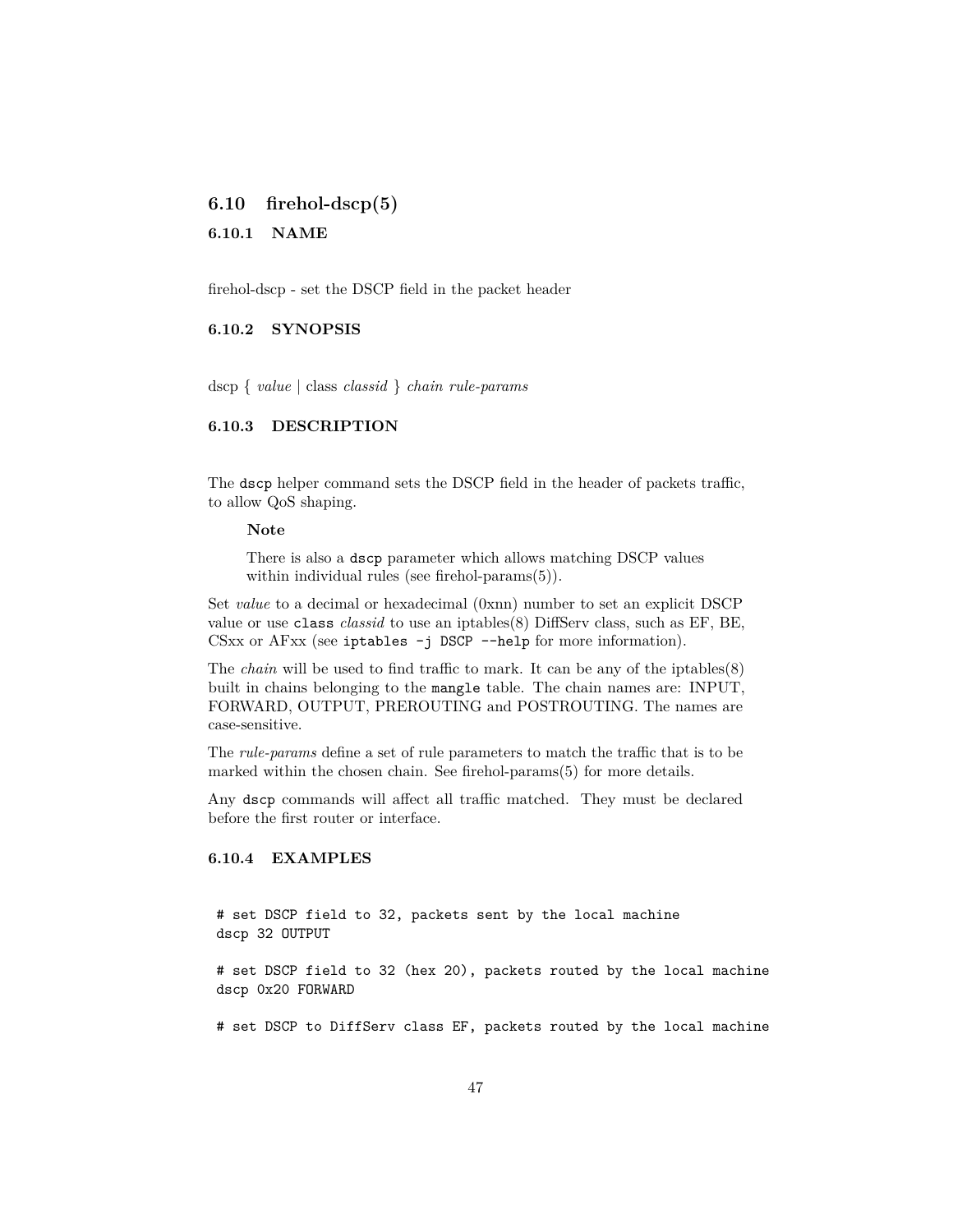# and destined for port TCP/25 of 198.51.100.1 dscp class EF FORWARD proto tcp dport 25 dst 198.51.100.1

## **6.10.5 SEE ALSO**

- [firehol\(1\)](#page-10-0) FireHOL program
- [firehol.conf\(5\)](#page-14-0) FireHOL configuration
- [firehol-params\(5\)](#page-76-0) optional rule parameters
- iptables $(8)$  administration tool for IPv4 firewalls
- ip6tables $(8)$  administration tool for IPv6 firewalls
- $ip(8)$  show / manipulate routing, devices, policy routing and tunnels
- [FireHOL Website](http://firehol.org/)
- [FireHOL Online PDF Manual](http://firehol.org/firehol-manual.pdf)
- [FireHOL Online Documentation](http://firehol.org/documentation/)
- [Linux Advanced Routing & Traffic Control HOWTO](http://lartc.org/howto/)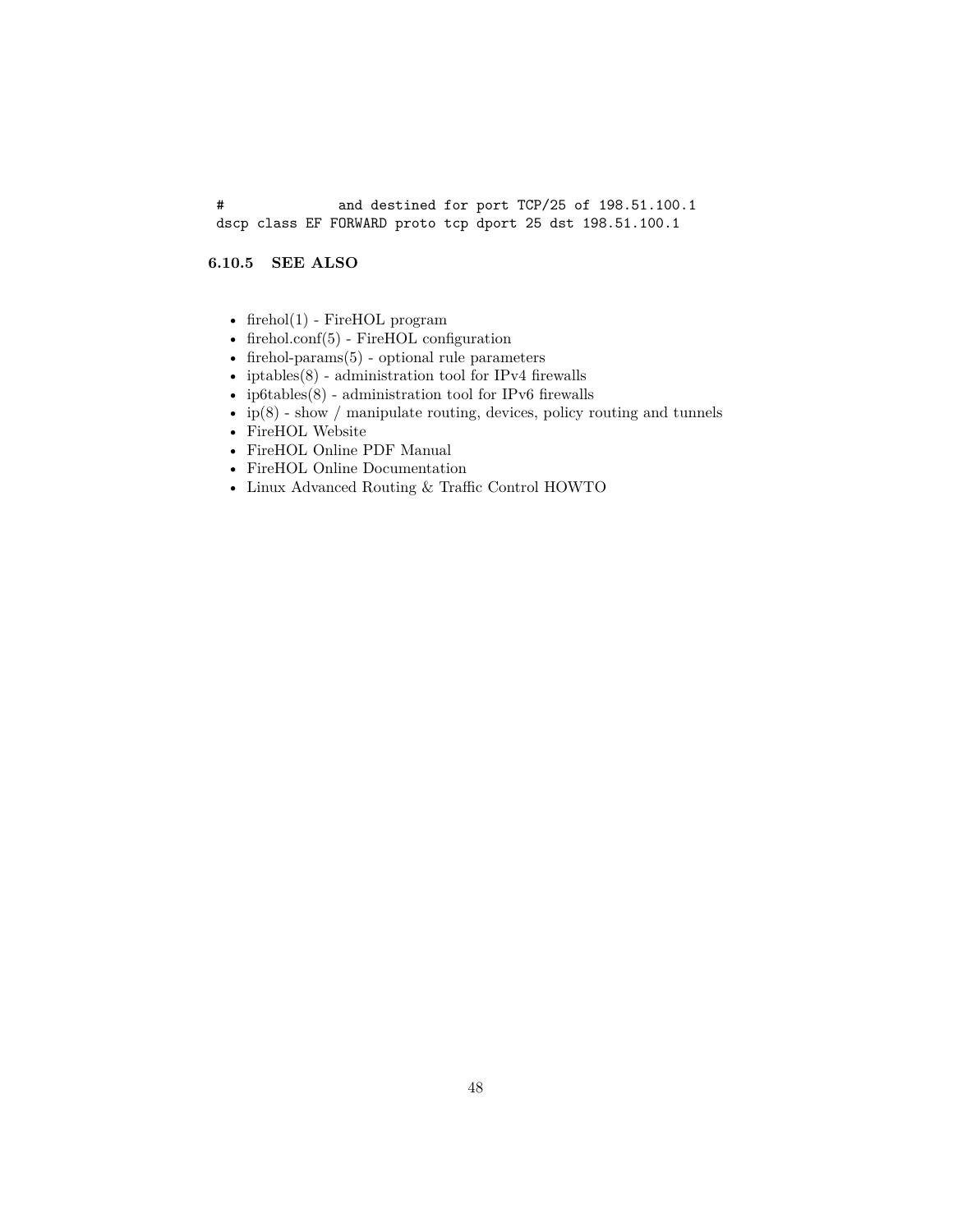# <span id="page-48-0"></span>**6.11 firehol-group(5)**

### **6.11.1 NAME**

firehol-group - group commands with common options

## **6.11.2 SYNOPSIS**

group with *rule-params*

group end

# **6.11.3 DESCRIPTION**

The group command allows you to group together multiple client and server commands.

Grouping commands with common options (see [firehol-params\(5\)\)](#page-76-0) allows the option values to be checked only once in the generated firewall rather than once per service, making it more efficient.

Nested groups may be used.

# **6.11.4 EXAMPLES**

This:

```
interface any world
 client all accept
 server http accept
```
# Provide these services to trusted hosts only server "ssh telnet" accept src "192.0.2.1 192.0.2.2"

can be replaced to produce a more efficient firewall by this:

```
interface any world
  client all accept
 server http accept
 # Provide these services to trusted hosts only
 group with src "192.0.2.1 192.0.2.2"
   server telnet accept
   server ssh accept
```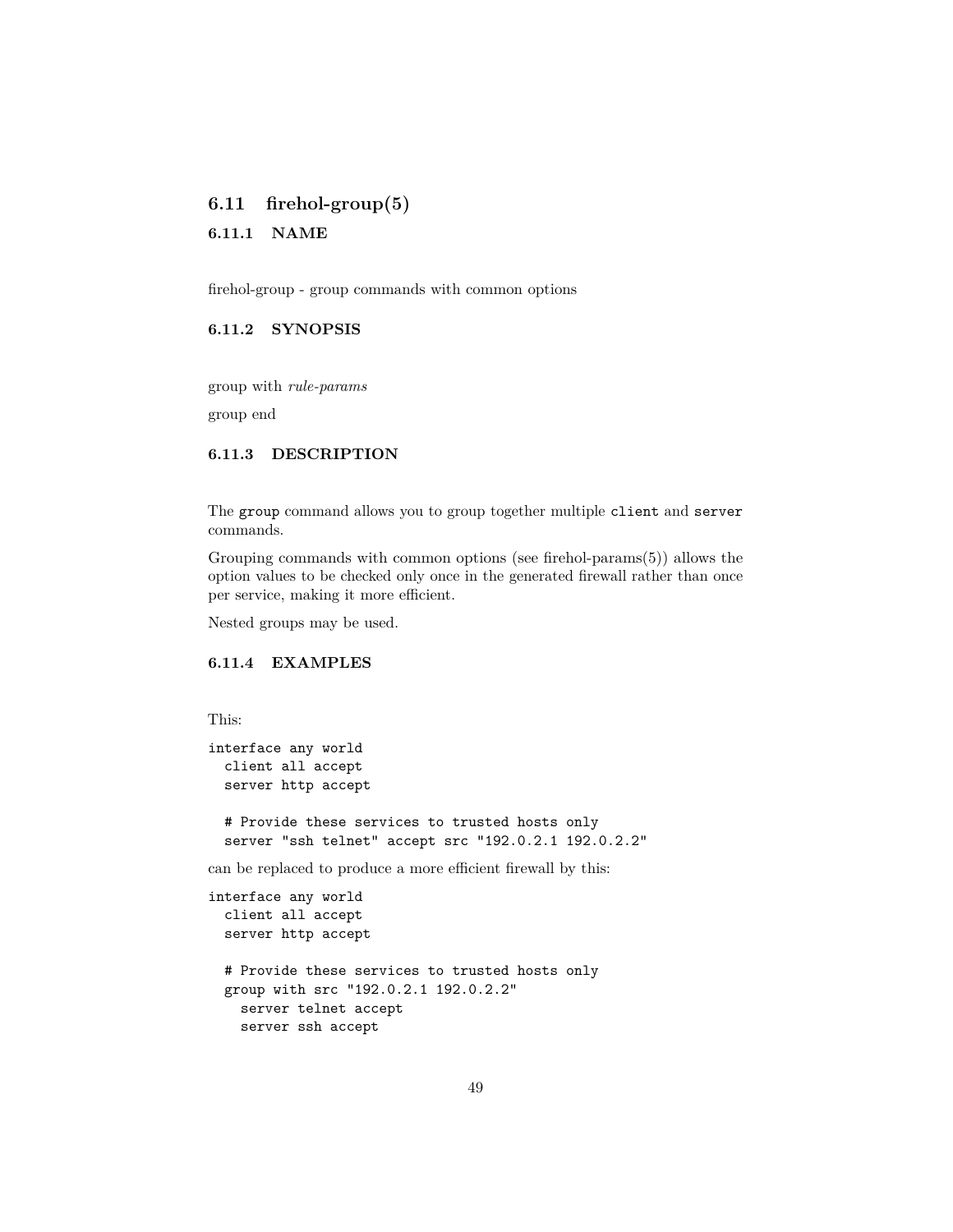group end

# **6.11.5 SEE ALSO**

- firehol $(1)$  FireHOL program
- [firehol.conf\(5\)](#page-14-0) FireHOL configuration
- [firehol-interface\(5\)](#page-50-0) interface definition
- firehol-router $(5)$  router definition
- [firehol-params\(5\)](#page-76-0) optional rule parameters
- [FireHOL Website](http://firehol.org/)
- [FireHOL Online PDF Manual](http://firehol.org/firehol-manual.pdf)
- [FireHOL Online Documentation](http://firehol.org/documentation/)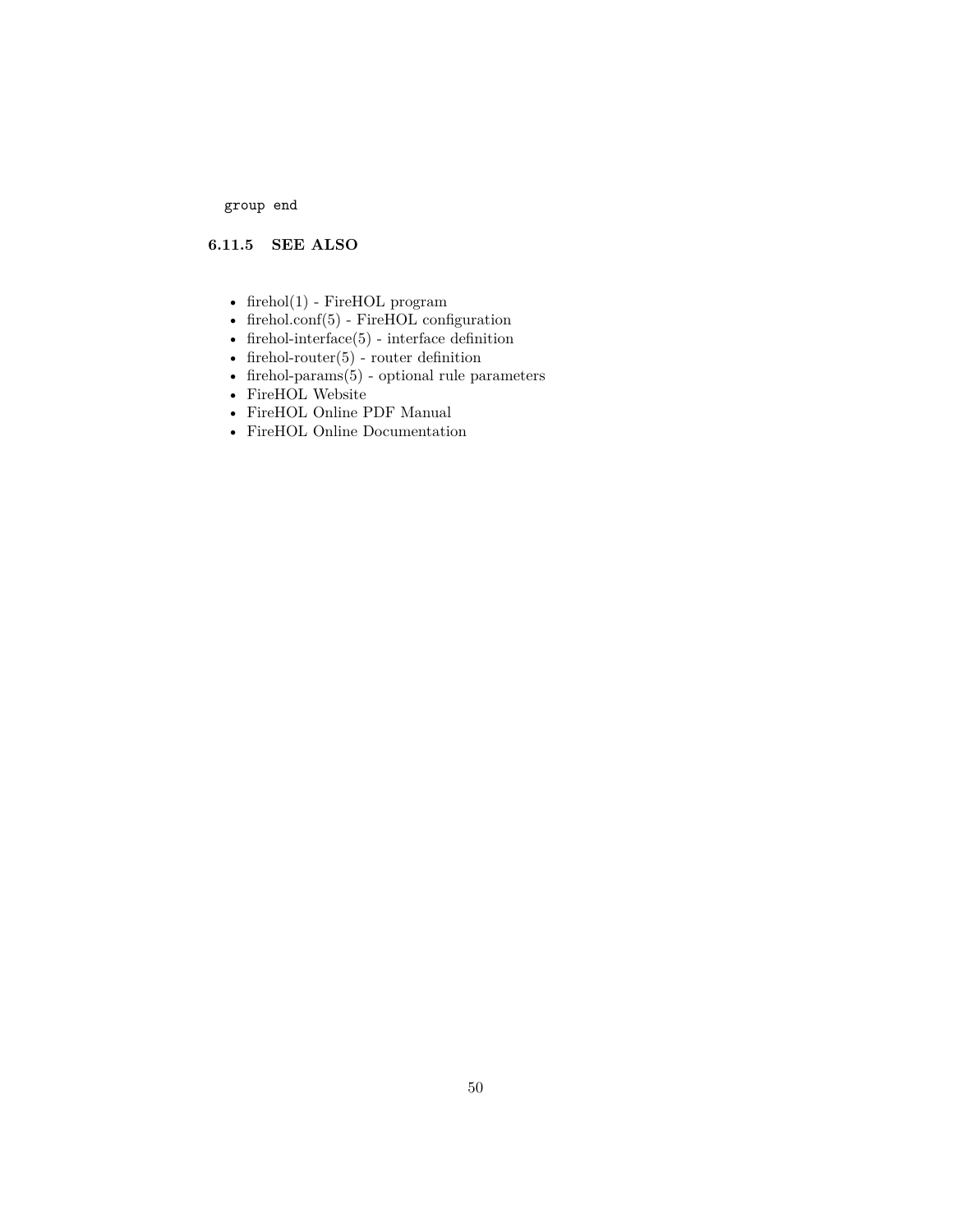# <span id="page-50-0"></span>**6.12 firehol-interface(5)**

**6.12.1 NAME**

firehol-interface - interface definition

# **6.12.2 SYNOPSIS**

{ interface | interface46 } *real-interface name rule-params*

interface4 *real-interface name rule-params*

interface6 *real-interface name rule-params*

## **6.12.3 DESCRIPTION**

An interface definition creates a firewall for protecting the host on which the firewall is running.

The default policy is DROP, so that if no subcommands are given, the firewall will just drop all incoming and outgoing traffic using this interface.

The behaviour of the defined interface is controlled by adding subcommands from those listed in [INTERFACE SUBCOMMANDS.](#page-51-0)

#### **Note**

Forwarded traffic is never matched by the interface rules, even if it was originally destined for the firewall but was redirected using NAT. Any traffic to be passed through the firewall for whatever reason must be in a router (see firehol-router $(5)$ ).

### **Note**

Writing interface4 is equivalent to writing ipv4 interface and ensures the defined interface is created only in the IPv4 firewall along with any rules within it.

Writing interface6 is equivalent to writing ipv6 interface and ensures the defined interface is created only in the IPv6 firewall along with any rules within it.

Writing interface46 is equivalent to writing both interface and ensures the defined interface is created in both the IPv4 and IPv6 firewalls. Any rules within it will also be applied to both, unless they specify otherwise.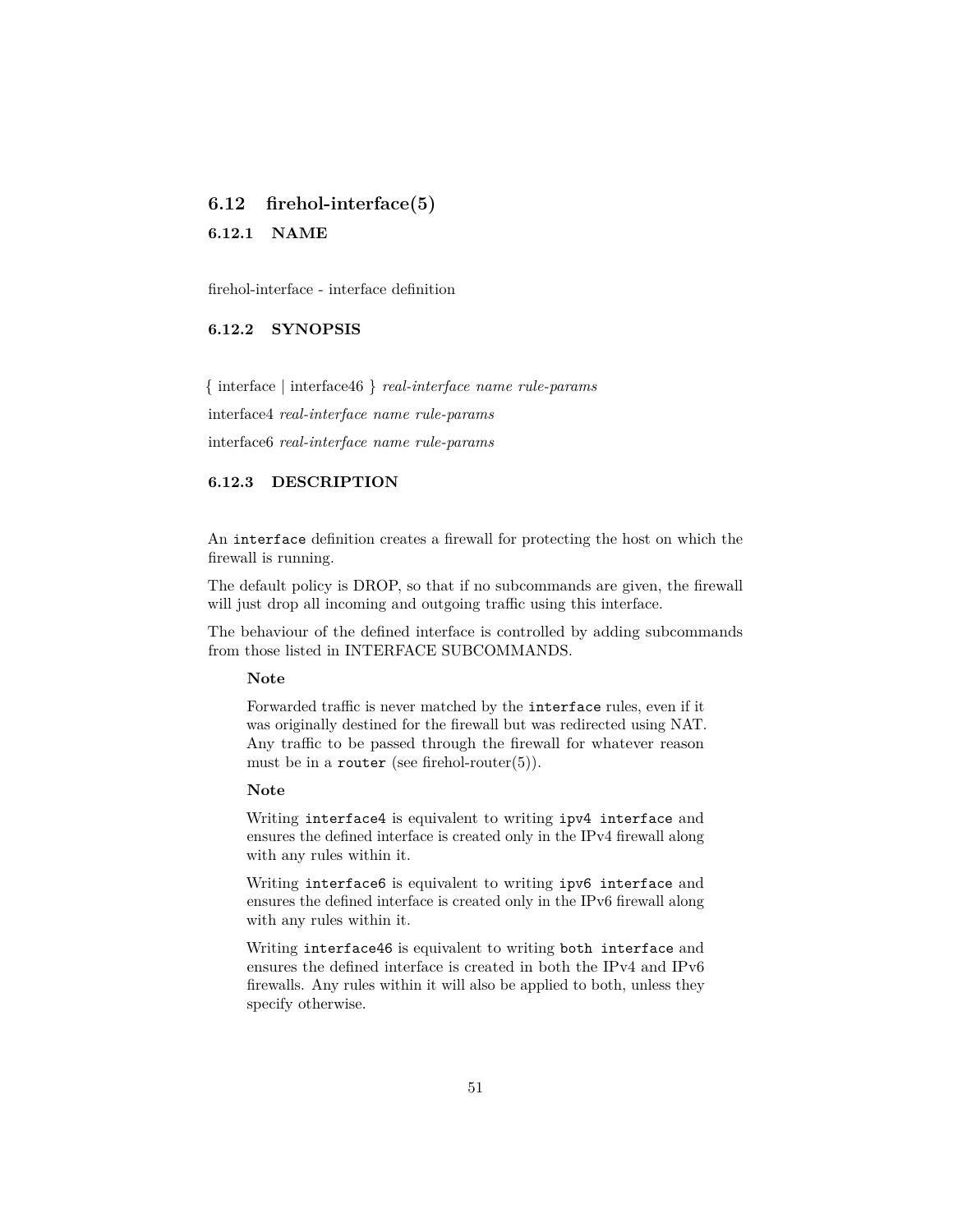# **6.12.4 PARAMETERS**

*real-interface* This is the interface name as shown by ip link show. Generally anything iptables(8) accepts is valid.

The  $+$  (plus sign) after some text will match all interfaces that start with this text.

Multiple interfaces may be specified by enclosing them within quotes, delimited by spaces for example:

interface "eth0 eth1 ppp0" myname

*name* This is a name for this interface. You should use short names (10 characters maximum) without spaces or other symbols.

A name should be unique for all FireHOL interface and router definitions.

*rule-params* The set of rule parameters to further restrict the traffic that is matched to this interface.

See [firehol-params\(5\)](#page-76-0) for information on the parameters that can be used. Some examples:

interface eth0 intranet src 192.0.2.0/24

interface eth0 internet src not "\${UNROUTABLE\_IPS}"

See [firehol.conf\(5\)](#page-14-0) for an explanation of  $\{\text{UNROUTABLE}\$  IPS $\}$ .

# **6.12.5 SEE ALSO**

- [firehol\(1\)](#page-10-0) FireHOL program
- [firehol.conf\(5\)](#page-14-0) FireHOL configuration
- [firehol-params\(5\)](#page-76-0) optional rule parameters
- firehol-modifiers $(5)$  ipv4/ipv6 selection
- firehol-router $(5)$  router definition
- [firehol-iptables\(5\)](#page-56-0) iptables helper
- firehol-masquerade $(5)$  masquerade helper
- [FireHOL Website](http://firehol.org/)
- [FireHOL Online PDF Manual](http://firehol.org/firehol-manual.pdf)
- <span id="page-51-0"></span>• [FireHOL Online Documentation](http://firehol.org/documentation/)

# **6.12.5.1 Interface Subcommands**

- firehol-policy $(5)$  policy command
- [firehol-protection\(5\)](#page-87-0) protection command
- firehol-server $(5)$  server, route commands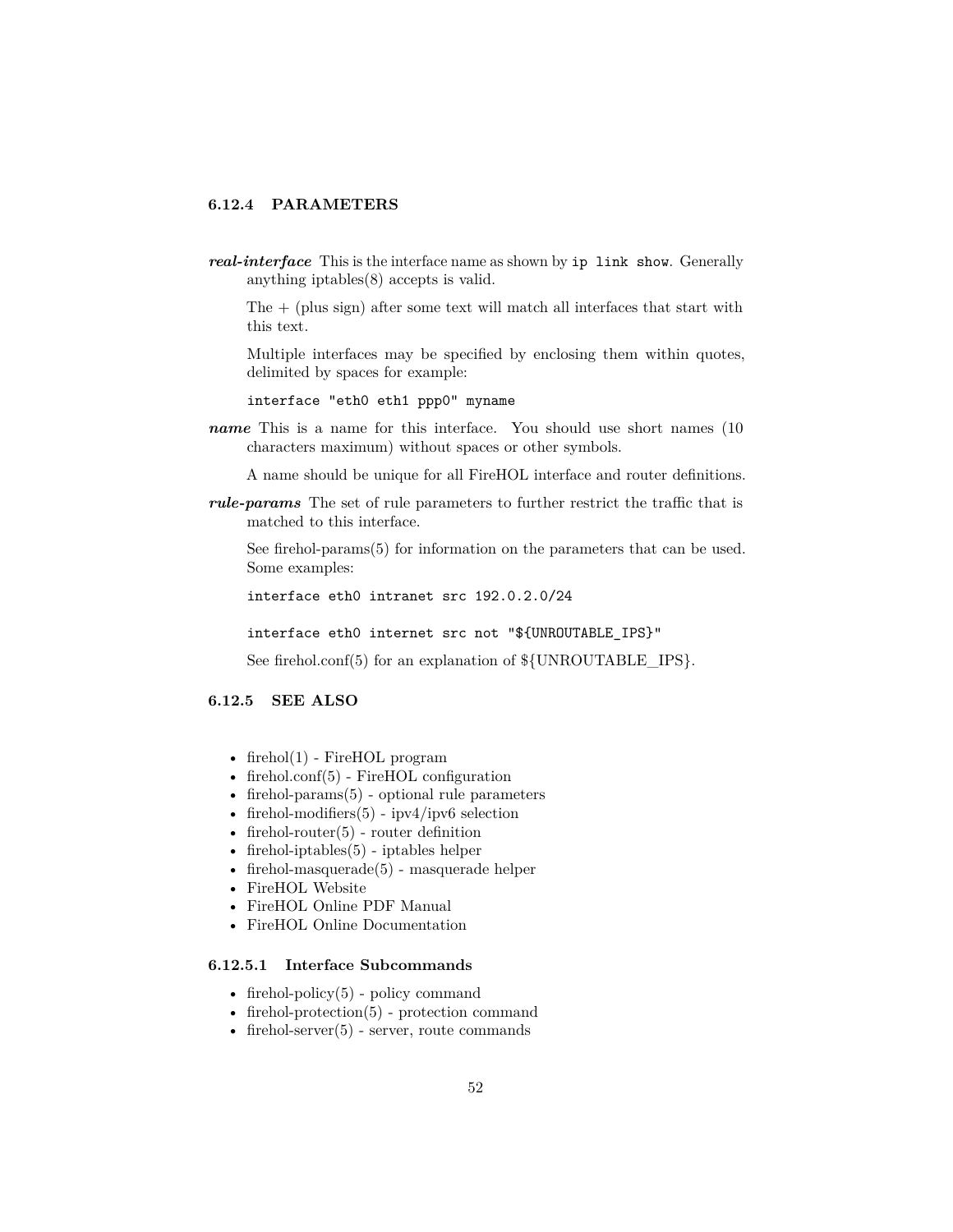- [firehol-client\(5\)](#page-35-0) client command
- firehol-group $(5)$  group command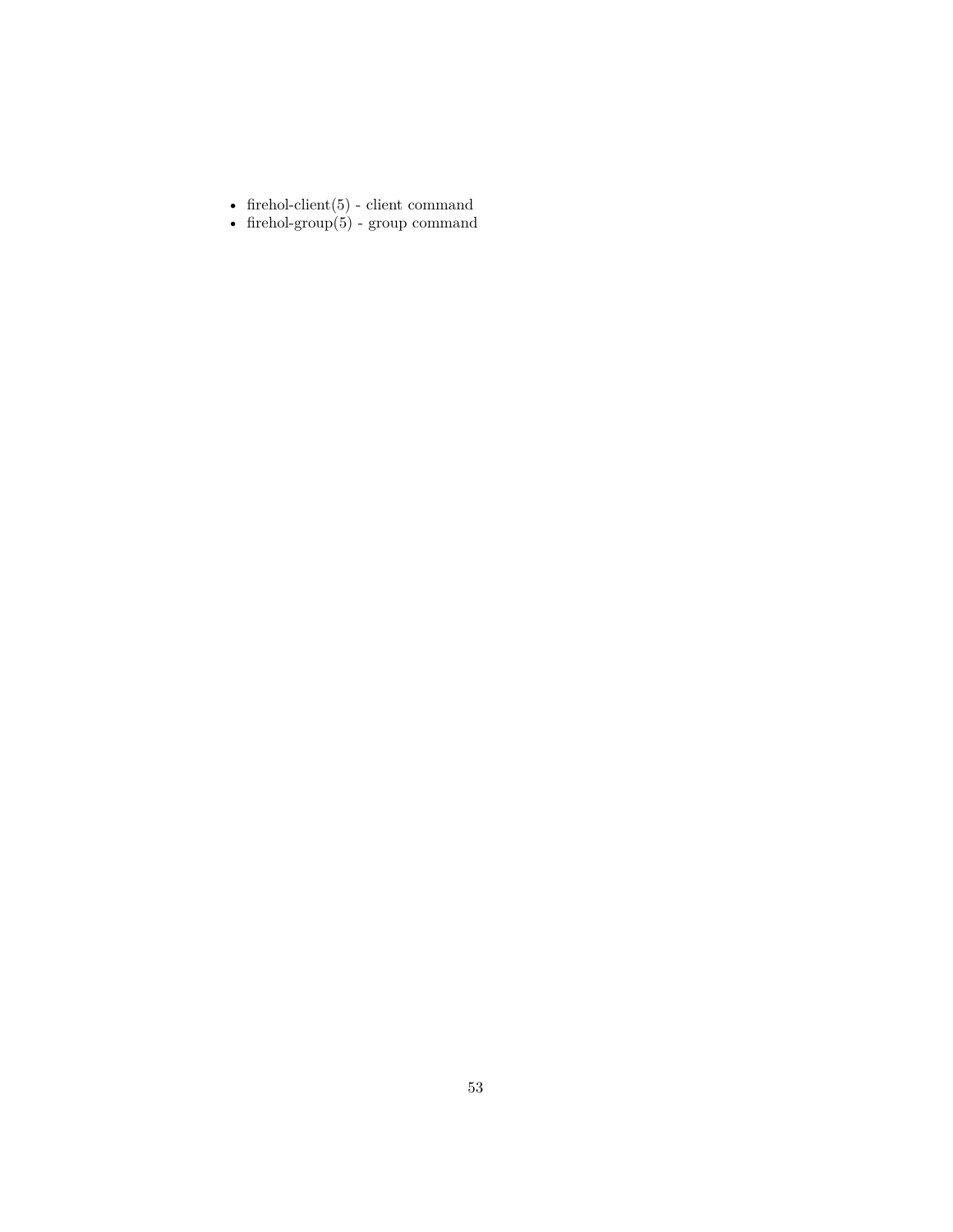# **6.13 firehol-ipset(5)**

**6.13.1 NAME**

firehol-ipset - configure ipsets

**6.13.2 SYNOPSIS**

ipset *command name options*

## **6.13.3 DESCRIPTION**

FireHOL has an ipset helper. It is a wrapper around the real ipset command and is handled internally within FireHOL in such a way so that the ipset collections defined in the configuration will be activated before activating the firewall.

FireHOL is also smart enough to restore the ipsets after a reboot, before it restores the firewall, so that everything will work as seamlessly as possible.

The ipset helper has the same syntax with the real ipset command. So in FireHOL you just add the ipset statements you need, and FireHOL will do the rest.

Keep in mind that each ipset collection is either IPv4 or IPv6. In FireHOL prefix ipset with either ipv4 or ipv6 and FireHOL will choose the right IP version (there is also ipset4 and ipset6).

Also, do not add -! to ipset statements given in firehol.conf. FireHOL will batch import all ipsets and this option is not needed.

### **6.13.4 FireHOL ipset extensions**

The features below are extensions of ipset that can only be used from within firehol.conf. They will not work on a terminal.

The FireHOL helper allows mass import of ipset collections from files. This is done with ipset addfile command.

The ipset addfile command will get a filename, remove all comments (anything after a # on the same line), trim any empty lines and spaces, and add all the remaining lines to ipset, as if each line of the file was run with ipset add COLLECTION\_NAME IP\_FROM\_FILE [other options].

The syntax of the ipset addfile command is: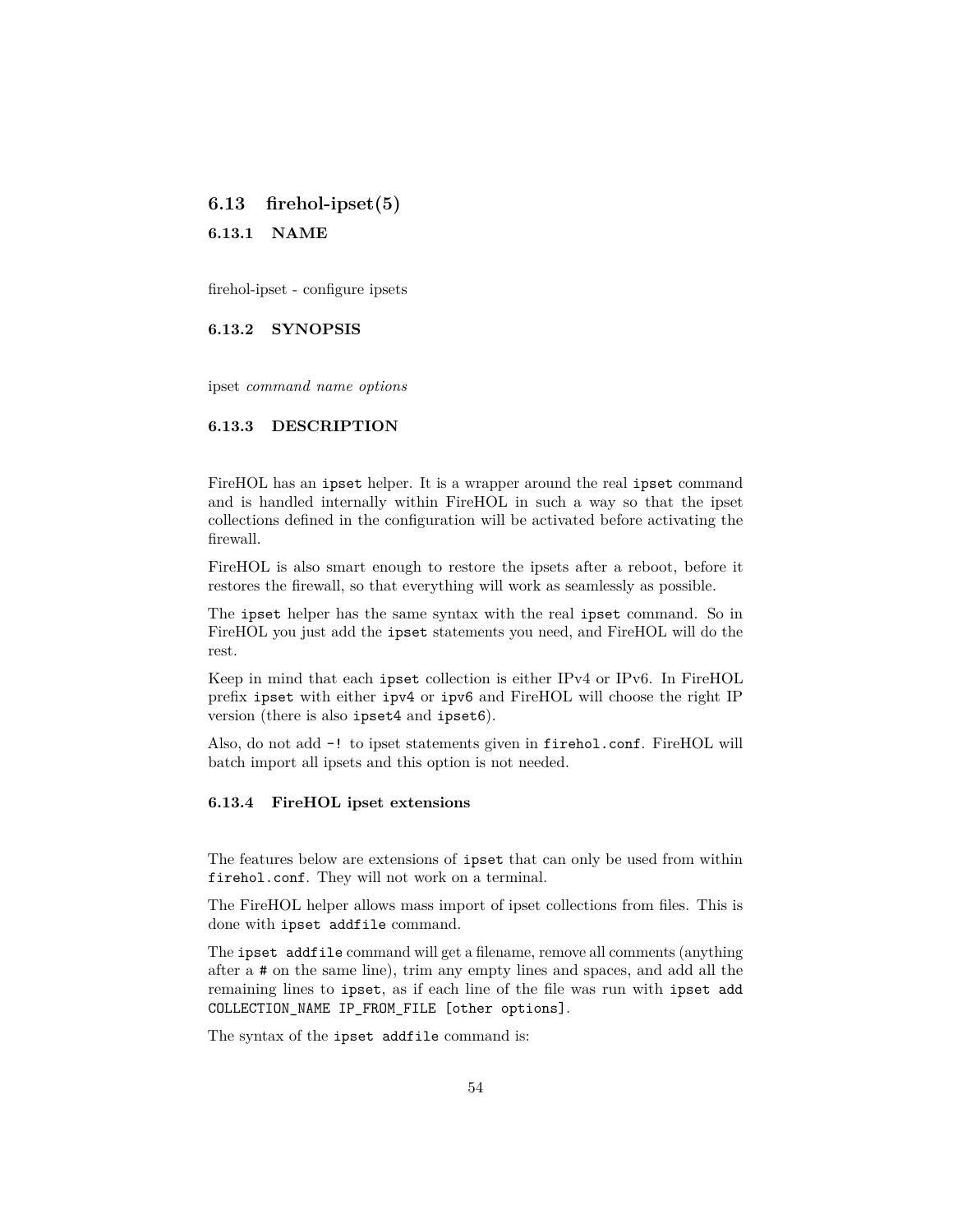ipset addfile \*name\* [ip|net] \*filename\* [\*other ipset add options\*]

name is the collection to add the IPs.

ip is optional and will select all the lines of the file that do not contain a /.

net is optional and will select all the lines of the file that contain a /.

filename is the filename to read. You can give absolute filenames and relative filenames (to /etc/firehol).

other ipset add options is whatever else ipset add supports, that you are willing to give for each line.

The ipset add command implemented in FireHOL also allows you to give multiple IPs separated by comma or enclosed in quotes and separated by space.

### **6.13.5 EXAMPLES**

```
ipv4 ipset create badguys hash:ip
ipv4 ipset add badguys 1.2.3.4
ipv4 ipset addfile badguys file-with-the-bad-guys-ips.txt
...
ipv4 blacklist full ipset:badguys
# example with multiple IPs
ipv4 ipset create badguys hash:ip
ipv4 ipset add badguys 1.2.3.4,5.6.7.8,9.10.11.12 # << comma separated
ipv4 ipset add badguys "11.22.33.44 55.66.77.88" # << space separated in quotes
```
ipsets with IP Lists for abuse, malware, attacks, proxies, anonymizers, etc can be downloaded with the contrib/update-ipsets.sh script. Information about the supported ipsets can be found at [FireHOL IP Lists](http://iplists.firehol.org/)

**6.13.6 SEE ALSO**

- [firehol\(1\)](#page-10-0) FireHOL program
- [firehol.conf\(5\)](#page-14-0) FireHOL configuration
- firehol-interface $(5)$  interface definition
- firehol-router $(5)$  router definition
- firehol-params $(5)$  optional rule parameters
- firehol-masquerade $(5)$  masquerade helper
- [FireHOL Website](http://firehol.org/)
- [FireHOL Online PDF Manual](http://firehol.org/firehol-manual.pdf)
- [FireHOL Online Documentation](http://firehol.org/documentation/)
- [FireHOL IP Lists](http://iplists.firehol.org/)
- [NAT HOWTO](http://www.netfilter.org/documentation/HOWTO/NAT-HOWTO-6.html)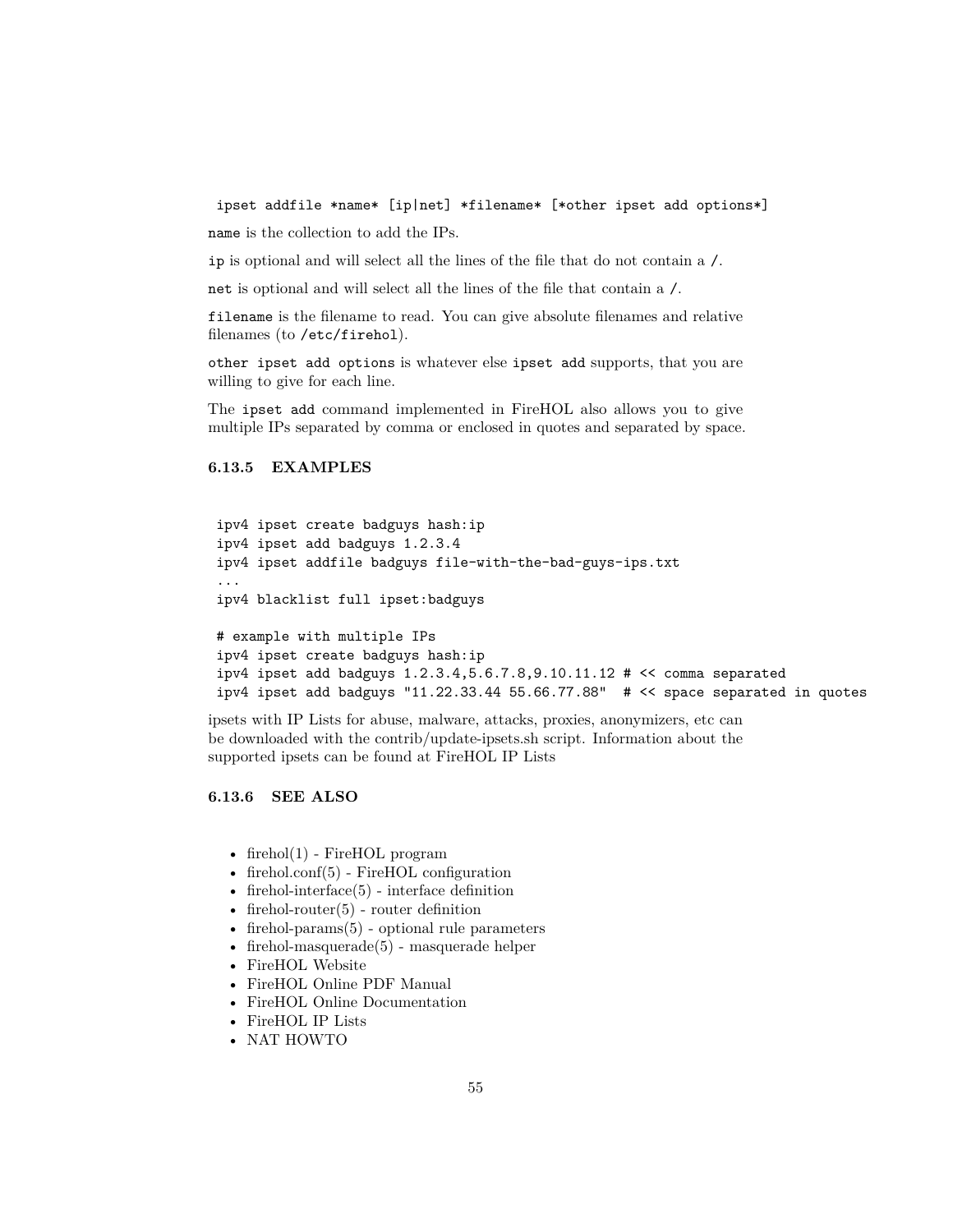$\bullet~$  net<br>filter flow diagram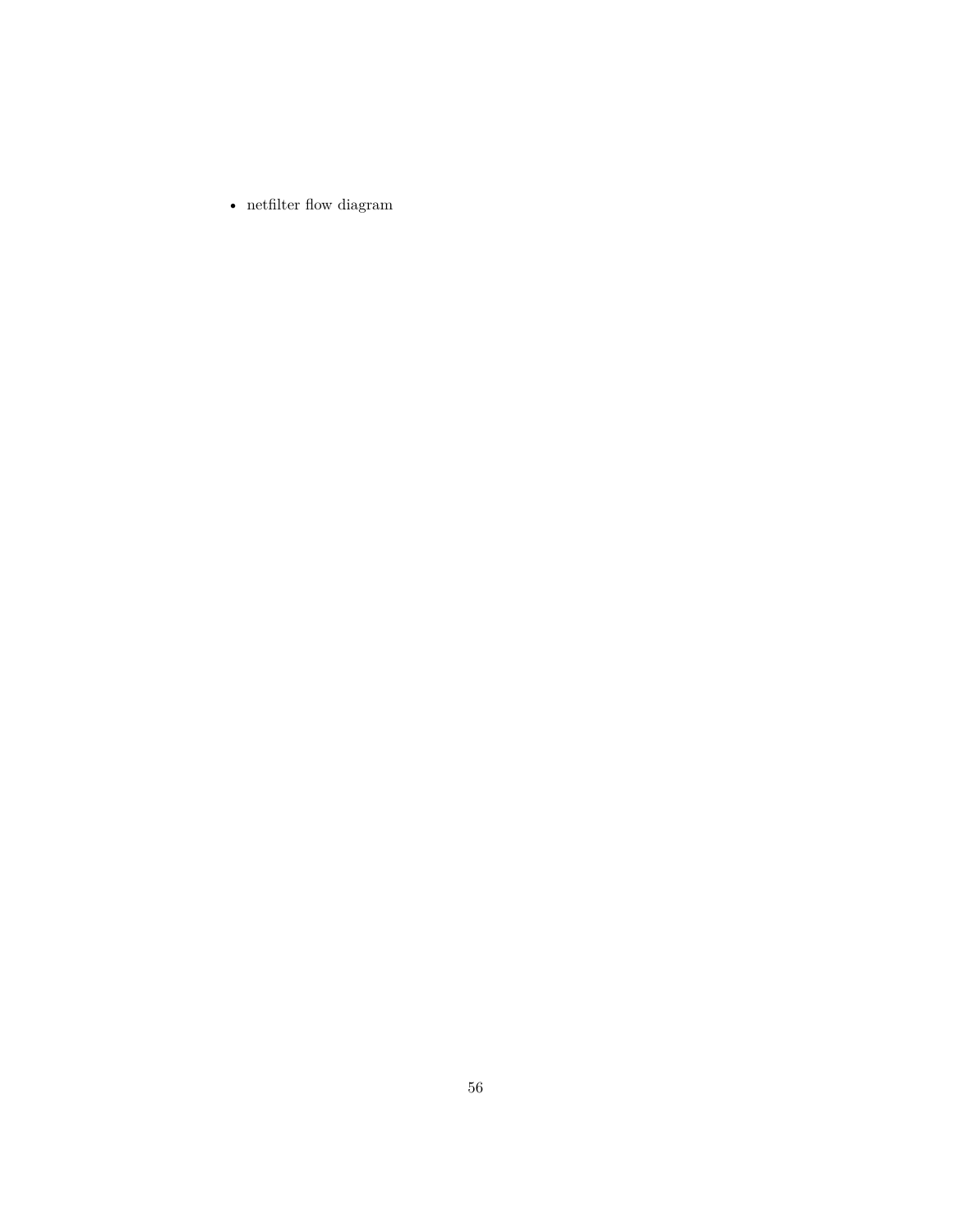# <span id="page-56-0"></span>**6.14 firehol-iptables(5)**

### **6.14.1 NAME**

firehol-iptables - include custom iptables commands

## **6.14.2 SYNOPSIS**

iptables *argument*. . .

ip6tables *argument*. . .

### **6.14.3 DESCRIPTION**

The iptables and ip6tables helper commands pass all of their *argument*s to the real iptables $(8)$  or ip6tables $(8)$  at the appropriate point during run-time.

#### **Note**

When used in an interface or router, the result will not have a direct relationship to the enclosing definition as the parameters passed are only those you supply.

You should not use /sbin/iptables or /sbin/ip6tables directly in a FireHOL configuration as they will run before FireHOL activates its firewall. This means that the commands are applied to the previously running firewall, not the new firewall, and will be lost when the new firewall is activated.

The iptables and ip6tables helpers are provided to allow you to hook in commands safely.

When using the  $-t$  option to specify a table, ensure this is the first option to iptables, otherwise "fast activation" will fail with an error message such as:

iptables-restore: The -t option cannot be used in iptables-restore

# **6.14.4 EXAMPLES**

Fix LXC DHCP on same host:

iptables -t mangle -A POSTROUTING -p udp --dport 68 -j CHECKSUM --checksum-fill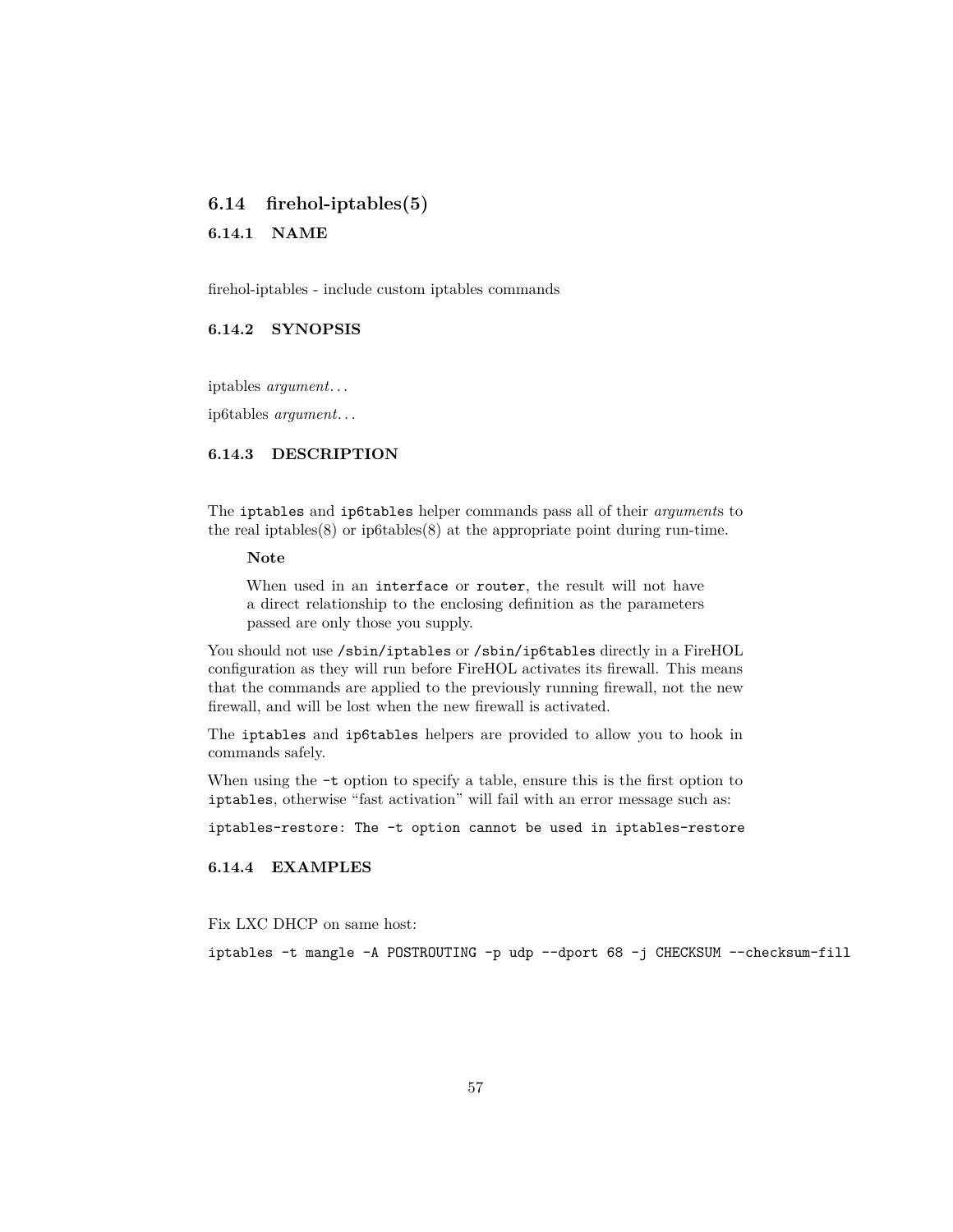# **6.14.5 SEE ALSO**

- [firehol\(1\)](#page-10-0) FireHOL program
- [firehol.conf\(5\)](#page-14-0) FireHOL configuration
- iptables $(8)$  administration tool for IPv4 firewalls
- [ip6tables\(8\)](http://ipset.netfilter.org/ip6tables.man.html) administration tool for IPv6 firewalls
- [FireHOL Website](http://firehol.org/)
- [FireHOL Online PDF Manual](http://firehol.org/firehol-manual.pdf)
- [FireHOL Online Documentation](http://firehol.org/documentation/)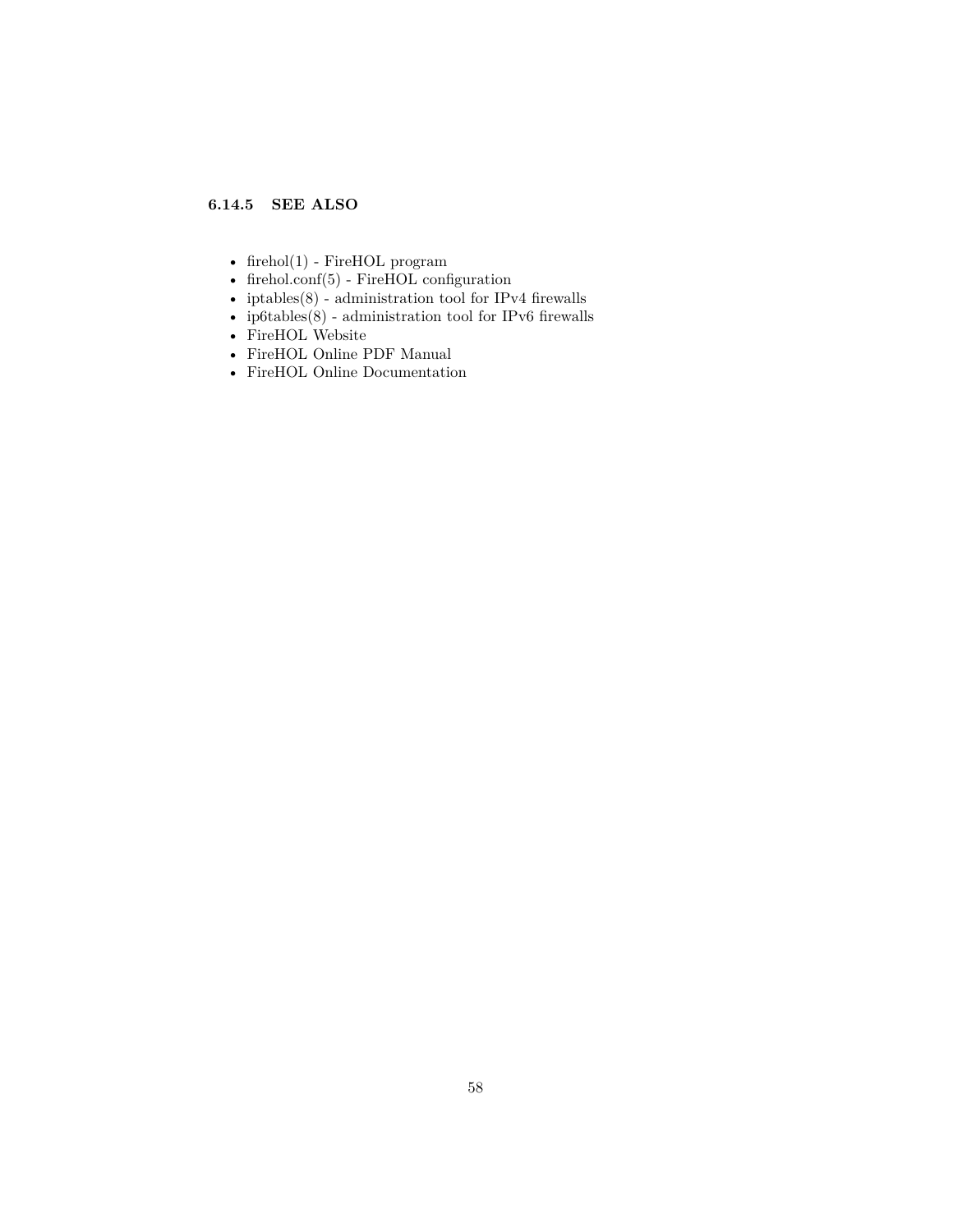# **6.15 firehol-iptrap(5)**

### **6.15.1 NAME**

firehol-iptrap - dynamically put IP addresses in an ipset

### **6.15.2 SYNOPSIS**

{ iptrap | iptrap4 | iptrap6 } *ipset type seconds* [ timeout | counters ] [ method **method** ] [*rule-params*] [ except [*rule-params*] ]. . .

{ ipuntrap | ipuntrap4 | ipuntrap6 } *ipset type* [ timeout | counters ] [ method **method** ] [*rule-params*] [ except [*rule-params*] ]. . .

#### **6.15.3 DESCRIPTION**

iptrap adds the IP addresses of the matching packets to ipset.

ipuntrap deletes the IP addresses of the matching packets from ipset.

Both helpers do not affect the flow of traffic. They do not ACCEPT, REJECT, DROP packets or affect the firewall in any way.

ipset is the name of the ipset to use.

type selects which of the IP addresses of the matching packets will be used (added or removed from the ipset). type can be  $src, dst, src, dst, dst, src,$ etc. If type is a pair, then the ipset must be an ipset of pairs too.

seconds is required by iptrap and gives the duration in seconds of the lifetime of each IP address that is added to ipset. Every matching packet will refresh this duration for the IP address in the ipset. The Linux kernel will automatically remove the IP from the ipset when this time expires. The user may monitor the remaining time for each IP, by running ipset list NAME (where NAME is the ipset parameter given in the iptrap command).

The seconds value default will not set any seconds. The ipset default will be used.

A seconds of 0 (zero), writes to the ipset permanently (this is a feature of the ipset command, not the ipset FireHOL helper).

The keywords timeout and counters are mutually exclusive. timeout is the default and means that each IP address every time is matched its timeout will be refreshed, while counters means that its packets and bytes counters will be refreshed. Unfortunately the kernel either re-add the IP in the ipset with the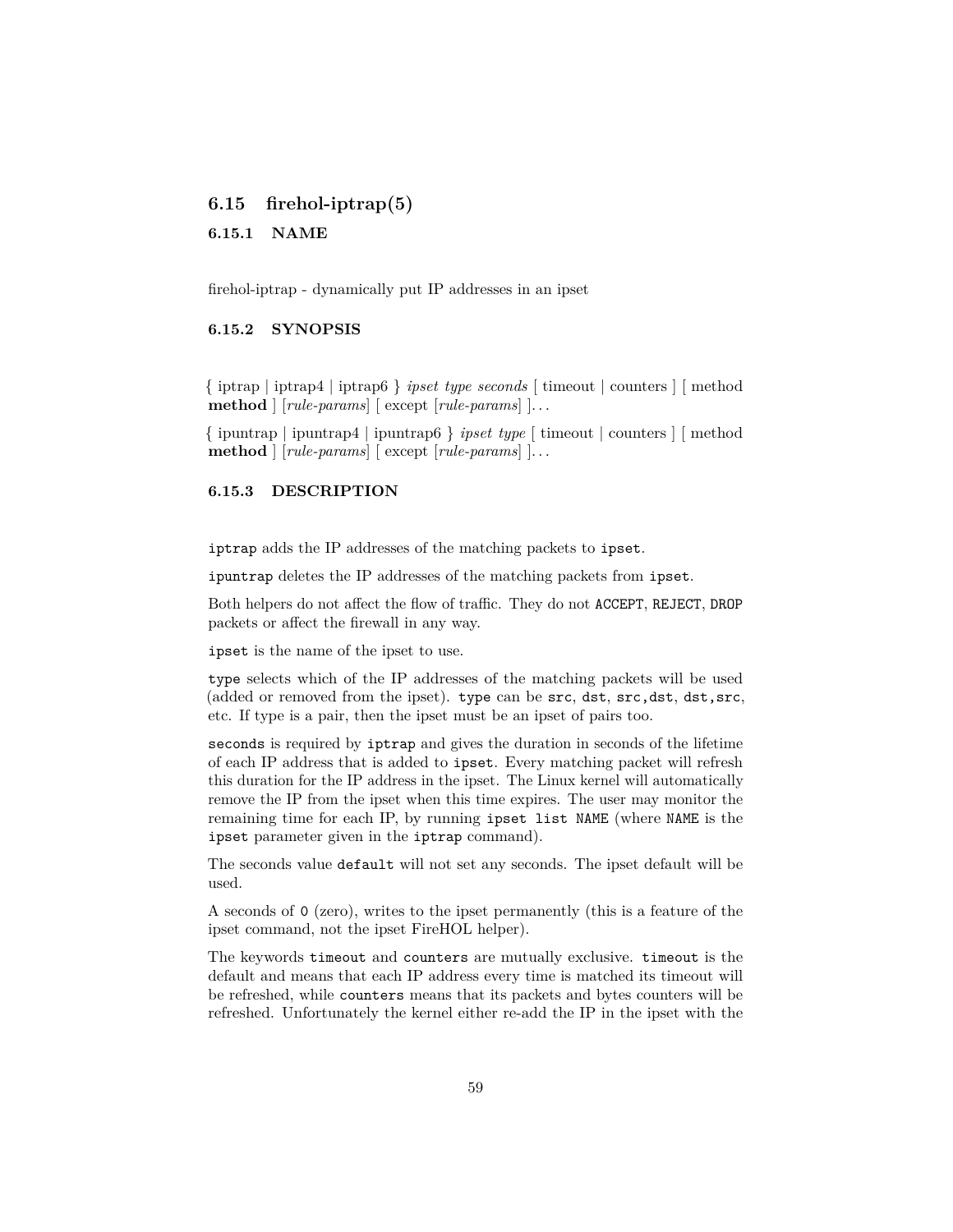new timeout - but its counters will be lost, or just the counters will be updated, but the timeout will not be refreshed.

method is defines the storage method of the underlying ipset. It accepts all the types the ipset commands accepts.

method and type should match. For example if method is hash:ip then method should be either src or dst. If method is hash:ip, ip then method should be either src,dst or dst,src. If method is hash:ip,port,ip method should be src,src,dst or src,dst,dst or dst,src,src or dst,dst,src. For more information check the manual page of the ipset command.

The *rule-params* define a set of rule parameters to restrict the traffic that is matched to this helper. See [firehol-params\(5\)](#page-76-0) for more details.

except *rule-params* are used to exclude traffic, i.e. traffic that normally is matched by the first set of *rule-params*, will be excluded if matched by the second.

iptrap and ipuntrap are hooked on PREROUTING so it is only useful for incoming traffic.

iptrap and ipuntrap cannot setup both IPv4 and IPv6 traps with one call. The reason is that the ipset can either be IPv4 or IPv6.

Both helpers will create the ipset specified, if that ipset is not already created by other statements. When the ipset is created by the iptrap helper, the ipset will not be reset (emptied) when the firewall is restarted.

The ipset options used when these helpers create ipsets can be controlled with the variable IPTRAP\_DEFAULT\_IPSET\_OPTIONS.

# **6.15.4 EXAMPLES**

# Example: mini-IDS # add to the ipset `trap` for an hour (3600 seconds) all IPs from all packets # coming from eth0 and going to tcp/3306 (mysql). iptrap4 src trap 3600 inface eth0 proto tcp dport 3306 log "TRAPPED HTTP" # block them blacklist4 full inface eth0 log "BLOCKED" src ipset:trap except src ipset:whitelist # Example: ipuntrap ipuntrap4 src trap inface eth0 src ipset:trap proto tcp dport 80 log "UNTRAPPED HTTP" # Example: a knock # The user will be able to knock at tcp/12345 iptrap4 src knock1 30 inface eth0 proto tcp dport 12345 log "KNOCK STEP 1" # in 30 seconds knock at tcp/23456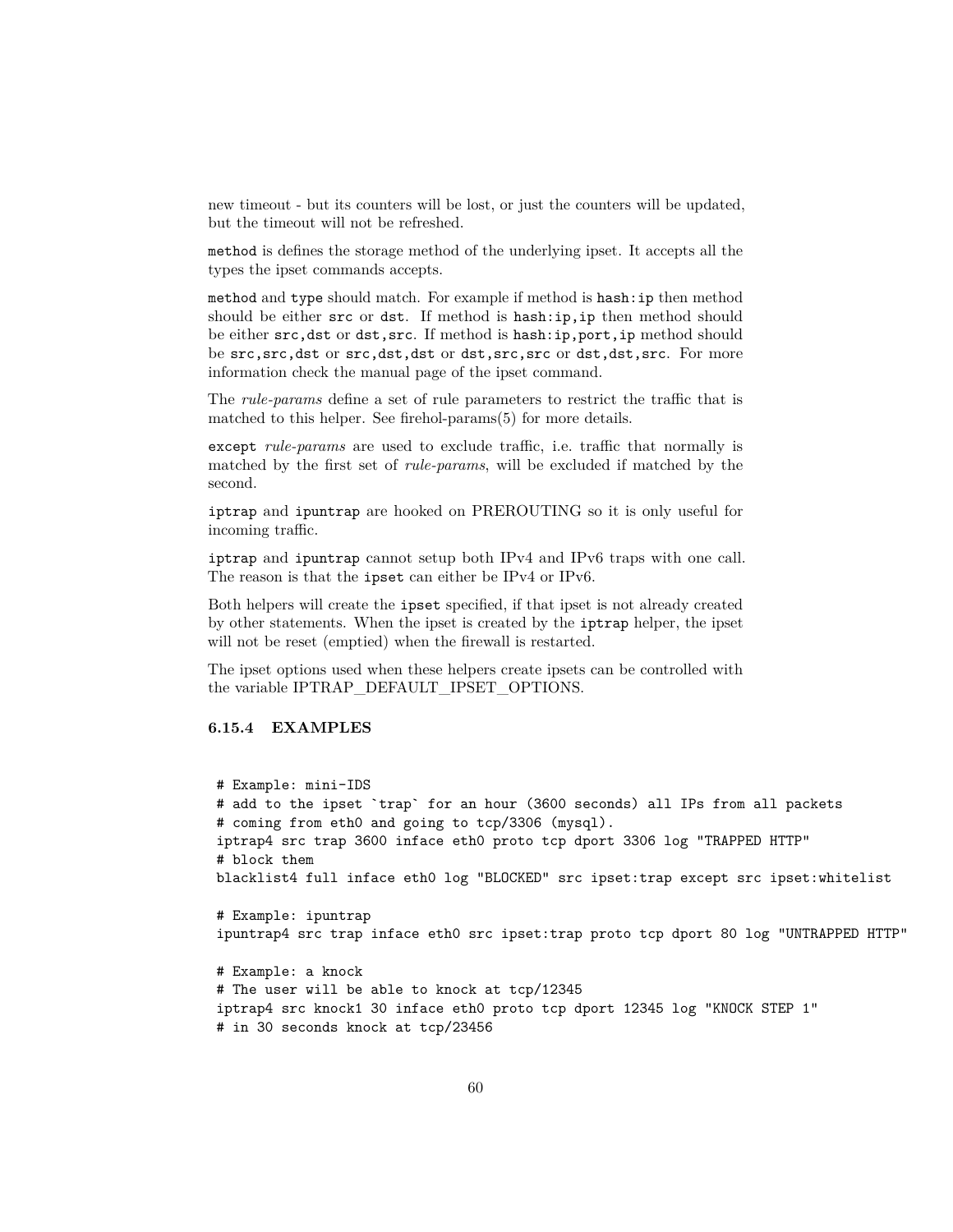iptrap4 src knock2 60 inface eth0 proto tcp dport 23456 src ipset:knock1 log "KNOCK STEP 2" # in 60 seconds knock at tcp/34566 iptrap4 src knock3 90 inface eth0 proto tcp dport 34567 src ipset:knock2 log "KNOCK STEP 3" # # and in 90 seconds ssh interface ... server ssh accept src ipset:knock3

**6.15.5 SEE ALSO**

- [firehol\(1\)](#page-10-0) FireHOL program
- [firehol.conf\(5\)](#page-14-0) FireHOL configuration
- [FireHOL Website](http://firehol.org/)
- [FireHOL Online PDF Manual](http://firehol.org/firehol-manual.pdf)
- [FireHOL Online Documentation](http://firehol.org/documentation/)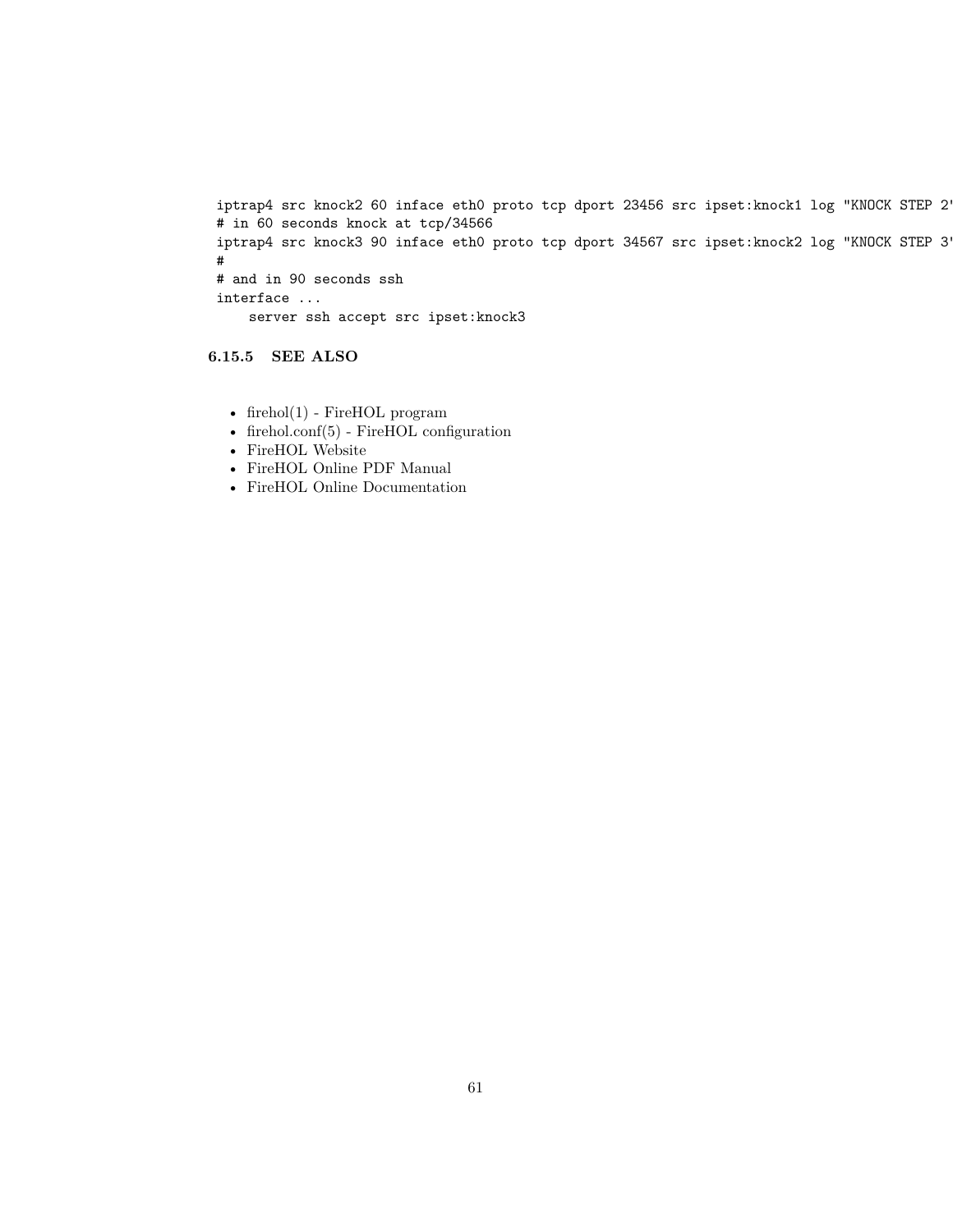# **6.16 firehol-mac(5)**

### **6.16.1 NAME**

firehol-mac - ensure source IP and source MAC address match

### **6.16.2 SYNOPSIS**

mac *IP macaddr*

### **6.16.3 DESCRIPTION**

Any mac commands will affect all traffic destined for the firewall host, or to be forwarded by the host. They must be declared before the first router or interface.

#### **Note**

There is also a mac parameter which allows matching MAC addresses within individual rules (see [firehol-params\(5\)\)](#page-76-0).

The mac helper command DROPs traffic from the *IP* address that was not sent using the *macaddr* specified.

When packets are dropped, a log is produced with the label "MAC MISSMATCH" (sic.). mac obeys the default log limits (see [LOGGING](#page-81-0) in [firehol-params\(5\)\)](#page-76-0).

#### **Note**

This command restricts an IP to a particular MAC address. The same MAC address is permitted send traffic with a different IP.

### **6.16.4 EXAMPLES**

mac 192.0.2.1 00:01:01:00:00:e6 mac 198.51.100.1 00:01:01:02:aa:e8

## **6.16.5 SEE ALSO**

- [firehol\(1\)](#page-10-0) FireHOL program
- [firehol.conf\(5\)](#page-14-0) FireHOL configuration
- firehol-params $(5)$  optional rule parameters
- [FireHOL Website](http://firehol.org/)
- [FireHOL Online PDF Manual](http://firehol.org/firehol-manual.pdf)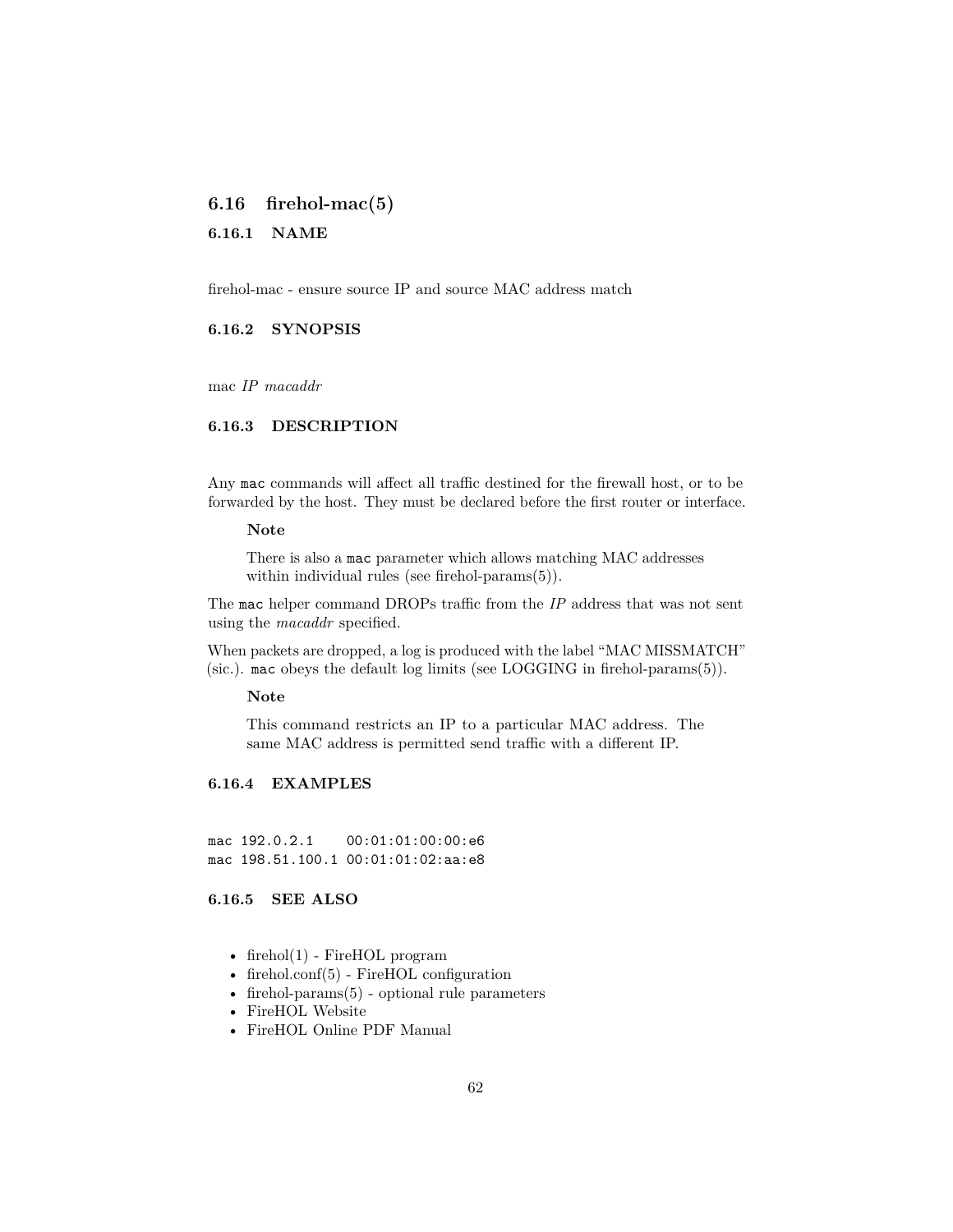• [FireHOL Online Documentation](http://firehol.org/documentation/)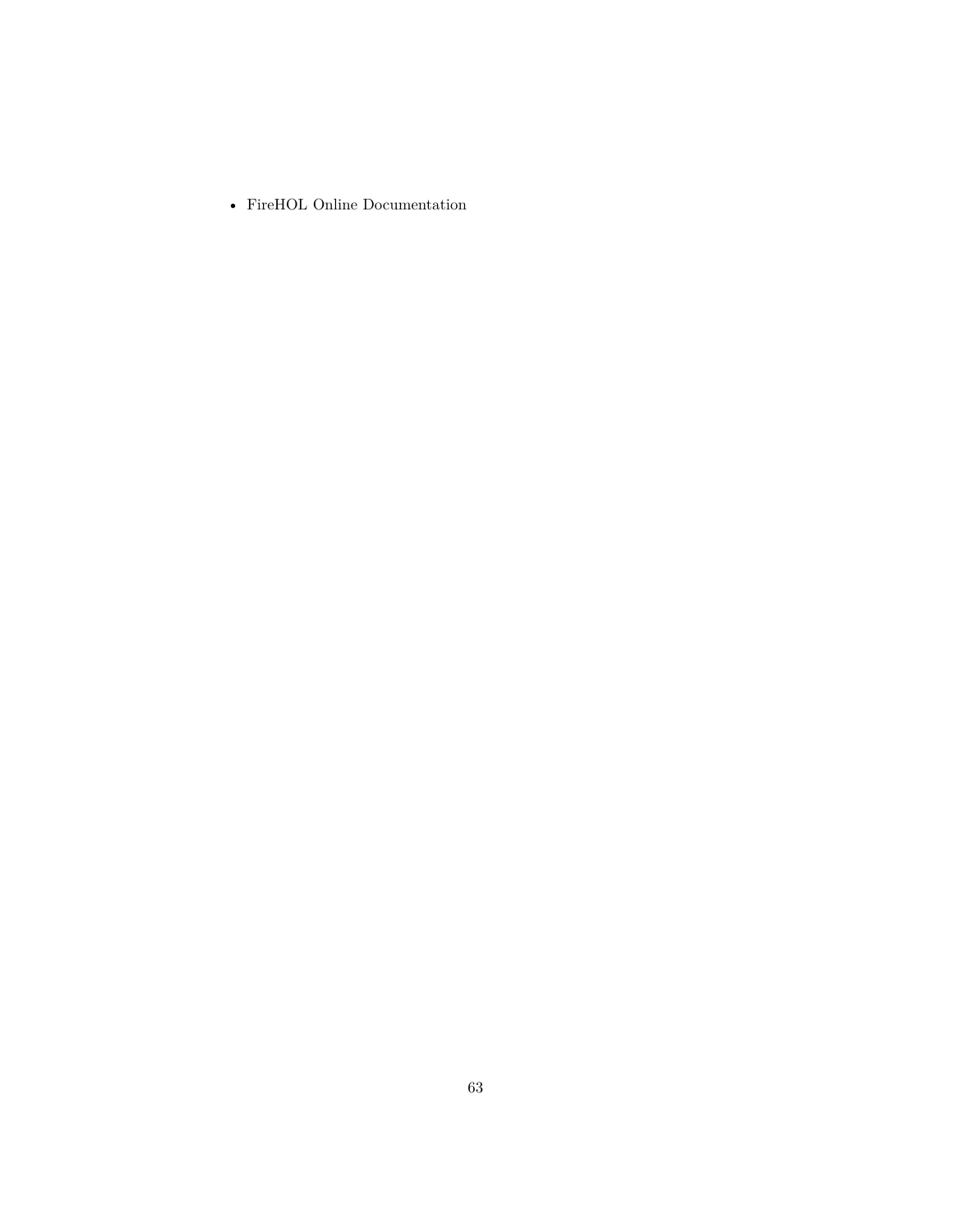# **6.17 firehol-mark(5)**

**6.17.1 NAME**

firehol-mark - set a stateful mark from the usermark group

# **6.17.2 SYNOPSIS**

{ mark | mark46 } *value chain rule-params* mark4 *value chain rule-params* mark6 *value chain rule-params*

### **6.17.3 DESCRIPTION**

Marks on packets can be matched by traffic shaping, routing, and firewall rules for controlling traffic.

**Note** Behaviour changed significantly in FireHOL v3 compared to earlier versions

There is also a mark parameter which allows matching marks within individual rules (see [firehol-params\(5\)\)](#page-79-1).

FireHOL uses iptables masks to break the single 32-bit integer mark value into smaller groups and allows you to set and match them independently. The markdef group definitions to set this up are found in firehol-defaults.conf

The mark helper command sets values within the usermark group. You can set *value* between 0 (no mark) and size-1. The default size for usermark is 128, so 127 is highest *value* possible. The default usermark types are stateful+permanent, meaning the initial match will only be done on NEW packets and the mark will be restored to all packets in the connection.

The *chain* will be used to find traffic to mark. It can be any of the iptables(8) built in chains belonging to the mangle table. The chain names are: INPUT, FORWARD, OUTPUT, PREROUTING and POSTROUTING. The names are case-sensitive.

The *rule-params* define a set of rule parameters to match the traffic that is to be marked within the chosen chain. See [firehol-params\(5\)](#page-76-0) for more details.

Any mark commands must be declared before the first router or interface.

**Note**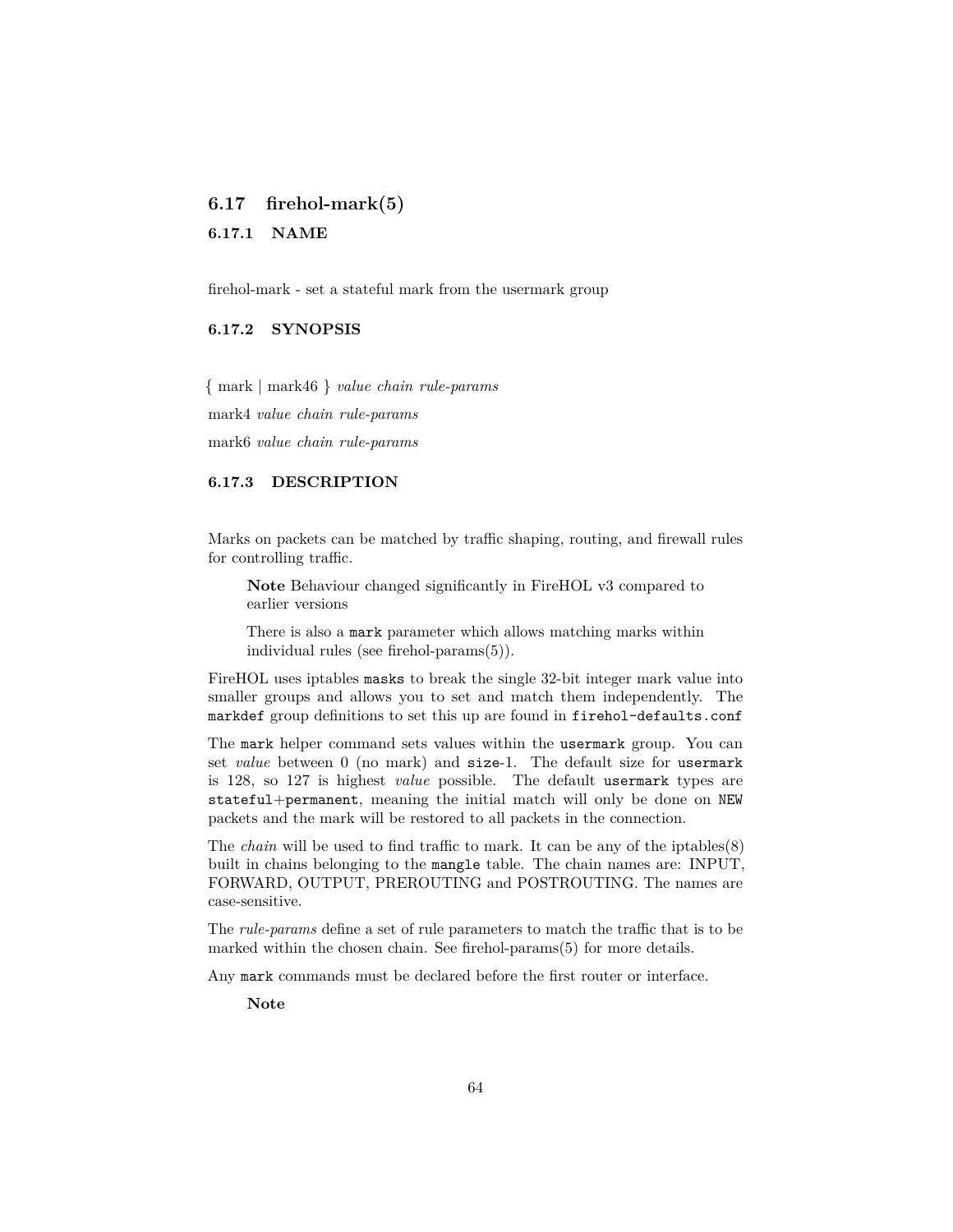If you want to do policy based routing based on iptables(8) marks, you will need to disable the Root Path Filtering on the interfaces involved (rp\_filter in sysctl).

FireQOS will read the FireHOL mark definitions and set up suitable offsets and marks for the various groups. If you are using a different tool, you should look at the emitted firewall to determine the final masks and values to use.

### **6.17.4 EXAMPLES**

# mark with 1, packets sent by the local machine mark 1 OUTPUT # mark with 2, packets routed by the local machine mark 2 FORWARD # mark with 3, packets routed by the local machine, sent from # 192.0.2.2 destined for port TCP/25 of 198.51.100.1 mark 3 FORWARD proto tcp dport 25 dst 198.51.100.1 src 192.0.2.2

**6.17.5 SEE ALSO**

- [firehol\(1\)](#page-10-0) FireHOL program
- [firehol.conf\(5\)](#page-14-0) FireHOL configuration
- firehol-params $(5)$  optional rule parameters
- firehol-connmark $(5)$  set a stateful mark from the connmark group
- iptables $(8)$  administration tool for IPv4 firewalls
- ip6tables $(8)$  administration tool for IPv6 firewalls
- ip(8) show / manipulate routing, devices, policy routing and tunnels
- [FireHOL Website](http://firehol.org/)
- [Working With Marks Wiki Page](https://github.com/firehol/firehol/wiki/Working-with-MARKs)
- [FireHOL Online PDF Manual](http://firehol.org/firehol-manual.pdf)
- [FireHOL Online Documentation](http://firehol.org/documentation/)
- [Linux Advanced Routing & Traffic Control HOWTO](http://lartc.org/howto/)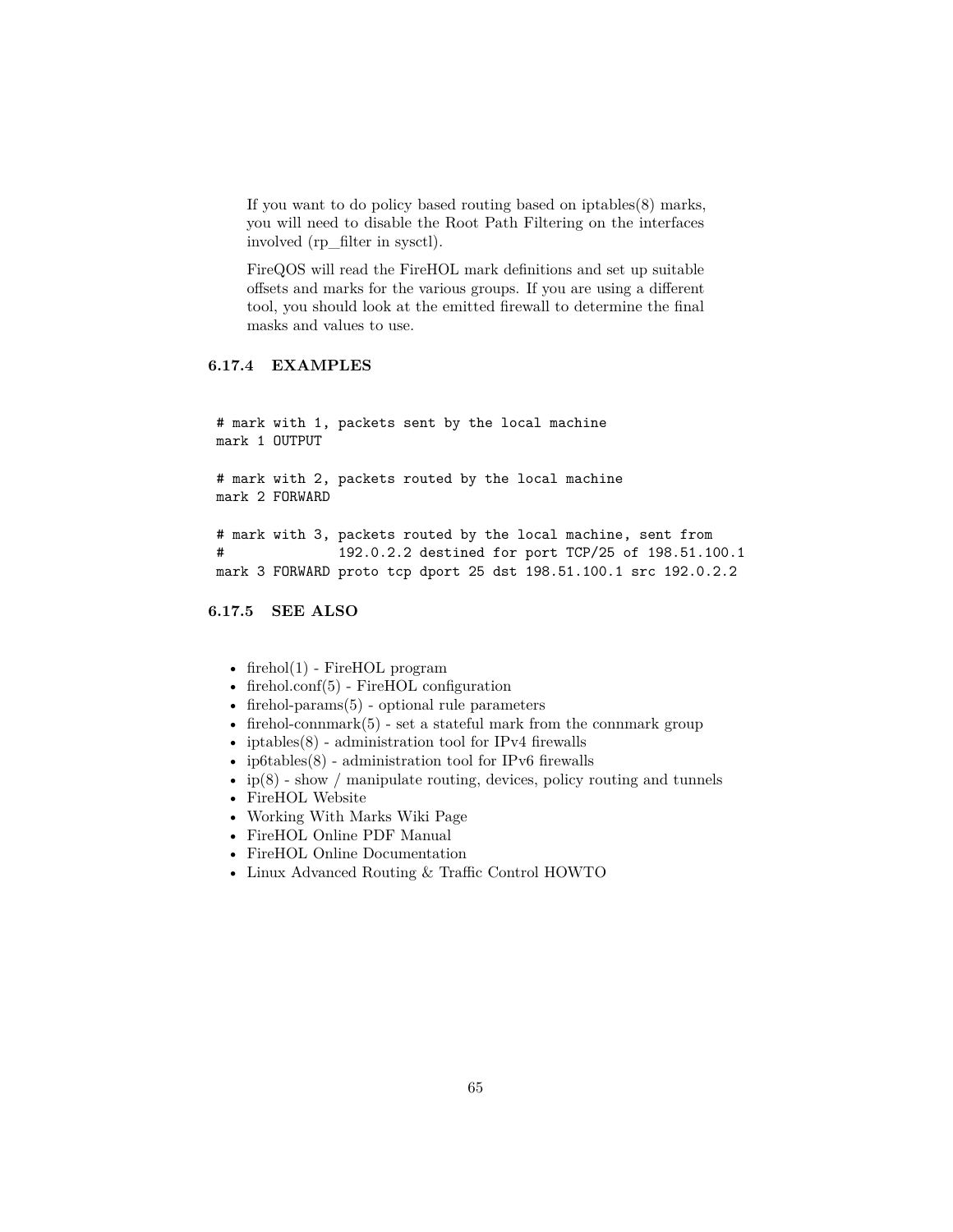# <span id="page-65-0"></span>**6.18 firehol-masquerade(5)**

#### **6.18.1 NAME**

firehol-masquerade - set up masquerading (NAT) on an interface

## **6.18.2 SYNOPSIS**

masquerade *real-interface rule-params* masquerade [reverse] *rule-params*

## **6.18.3 DESCRIPTION**

The masquerade helper command sets up masquerading on the output of a real network interface (as opposed to a FireHOL interface definition).

If a *real-interface* is specified the command should be used before any interface or router definitions. Multiple values can be given separated by whitespace, so long as they are enclosed in quotes.

If used within an interface definition the definition's *real-interface* will be used.

If used within a router definition the definition's outface(s) will be used, if specified. If the reverse option is given, then the definition's  $inface(s)$  will be used, if specified.

Unlike most commands, masquerade does not inherit its parent definition's *rule-params*, it only honours its own. The inface and outface parameters should not be used (iptables(8) does not support inface in the POSTROUTING chain and outface will be overwritten by FireHOL using the rules above).

#### **Note**

The masquerade always applies to the output of the chosen network interfaces.

FIREHOL NAT will be turned on automatically (see [firehol](#page-39-0)[defaults.conf\(5\)](#page-39-0) ) and FireHOL will enable packet-forwarding in the kernel.

# **6.18.4 MASQUERADING AND SNAT**

Masquerading is a special form of Source NAT (SNAT) that changes the source of requests when they go out and replaces their original source when they come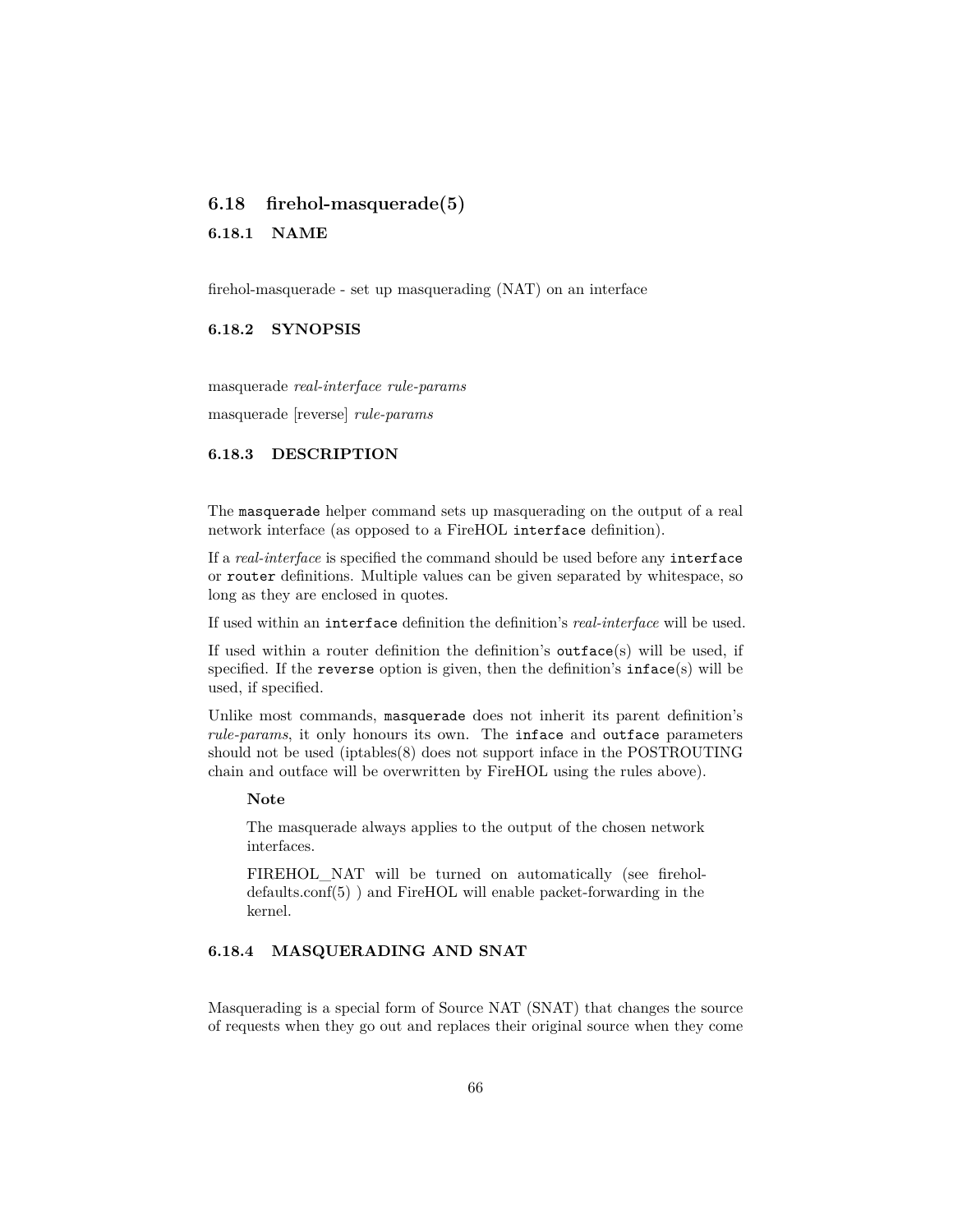in. This way a Linux host can become an Internet router for a LAN of clients having unroutable IP addresses. Masquerading takes care to re-map IP addresses and ports as required.

Masquerading is expensive compare to SNAT because it checks the IP address of the outgoing interface every time for every packet. If your host has a static IP address you should generally prefer SNAT.

# **6.18.5 EXAMPLES**

# Before any interface or router masquerade eth0 src 192.0.2.0/24 dst not 192.0.2.0/24

# In an interface definition to masquerade the output of its real-interface masquerade

# In a router definition to masquerade the output of its outface masquerade

# In a router definition to masquerade the output of its inface masquerade reverse

## **6.18.6 SEE ALSO**

- [firehol\(1\)](#page-10-0) FireHOL program
- [firehol.conf\(5\)](#page-14-0) FireHOL configuration
- firehol-interface $(5)$  interface definition
- firehol-router $(5)$  router definition
- [firehol-params\(5\)](#page-76-0) optional rule parameters
- firehol-nat $(5)$  nat, snat, dnat, redirect config helpers
- [FireHOL Website](http://firehol.org/)
- [FireHOL Online PDF Manual](http://firehol.org/firehol-manual.pdf)
- [FireHOL Online Documentation](http://firehol.org/documentation/)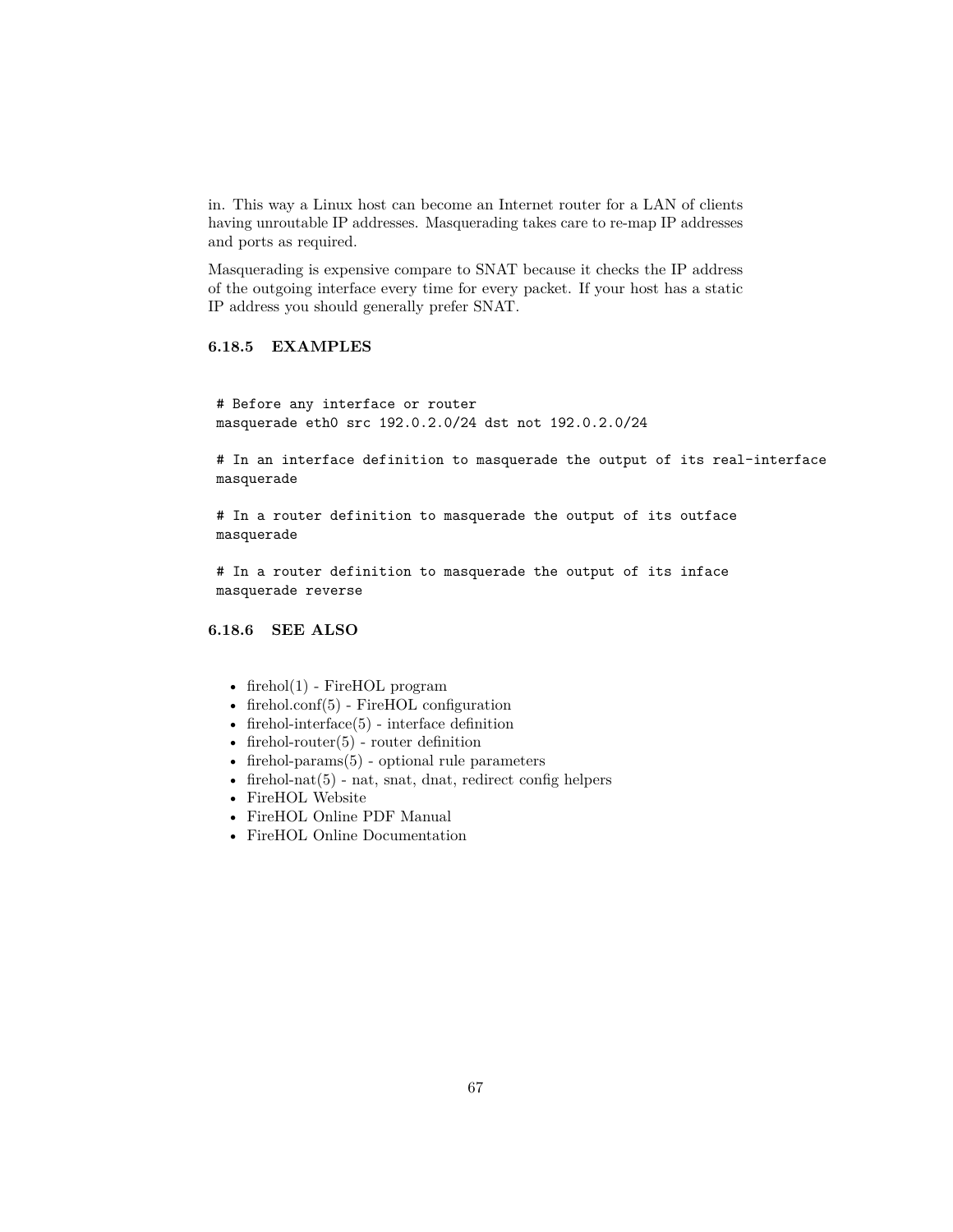# <span id="page-67-0"></span>**6.19 firehol-modifiers(5)**

**6.19.1 NAME**

firehol-modifiers - select IPv4 or IPv6 mode

## **6.19.2 SYNOPSIS**

ipv4 *definition-or-command argument*. . . ipv6 *definition-or-command argument*. . .

[both] *definition-or-command argument*. . .

### **6.19.3 DESCRIPTION**

When preceded by a modifier, any command or definition can be made to apply to IPv4 or IPv6 only.

Without a modifier, interface and router definitions and commands that come before either get applied to both IPv4 and IPV6.

Commands within an interface or router assume the same behaviour as the enclosing definition. You cannot create an IPv4 command within an IPv6 interface or router nor IPv6 within IPv4.

Examples:

```
interface eth0 myboth src4 192.0.2.0/24 src6 2001:DB8::/24
  ipv4 server http accept
  ipv6 server http accept
ipv4 interface eth0 my4only src 192.0.2.0/24
  server http accept
ipv6 interface eth0 my6only src 2001:DB8::/24
  server http accept
```
Many definitions and commands have explicitly named variants (such as router4, router6, router46) which can be used as shorthand.

# **6.19.4 SEE ALSO**

- [firehol\(1\)](#page-10-0) FireHOL program
- [firehol.conf\(5\)](#page-14-0) FireHOL configuration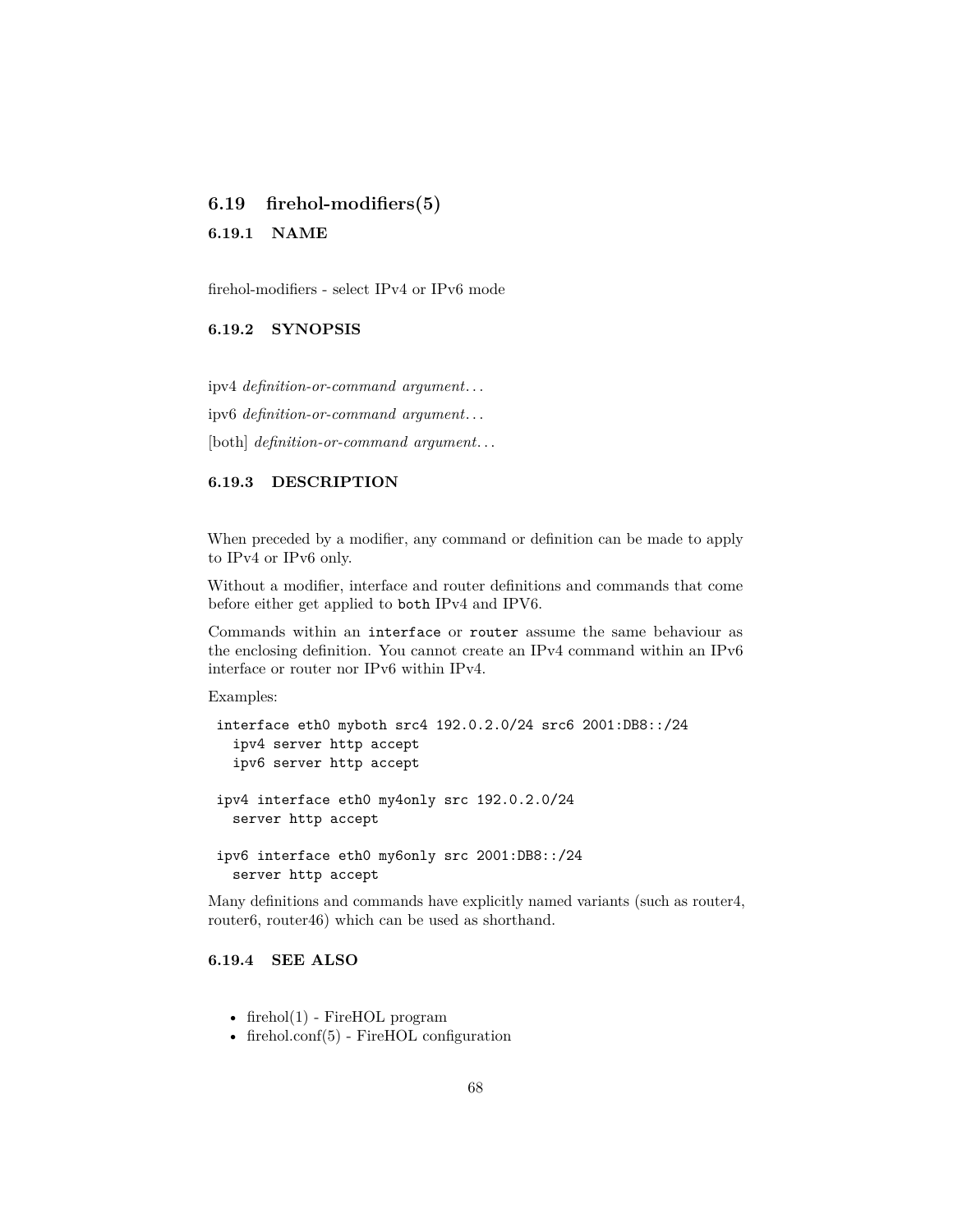- [firehol-interface\(5\)](#page-50-0) interface definition
- firehol-router $(5)$  router definition
- firehol-policy $(5)$  policy command
- [firehol-protection\(5\)](#page-87-0) protection command
- firehol-server $(5)$  server, route commands
- firehol-client $(5)$  client command
- firehol-group $(5)$  group command
- [firehol-iptables\(5\)](#page-56-0) iptables helper
- [firehol-masquerade\(5\)](#page-65-0) masquerade helper
- [FireHOL Website](http://firehol.org/)
- [FireHOL Online PDF Manual](http://firehol.org/firehol-manual.pdf)
- [FireHOL Online Documentation](http://firehol.org/documentation/)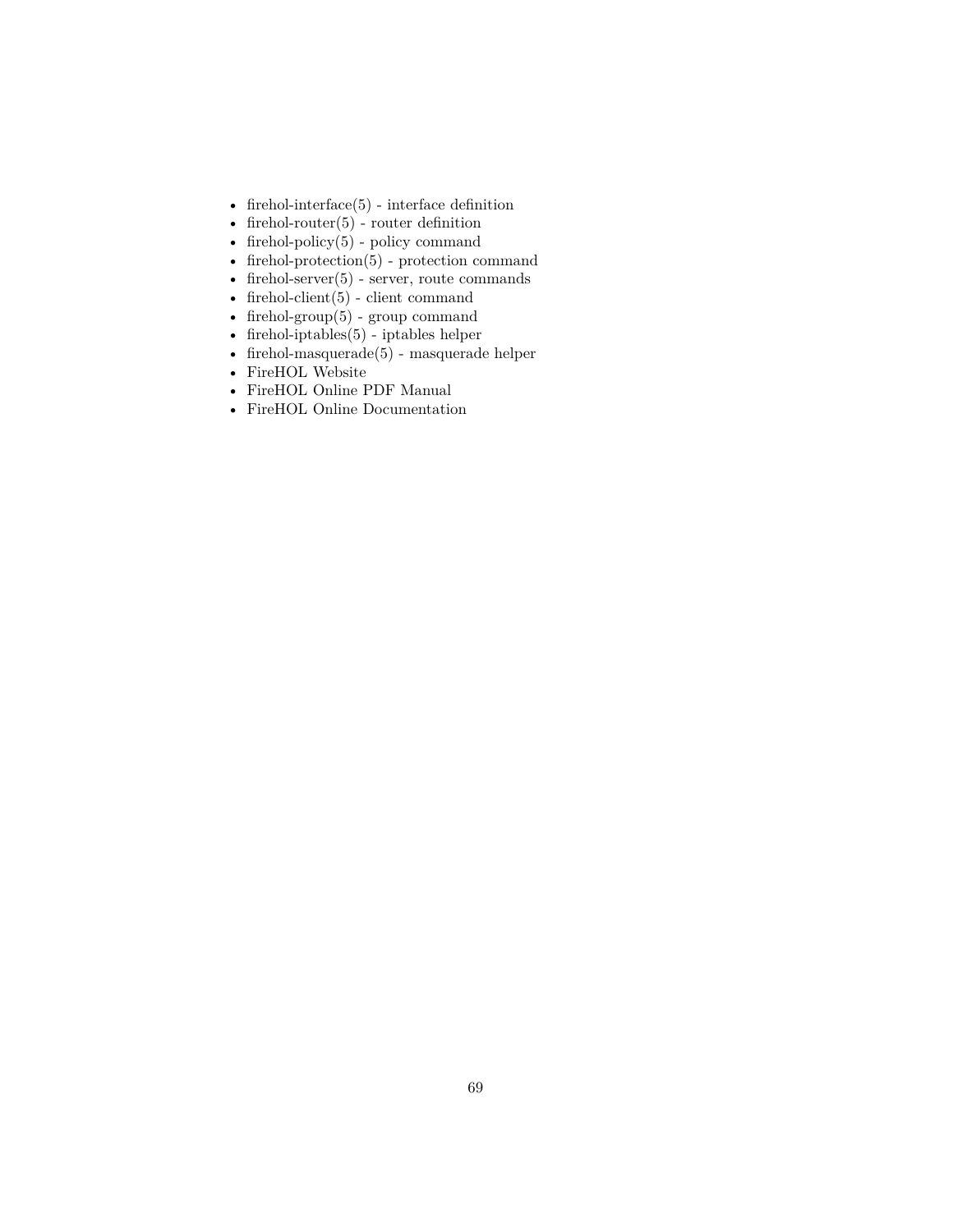<span id="page-69-0"></span>**6.20 firehol-nat(5)**

**6.20.1 NAME**

firehol-nat - set up NAT and port redirections

# **6.20.2 SYNOPSIS**

{ nat to-destination | dnat [to] } *ipaddr*[:*port*] [random] [persistent] [id *id*] [at *chain*] [*rule-params*]

{ nat to-source | snat [to] } *ipaddr*[:*port*] [random] [persistent] [id *id*] [at *chain*] [*rule-params*]

{ nat redirect-to | redirect [to] } *port*[-*range*] [random] [id *id*] [at *chain*] [*ruleparams*]

# **6.20.3 DESCRIPTION**

Destination NAT is provided by nat to-destination and its synonym dnat.

Source NAT is provided by nat to-source and its synonym snat.

Redirection to a port on the local host is provided by nat redirect-to and its synonym redirect.

The *port* part of the new address is optional with SNAT and DNAT; if not specified it will not be changed.

When you apply NAT to a packet, the Linux kernel will track the changes it makes, so that when it sees replies the transformation will be applied in the opposite direction. For instance if you changed the destination port of a packet from 80 to 8080, when a reply comes back, its source is set as 80. This means the original sender is not aware a transformation is happening.

This means that NAT is only applied on the first packet of each connection (the nat FireHOL helper always appends state NEW to NAT statements).

The NAT helper can be used to setup load balancing. Check the section BALANCING below.

#### **Note**

The *rule-params* are used only to determine the traffic that will be matched for NAT in these commands, not to permit traffic to flow.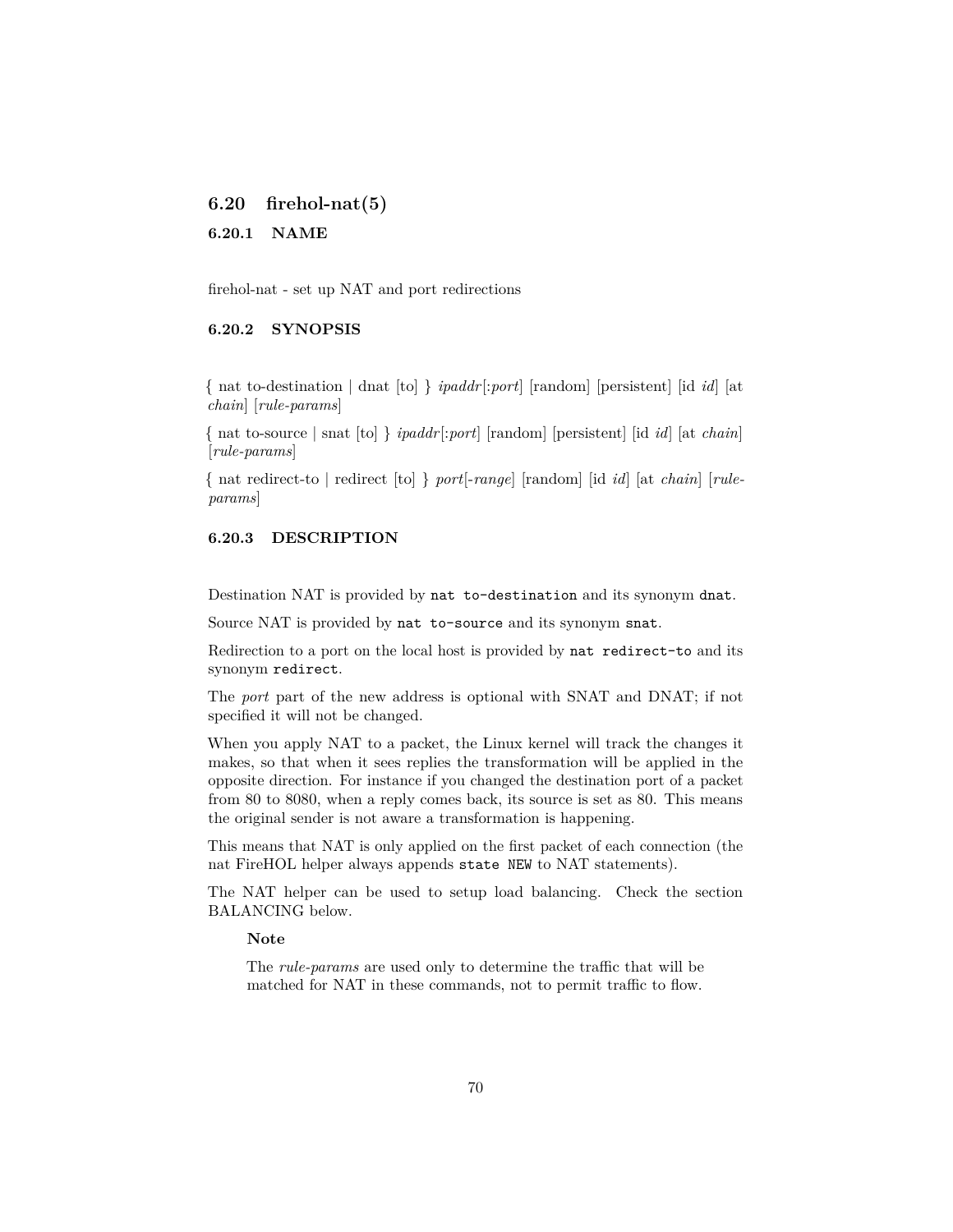Applying NAT does not automatically create rules to allow the traffic to pass. You will still need to include client or server entries in an interface or router to allow the traffic.

When using dnat or redirect, the transformation is in the PRE-ROUTING chain of the NAT table and happens before normal rules are matched, so your client or server rule should match the "modified" traffic.

When using snat, the transformation is in the POSTROUTING chain of the NAT table and happens after normal rules are matched, so your client or server rule should match the "unmodified" traffic.

See the [netfilter flow diagram](http://upload.wikimedia.org/wikipedia/commons/3/37/Netfilter-packet-flow.svg) if you would like to see how network packets are processed by the kernel in detail.

The at keyword allows setting a different chain to attach the rules. For dnat and redirect the default is PREROUTING, but OUTPUT is also supported. For snat the default is POSTROUTING, but INPUT is also supported.

random will randomise the port mapping involved, to ensure the ports used are not predictable.

persistent is used when the statement is given alternatives (i.e. many destination servers for dnat, many source IPs for snat, many ports for redirect). It will attempt to keep each client on the same nat map. See below for more information about persistence.

The nat helper takes one of the following sub-commands:

**to-destination** *ipaddr***[:***port***]** Defines a Destination NAT (DNAT). Commonly thought of as port-forwarding (where packets destined for the firewall with a given port and protocol are sent to a different IP address and possibly port), DNAT is much more flexible in that any number of parameters can be matched before the destination information is rewritten.

*ipaddr*[:*port*] is the destination address to be set in packets matching *rule-params*.

If no rules are given, all forwarded traffic will be matched. outface should not be used in DNAT since the information is not available at the time the decision is made.

*ipaddr*[:*port*] accepts any --to-destination values that iptables(8) accepts. Run iptables -j DNAT --help for more information. Multiple *ipaddr*[:*port*] may be specified by separating with spaces and enclosing with quotes.

**to-source** *ipaddr***[:***port***]** Defines a Source NAT (SNAT). SNAT is similar to masquerading but is more efficient for static IP addresses. You can use it to give a public IP address to a host which does not have one behind the firewall. See also [firehol-masquerade\(5\).](#page-65-0)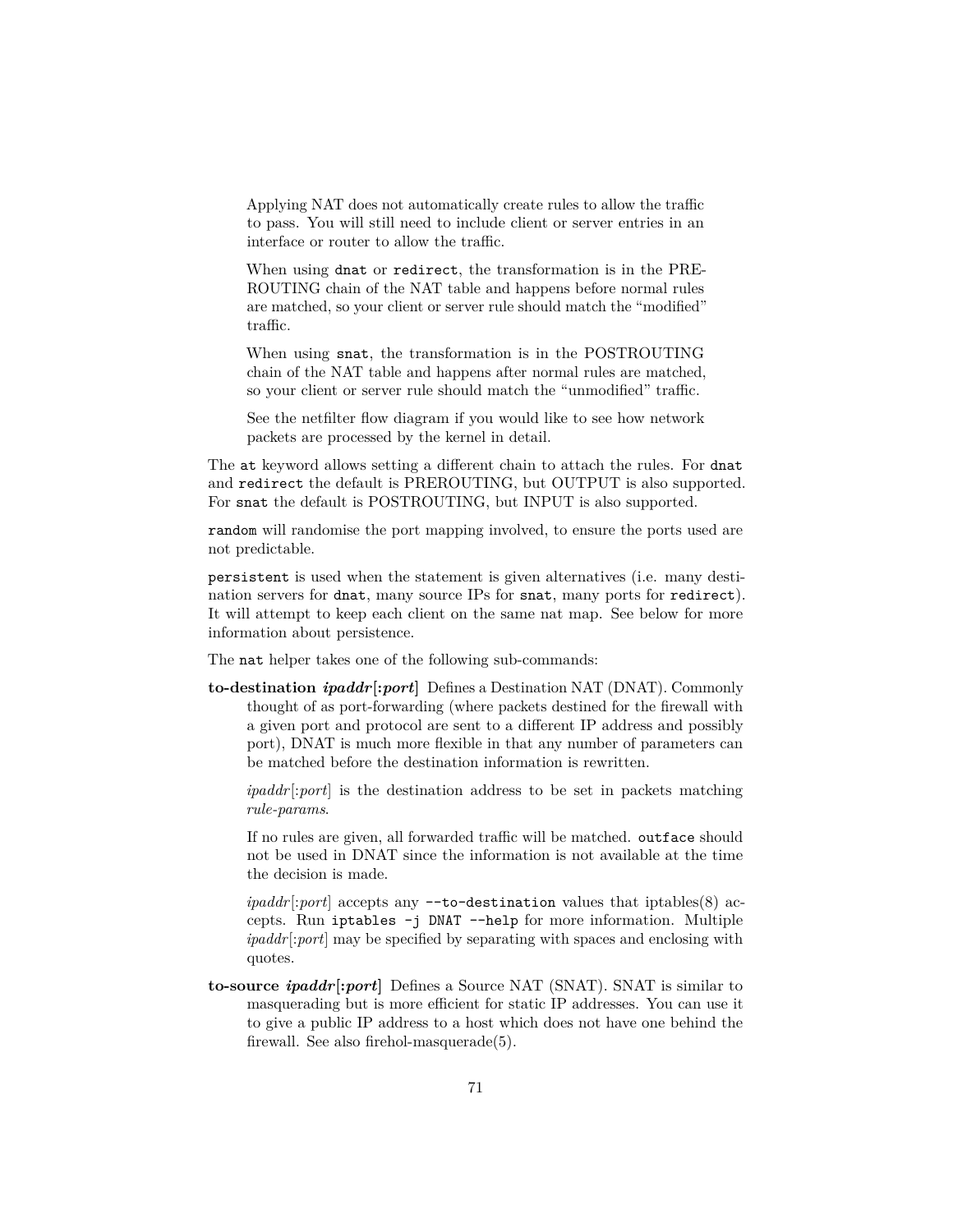*ipaddr*[:*port*] is the source address to be set in packets matching *rule-params*.

If no rules are given, all forwarded traffic will be matched. inface should not be used in SNAT since the information is not available at the time the decision is made.

*ipaddr*[:*port*] accepts any --to-source values that iptables(8) accepts. Run iptables -j SNAT --help for more information. Multiple *ipaddr*[:*port*] may be specified by separating with spaces and enclosing with quotes.

**redirect-to** *port***[-***range***]** Redirect matching traffic to the local machine. This is typically useful if you want to intercept some traffic and process it on the local machine.

*port*[-*range*] is the port range (from-to) or single port that packets matching *rule-params* will be redirected to.

If no rules are given, all forwarded traffic will be matched. outface should not be used in REDIRECT since the information is not available at the time the decision is made.

# **6.20.4 BALANCING**

NAT can balance multiple servers (or IPs in case of snat) when a range is specified. This is handled by the kernel.

Example:

dnat4 to  $10.0.0.1-10.0.0.10$  persistent proto tcp dst  $1.1.1.1$  dport 80

In the above example, the Linux kernel will give a persistent server to all the sockets of any single client.

FireHOL can also setup balancing using a round-robin or weighted average distribution of requests. However persistent cannot be used (the Linux kernel applies persistence on a single NAT statement).

**6.20.4.1 Round Robin distribution** To enable round robin distribution, give multiple to values, space separated and enclosed in quotes, or comma separated.

Example:

dnat4 to 10.0.0.1,10.0.0.2,10.0.0.3 proto tcp dst 1.1.1.1 port 80 # or

dnat4 to "10.0.0.1 10.0.0.2 10.0.0.3" proto tcp dst 1.1.1.1 port 80

Ports can also be given per IP:

dnat4 to 10.0.0.1:70,10.0.0.2:80,10.0.0.3:90 proto tcp dst 1.1.1.1 port 80 # or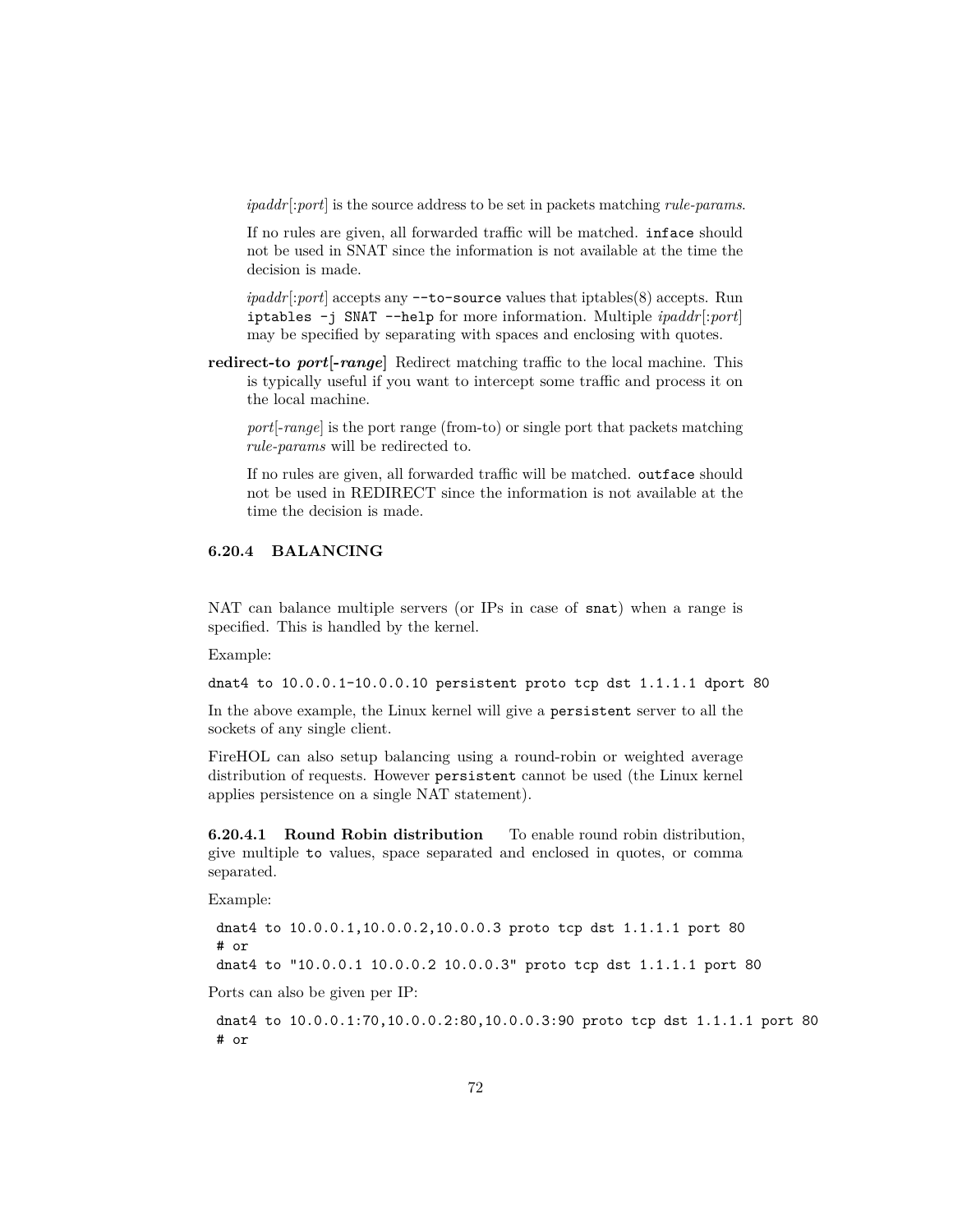dnat4 to "10.0.0.1:70 10.0.0.2:80 10.0.0.3:90" proto tcp dst 1.1.1.1 port 80

**6.20.4.2 Weighted distribution** To enable weighted distribution, append a slash with the weight requested for each entry.

FireHOL adds all the weights given and calculates the percentage of traffic each entry should receive.

Example:

dnat4 to 10.0.0.1/30,10.0.0.2/30,10.0.0.3/40 proto tcp dst 1.1.1.1 port 80 # or dnat4 to "10.0.0.1/30 10.0.0.2/30 10.0.0.3/40" proto tcp dst 1.1.1.1 port 80 # or dnat4 to 10.0.0.1:70/30,10.0.0.2:80/30,10.0.0.3:90/40 proto tcp dst 1.1.1.1 port 80 # or dnat4 to "10.0.0.1:70/30 10.0.0.2:80/30 10.0.0.3:90/40" proto tcp dst 1.1.1.1 port 80

#### **6.20.4.3 PERSISTENCE**

The kernel supports persistence only if the NAT alternatives are contiguous (i.e. dnat to A-B, snat to A-B, redirect to 1000:1010, etc). If they are contiguous, persistence is left at the kernel. FireHOL does nothing.

If the alternatives are not contiguous, FireHOL will use the *recent* iptables module to apply persistence itself.

FireHOL supports mixed mode persistence. For example, you can have something like this:

dnat to A-B/70,C-D/20,F/10 persistence id mybalancer

The above is a weighted distribution of persistence. Group A-B will get 70%, C-D  $20\%$  and server F 10%.

Using the above, FireHOL will apply its persistence to pick one of the groups A-B, or C-D, or F. Once the group has been picked by FireHOL, the kernel will apply persistence within the group, to pick the server that will handle the request.

The FireHOL persistence works like this:

- 1. A packet is received that should be NATed
- 2. A lookup is made using the *recent* module to find if it has been seen before. The source IP of packet is looked up.
- 3. If it has been seen before, the connection is mapped the same way the last time was mapped. The *recent* module is updated too.
- 4. If it has not been seen before, the connection is mapped using the distribution method specified. The *recent* module is updated too, to be ready for the next connection.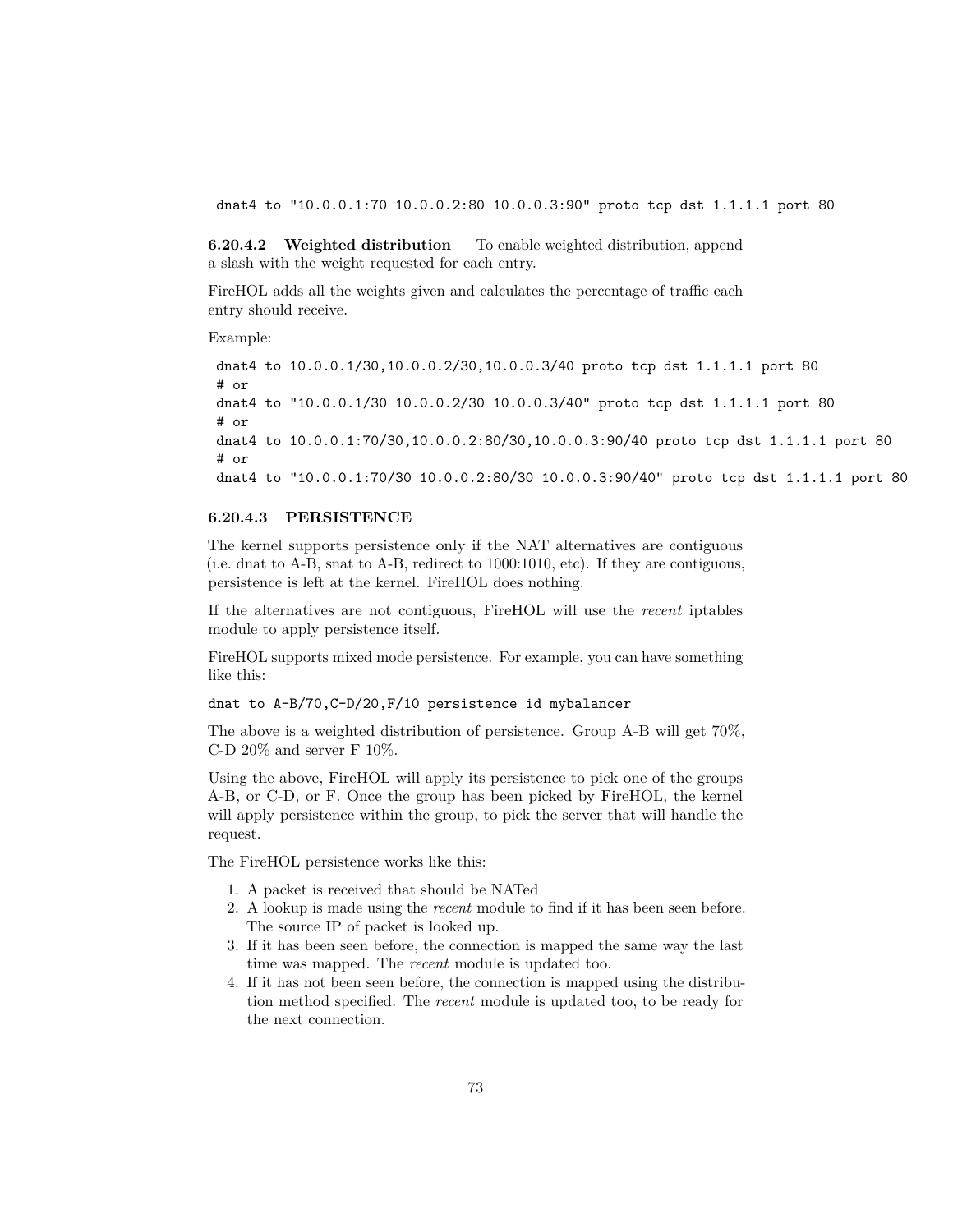The *recent* module has a few limitations:

- 1. It has lookup tables. We need one lookup table for each member of of the NAT. FireHOL uses the id parameter and the definition of each alternative in the NAT statement to form a name for the lookup table. These lookup tables are persistent to firewall restarts, this is why FireHOL requires from you to set an id.
- 2. It can keep entries in its lookup tables for a given time. Fire-HOL sets this to 3600 seconds. You can control it by setting FIREHOL\_NAT\_PERSISTENCE\_SECONDS.
- 3. It has a limit on the number of entries in the lookup tables. FireHOL cannot set this. This is kernel module option. The default is 200 entries.

Check this:

| # modinfo xt_recent |                                                                        |
|---------------------|------------------------------------------------------------------------|
| filename:           | /lib/modules/4.1.12-gentoo/kernel/net/netfilter/xt_recent.ko           |
| alias:              | ip6t recent                                                            |
| alias:              | ipt recent                                                             |
| license:            | <b>GPL</b>                                                             |
| description:        | Xtables: "recently-seen" host matching                                 |
| author:             | Jan Engelhardt <jengelh@medozas.de></jengelh@medozas.de>               |
| author:             | Patrick McHardy <kaber@trash.net></kaber@trash.net>                    |
| depends:            | x tables                                                               |
| intree:             |                                                                        |
| vermagic:           | 4.1.12-gentoo SMP preempt mod_unload modversions                       |
| parm:               | ip_list_tot:number of IPs to remember per list (uint)                  |
| parm:               | ip_list_hash_size:size of hash table used to look up IPs (uint)        |
| parm:               | ip_list_perms:permissions on /proc/net/xt_recent/* files (uint)        |
| parm:               | ip_list_uid:default owner of /proc/net/xt_recent/* files (uint)        |
| parm:               | ip_list_gid:default owning group of /proc/net/xt_recent/* files (uint) |
| parm:               | ip_pkt_list_tot:number of packets per IP address to remember (max. 255 |

You have to consult your distribution documentation to set these. You can find their current values by examining files found in /sys/module/xt\_recent/parameters/ Unfortunately, these files are not writable, so to change parameters you have unload and reload the module (i.e. apply a firewall that does not use the *recent* module, rmmod xt\_recent, change the parameter, re-apply a firewall that uses the *recent* module).

Normally, you will need a line in /etc/modprobe.d/netfitler.conf like this:

options xt\_recent ip\_list\_tot=16384

The number 16384 I used is the max number of unique client IPs I expect to have per hour (FIREHOL\_NAT\_PERSISTENCE\_SECONDS) for this service.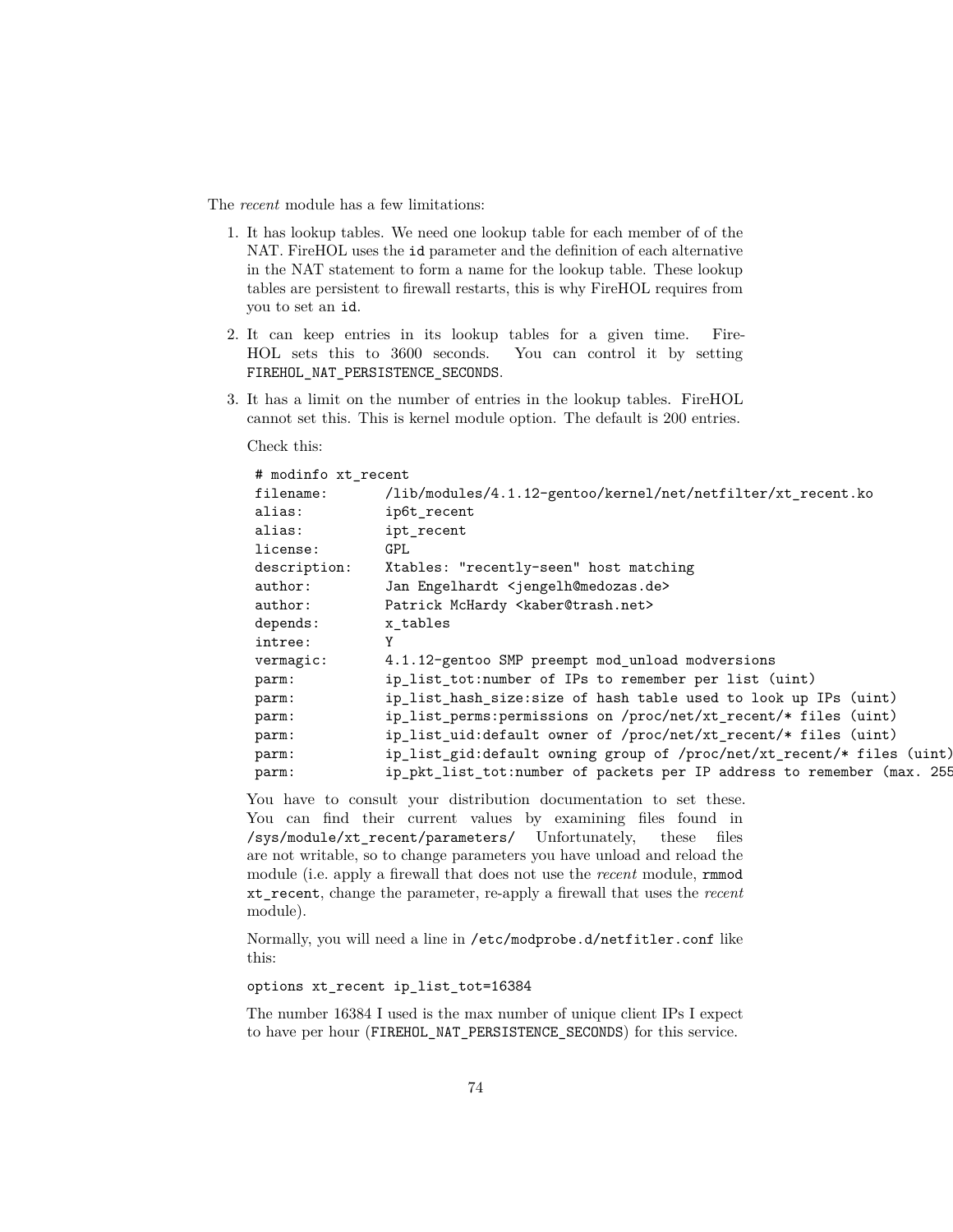ip\_list\_hash\_size is calculated by kernel when the module is loaded to be bigger and up to twice ip\_list\_tot.

Once you have the balancer running, you can find its lookup tables in /proc/net/xt\_recent/. There you will find files starting with the *id* parameter, one file for every alternative of the NAT rule.

#### **6.20.5 EXAMPLES**

```
# Port forwarding HTTP
dnat4 to 192.0.2.2 proto tcp dport 80
# Port forwarding HTTPS on to a different port internally
dnat4 to 192.0.2.2:4443 proto tcp dport 443
# Fix source for traffic leaving the firewall via eth0 with private address
snat4 to 198.51.100.1 outface eth0 src 192.168.0.0/24
# Transparent squid (running on the firewall) for some hosts
redirect4 to 8080 inface eth0 src 198.51.100.0/24 proto tcp dport 80
# Send to 192.0.2.1
# - all traffic arriving at or passing through the firewall
nat4 to-destination 192.0.2.1
# Send to 192.0.2.1
# - all traffic arriving at or passing through the firewall
# - which WAS going to 203.0.113.1
nat4 to-destination 192.0.2.1 dst 203.0.113.1
# Send to 192.0.2.1
# - TCP traffic arriving at or passing through the firewall
# - which WAS going to 203.0.113.1
nat4 to-destination 192.0.2.1 proto tcp dst 203.0.113.1
# Send to 192.0.2.1
# - TCP traffic arriving at or passing through the firewall
# - which WAS going to 203.0.113.1, port 25
nat4 to-destination 192.0.2.1 proto tcp dport 25 dst 203.0.113.1
```
#### **6.20.6 SEE ALSO**

- firehol $(1)$  FireHOL program
- [firehol.conf\(5\)](#page-14-0) FireHOL configuration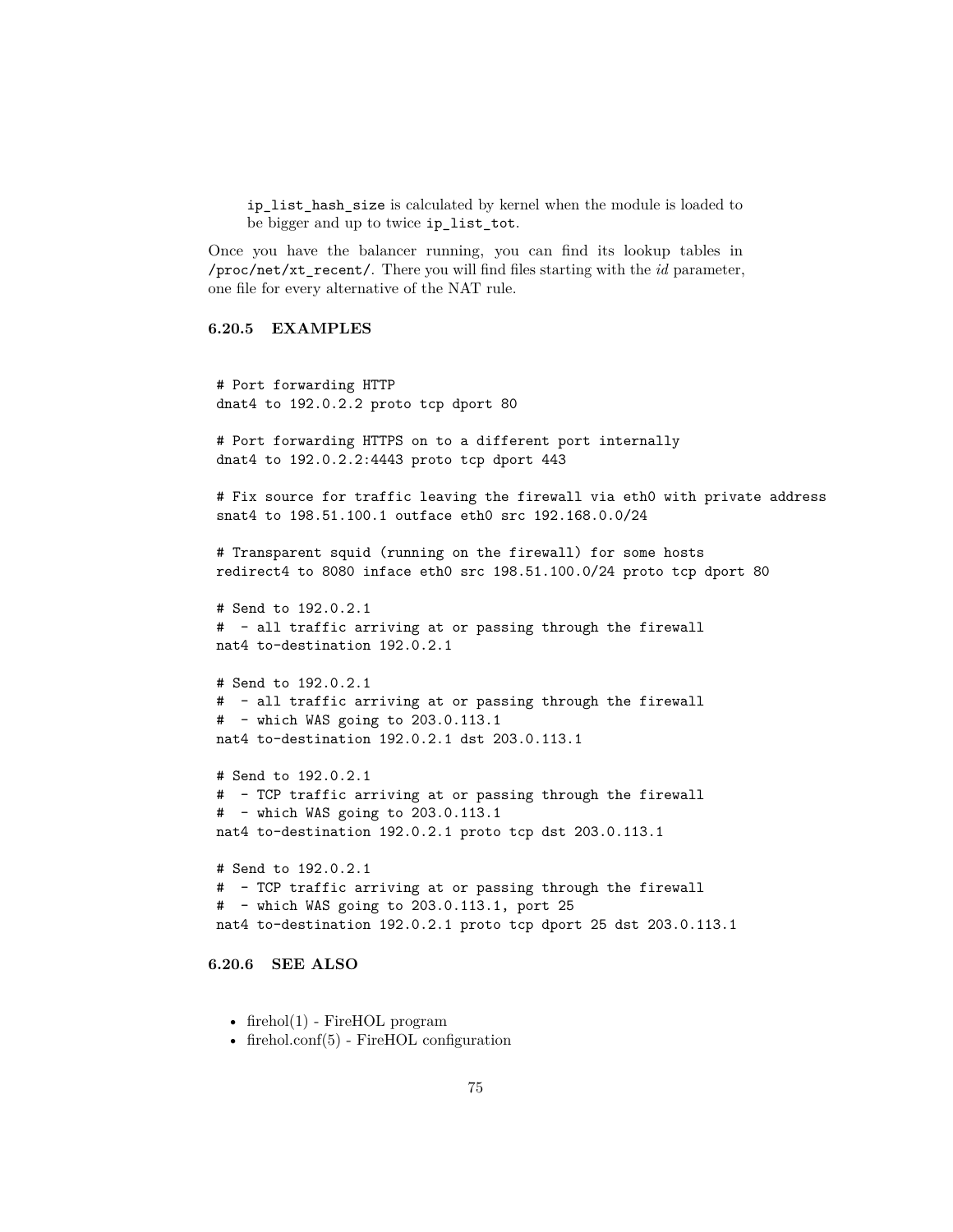- [firehol-interface\(5\)](#page-50-0) interface definition
- [firehol-router\(5\)](#page-93-0) router definition
- firehol-params $(5)$  optional rule parameters
- [firehol-masquerade\(5\)](#page-65-0) masquerade helper
- [FireHOL Website](http://firehol.org/)
- [FireHOL Online PDF Manual](http://firehol.org/firehol-manual.pdf)
- [FireHOL Online Documentation](http://firehol.org/documentation/)
- [NAT HOWTO](http://www.netfilter.org/documentation/HOWTO/NAT-HOWTO-6.html)
- [netfilter flow diagram](http://upload.wikimedia.org/wikipedia/commons/3/37/Netfilter-packet-flow.svg)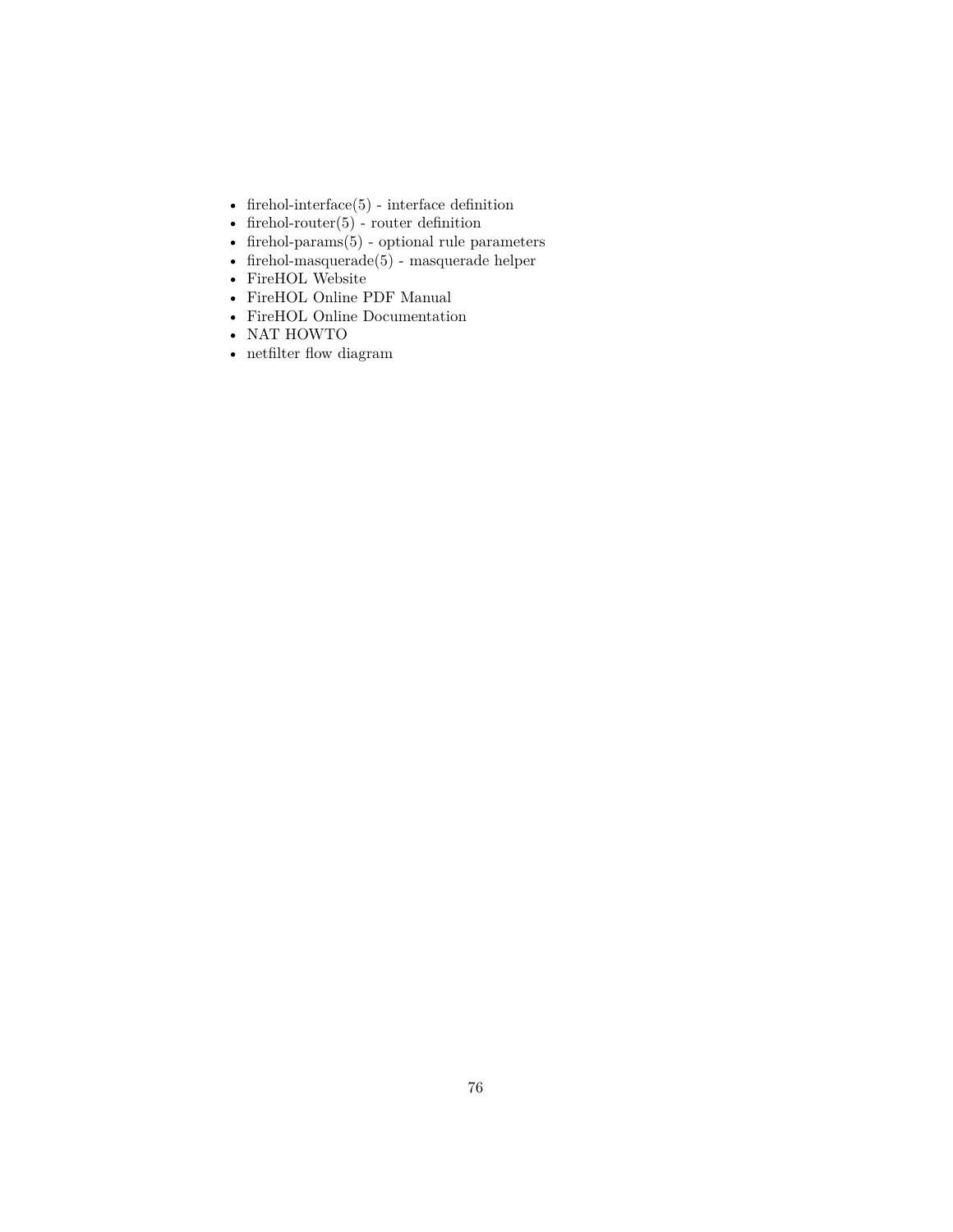# <span id="page-76-0"></span>**6.21 firehol-params(5)**

# **6.21.1 NAME**

firehol-params - optional rule parameters

# **6.21.2 SYNOPSIS**

*Common*

{ src | src4 | src6 } [not] *host* { dst | dst4 | dst6 } [not] *host* srctype [not] *type* dsttype [not] *type* proto [not] *protocol* mac [not] *macaddr* dscp [not] *value class classid* mark [not] *id* connmark [not] *id* custommark [not] *name id* rawmark [not] *id* tos [not] *id* custom "*iptables-options*. . . " custom-in "*iptables-options*. . . " custom-out "*iptables-options*. . . " *Router Only* inface [not] *interface* outface [not] *interface* physin [not] *interface* physout [not] *interface Interface Only* uid [not] *user* gid [not] *group*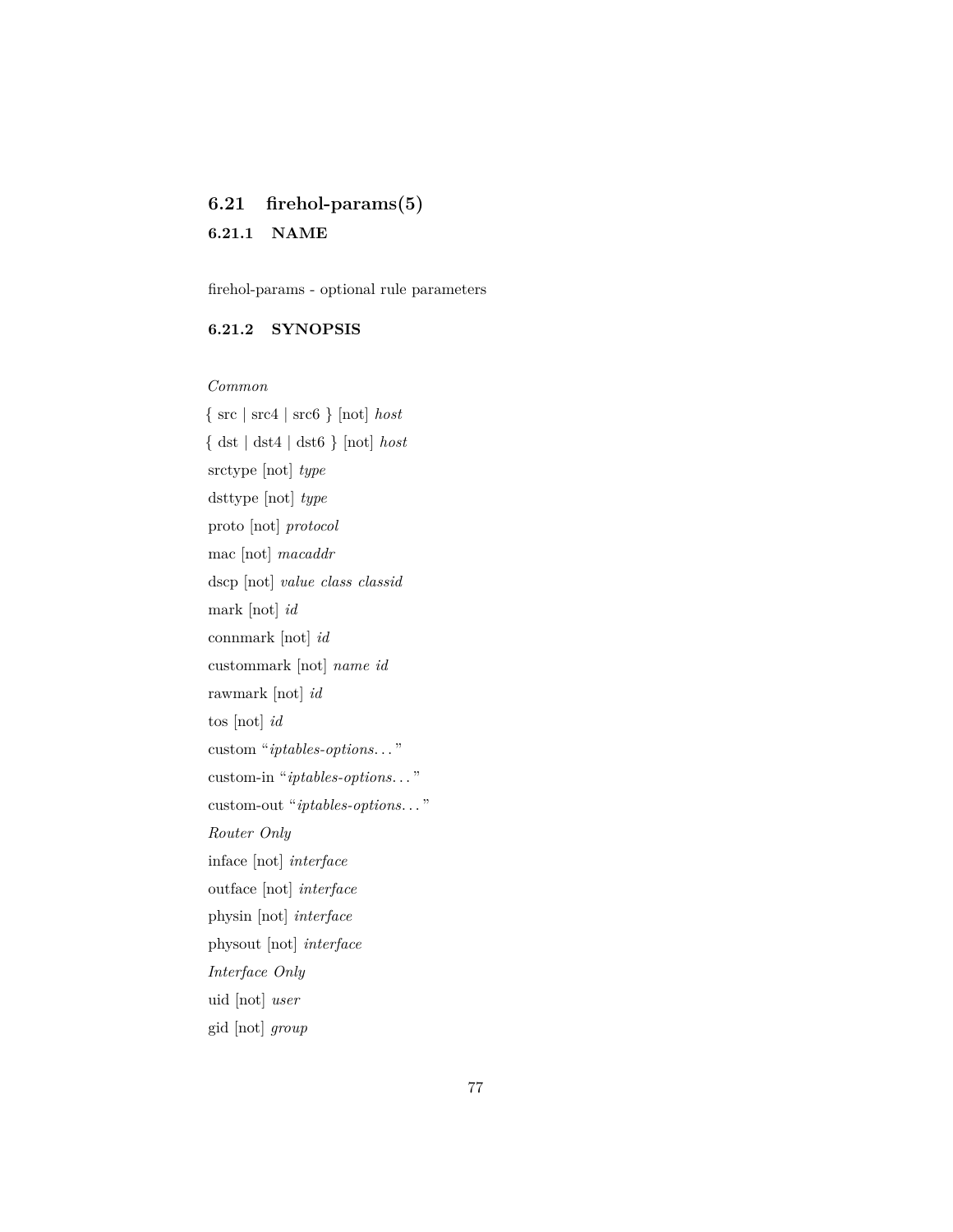*Logging* connlog "log text" log "log text" [level *loglevel*] loglimit "log text" [level *loglevel*] *Helpers Only* sport *port* dport *port* state *state*

ipset [not] name flags [no-counters] [bytes-lt|bytes-eq|bytes-gt|bytes-not-eq *number*] [packets-lt|packets-eq|packets-gt|packets-not-eq *number*] [options *customipset-options*]

limit *limit burst*

connlimit upto|above *limit* [mask *mask*] [saddr|daddr]

hashlimit *name* upto|above *amount/period* [burst *amount*] [mode *{srcip|srcport|dstip|dstport},. . .* ] [srcmask *prefix*] [dstmask *prefix*] [htable-size *buckets*] [htable-max *entries*] [htable-expire *msec*] [htable-gcinterval *msec*]

## **6.21.3 DESCRIPTION**

Optional rule parameters are accepted by many commands to narrow the match they make. Not all parameters are accepted by all commands so you should check the individual commands for exclusions.

All matches are made against the REQUEST. FireHOL automatically sets up the necessary stateful rules to deal with replies in the reverse direction.

All matches should be true for a statement to be executed. However, many matches support multiple values. In this case, at least one of the values must match.

Example:

server smtp accept src 1.1.1.1 dst 2.2.2.2

In the above example all smtp requests coming in from 1.1.1.1 and going out to smtp server 2.2.2.2 will be matched.

server smtp accept src 1.1.1.1 dst 2.2.2.2,3.3.3.3

In the above example all smtp requests coming in from 1.1.1.1 and going out to either smtp server 2.2.2.2 or 3.3.3.3 will be matched.

Use the keyword not to match any value other than the one(s) specified.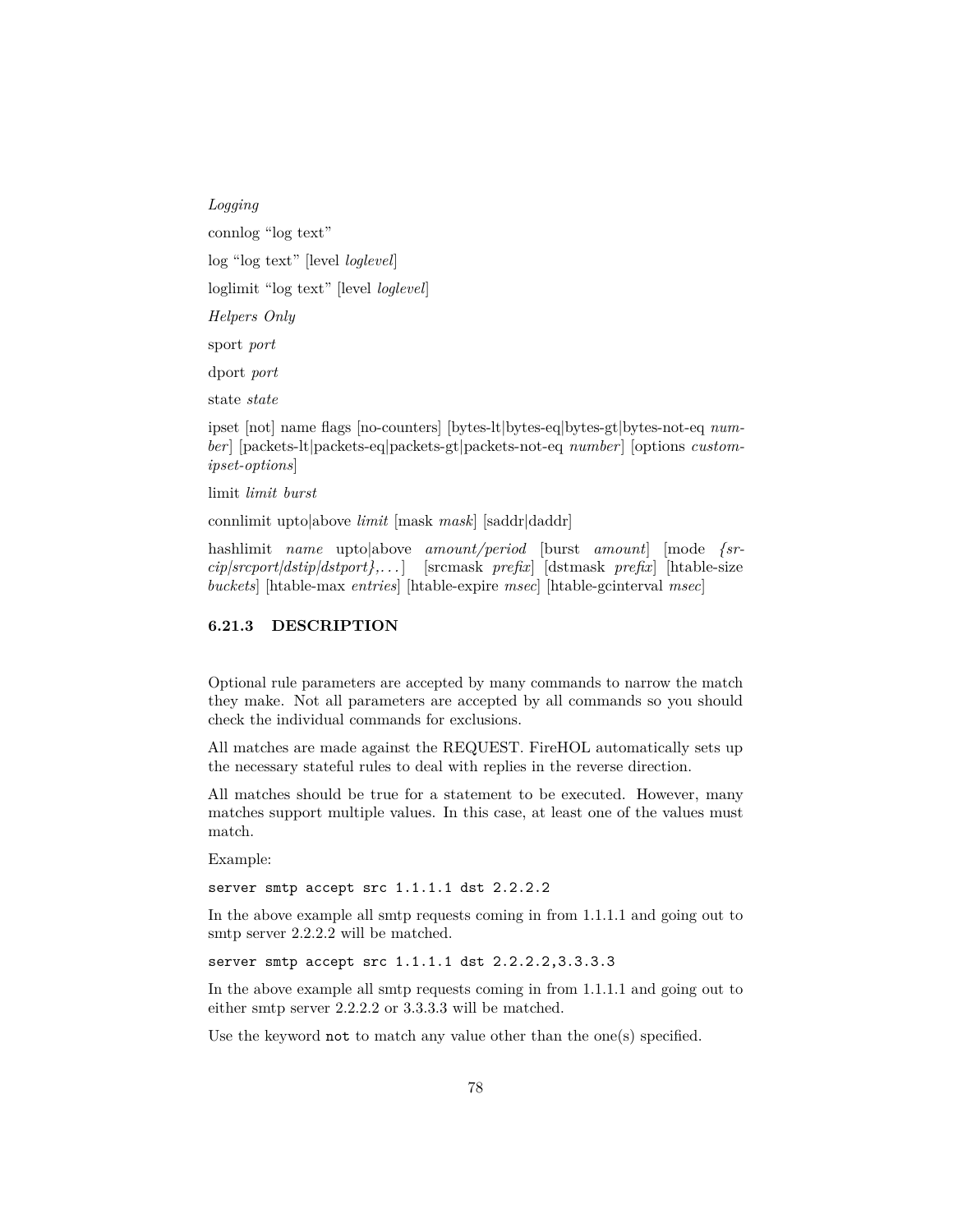The logging parameters are unusual in that they do not affect the match, they just cause a log message to be emitted. Therefore, the logging parameters don't support the not option.

FireHOL is designed so that if you specify a parameter that is also used internally by the command then a warning will be issued (and the internal version will be used).

# **6.21.4 COMMON**

### **6.21.4.1 src, dst**

Use src and dst to define the source and destination IP addresses of the request respectively. *host* defines the IP or IPs to be matched.

*host* can also refer to an ipset, using this syntax: ipset:NAME, where NAME is the name of the ipset. The ipset has to be of type hash:ip for this match to work. The source IP or the destination IP will be used for the match, depending if the ipset is given as src or dst.

IPs and ipsets can be mixed together, like this: src 1.1.1.1,ipset:NAME1,2.2.2.2,ipset:NAME2

Examples:

```
server4 smtp accept src not 192.0.2.1
server4 smtp accept dst 198.51.100.1
server4 smtp accept src not 192.0.2.1 dst 198.51.100.1
server6 smtp accept src not 2001:DB8:1::/64
server6 smtp accept dst 2001:DB8:2::/64
server6 smtp accept src not 2001:DB8:1::/64 dst 2001:DB8:2::/64
```
When attempting to create rules for both IPv4 and IPv6 it is generally easier to use the src4, src6, dst4 and dst6 pairs:

server46 smtp accept src4 192.0.2.1 src6 2001:DB8:1::/64 server46 smtp accept dst4 198.51.100.1 dst6 2001:DB8:2::/64 server46 smtp accept dst4 \$d4 dst6 \$d6 src4 not \$d4 src6 not \$s6

To keep the rules sane, if one of the 4/6 pair specifies not, then so must the other. If you do not want to use both IPv4 and IPv6 addresses, you must specify the rule as IPv4 or IPv6 only. It is always possible to write a second IPv4 or IPv6 only rule.

### **6.21.4.2 srctype, dsttype**

Use srctype or dsttype to define the source or destination IP address type of the request. *type* is the address type category as used in the kernel's network stack. It can be one of: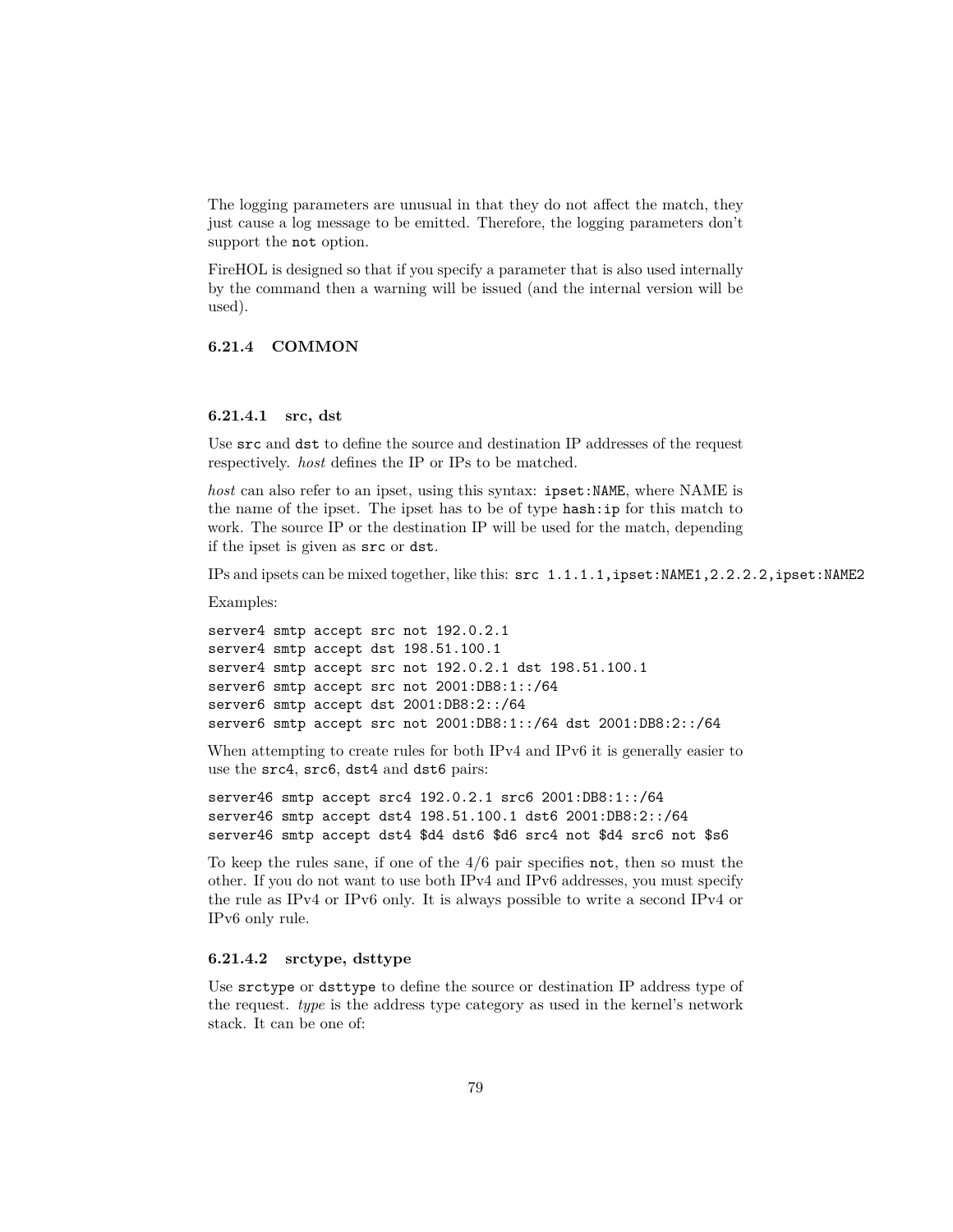**UNSPEC** an unspecified address (i.e. 0.0.0.0) **UNICAST** a unicast address **LOCAL** a local address **BROADCAST** a broadcast address **ANYCAST** an anycast address **MULTICAST** a multicast address **BLACKHOLE** a blackhole address **UNREACHABLE** an unreachable address **PROHIBIT** a prohibited address **THROW; NAT; XRESOLVE** undocumented

See iptables $(8)$  or run iptables  $-m$  addrtype  $-nelp$  for more information. Examples:

server smtp accept srctype not "UNREACHABLE PROHIBIT"

### **6.21.4.3 proto**

Use proto to match by protocol. The *protocol* can be any accepted by iptables(8).

# **6.21.4.4 mac**

Use mac to match by MAC address. The *macaddr* matches to the "remote" host. In an interface, "remote" always means the non-local host. In a router, "remote" refers to the source of requests for servers. It refers to the destination of requests for clients. Examples:

# Only allow pop3 requests to the e6 host client pop3 accept mac 00:01:01:00:00:e6

# Only allow hosts other than e7/e8 to access smtp server smtp accept mac not "00:01:01:00:00:e7 00:01:01:00:00:e8"

#### **6.21.4.5 dscp**

Use dscp to match the DSCP field on packets. For details on DSCP values and classids, see [firehol-dscp\(5\).](#page-46-0)

server smtp accept dscp not "0x20 0x30" server smtp accept dscp not class "BE EF"

### **6.21.4.6 mark**

Use mark to match marks set on packets. For details on mark ids, see [firehol](#page-63-0) $mark(5)$ .

server smtp accept mark not "20 55"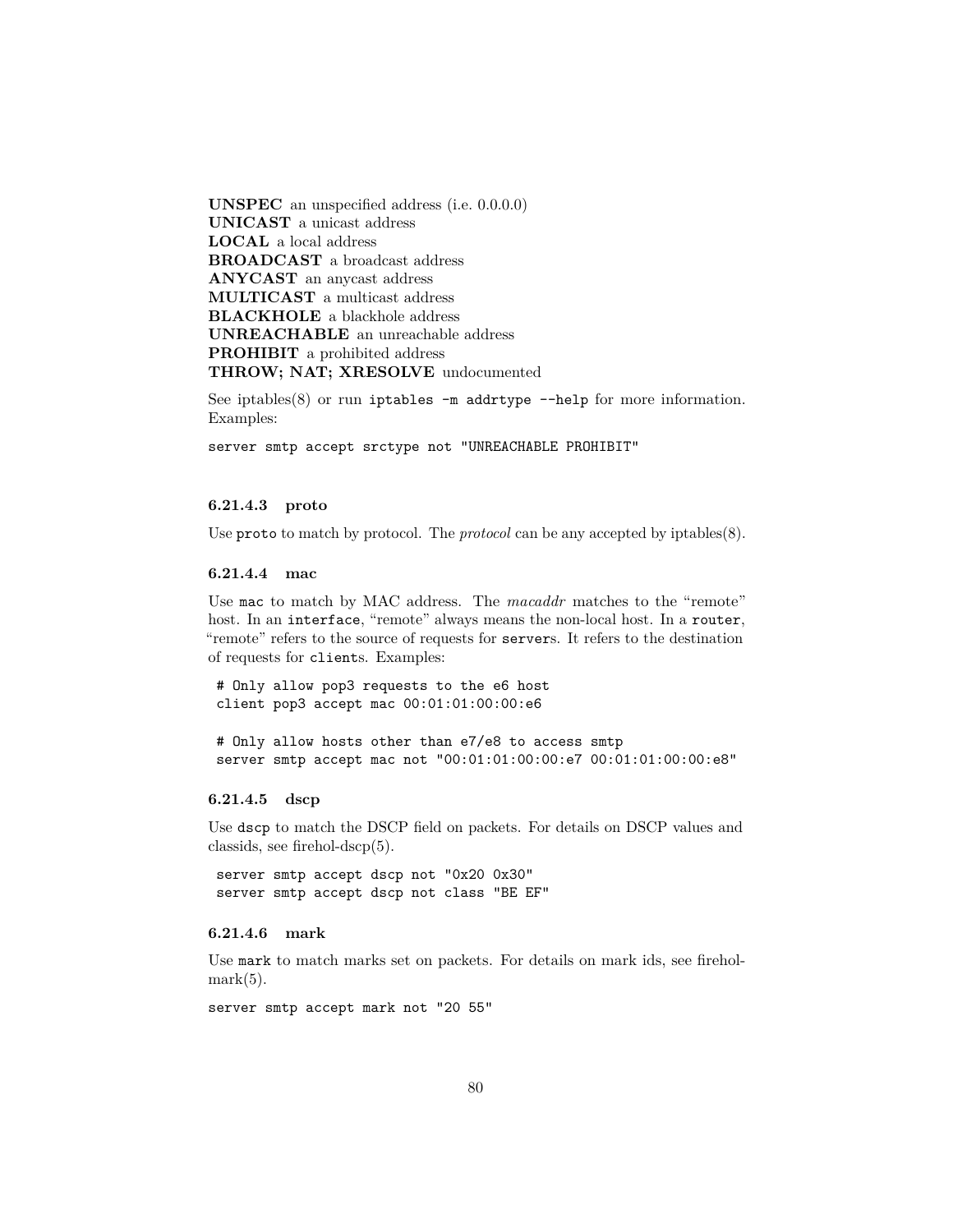#### **6.21.4.7 tos**

Use tos to match the TOS field on packets. For details on TOS ids, see firehol-tos $(5)$ .

server smtp accept tos not "Maximize-Throughput 0x10"

#### **6.21.4.8 custom**

Use custom to pass arguments directly to iptables $(8)$ . All of the parameters must be in a single quoted string. To pass an option to iptables(8) that itself contains a space you need to quote strings in the usual bash(1) manner. For example:

```
server smtp accept custom "--some-option some-value"
server smtp accept custom "--some-option 'some-value second-value'"
```
#### **6.21.5 ROUTER ONLY**

#### **6.21.5.1 inface, outface**

Use inface and outface to define the *interface* via which a request is received and forwarded respectively. Use the same format as [firehol-interface\(5\).](#page-50-0) Examples:

server smtp accept inface not eth0 server smtp accept inface not "eth0 eth1" server smtp accept inface eth0 outface eth1

#### **6.21.5.2 physin, physout**

Use physin and physout to define the physical *interface* via which a request is received or send in cases where the inface or outface is known to be a virtual interface; e.g. a bridge. Use the same format as [firehol-interface\(5\).](#page-50-0) Examples:

server smtp accept physin not eth0

#### **6.21.6 INTERFACE ONLY**

These parameters match information related to information gathered from the local host. They apply only to outgoing packets and are silently ignored for incoming requests and requests that will be forwarded.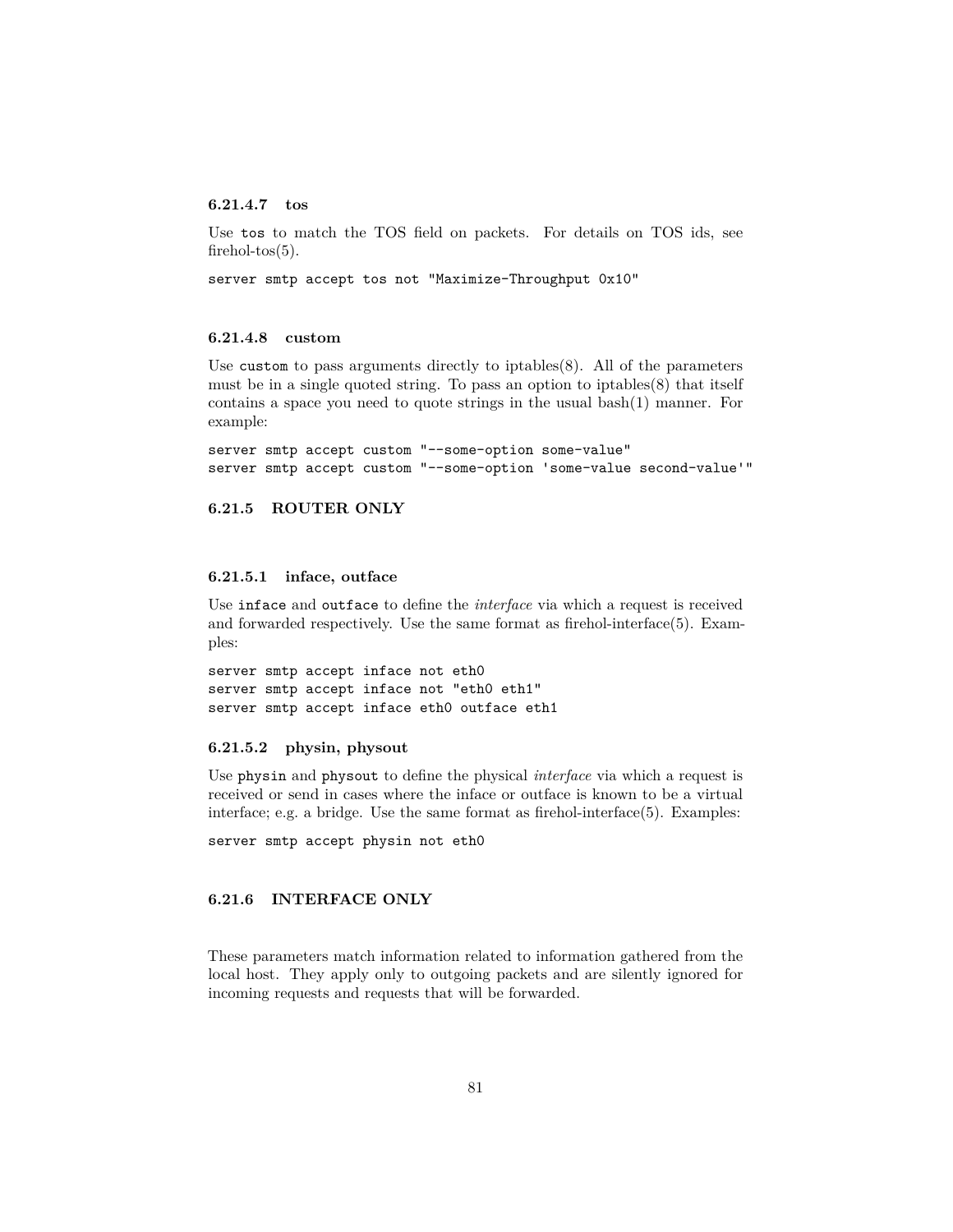#### **Note**

The Linux kernel infrastructure to match PID/SID and executable names with pid, sid and cmd has been removed so these options can no longer be used.

## **6.21.6.1 uid**

Use uid to match the operating system user sending the traffic. The *user* is a username, uid number or a quoted list of the two.

For example, to limit which users can access POP3 and IMAP by preventing replies for certain users from being sent:

client "pop3 imap" accept user not "user1 user2 user3"

Similarly, this will allow all requests to reach the server but prevent replies unless the web server is running as apache:

server http accept user apache

## **6.21.6.2 gid**

Use gid to match the operating system group sending the traffic. The *group* is a group name, gid number or a quoted list of the two.

### **6.21.7 LOGGING**

## **6.21.7.1 connlog**

Use connlog to log only the first packet of a connection.

### **6.21.7.2 log, loglimit**

Use log or loglimit to log matching packets to syslog. Unlike iptables(8) logging, this is not an action: FireHOL will produce multiple iptables(8) commands to accomplish both the action for the rule and the logging.

Logging is controlled using the FIREHOL\_LOG\_OPTIONS and FIREHOL LOG LEVEL environment variables - see [firehol-defaults.conf\(5\).](#page-39-0) loglimit additionally honours the FIREHOL\_LOG\_FREQUENCY and FIREHOL\_LOG\_BURST variables.

Specifying level (which takes the same values as FIREHOL\_LOG\_LEVEL) allows you to override the log level for a single rule.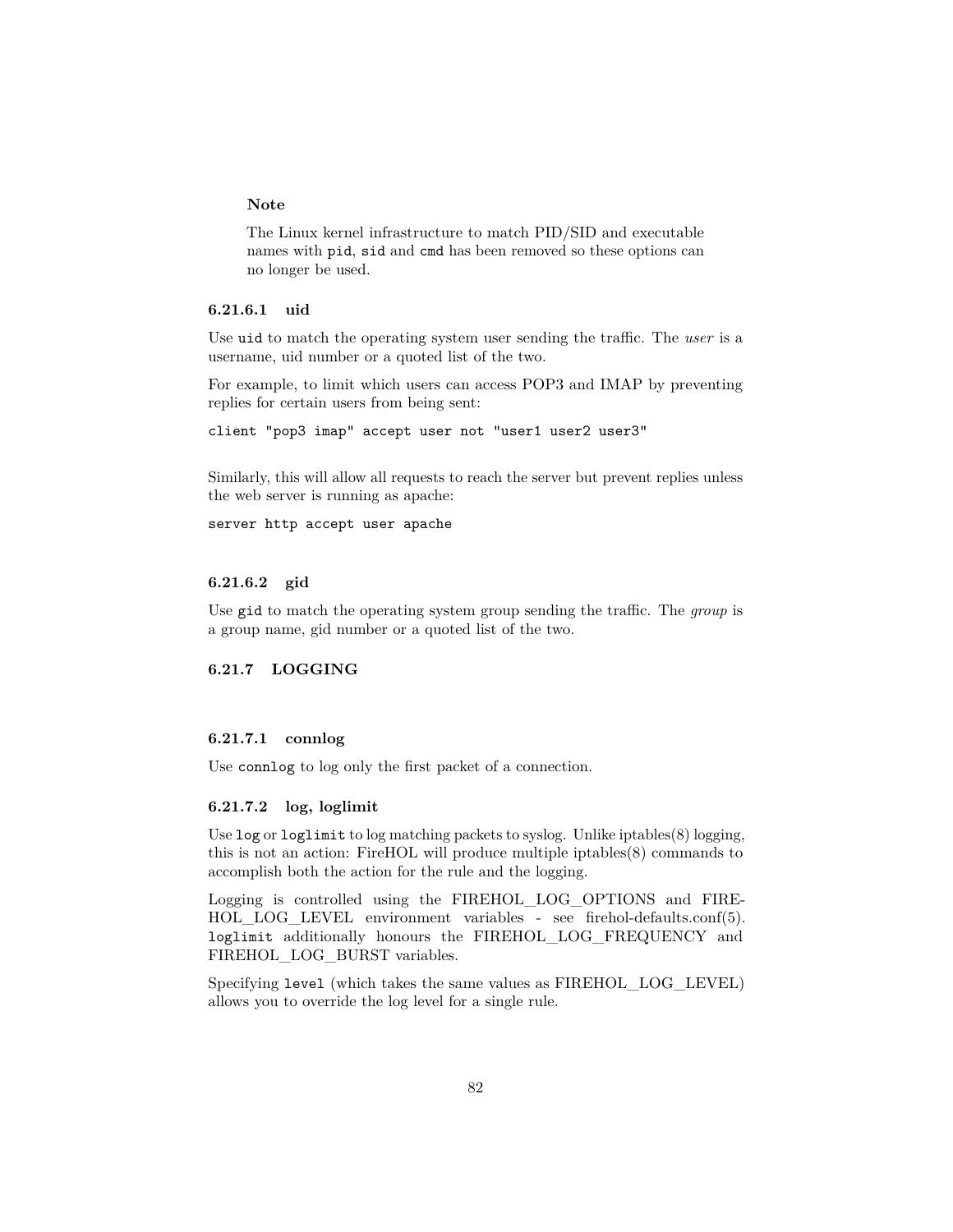# **6.21.8 HELPERS ONLY PARAMETERS**

#### **6.21.8.1 dport, sport**

FireHOL also provides dport, sport and limit which are used internally and rarely needed within configuration files.

dport and sport require an argument *port* which can be a name, number, range (FROM:TO) or a quoted list of ports.

For dport *port* specifies the destination port of a request and can be useful when matching traffic to helper commands (such as nat) where there is no implicit port.

For sport *port* specifies the source port of a request and can be useful when matching traffic to helper commands (such as nat) where there is no implicit port.

#### **6.21.8.2 limit**

limit requires the arguments *frequency* and *burst* and will limit the matching of traffic in both directions.

#### **6.21.8.3 connlimit**

connlimit matches on the number of connections per IP. It has been added to FireHOL since v3.

*saddr* matches on source IP. *daddr* matches on destination IP. *mask* groups IPs with the *mask* given *upto* matches when the number of connections is up to the given *limit above* matches when the number of connections above to the given *limit*

The number of connections counted are system wide, not service specific. For example for *saddr*, you cannot connlimit 2 connections for SSH and 4 for SMTP. If you connlimit 2 connections for SSH, then the first 2 connections of a client can be SSH. If a client has already 2 connections to another service, the client will not be able to connect to SSH.

So, connlimit can safely be used:

- with *daddr* to limit the connections a server can accept
- with *saddr* to limit the total connections per client to all services.

#### **6.21.8.4 hashlimit**

hashlimit has been added to FireHOL since v3.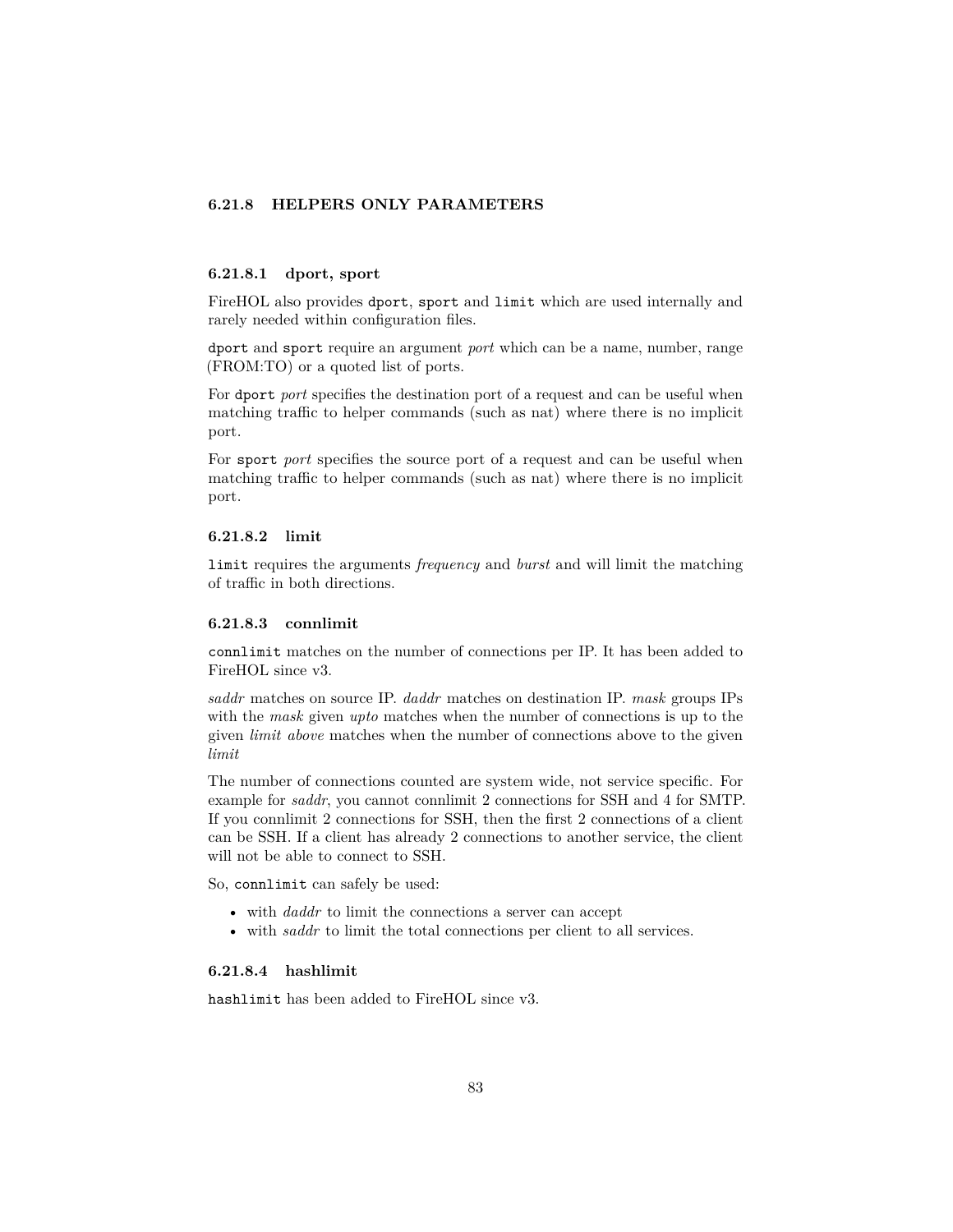hashlimit hashlimit uses hash buckets to express a rate limiting match (like the limit match) for a group of connections using a single iptables rule. Grouping can be done per-hostgroup (source and/or destination address) and/or per-port. It gives you the ability to express "N packets per time quantum per group" or "N bytes per seconds" (see below for some examples).

A hash limit type (upto, above) and *name* are required.

*name* The name for the /proc/net/ipt\_hashlimit/*name* entry.

upto *amount[/second|/minute|/hour|/day]* Match if the rate is below or equal to amount/quantum. It is specified either as a number, with an optional time quantum suffix (the default is 3/hour), or as amountb/second (number of bytes per second).

above *amount[/second|/minute|/hour|/day]* Match if the rate is above amount/quantum.

burst *amount* Maximum initial number of packets to match: this number gets recharged by one every time the limit specified above is not reached, up to this number; the default is 5. When byte-based rate matching is requested, this option specifies the amount of bytes that can exceed the given rate. This option should be used with caution - if the entry expires, the burst value is reset too.

mode *{srcip|srcport|dstip|dstport},. . .* A comma-separated list of objects to take into consideration. If no mode option is given, *srcip,dstport* is assumed.

srcmask *prefix* When –hashlimit-mode srcip is used, all source addresses encountered will be grouped according to the given prefix length and the so-created subnet will be subject to hashlimit. prefix must be between (inclusive) 0 and 32. Note that srcmask  $\theta$  is basically doing the same thing as not specifying srcip for mode, but is technically more expensive.

dstmask *prefix* Like srcmask, but for destination addresses.

htable-size *buckets* The number of buckets of the hash table

htable-max *entries* Maximum entries in the hash.

htable-expire *msec* After how many milliseconds do hash entries expire.

htable-gcinterval *msec* How many milliseconds between garbage collection intervals.

Examples:

matching on source host: "1000 packets per second for every host in 192.168.0.0/16"

src 192.168.0.0/16 hashlimit mylimit mode srcip upto 1000/sec

matching on source port: "100 packets per second for every service of 192.168.1.1"

src 192.168.1.1 hashlimit mylimit mode srcport upto 100/sec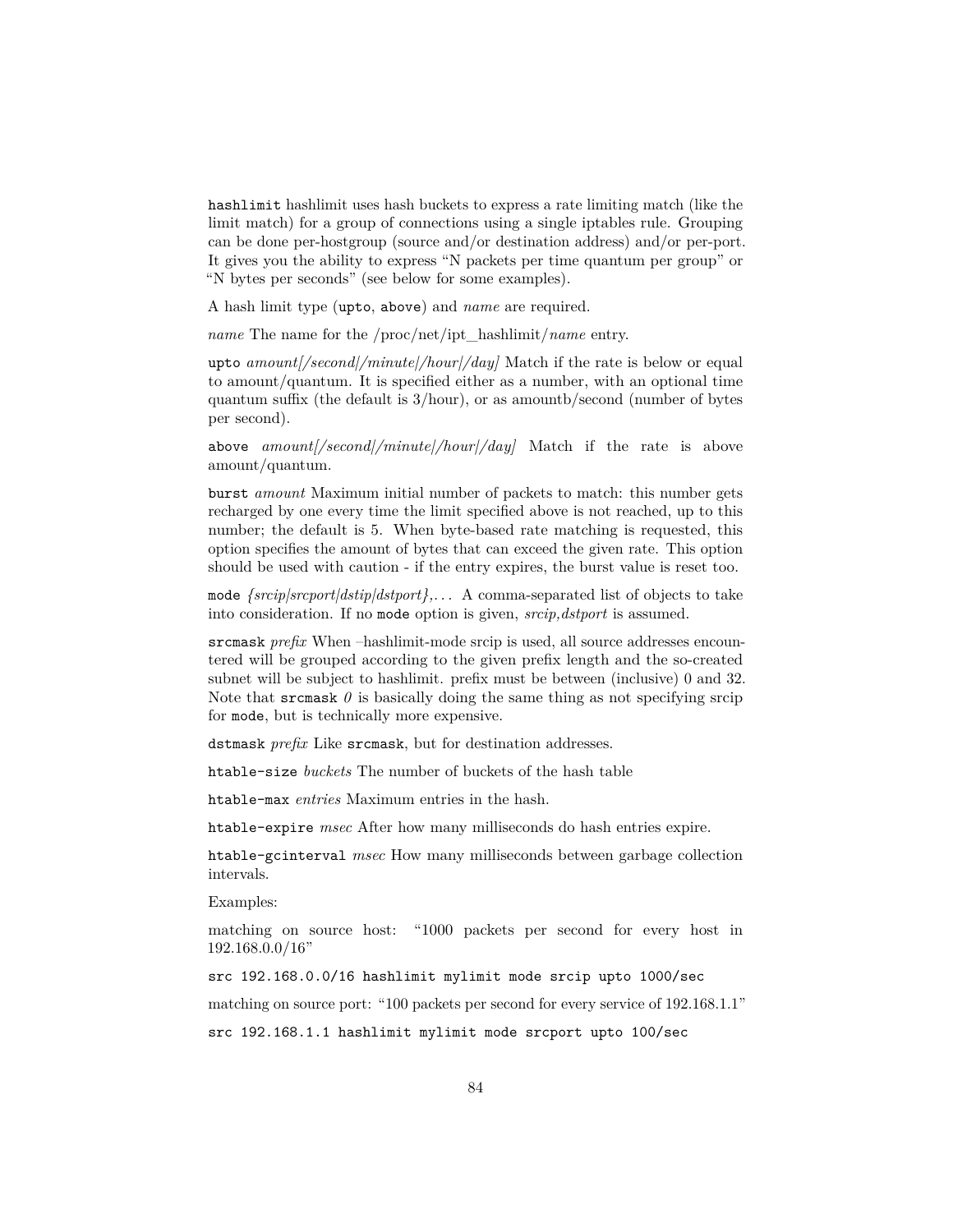matching on subnet: "10000 packets per minute for every /28 subnet (groups of 8 addresses) in 10.0.0.0/8"

src 10.0.0.8 hashlimit mylimit mask 28 upto 10000/min

matching bytes per second: "flows exceeding 512kbyte/s"

hashlimit mylimit mode srcip,dstip,srcport,dstport above 512kb/s

matching bytes per second: "hosts that exceed 512kbyte/s, but permit up to 1Megabytes without matching"

hashlimit mylimit mode dstip above 512kb/s burst 1mb

### **6.21.9 SEE ALSO**

- [firehol\(1\)](#page-10-0) FireHOL program
- [firehol.conf\(5\)](#page-14-0) FireHOL configuration
- firehol-server $(5)$  server, route commands
- firehol-client $(5)$  client command
- firehol-interface $(5)$  interface definition
- firehol-router $(5)$  router definition
- firehol-mark $(5)$  mark config helper
- firehol-tos $(5)$  tos config helper
- firehol-dscp $(5)$  dscp config helper
- [firehol-defaults.conf\(5\)](#page-39-0) control variables
- iptables $(8)$  administration tool for IPv4 firewalls
- ip $6$ tables $(8)$  administration tool for IPv6 firewalls
- [FireHOL Website](http://firehol.org/)
- [FireHOL Online PDF Manual](http://firehol.org/firehol-manual.pdf)
- [FireHOL Online Documentation](http://firehol.org/documentation/)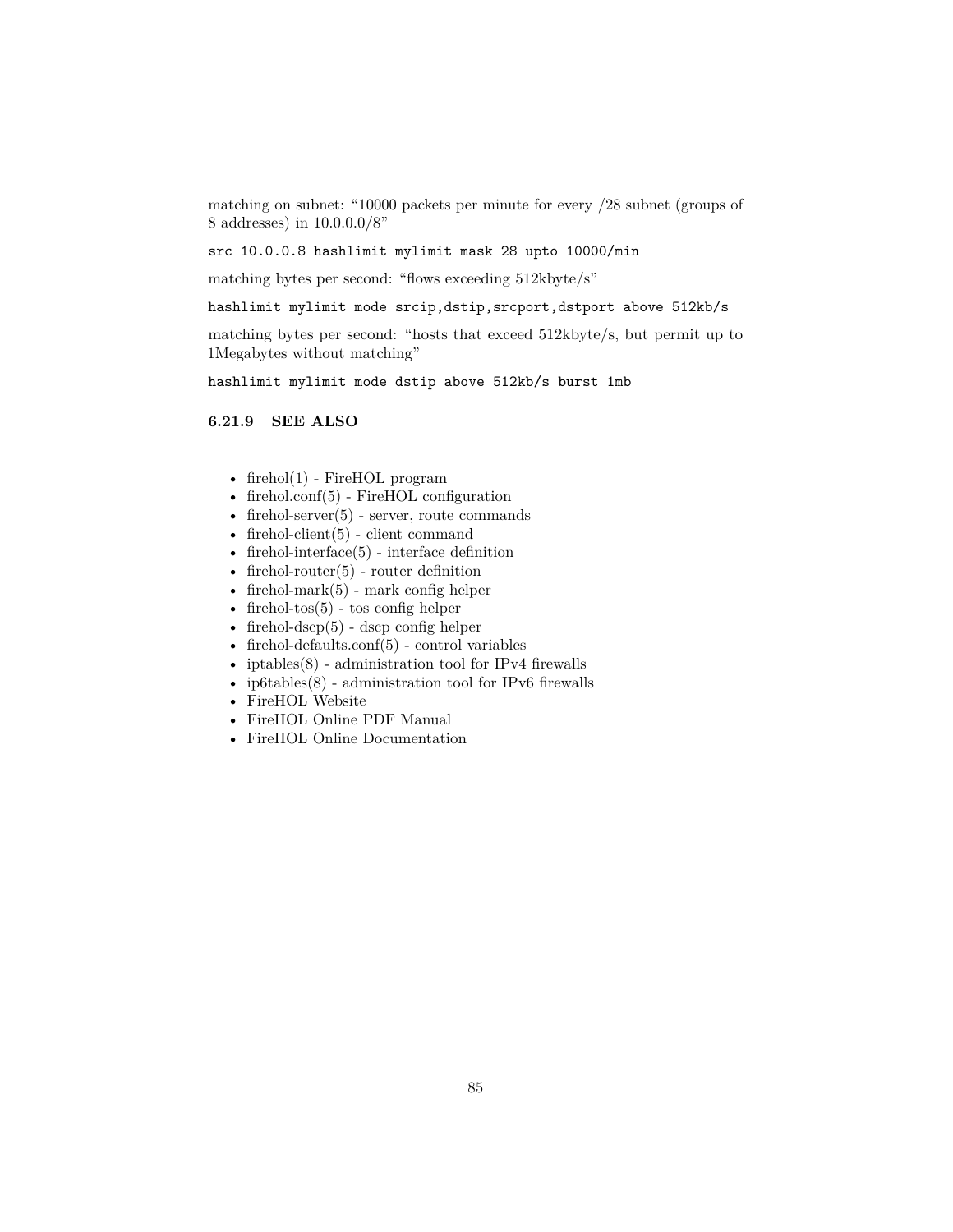# <span id="page-85-0"></span>**6.22 firehol-policy(5)**

**6.22.1 NAME**

firehol-policy - set default action for an interface or router

## **6.22.2 SYNOPSIS**

policy *action*

## **6.22.3 DESCRIPTION**

The policy subcommand defines the default policy for an interface or router.

The *action* can be any of the actions listed in [firehol-actions\(5\).](#page-24-0)

# **Note**

Change the default policy of a router only if you understand clearly what will be matched by the router statement whose policy is being changed.

It is common to define overlapping router definitions. Changing the policy to anything other than the default return may cause strange results for your configuration.

### **Warning**

Do not set a policy to accept unless you fully trust all hosts that can reach the interface. FireHOL CANNOT be used to create valid "accept by default" firewalls.

## **6.22.4 EXAMPLE**

interface eth0 intranet src 192.0.2.0/24 # I trust this interface absolutely policy accept

#### **6.22.5 SEE ALSO**

- firehol $(1)$  FireHOL program
- [firehol.conf\(5\)](#page-14-0) FireHOL configuration
- firehol-interface $(5)$  interface definition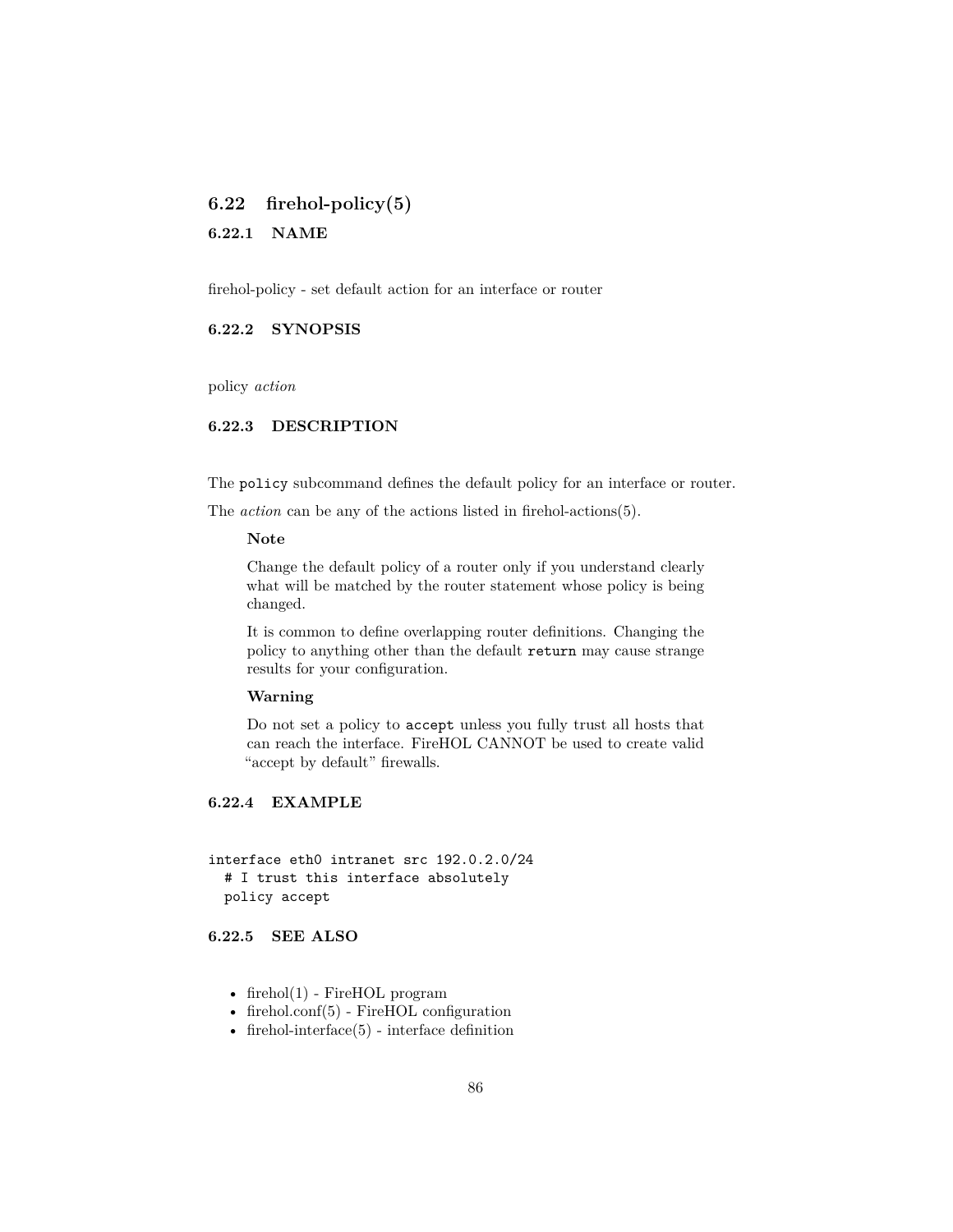- [firehol-router\(5\)](#page-93-0) router definition
- [FireHOL Website](http://firehol.org/)
- [FireHOL Online PDF Manual](http://firehol.org/firehol-manual.pdf)
- [FireHOL Online Documentation](http://firehol.org/documentation/)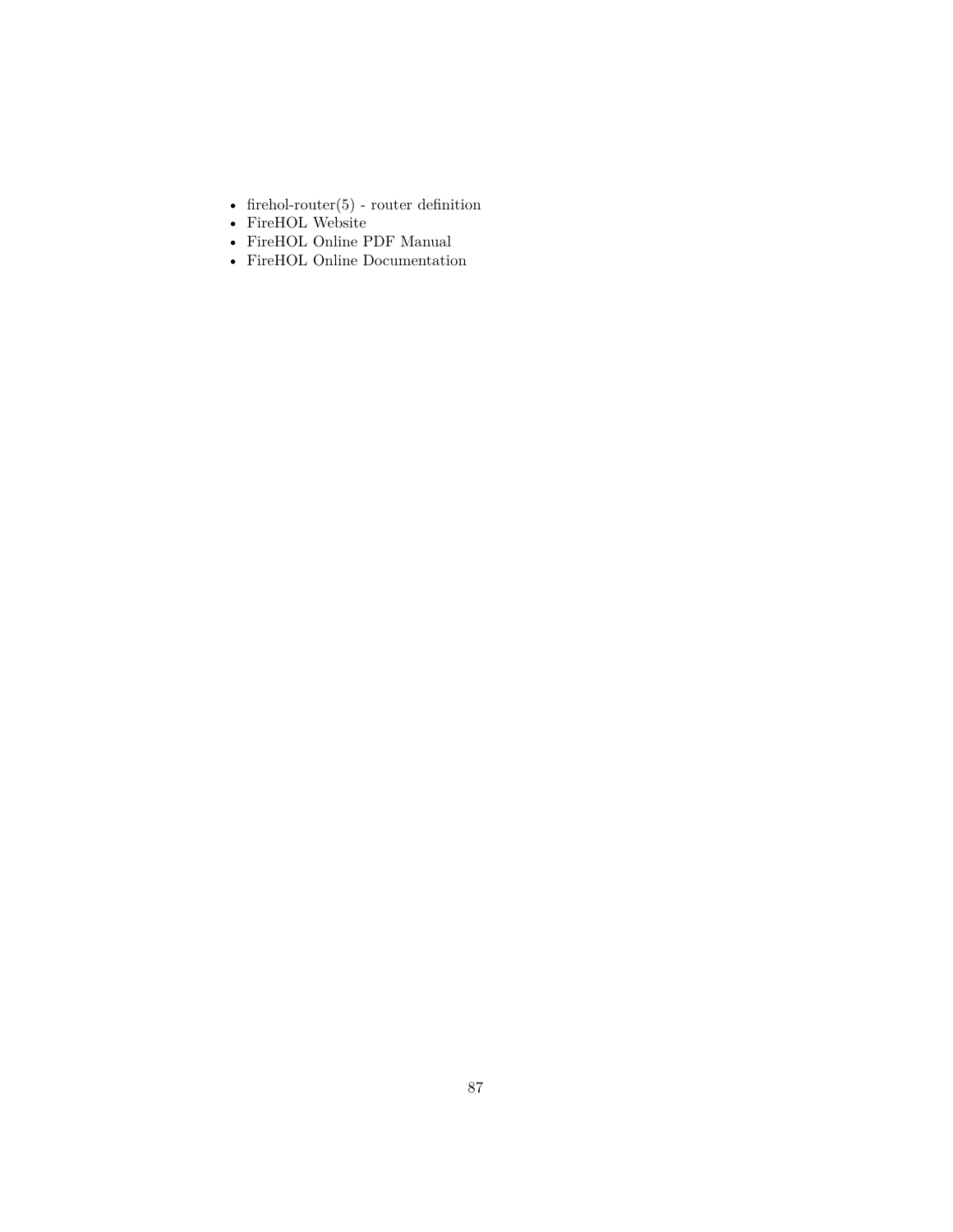# <span id="page-87-0"></span>**6.23 firehol-protection(5)**

## **6.23.1 NAME**

firehol-protection - add extra protections to a definition

## **6.23.2 SYNOPSIS**

protection [reverse] strong [*requests/period* [*burst*]]

protection [reverse] *flood-protection-type* [*requests/period* [*burst*]]

protection [reverse] { bad-packets | *packet-protection-type* }

protection [reverse] connlimit *connections* [mask *prefix*]

protection [reverse] connrate *rate* [burst *amount*] [srcmask *prefix*] [htable-size *buckets*] [htable-max *entries*] [htable-expire *msec*] [htable-gcinterval *msec*]

## **6.23.3 DESCRIPTION**

The protection subcommand sets protection rules on an interface or router.

Flood protections honour the values *requests/period* and *burst*. They are used to limit the rate of certain types of traffic.

The default rate FireHOL uses is 100 operations per second with a burst of 50. Run iptables -m limit --help for more information.

The protection type strong will switch on all protections (both packet and flood protections) except all-floods. It has aliases full and all.

The protection type bad-packets will switch on all packet protections but not flood protections.

You can specify multiple protection types by using multiple protection commands or by using a single command and enclosing the types in quotes.

### **Note**

On a router, protections are normally set up on inface.

The reverse option will set up the protections on outface. You must use it as the first keyword.

## **6.23.4 PACKET PROTECTION TYPES**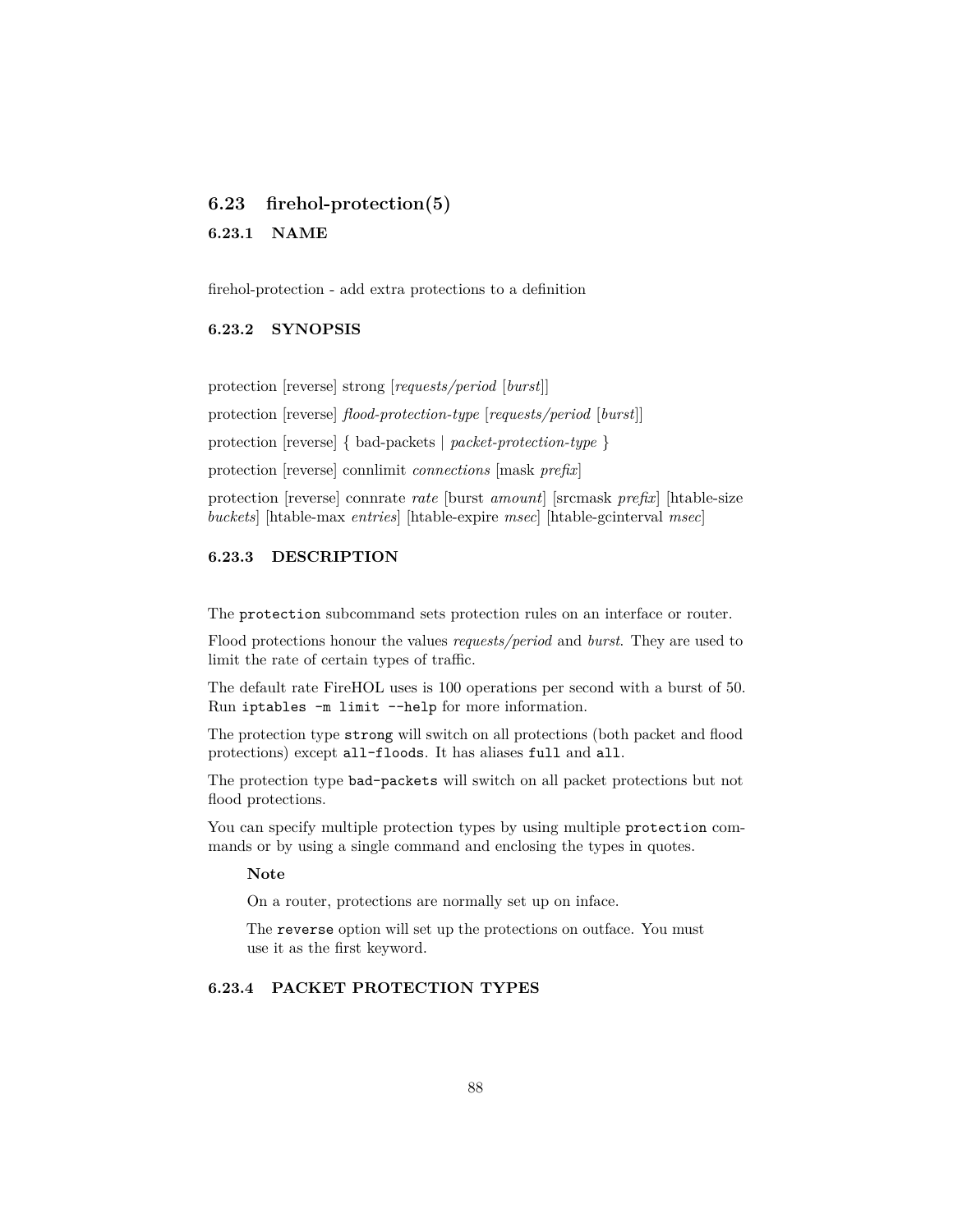**bad-packets:** Drops all the bad packets detected by these rules.

**invalid** Drops all incoming invalid packets, as detected INVALID by the connection tracker.

See also FIREHOL DROP INVALID in [firehol-defaults.conf\(5\)](#page-39-0) which allows setting this function globally.

**fragments** Drops all packet fragments.

This rule will probably never match anything since iptables(8) reconstructs all packets automatically before the firewall rules are processed whenever connection tracking is running.

- **new-tcp-w/o-syn** Drops all TCP packets that initiate a socket but have not got the SYN flag set.
- **malformed-xmas** Drops all TCP packets that have all TCP flags set.
- **malformed-null** Drops all TCP packets that have all TCP flags unset.
- **malformed-bad** Drops all TCP packets that have illegal combinations of TCP flags set.

#### **6.23.4.1 EXAMPLES**

protection bad-packets

## **6.23.5 FLOOD PROTECTION TYPES**

- **icmp-floods [***requests/period* **[***burst***]]** Allows only a certain amount of ICMP echo requests.
- **syn-floods [***requests/period* **[***burst***]]** Allows only a certain amount of new TCP connections.

Be careful to not set the rate too low as the rule is applied to all connections regardless of their final result (rejected, dropped, established, etc).

**all-floods [***requests/period* **[***burst***]]** Allows only a certain amount of new connections.

Be careful to not set the rate too low as the rule is applied to all connections regardless of their final result (rejected, dropped, established, etc).

### **6.23.5.1 EXAMPLES**

protection all-floods 90/sec 40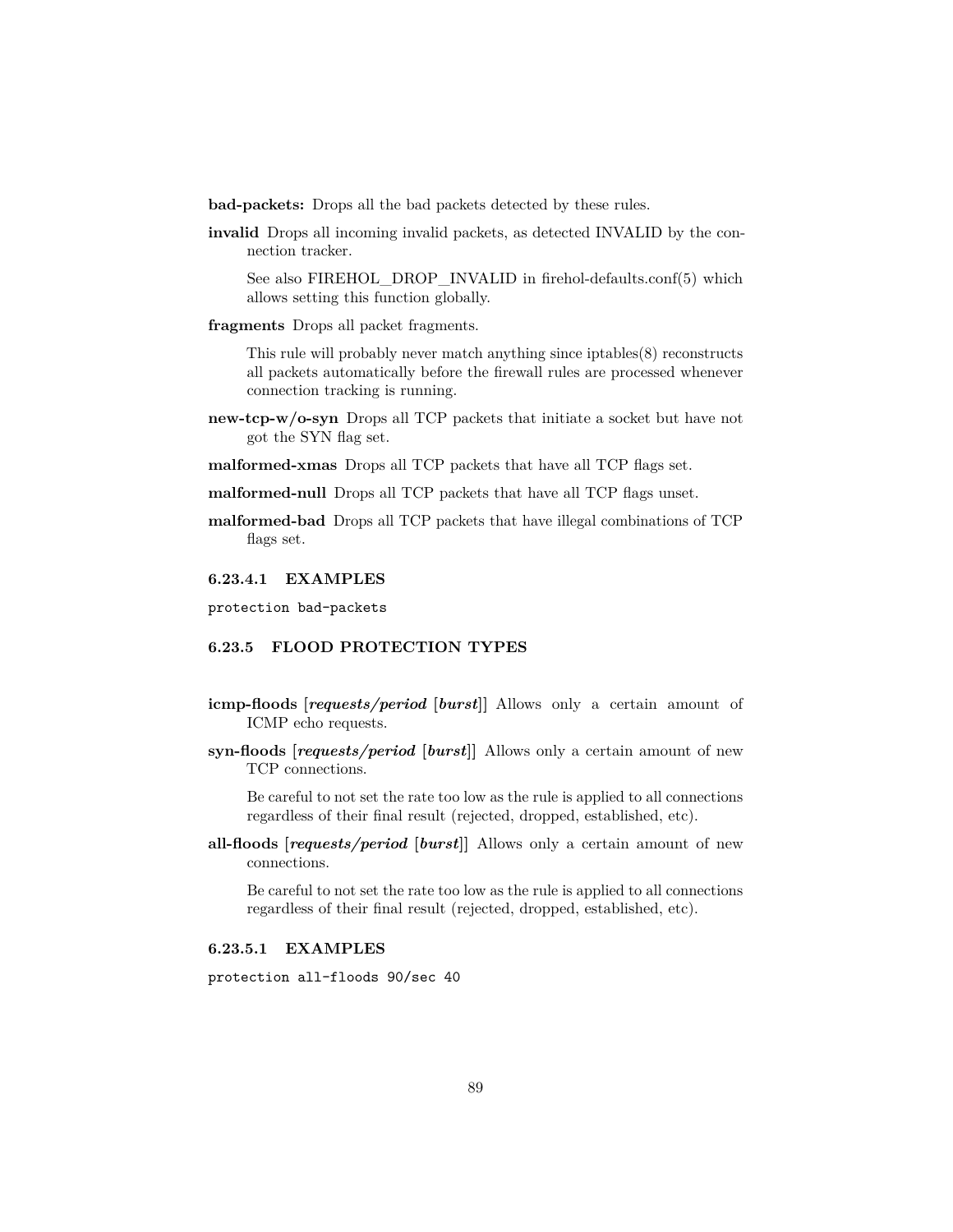#### **6.23.6 CLIENT LIMITING TYPES**

These protections were added in v3.

These protections are used to limit the connections client make, per interface or router.

They support appending optional rule parameters to limit their scope to certain clients only.

- **protection [reverse] connlimit** *connections* **[mask** *prefix***]** Allow only a number of connections per client (implemented with connlimit with fixed type=*saddr*).
- protection [reverse] connrate rate [burst amount] [srcmask prefix] [htable-size buckets] [htable-r Allow up to a rate of new connections per client (implemented with hashlimit with fixed type=*upto* and mode=*srcip*).

### **6.23.6.1 EXAMPLES**

Limit the number of concurrent connections to 10 per client

protection connlimit 10 mask 32

Limit the number of concurrent connections to 100 per client class-C and also limit it to 5 for 1.2.3.4

protection connlimit 100 mask 24 protection connlimit 5 src 1.2.3.4

In the last example above, if you want to give client 1.2.3.4 more connections than all others, you should exclude it from the first connlimit statement, like this:

protection connlimit 100 mask 24 src not 1.2.3.4 protection connlimit 200 src 1.2.3.4

Limit all clients to 10 concurrect connections and 60 connections/minute

protection connlimit 10 protection connrate 60/minute

## **6.23.7 KNOWN ISSUES**

When using multiple types in a single command, if the quotes are forgotten, incorrect rules will be generated without warning.

When using multiple types in a single command, FireHOL will silently ignore any types that come after a group type (bad-packets, strong and its aliases). Only use group types on their own line.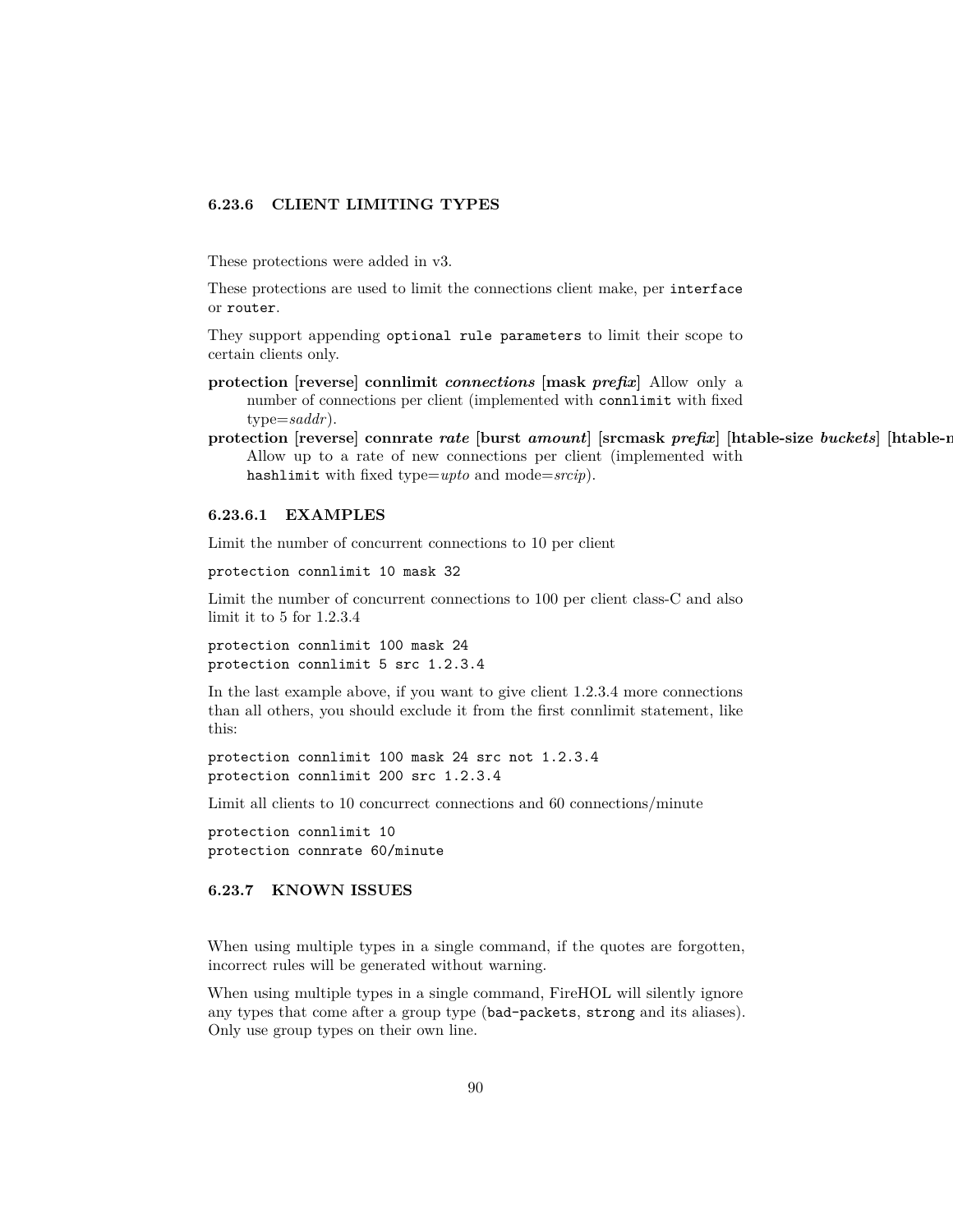# **6.23.8 SEE ALSO**

- [firehol\(1\)](#page-10-0) FireHOL program
- [firehol.conf\(5\)](#page-14-0) FireHOL configuration
- firehol-interface $(5)$  interface definition
- firehol-router $(5)$  router definition
- [FireHOL Website](http://firehol.org/)
- [FireHOL Online PDF Manual](http://firehol.org/firehol-manual.pdf)
- [FireHOL Online Documentation](http://firehol.org/documentation/)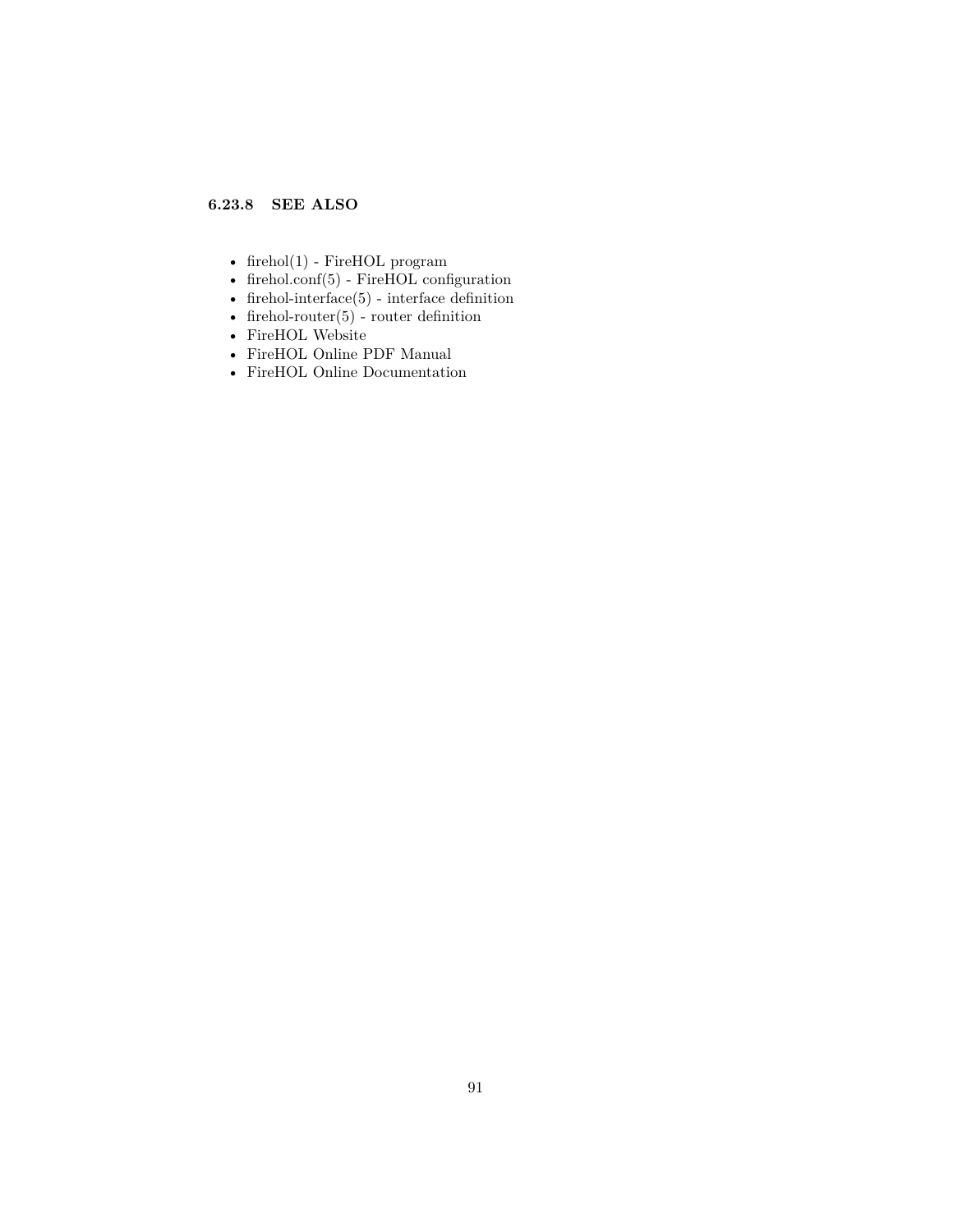# **6.24 firehol-proxy(5)**

**6.24.1 NAME**

firehol-proxy - set up a transparent TCP, HTTP or squid proxy

## **6.24.2 SYNOPSIS**

transparent\_proxy *service port user rule-params* transparent\_squid *port user rule-params*

## **6.24.3 DESCRIPTION**

The transparent\_proxy helper command sets up transparent caching for TCP traffic.

The transparent\_squid helper command sets up the special case for HTTP traffic with *service* implicitly set to 80.

**Note**

The proxy application must be running on the firewall host at port *port* with the credentials of the local user *user* (which may be a space-delimited list enclosed in quotes) serving requests appropriate to the TCP port service.

The *rule-params* define a set of rule parameters to define the traffic that is to be proxied. See [firehol-params\(5\)](#page-76-0) for more details.

For traffic destined for the firewall host or passing through the firewall, do not use the outface parameter because the rules are applied before the routing decision and so the outgoing interface will not be known.

An empty *user* string ("") disables caching of locally-generated traffic. Otherwise, traffic starting from the firewall is captured, except that traffic generated by the local user(s) *user*. The inface, outface and src *rule-params* are all ignored for locally-generated traffic.

## **6.24.4 EXAMPLES**

transparent\_proxy 80 3128 squid inface eth0 src 192.0.2.0/24 transparent\_squid 3128 squid inface eth0 src 192.0.2.0/24

transparent\_proxy "80 3128 8080" 3128 "squid privoxy root bin" \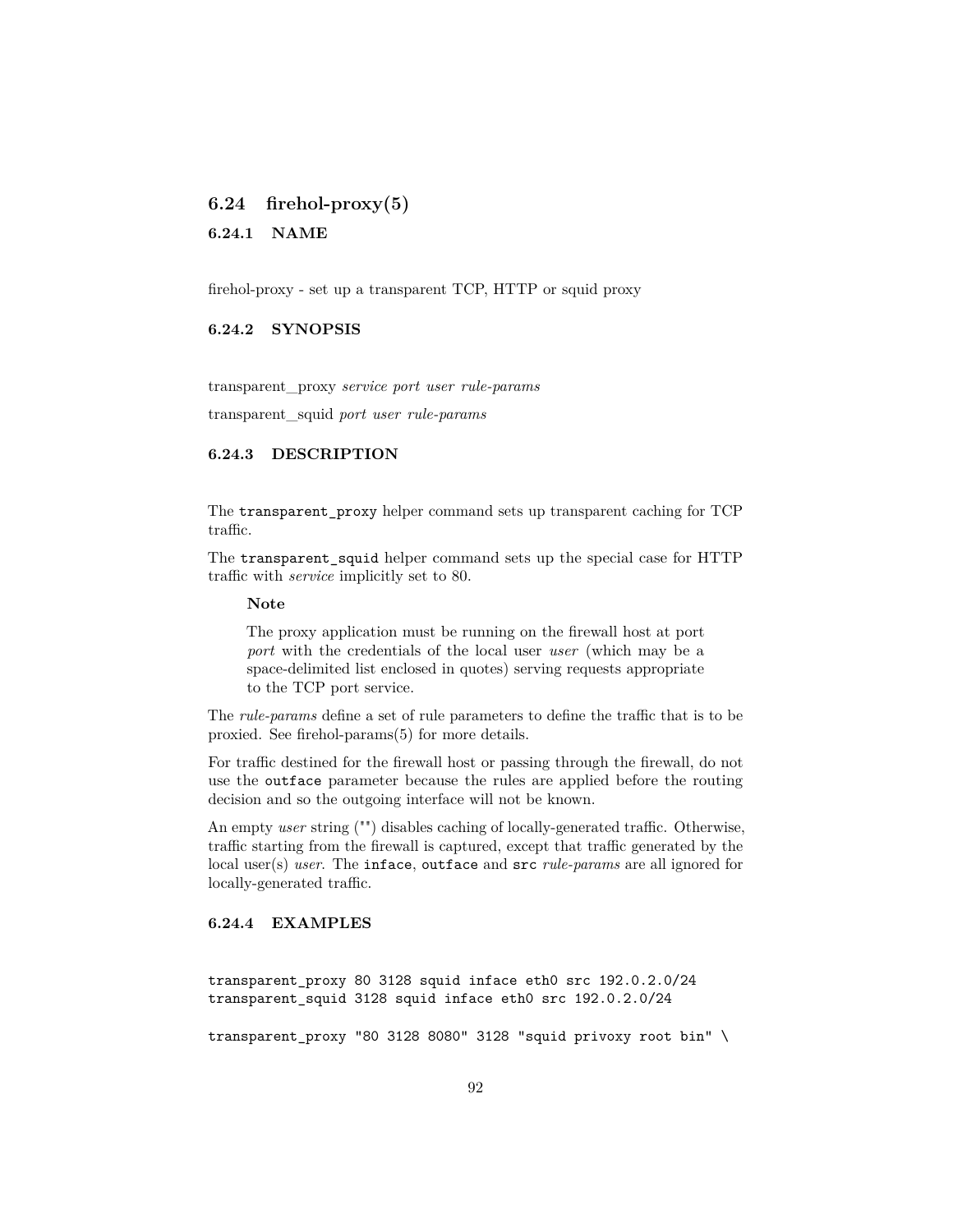inface not "ppp+ ipsec+" dst not "a.not.proxied.server" transparent\_squid "80 3128 8080" "squid privoxy root bin" \ inface not "ppp+ ipsec+" dst not "non.proxied.server"

# **6.24.5 SEE ALSO**

- [firehol\(1\)](#page-10-0) FireHOL program
- [firehol.conf\(5\)](#page-14-0) FireHOL configuration
- firehol-interface $(5)$  interface definition
- firehol-router $(5)$  router definition
- firehol-params $(5)$  optional rule parameters
- firehol-nat $(5)$  nat, snat, dnat, redirect config helpers
- [FireHOL Website](http://firehol.org/)
- [FireHOL Online PDF Manual](http://firehol.org/firehol-manual.pdf)
- [FireHOL Online Documentation](http://firehol.org/documentation/)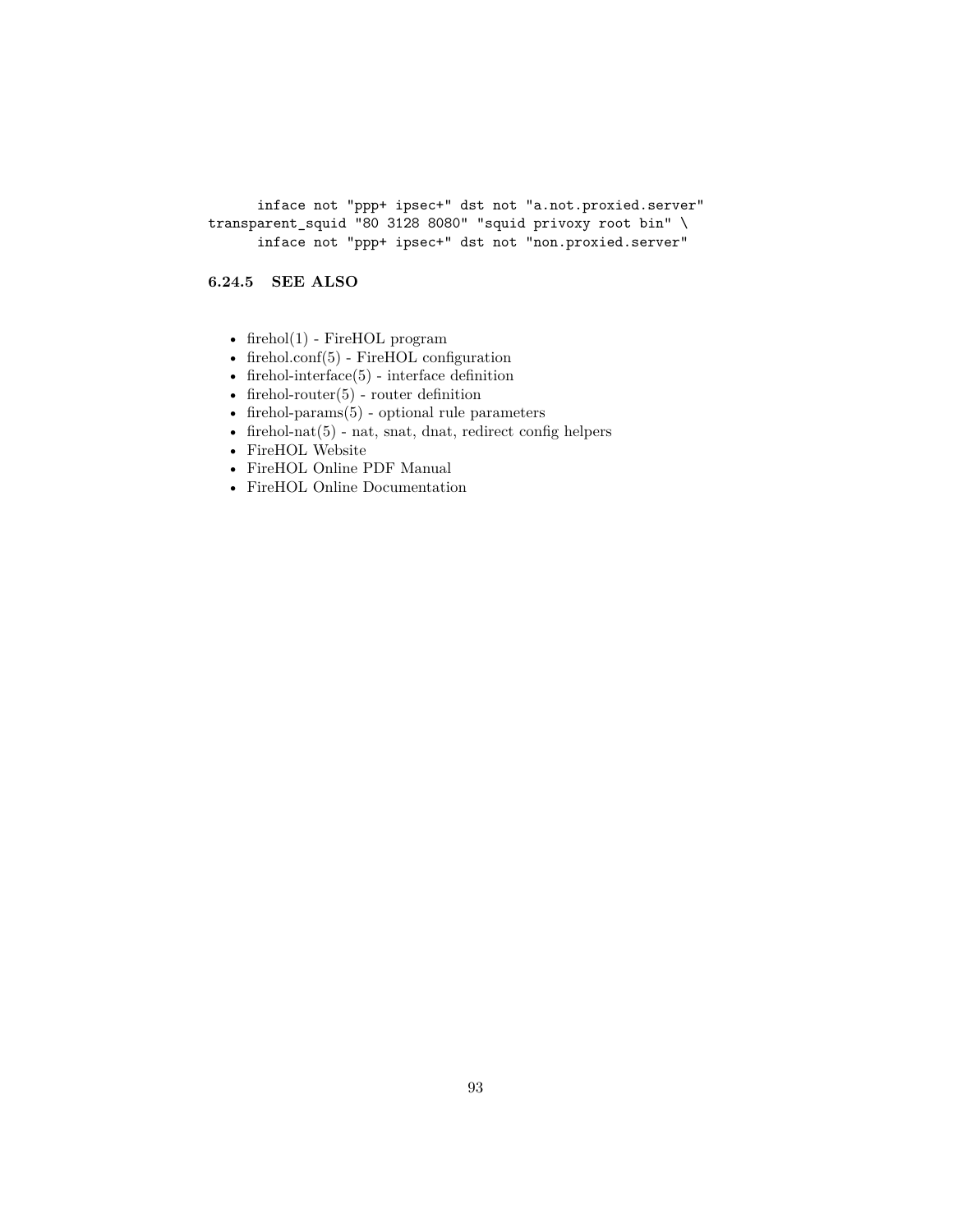# <span id="page-93-0"></span>**6.25 firehol-router(5)**

**6.25.1 NAME**

firehol-router - create a router definition

## **6.25.2 SYNOPSIS**

{ router | router46 } *name rule-params*

router4 *name rule-params*

router6 *name rule-params*

## **6.25.3 DESCRIPTION**

A router definition consists of a set of rules for traffic passing through the host running the firewall.

The default policy for router definitions is RETURN, meaning packets are not dropped by any particular router. Packets not matched by any router are dropped at the end of the firewall.

The behaviour of the defined router is controlled by adding subcommands from those listed in [ROUTER SUBCOMMANDS.](#page-95-0)

#### **Note**

Writing router4 is equivalent to writing ipv4 router and ensures the defined router is created only in the IPv4 firewall along with any rules within it.

Writing router6 is equivalent to writing ipv6 router and ensures the defined router is created only in the IPv6 firewall along with any rules within it.

Writing router46 is equivalent to writing both router and ensures the defined router is created in both the IPv4 and IPv6 firewalls. Any rules within it will also be applied to both, unless they specify otherwise.

# **6.25.4 PARAMETERS**

*name* This is a name for this router. You should use short names (10 characters maximum) without spaces or other symbols.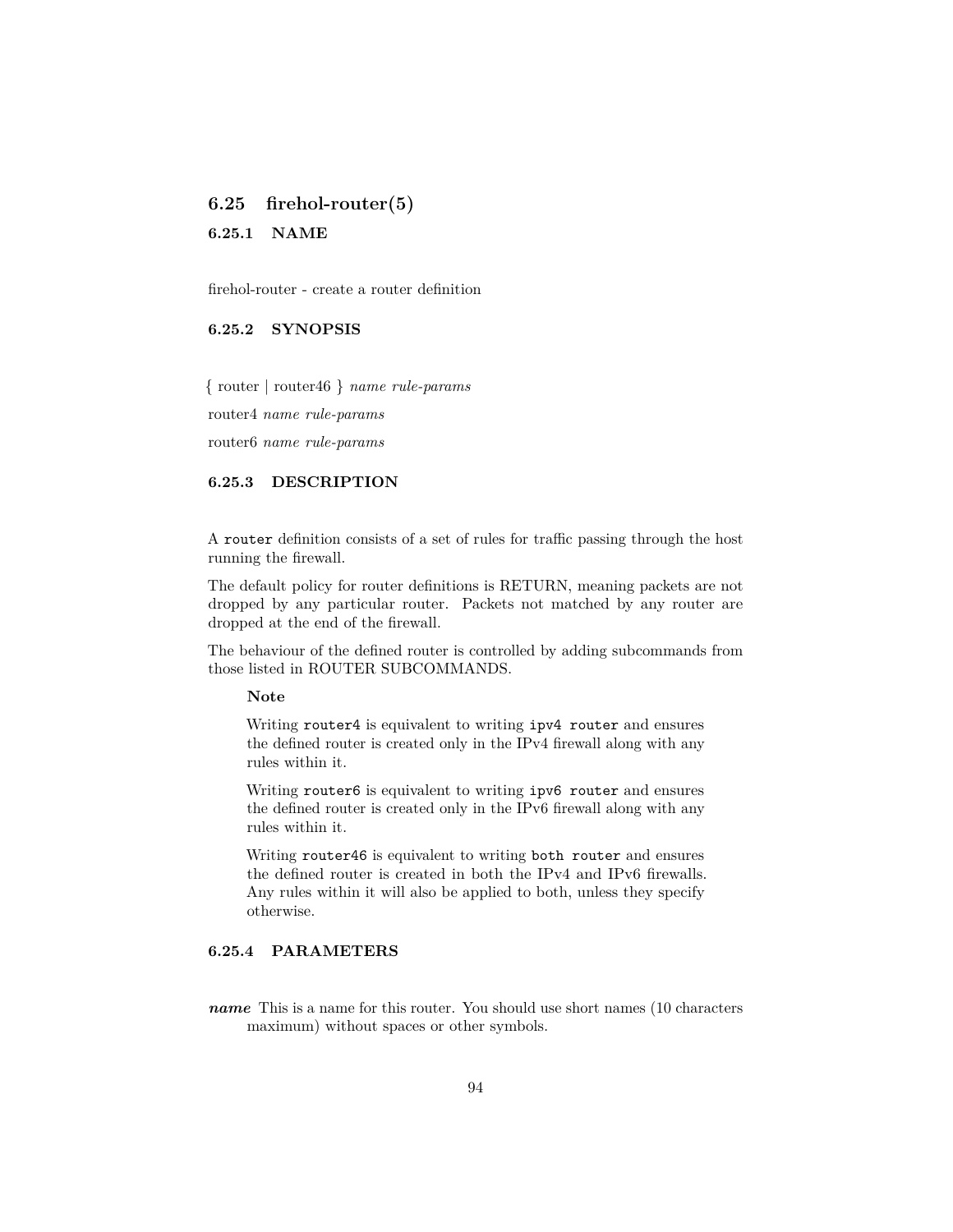A name should be unique for all FireHOL interface and router definitions.

*rule-params* The set of rule parameters to further restrict the traffic that is matched to this router.

See [firehol-params\(5\)](#page-76-0) for information on the parameters that can be used. Some examples:

router mylan inface ppp+ outface eth0 src not \${UNROUTABLE\_IPS}

router myrouter

See [firehol.conf\(5\)](#page-14-0) for an explanation of  $\{\text{UNROUTABLE\_IPS}\}.$ 

### **6.25.5 WORKING WITH ROUTERS**

Routers create stateful iptables(8) rules which match traffic in both directions.

To match some client or server traffic, the input/output interface or source/destination of the request must be specified. All inface/outface and src/dst [firehol-params\(5\)](#page-76-0) can be given on the router statement (in which case they will be applied to all subcommands for the router) or just within the subcommands of the router.

For example, to define a router which matches requests from any PPP interface and destined for eth0, and on this allowing HTTP servers (on eth0) to be accessed by clients (from PPP) and SMTP clients (from eth0) to access any servers (on PPP):

```
router mylan inface ppp+ outface eth0
  server http accept
  client smtp accept
```
**Note**

The client subcommand reverses any optional rule parameters passed to the router, in this case the inface and outface.

Equivalently, to define a router which matches all forwarded traffic and within the the router allow HTTP servers on eth0 to be accessible to PPP and any SMTP servers on PPP to be accessible from eth0:

```
router mylan
  server http accept inface ppp+ outface eth0
  server smtp accept inface eth0 outface ppp
```
**Note**

In this instance two server subcommands are used since there are no parameters on the router to reverse. Avoid the use of the client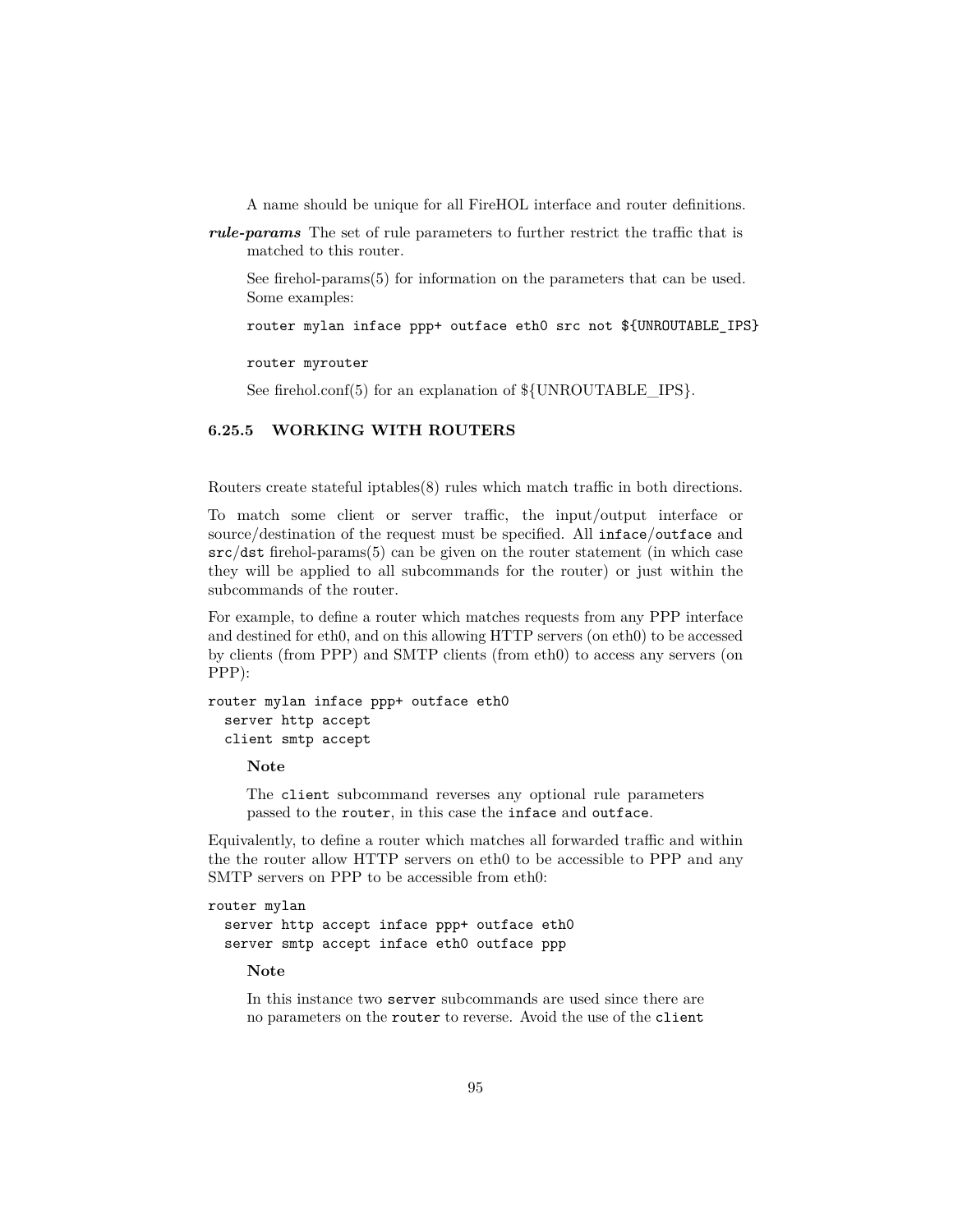subcommand in routers unless the inputs and outputs are defined as part of the router.

Any number of routers can be defined and the traffic they match can overlap. Since the default policy is RETURN, any traffic that is not matched by any rules in one will proceed to the next, in order, until none are left.

#### **6.25.6 SEE ALSO**

- firehol $(1)$  FireHOL program
- [firehol.conf\(5\)](#page-14-0) FireHOL configuration
- [firehol-params\(5\)](#page-76-0) optional rule parameters
- firehol-modifiers $(5)$  ipv4/ipv6 selection
- [firehol-interface\(5\)](#page-50-0) interface definition
- [firehol-iptables\(5\)](#page-56-0) iptables helper
- firehol-masquerade $(5)$  masquerade helper
- [FireHOL Website](http://firehol.org/)
- [FireHOL Online PDF Manual](http://firehol.org/firehol-manual.pdf)
- <span id="page-95-0"></span>• [FireHOL Online Documentation](http://firehol.org/documentation/)

## **6.25.6.1 Router Subcommands**

- firehol-policy $(5)$  policy command
- [firehol-protection\(5\)](#page-87-0) protection command
- firehol-server $(5)$  server, route commands
- firehol-client $(5)$  client command
- firehol-group $(5)$  group command
- firehol-tcpmss $(5)$  tcpmss helper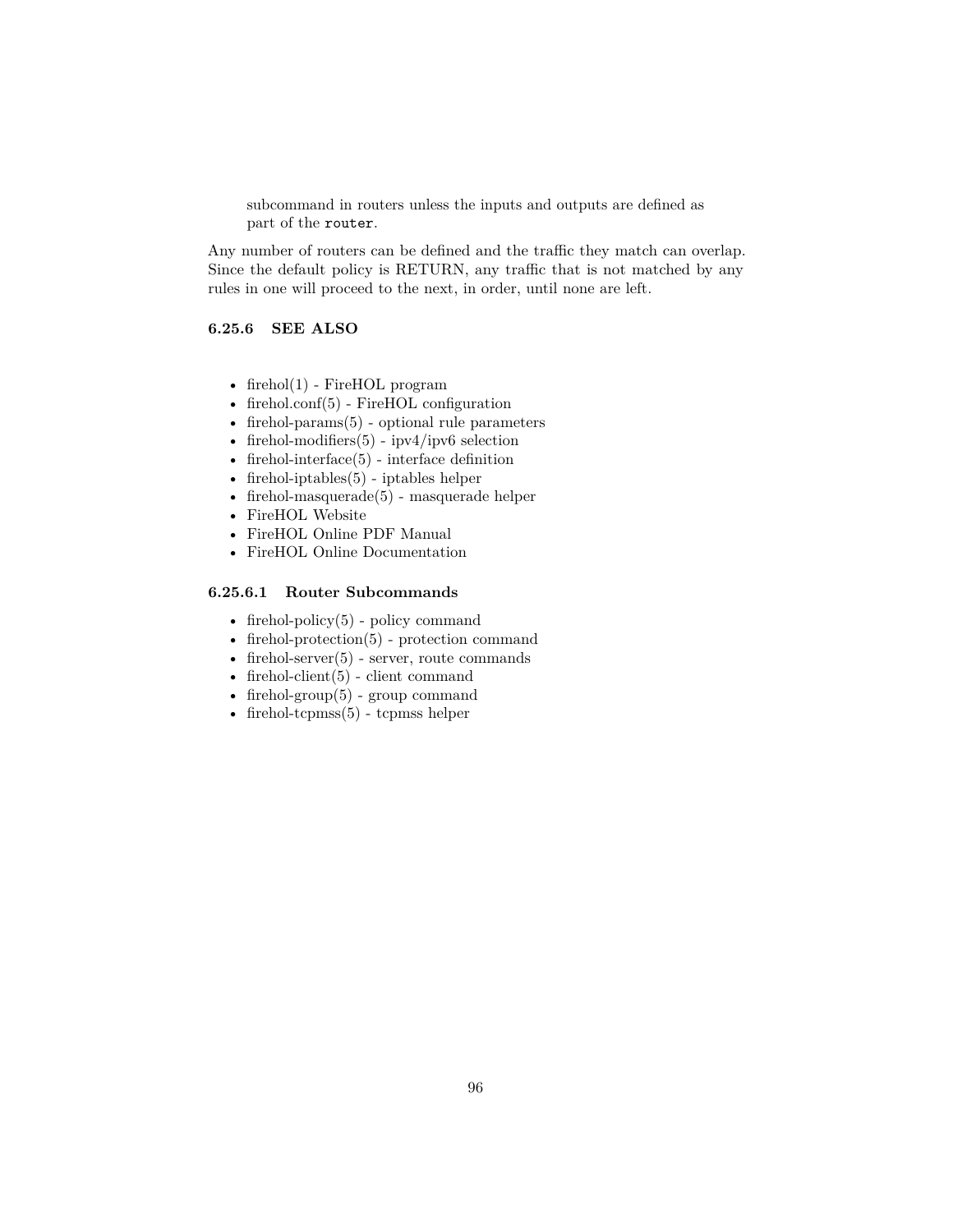# <span id="page-96-0"></span>**6.26 firehol-server(5)**

**6.26.1 NAME**

firehol-server - server, route commands: accept requests to a service

## **6.26.2 SYNOPSIS**

{ server | server46 } *service action rule-params* server4 *service action rule-params* server6 *service action rule-params* { route | route46 } *service action rule-params* route4 *service action rule-params* route6 *service action rule-params*

#### **6.26.3 DESCRIPTION**

The server subcommand defines a server of a service on an interface or router. Any *rule-params* given to a parent interface or router are inherited by the server.

For FireHOL a server is the destination of a request. Even though this is more complex for some multi-socket services, to FireHOL a server always accepts requests.

The route subcommand is an alias for server which may only be used in routers.

The *service* parameter is one of the supported service names from [firehol](#page-98-0)[services\(5\).](#page-98-0) Multiple services may be specified, space delimited in quotes.

The *action* can be any of the actions listed in [firehol-actions\(5\).](#page-24-0)

The *rule-params* define a set of rule parameters to further restrict the traffic that is matched to this service. See [firehol-params\(5\)](#page-76-0) for more details.

#### **Note**

Writing server4 is equivalent to writing ipv4 server and ensures this subcommand is applied only in the IPv4 firewall rules.

Writing server6 is equivalent to writing ipv6 server and ensures this subcommand is applied only in the IPv6 firewall rules.

Writing server46 is equivalent to writing both server and ensures this subcommand is applied in both the IPv4 and IPv6 firewall rules;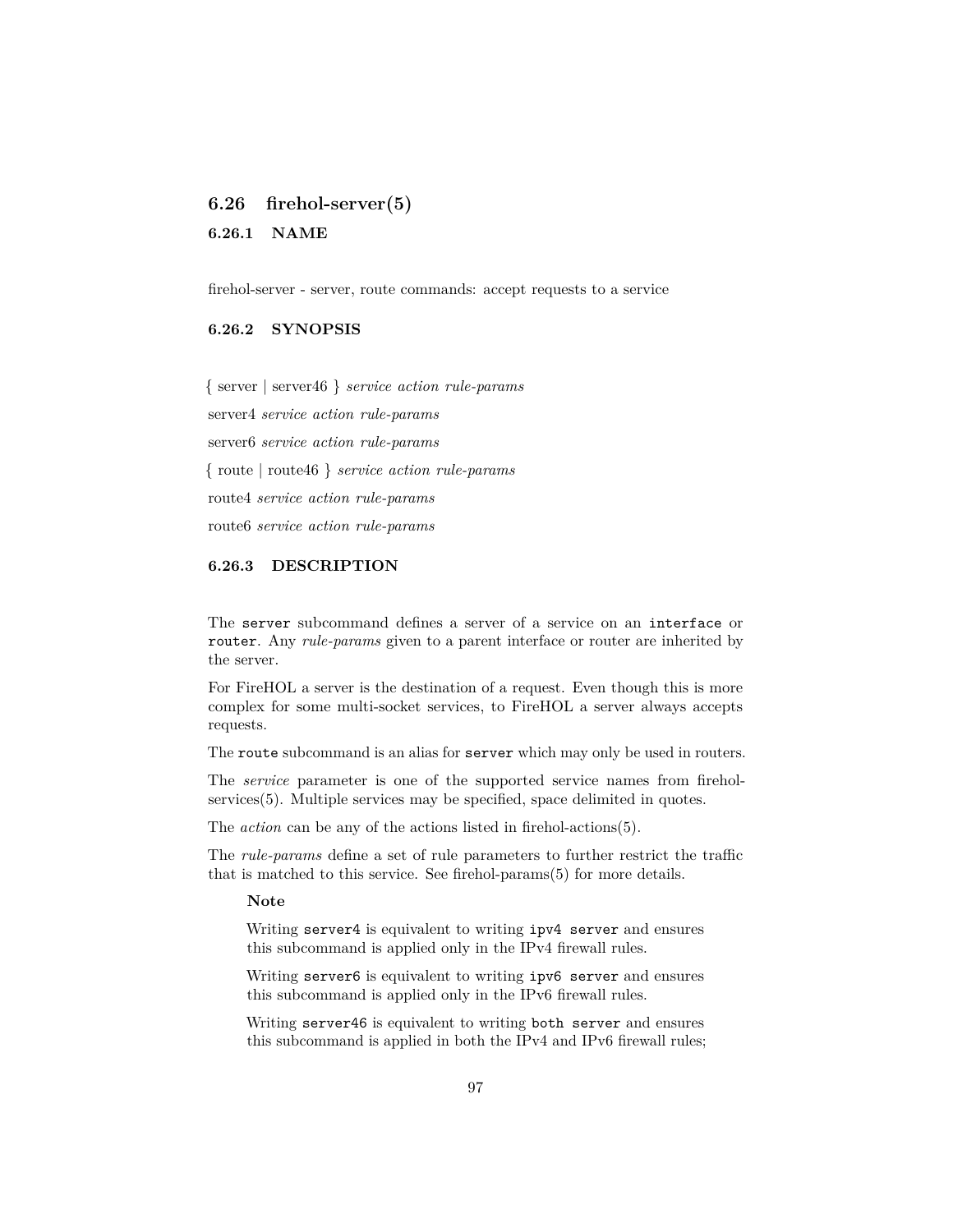it cannot be used as part an interface or router that is IPv4 or IPv6 only.

The default server inherits its behaviour from the enclosing interface or router.

The same rules apply to the variations of route.

# **6.26.4 EXAMPLES**

server smtp accept

server "smtp pop3" accept

server smtp accept src 192.0.2.1

server smtp accept log "mail packet" src 192.0.2.1

**6.26.5 SEE ALSO**

- [firehol\(1\)](#page-10-0) FireHOL program
- [firehol.conf\(5\)](#page-14-0) FireHOL configuration
- firehol-modifiers $(5)$  ipv4/ipv6 selection
- firehol-services $(5)$  services list
- firehol-actions $(5)$  actions for rules
- [firehol-params\(5\)](#page-76-0) optional rule parameters
- firehol-client $(5)$  client subcommand
- firehol-interface $(5)$  interface definition
- firehol-router $(5)$  router definition
- [FireHOL Website](http://firehol.org/)
- [FireHOL Online PDF Manual](http://firehol.org/firehol-manual.pdf)
- [FireHOL Online Documentation](http://firehol.org/documentation/)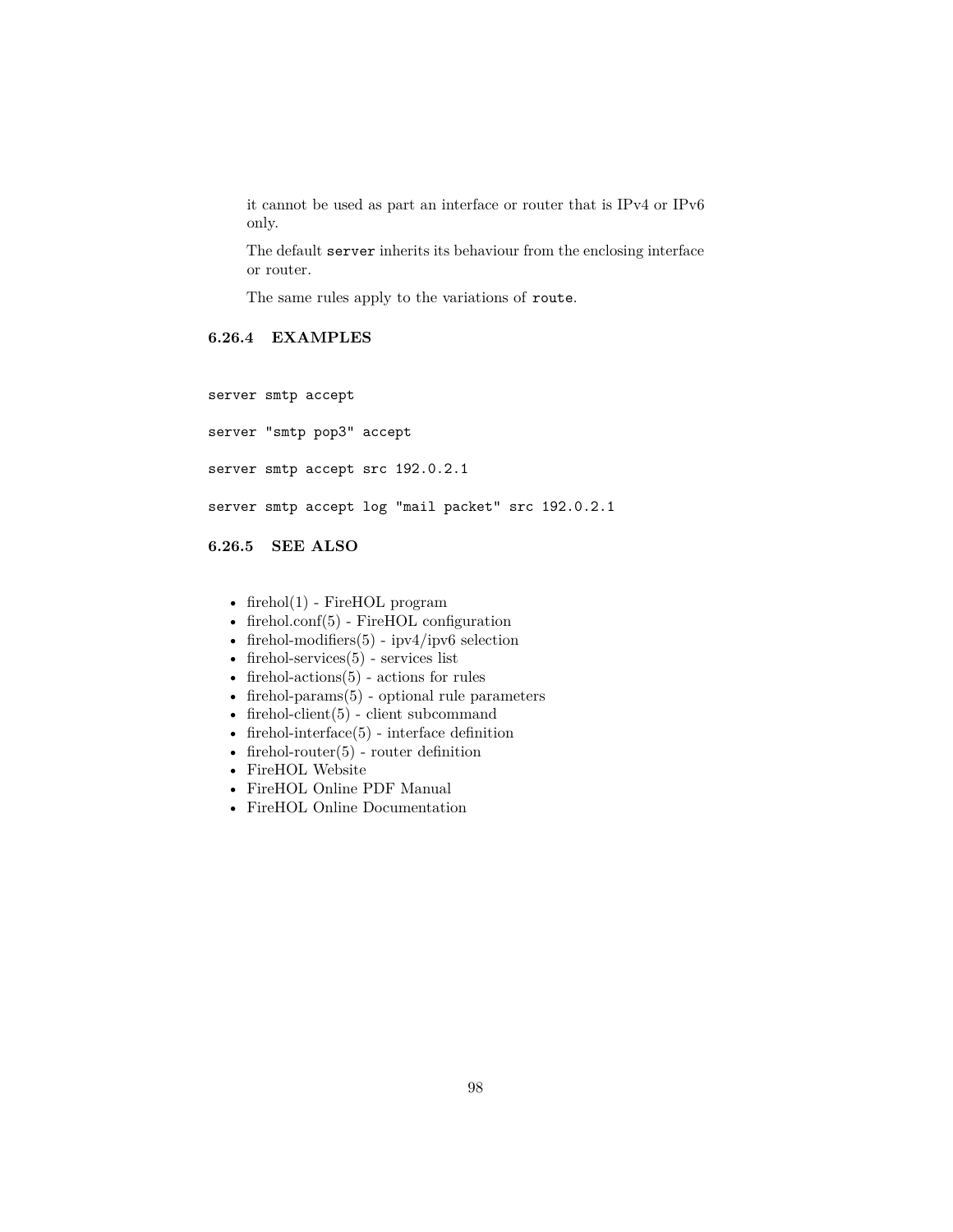# <span id="page-98-0"></span>**6.27 firehol-services(5)**

**6.27.1 NAME**

firehol-services - FireHOL services list

## **6.27.2 SYNOPSIS**

[AH](#page-99-0) [all](#page-99-1) [amanda](#page-100-0) [any](#page-100-1) [anystateless](#page-101-0) [apcupsd](#page-101-1) [apcupsdnis](#page-102-0) [aptproxy](#page-103-0) [asterisk](#page-103-1)

[cups](#page-104-0) [custom](#page-104-1) [cvspserver](#page-105-0)

[darkstat](#page-105-1) [daytime](#page-105-2) [dcc](#page-106-0) [dcpp](#page-106-1) [dhcp](#page-107-0) [dhcprelay](#page-108-0) [dhcpv6](#page-108-1) [dict](#page-109-0) [distcc](#page-110-0) [dns](#page-110-1)

[echo](#page-111-0) [emule](#page-111-1) [eserver](#page-112-0) [ESP](#page-112-1)

[finger](#page-113-0) [ftp](#page-113-1)

[gift](#page-114-0) [giftui](#page-114-1) [gkrellmd](#page-115-0) [GRE](#page-115-1)

[h323](#page-116-0) [heartbeat](#page-116-1) [http](#page-117-0) [httpalt](#page-117-1) [https](#page-118-0) [hylafax](#page-118-1)

[iax](#page-119-0) [iax2](#page-119-1) [ICMP icmp](#page-120-0) [ICMPV6 icmpv6](#page-120-1) [icp](#page-121-0) [ident](#page-121-1) [imap](#page-122-0) [imaps](#page-122-1) [ipsecnatt](#page-122-2) [ipv6error](#page-123-0) [ipv6mld](#page-123-1) [ipv6neigh](#page-124-0) [ipv6router](#page-125-0) [irc](#page-126-0) [isakmp](#page-126-1)

[jabber](#page-127-0) [jabberd](#page-127-1)

[l2tp](#page-128-0) [ldap](#page-128-1) [ldaps](#page-128-2) [lpd](#page-129-0)

[microsoft\\_ds](#page-129-1) [mms](#page-130-0) [msn](#page-130-1) [msnp](#page-131-0) [ms\\_ds](#page-131-1) [multicast](#page-131-2) [mysql](#page-132-0)

[netbackup](#page-132-1) [netbios\\_dgm](#page-133-0) [netbios\\_ns](#page-133-1) [netbios\\_ssn](#page-134-0) [nfs](#page-134-1) [nis](#page-135-0) [nntp](#page-136-0) [nntps](#page-137-0) [nrpe](#page-137-1) [ntp](#page-137-2) [nut](#page-138-0) [nxserver](#page-138-1)

[openvpn](#page-139-0) [oracle](#page-139-1) [OSPF](#page-140-0)

[ping](#page-140-1) [pop3](#page-140-2) [pop3s](#page-141-0) [portmap](#page-141-1) [postgres](#page-142-0) [pptp](#page-142-1) [privoxy](#page-143-0)

[radius](#page-143-1) [radiusold](#page-143-2) [radiusoldproxy](#page-144-0) [radiusproxy](#page-144-1) [rdp](#page-144-2) [rndc](#page-145-0) [rsync](#page-145-1) [rtp](#page-146-0)

[samba](#page-146-1) [sane](#page-147-0) [sip](#page-148-0) [smtp](#page-148-1) [smtps](#page-149-0) [snmp](#page-149-1) [snmptrap](#page-149-2) [socks](#page-150-0) [squid](#page-150-1) [ssh](#page-151-0) [stun](#page-151-1) [submission](#page-151-2) [sunrpc](#page-152-0) [swat](#page-152-1) [syslog](#page-152-2)

[telnet](#page-153-0) [tftp](#page-153-1) [time](#page-154-0) [timestamp](#page-154-1) [tomcat](#page-155-0)

[upnp](#page-155-1) [uucp](#page-155-2)

[vmware](#page-156-0) [vmwareauth](#page-156-1) [vmwareweb](#page-156-2) [vnc](#page-157-0)

[webcache](#page-157-1) [webmin](#page-157-2) [whois](#page-158-0)

[xbox](#page-158-1) [xdmcp](#page-158-2)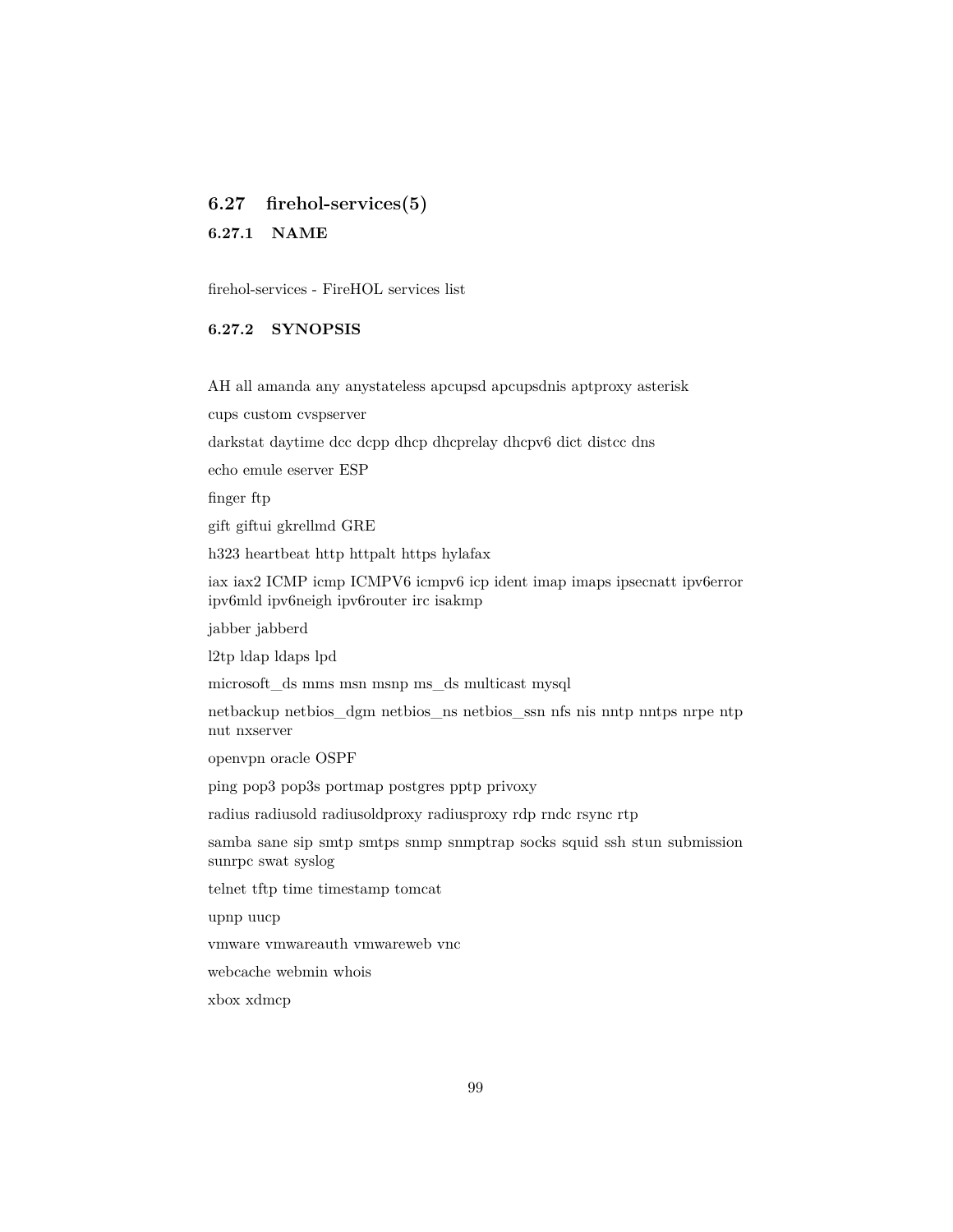## **6.27.3 DESCRIPTION**

#### <span id="page-99-0"></span>**6.27.3.1 service: AH**

## **IPSec Authentication Header (AH)** Example:

server AH accept

Service Type:

• simple

Server Ports:

•  $51/any$ 

Client Ports:

• any

Links

• [Wikipedia][WIKI-AH]

Notes

For more information see this [Archive of the FreeS/WAN docu](http://web.archive.org/web/20100918134143/http://www.freeswan.org/freeswan_trees/freeswan-1.99/doc/ipsec.html#AH.ipsec)[mentation](http://web.archive.org/web/20100918134143/http://www.freeswan.org/freeswan_trees/freeswan-1.99/doc/ipsec.html#AH.ipsec) and [RFC 2402.](http://www.ietf.org/rfc/rfc2402.txt) [WIKI-AH]: http://en.wikipedia.org/wiki/IPsec#Authentication\_Header

## <span id="page-99-1"></span>**6.27.3.2 service: all**

**Match all traffic** Example:

server all accept

Service Type:

• simple

Server Ports:

• all

Client Ports:

• all

Netfilter Modules

- nf\_conntrack\_ftp [CONFIG\\_NF\\_CONNTRACK\\_FTP](http://cateee.net/lkddb/web-lkddb/NF_CONNTRACK_FTP.html)
- nf\_conntrack\_irc [CONFIG\\_NF\\_CONNTRACK\\_IRC](http://cateee.net/lkddb/web-lkddb/NF_CONNTRACK_IRC.html)
- nf\_conntrack\_sip [CONFIG\\_NF\\_CONNTRACK\\_SIP](http://cateee.net/lkddb/web-lkddb/NF_CONNTRACK_SIP.html)
- nf\_conntrack\_pptp [CONFIG\\_NF\\_CONNTRACK\\_PPTP](http://cateee.net/lkddb/web-lkddb/NF_CONNTRACK_PPTP.html)
- nf\_conntrack\_proto\_gre [CONFIG\\_NF\\_CT\\_PROTO\\_GRE](http://cateee.net/lkddb/web-lkddb/NF_CT_PROTO_GRE.html)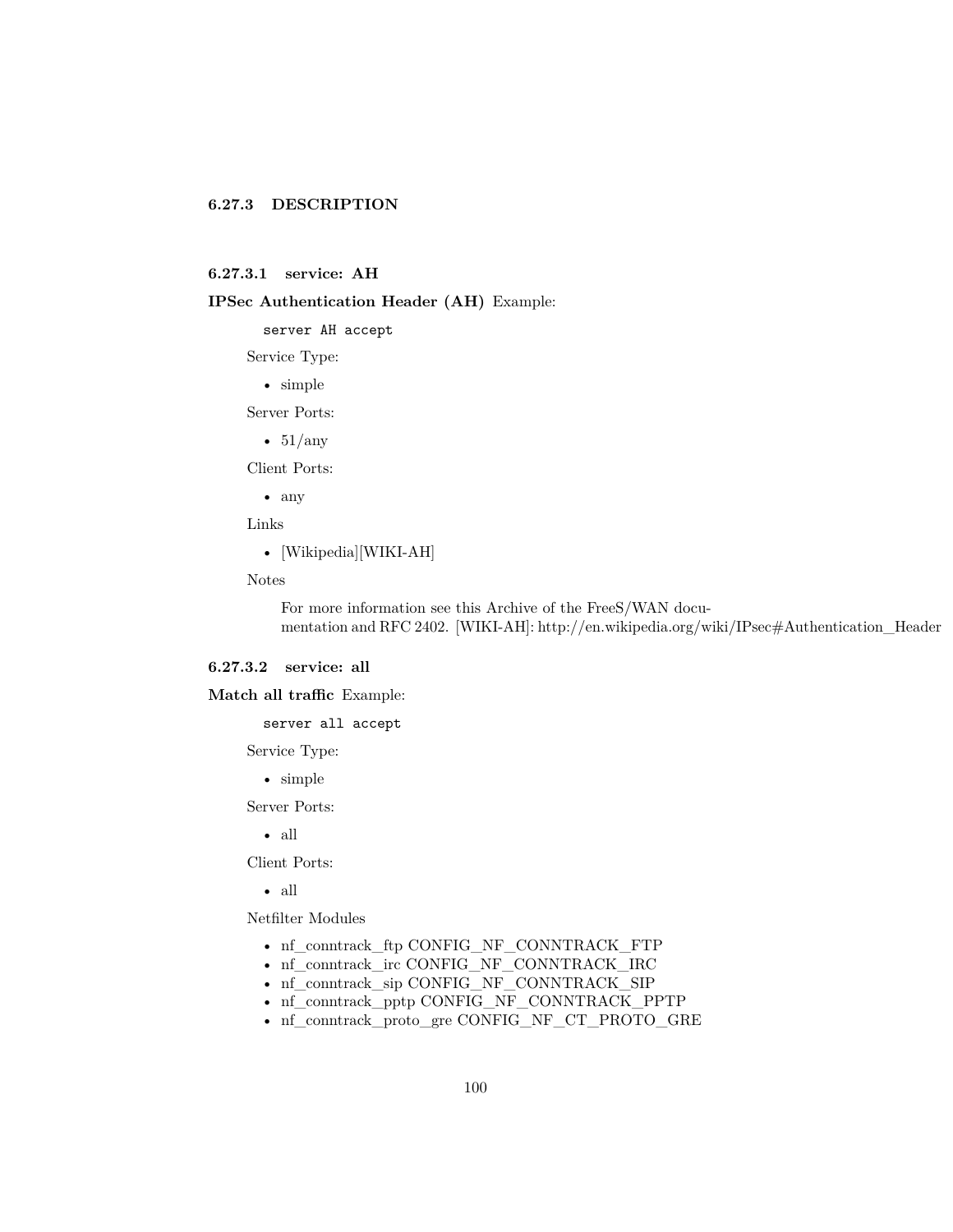Netfilter NAT Modules

- nf\_nat\_ftp [CONFIG\\_NF\\_NAT\\_FTP](http://cateee.net/lkddb/web-lkddb/NF_NAT_FTP.html)
- nf\_nat\_irc [CONFIG\\_NF\\_NAT\\_IRC](http://cateee.net/lkddb/web-lkddb/NF_NAT_IRC.html)
- nf\_nat\_sip [CONFIG\\_NF\\_NAT\\_SIP](http://cateee.net/lkddb/web-lkddb/NF_NAT_SIP.html)
- nf\_nat\_pptp [CONFIG\\_NF\\_NAT\\_PPTP](http://cateee.net/lkddb/web-lkddb/NF_NAT_PPTP.html)
- nf\_nat\_proto\_gre [CONFIG\\_NF\\_NAT\\_PROTO\\_GRE](http://cateee.net/lkddb/web-lkddb/NF_NAT_PROTO_GRE.html)

Notes

Matches all traffic (all protocols, ports, etc.). Note that to provide "connections in one direction with replies" semantics, the kernel connection tracker is still used: this will therefore still not match packets if they are not understood as part of a connection (e.g. some ICMPv6 packets, requests and replies taking different routes, complex protocols with no helper loaded).

This service may indirectly setup a set of other services, if they require kernel modules to be loaded. The following complex services are activated:

## <span id="page-100-0"></span>**6.27.3.3 service: amanda**

#### **Advanced Maryland Automatic Network Disk Archiver** Service Type:

• simple

Server Ports:

•  $\frac{\text{udp}}{10080}$ 

Client Ports:

• default

Netfilter Modules

• nf\_conntrack\_amanda [CONFIG\\_NF\\_CONNTRACK\\_AMANDA](http://cateee.net/lkddb/web-lkddb/NF_CONNTRACK_AMANDA.html)

Netfilter NAT Modules

• nf\_nat\_amanda [CONFIG\\_NF\\_NAT\\_AMANDA](http://cateee.net/lkddb/web-lkddb/NF_NAT_AMANDA.html)

Links

- [Homepage](http://www.amanda.org/)
- [Wikipedia](http://en.wikipedia.org/wiki/Advanced_Maryland_Automatic_Network_Disk_Archiver)

#### <span id="page-100-1"></span>**6.27.3.4 service: any**

**Match all traffic (without modules or indirect)** Example:

```
server any *myname* accept proto 47
```
Service Type: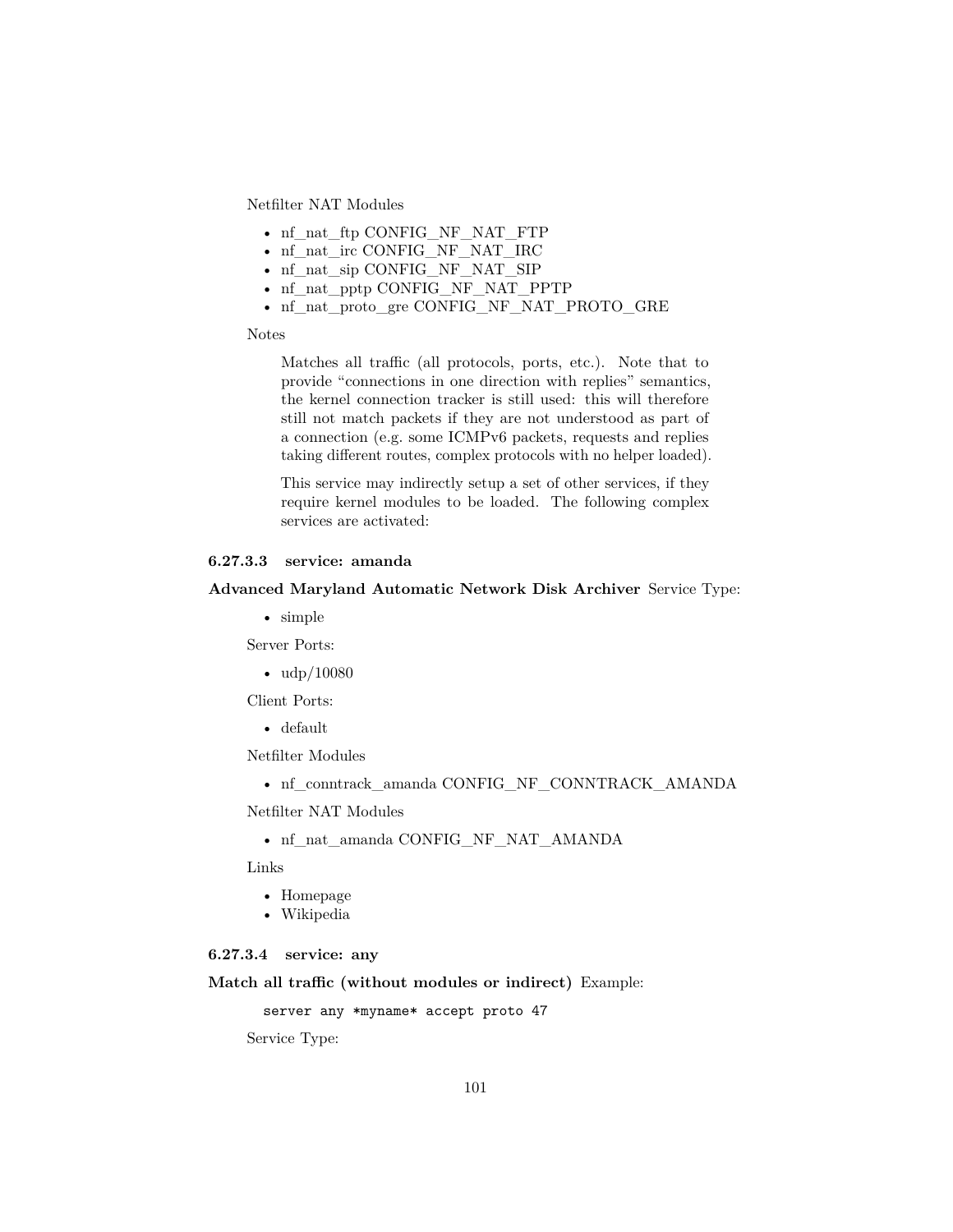• simple

Server Ports:

• all

Client Ports:

• all

Notes

Matches all traffic (all protocols, ports, etc), but does not care about kernel modules and does not activate any other service indirectly. In combination with the [firehol-params\(5\)](#page-76-0) this service can match unusual traffic (e.g. GRE - protocol 47).

Note that you have to supply your own name in addition to "any".

## <span id="page-101-0"></span>**6.27.3.5 service: anystateless**

**Match all traffic statelessly** Example:

```
server anystateless *myname* accept proto 47
```
Service Type:

• complex

Server Ports:

• all

Client Ports:

• all

Notes

Matches all traffic (all protocols, ports, etc), but does not care about kernel modules and does not activate any other service indirectly. In combination with the [firehol-params\(5\)](#page-76-0) this service can match unusual traffic (e.g. GRE - protocol 47).

This service is identical to "any" but does not care about the state of traffic.

Note that you have to supply your own name in addition to "anystateless".

## <span id="page-101-1"></span>**6.27.3.6 service: apcupsd**

**APC UPS Daemon** Example:

server apcupsd accept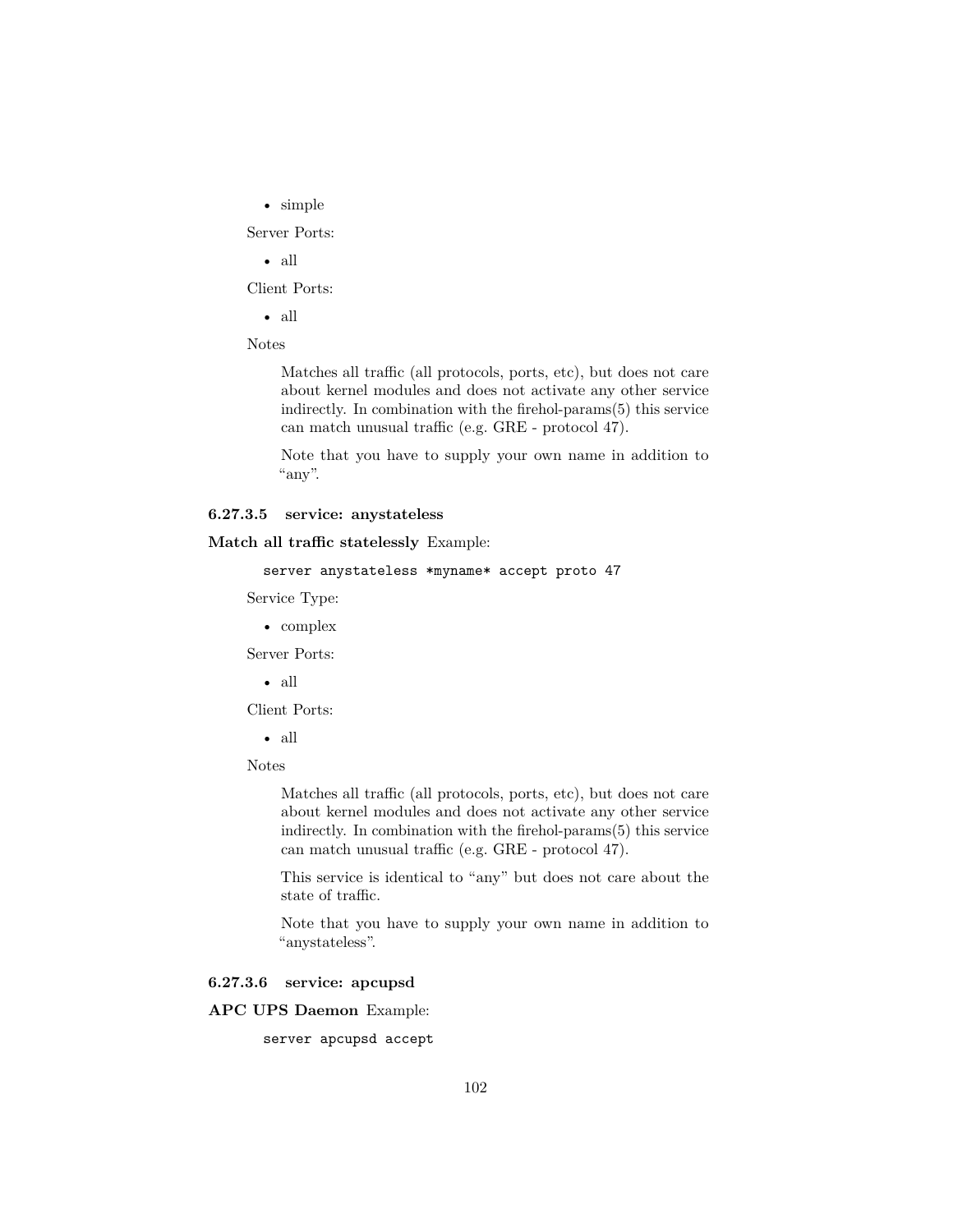Service Type:

• simple

Server Ports:

•  $\text{tcp}/6544$ 

Client Ports:

• default

Links

- [Homepage][HOME-apcupsd]
- [Wikipedia][WIKI-apcupsd]

#### Notes

This service must be defined as "server apcupsd accept" on all machines not directly connected to the UPS (i.e. slaves).

Note that the port defined here is not the default port (6666) used if you download and compile APCUPSD, since the default conflicts with IRC and many distributions (like Debian) have changed this to 6544.

You can define port 6544 in APCUPSD, by changing the value of NETPORT in its configuration file, or overwrite this FireHOL service definition using the procedures described in [Adding Services](#page-15-0) in [firehol.conf\(5\).](#page-14-0) [HOME-apcupsd]: http://www.apcupsd.com [WIKI-apcupsd]: http://en.wikipedia.org/wiki/Apcupsd

## <span id="page-102-0"></span>**6.27.3.7 service: apcupsdnis**

#### **APC UPS Daemon Network Information Server** Example:

server apcupsdnis accept

Service Type:

• simple

Server Ports:

• tcp/3551

Client Ports:

• default

Links

- [Homepage][HOME-apcupsdnis]
- [Wikipedia][WIKI-apcupsdnis]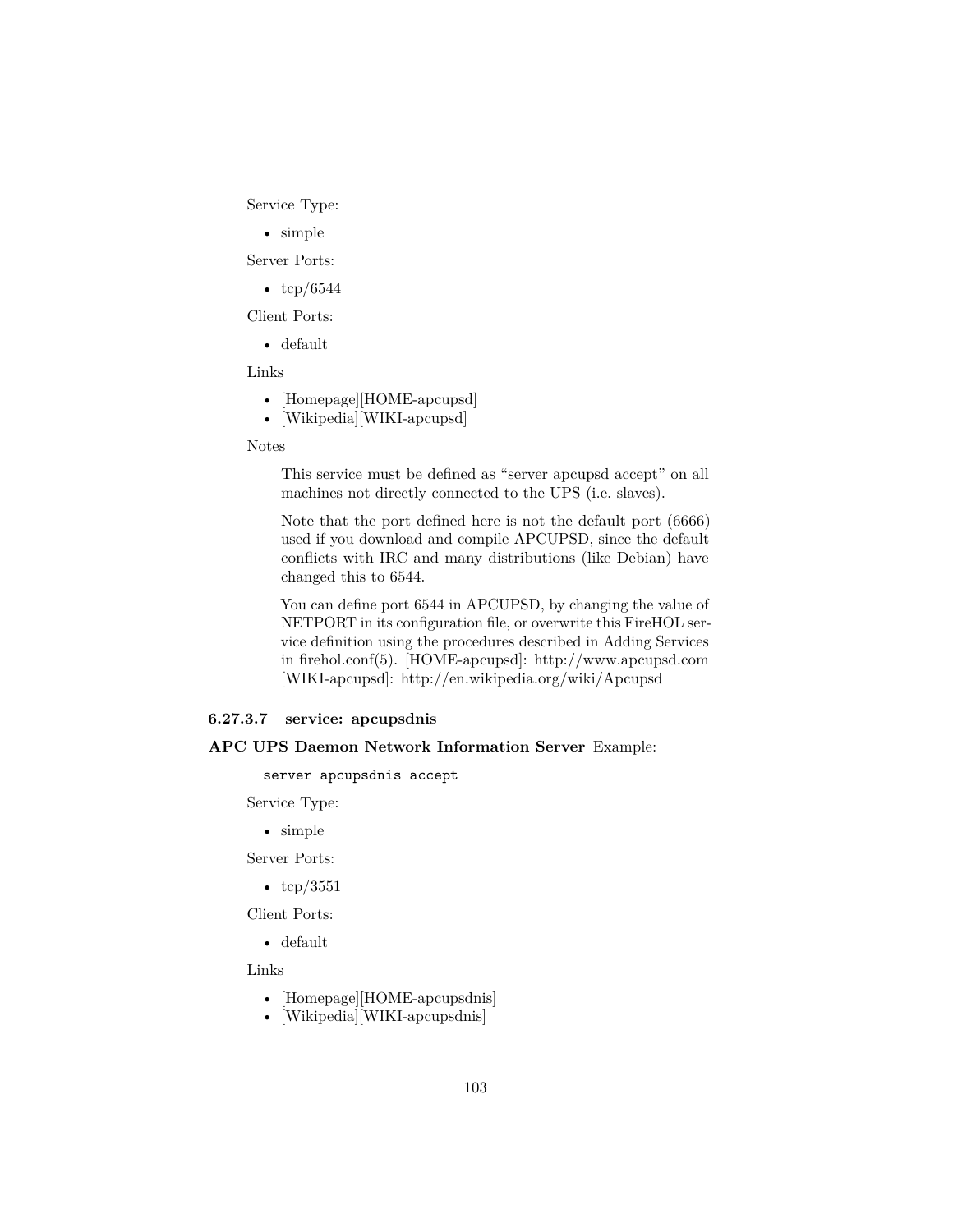Notes

This service allows the remote WEB interfaces of [APCUPSD,](http://www.apcupsd.com/) to connect and get information from the server directly connected to the UPS device. [HOME-apcupsdnis]: http://www.apcupsd.com [WIKI-apcupsdnis]: http://en.wikipedia.org/wiki/Apcupsd

## <span id="page-103-0"></span>**6.27.3.8 service: aptproxy**

## **Advanced Packaging Tool Proxy** Example:

server aptproxy accept

Service Type:

• simple

Server Ports:

• tcp/9999

Client Ports:

• default

Links

• [Wikipedia](http://en.wikipedia.org/wiki/Apt-proxy)

#### <span id="page-103-1"></span>**6.27.3.9 service: asterisk**

## **Asterisk PABX** Example:

server asterisk accept

Service Type:

• simple

Server Ports:

• tcp/5038

Client Ports:

• default

Links

- [Homepage][HOME-asterisk]
- [Wikipedia][WIKI-asterisk]

Notes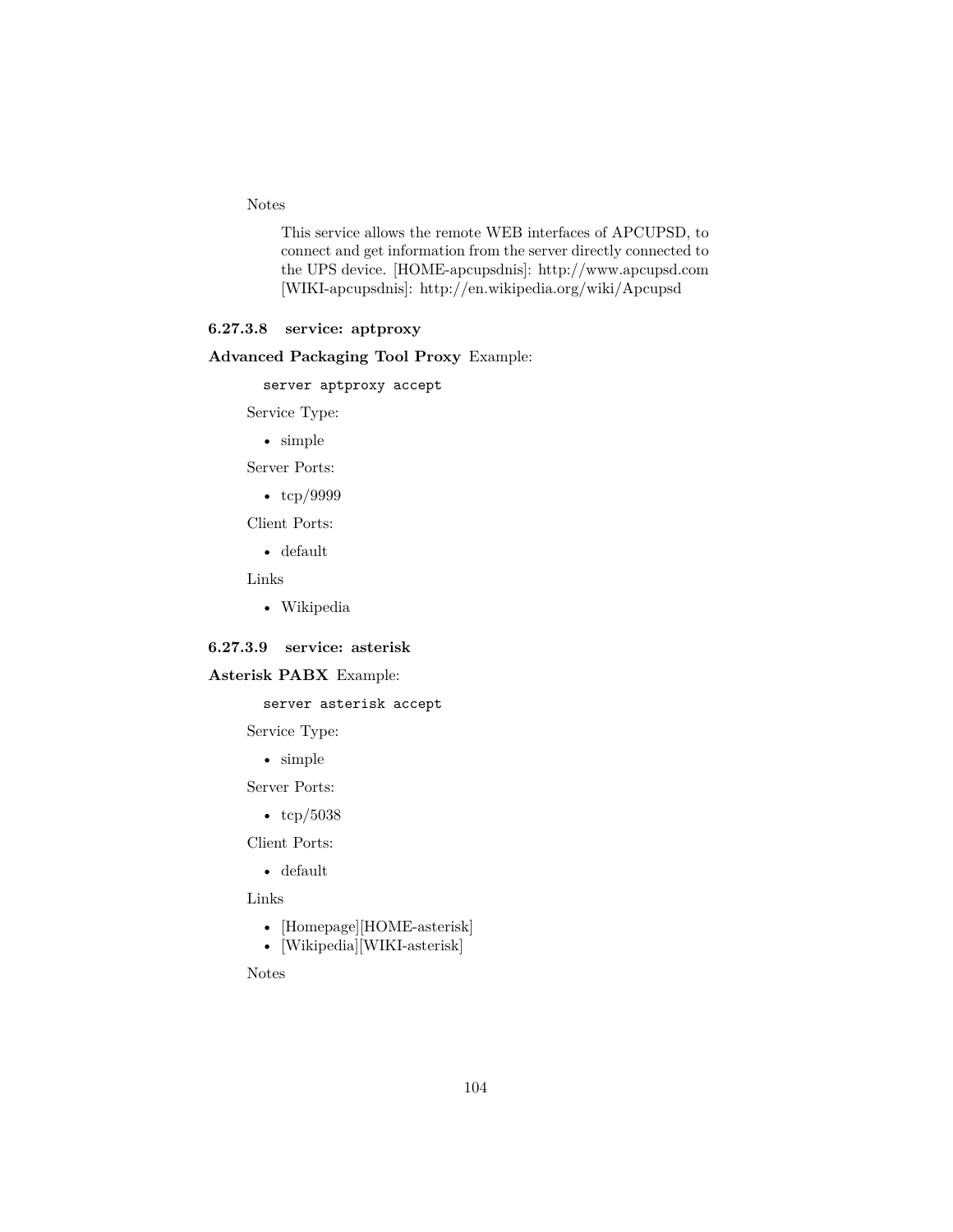This service refers only to the manager interface of asterisk. You should normally enable [sip,](#page-148-0) [h323,](#page-116-0) [rtp,](#page-146-0) etc. at the firewall level, if you enable the relative channel drivers of asterisk. [HOME-asterisk]: http://www.asterisk.org [WIKI-asterisk]: http://en.wikipedia.org/wiki/Asterisk\_PBX

## <span id="page-104-0"></span>**6.27.3.10 service: cups**

### **Common UNIX Printing System** Example:

server cups accept

Service Type:

• simple

Server Ports:

•  $\text{tcp}/631 \text{ udp}/631$ 

Client Ports:

• any

Links

- [Homepage](http://www.cups.org)
- [Wikipedia](http://en.wikipedia.org/wiki/Common_Unix_Printing_System)

#### <span id="page-104-1"></span>**6.27.3.11 service: custom**

**Custom definitions** Example:

server custom myimap tcp/143 default accept

Service Type:

• custom

Server Ports:

•  $N/A$ 

Client Ports:

•  $N/A$ 

Notes

The full syntax is:

*subcommand* custom *name svr-proto/ports cli-ports action params*

This service is used by FireHOL to allow you create rules for services which do not have a definition.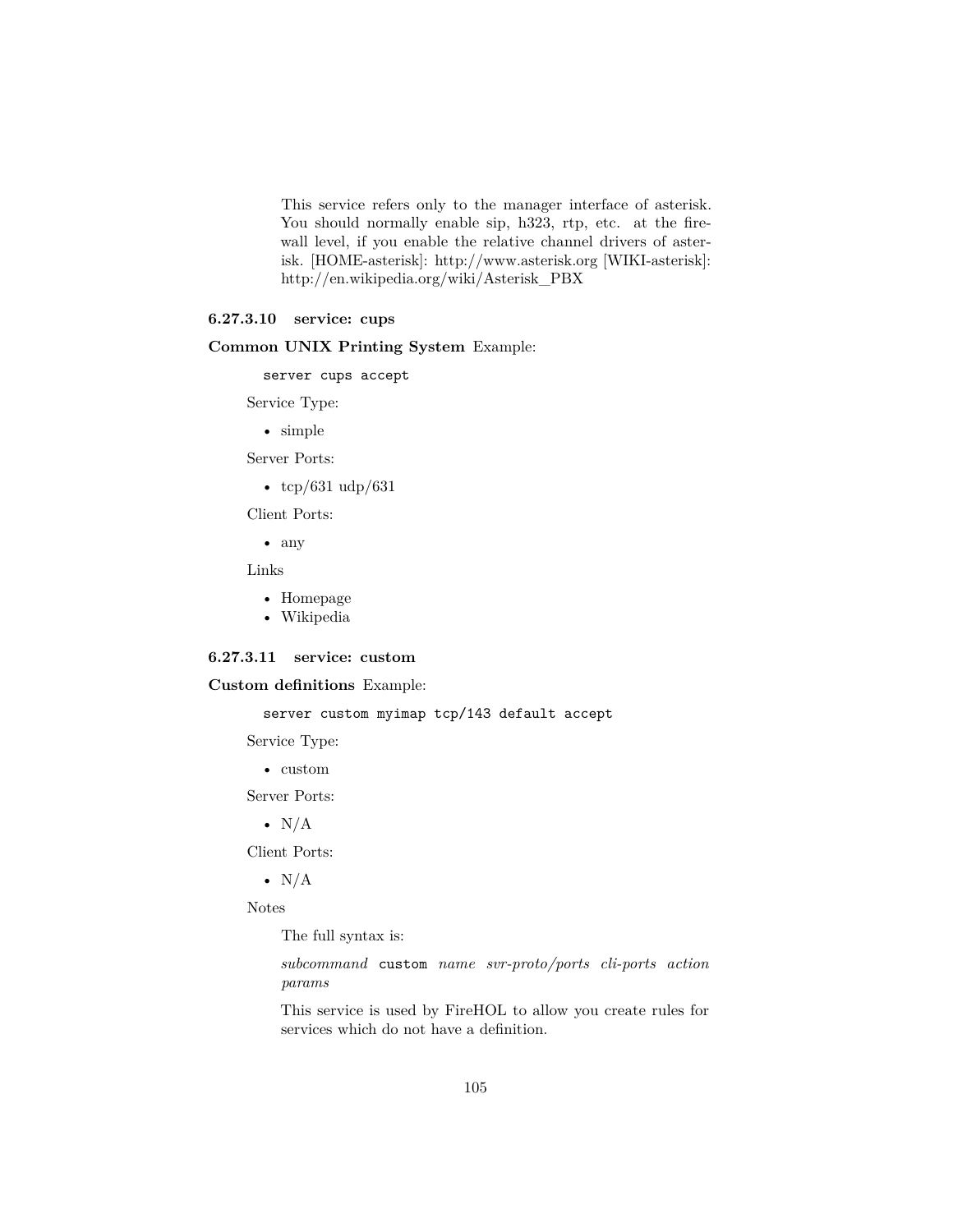subcommand, *action* and *params* have their usual meanings.

A *name* must be supplied along with server ports in the form *proto/range* and client ports which takes only a *range*.

To define services with the built-in extension mechanism to avoid the need for custom services, see [Adding Services](#page-15-0) in [fire](#page-14-0) $hol.config(5)$ .

#### <span id="page-105-0"></span>**6.27.3.12 service: cvspserver**

**Concurrent Versions System** Example:

server cvspserver accept

Service Type:

• simple

Server Ports:

•  $\text{tcp}/2401$ 

Client Ports:

• default

Links

- [Homepage](http://www.nongnu.org/cvs/)
- [Wikipedia](http://en.wikipedia.org/wiki/Concurrent_Versions_System)

## <span id="page-105-1"></span>**6.27.3.13 service: darkstat**

**Darkstat network traffic analyser** Example:

server darkstat accept

Service Type:

• simple

Server Ports:

• tcp/666

Client Ports:

• default

<span id="page-105-2"></span>Links

• [Homepage](https://unix4lyfe.org/darkstat/)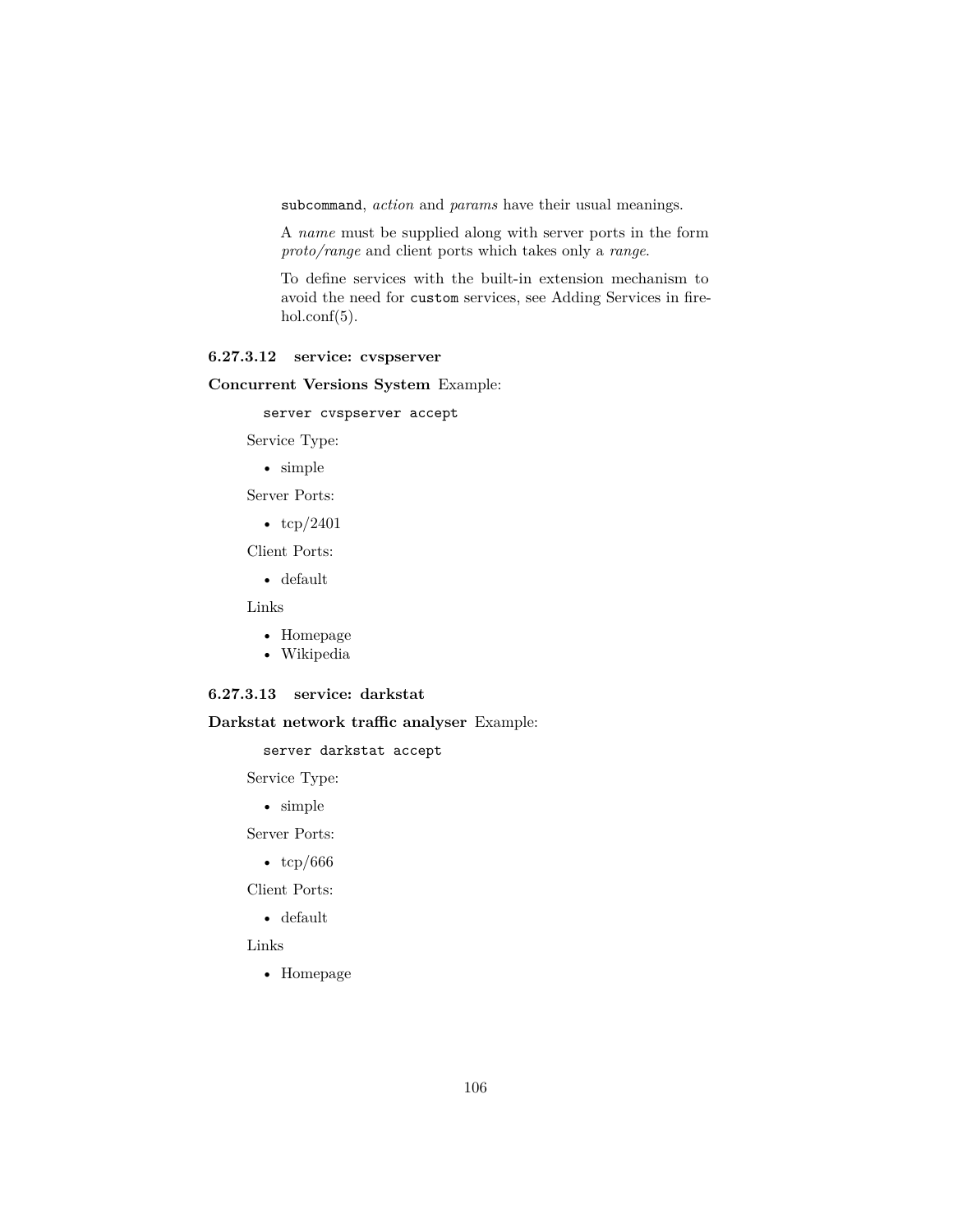## **6.27.3.14 service: daytime**

## **Daytime Protocol** Example:

server daytime accept

Service Type:

• simple

Server Ports:

•  $tcp/13$ 

Client Ports:

• default

Links

• [Wikipedia](http://en.wikipedia.org/wiki/Daytime_Protocol)

# <span id="page-106-0"></span>**6.27.3.15 service: dcc**

## **Distributed Checksum Clearinghouse** Example:

server dcc accept

Service Type:

• simple

Server Ports:

• udp/6277

Client Ports:

• default

Links

• [Wikipedia][WIKI-dcc]

Notes

See also this [DCC FAQ.](http://www.rhyolite.com/dcc/FAQ.html#firewall-ports) [WIKI-dcc]: http://en.wikipedia.org/wiki/Distributed\_Checksum\_Clearingh

## <span id="page-106-1"></span>**6.27.3.16 service: dcpp**

# **Direct Connect++ P2P** Example:

server dcpp accept

Service Type:

• simple

Server Ports: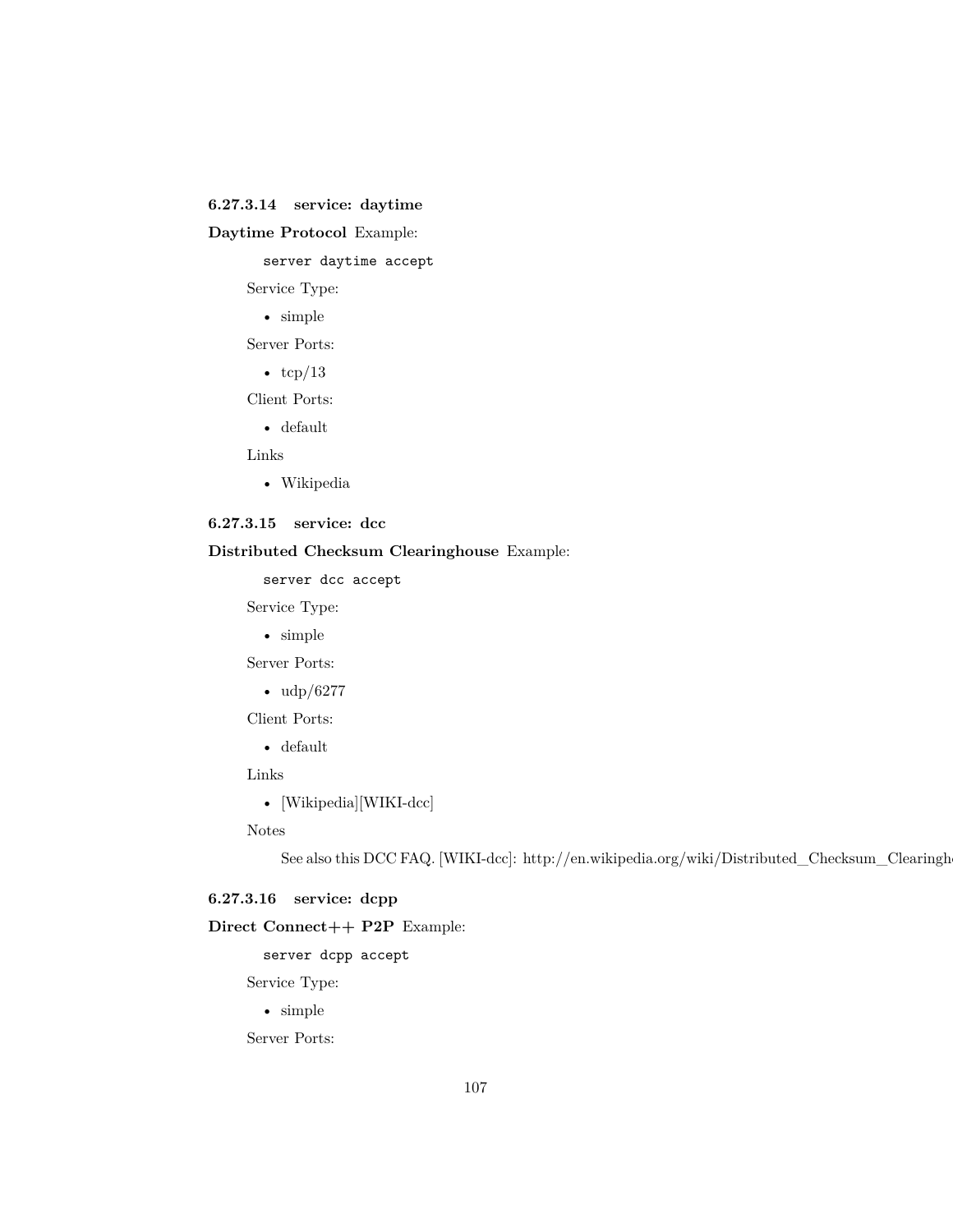•  $\frac{\text{top}}{1412} \text{udp}}{1412}$ 

Client Ports:

• default

Links

• [Homepage](http://dcplusplus.sourceforge.net)

#### <span id="page-107-0"></span>**6.27.3.17 service: dhcp**

## **Dynamic Host Configuration Protocol** Example:

server dhcp accept

Service Type:

• complex

Server Ports:

 $\bullet$  udp/67

Client Ports:

• 68

Links

• [Wikipedia][WIKI-dhcp]

Notes

The dhcp service is implemented as stateless rules.

DHCP clients broadcast to the network (src 0.0.0.0 dst 255.255.255.255) to find a DHCP server. If the DHCP service was stateful the iptables connection tracker would not match the packets and deny to send the reply.

Note that this change does not affect the security of either DHCP servers or clients, since only the specific ports are allowed (there is no random port at either the server or the client side).

Note also that the "server dhcp accept" or "client dhcp accept" commands should placed within interfaces that do not have src and / or dst defined (because of the initial broadcast).

You can overcome this problem by placing the DHCP service on a separate interface, without a src or dst but with a policy return. Place this interface before the one that defines the rest of the services.

For example: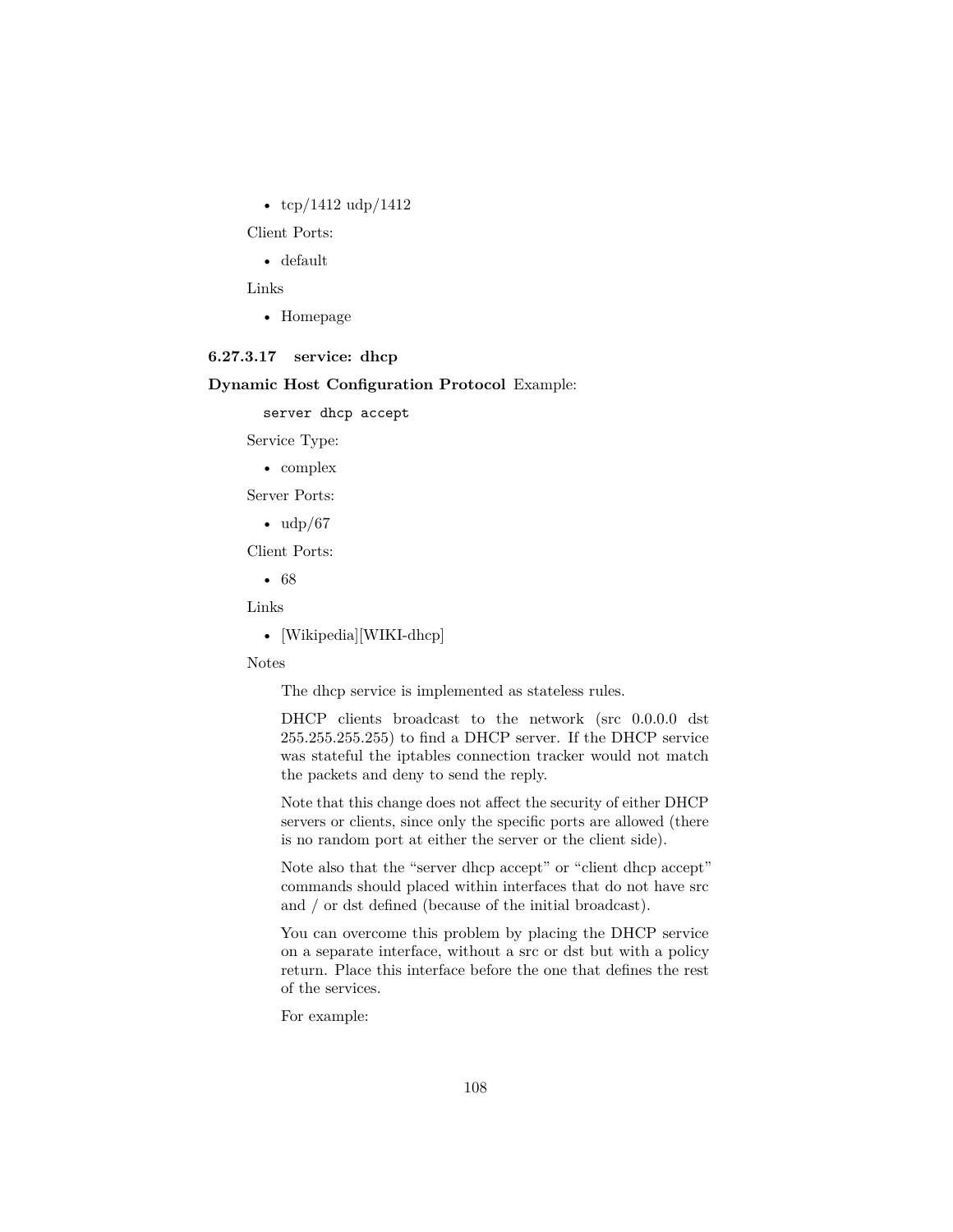interface eth0 dhcp policy return server dhcp accept interface eth0 lan src "\$mylan" dst "\$myip" client all accept

For example: interface eth0 dhcp policy return server dhcp accept interface eth0 lan src "*mylan*"*dst*"myip" client all accept

This service implicitly sets its client or server to ipv4 mode. [WIKI-dhcp]: http://en.wikipedia.org/wiki/Dhcp

#### **6.27.3.18 service: dhcprelay**

**DHCP Relay** Example:

server dhcprelay accept

Service Type:

• simple

Server Ports:

 $\bullet$  udp/67

Client Ports:

• 67

Links

• [Wikipedia][WIKI-dhcprelay]

Notes

From RFC 1812 section 9.1.2:

In many cases, BOOTP clients and their associated BOOTP server(s) do not reside on the same IP (sub)network. In such cases, a third-party agent is required to transfer BOOTP messages between clients and servers. Such an agent was originally referred to as a BOOTP forwarding agent. However, to avoid confusion with the IP forwarding function of a router, the name BOOTP relay agent has been adopted instead.

For more information about DHCP Relay see section 9.1.2 of [RFC 1812](http://www.ietf.org/rfc/rfc1812.txt) and section 4 of [RFC 1542](http://www.ietf.org/rfc/rfc1542.txt) [WIKI-dhcprelay]: http://en.wikipedia.org/wiki/Dynamic\_Host\_Configuration\_Protocol#DHCP\_relaying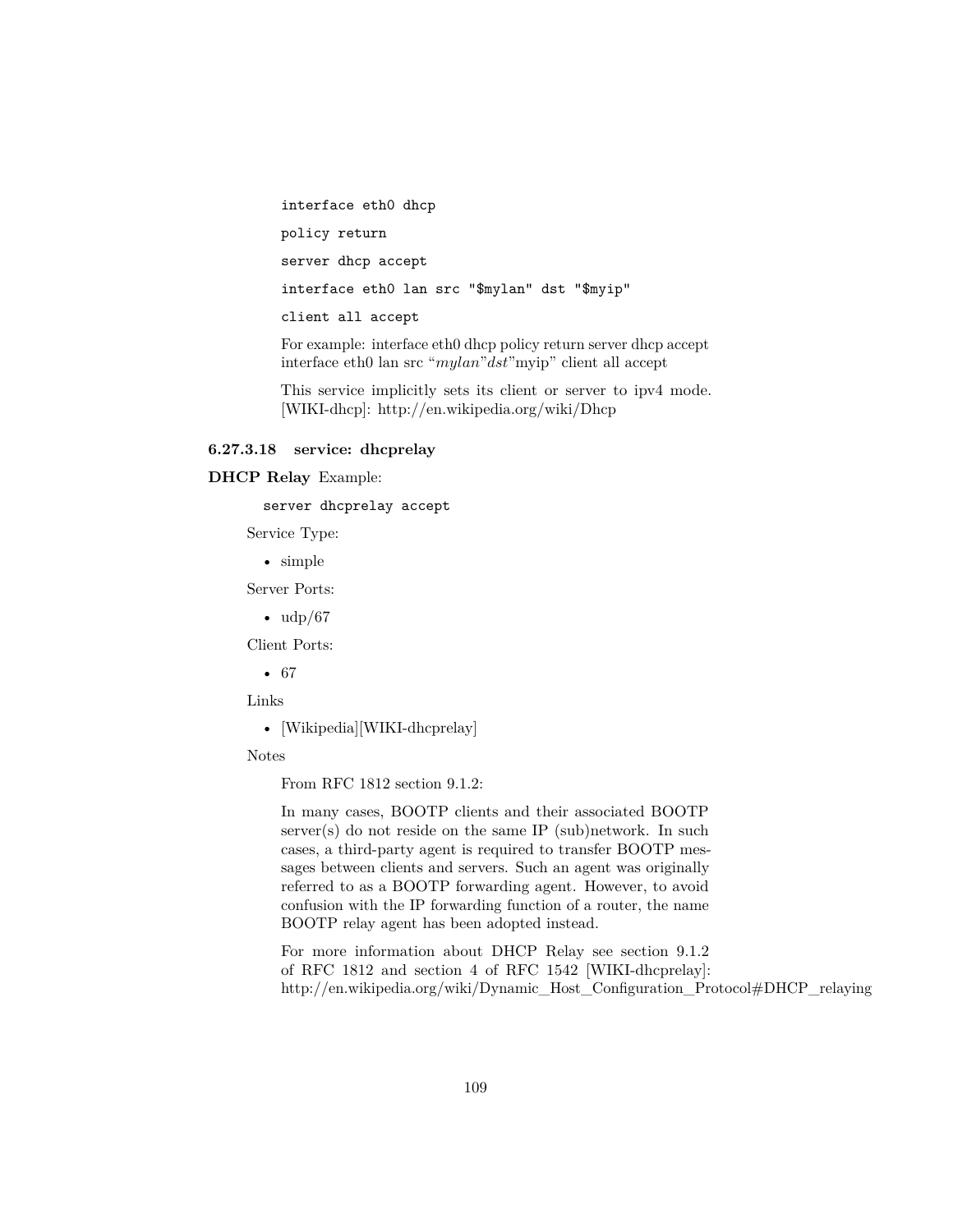**6.27.3.19 service: dhcpv6**

**Dynamic Host Configuration Protocol for IPv6** Example:

server dhcpv6 accept client dhcpv6 accept

Service Type:

• complex

Server Ports:

 $\bullet$  udp/547

Client Ports:

 $\bullet$  udp/546

Links

• [Wikipedia][WIKI-dhcpv6]

Notes

The dhcp service is implemented as stateless rules. It cannot be stateful as the connection tracker will not match a unicast reply to a broadcast request. Further, if you wish to add src/dst rule parameters, you must account for both the broadcast and link-local network prefixes.

Clients broadcast from a link-local address to the multicast address ff02::1:2 on UDP port 547 to find a server. The server sends a unicast reply back to the client which listens on UDP port 546.

For a FireHOL interface, creating a client will allow sending to port 547 and receiving on port 546. Creating a server allows sending to port 546 and receiving on port 547.

Unlike DHCP for IPv4, the source ports to be used are not defined in DHCPv6 - see section 5.2 of [RFC3315.](http://www.ietf.org/rfc/rfc3315.txt) Some servers are known to make use of this to send from arbitrary ports, so FireHOL does not assume a source port.

This service implicitly sets its client or server to ipv6 mode. [WIKI-dhcpv6]: https://en.wikipedia.org/wiki/DHCPv6

### **6.27.3.20 service: dict**

**Dictionary Server Protocol** Example:

server dict accept

Service Type: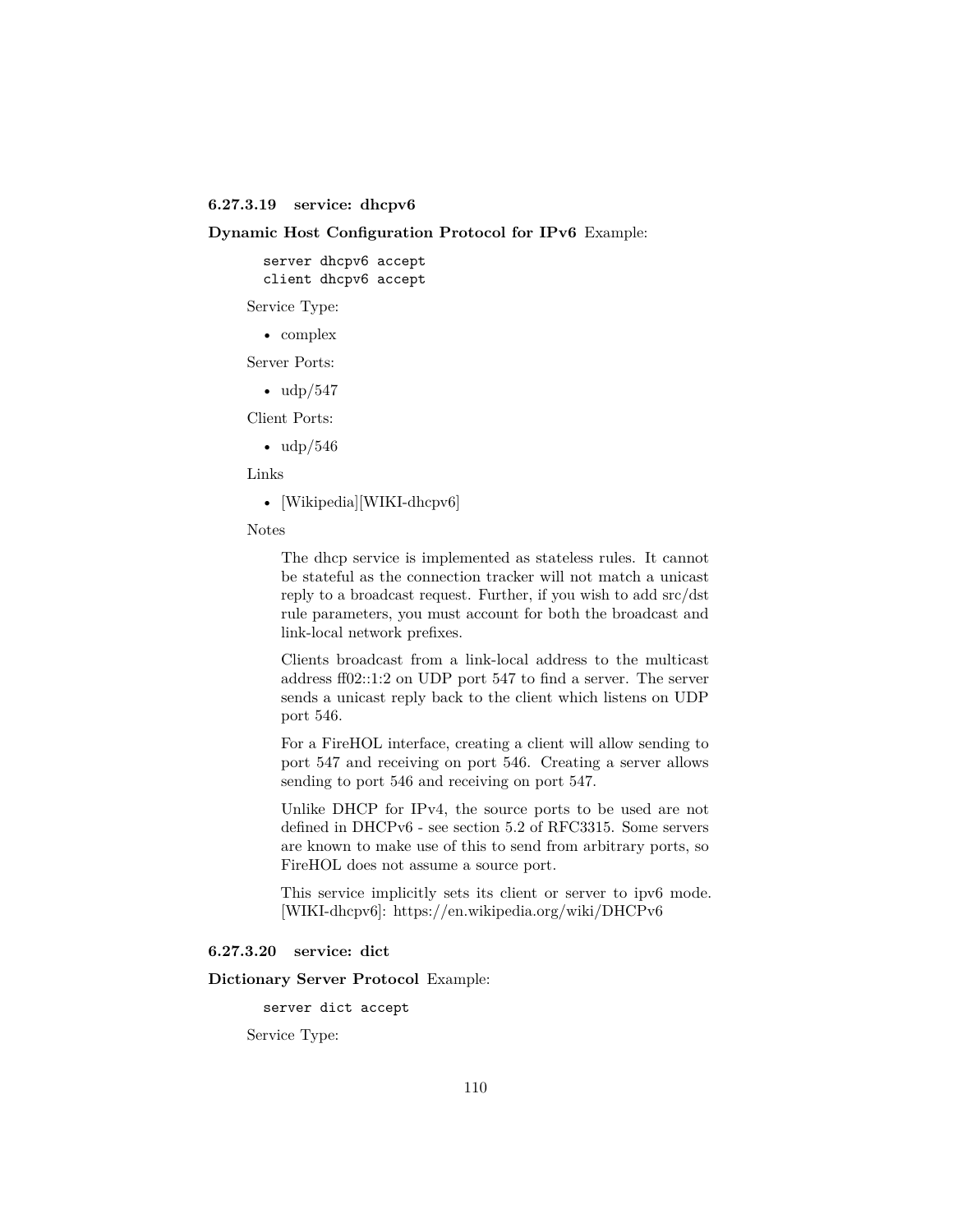• simple

Server Ports:

•  $\frac{\text{tcp}}{2628}$ 

Client Ports:

• default

Links

• [Wikipedia][WIKI-dict]

Notes

See [RFC2229.](http://www.ietf.org/rfc/rfc2229.txt) [WIKI-dict]: http://en.wikipedia.org/wiki/DICT

#### **6.27.3.21 service: distcc**

### **Distributed CC** Example:

server distcc accept

Service Type:

• simple

Server Ports:

• tcp/3632

Client Ports:

• default

Links

- [Homepage][HOME-distcc]
- [Wikipedia][WIKI-distcc]

Notes

For distcc security, please check the [distcc security de](http://distcc.googlecode.com/svn/trunk/doc/web/security.html)[sign.](http://distcc.googlecode.com/svn/trunk/doc/web/security.html) [HOME-distcc]: https://code.google.com/p/distcc/ [WIKI-distcc]: http://en.wikipedia.org/wiki/Distcc

# **6.27.3.22 service: dns**

**Domain Name System** Example:

server dns accept

Service Type:

• simple

Server Ports: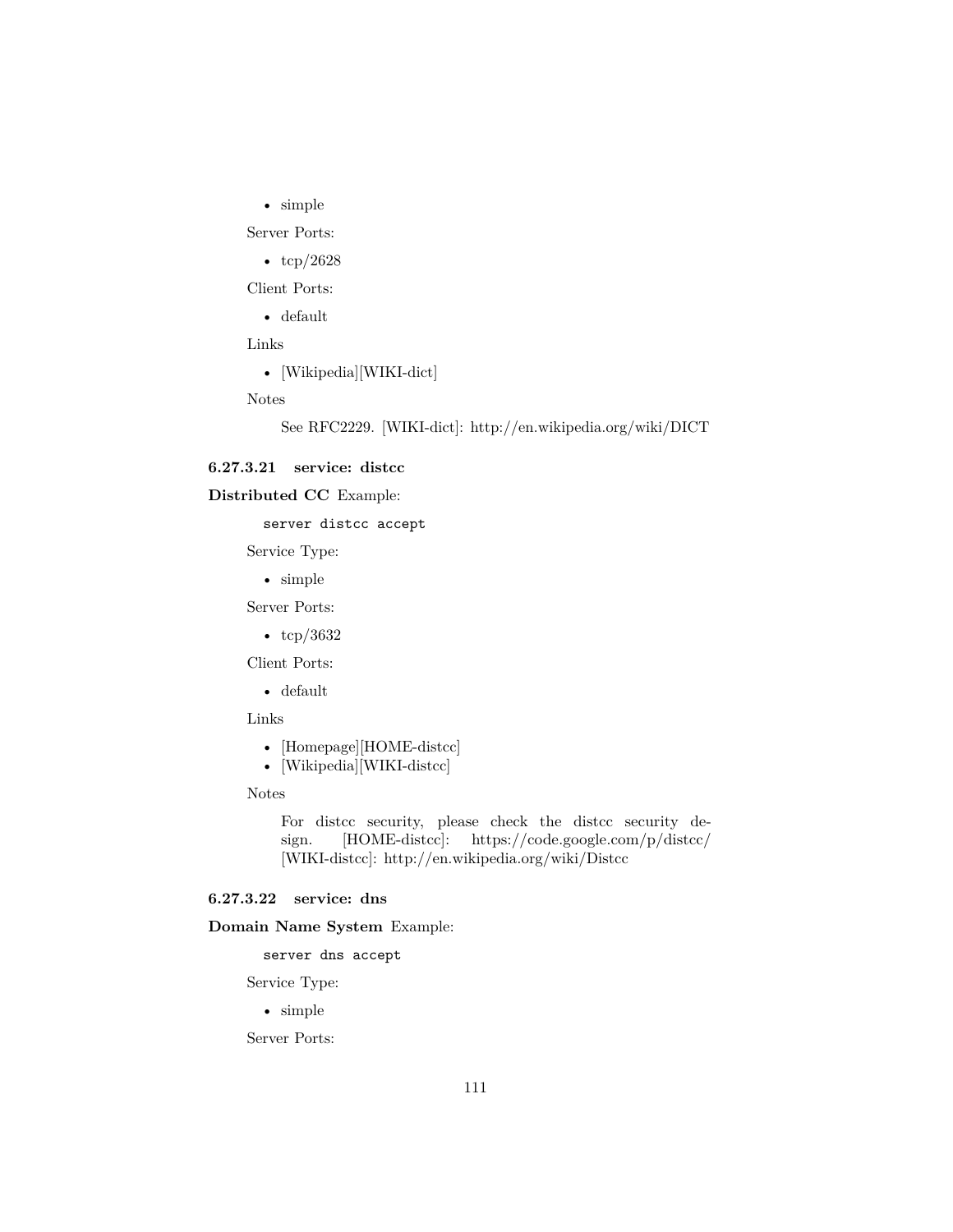• udp/53 tcp/53

Client Ports:

• any

Links

• [Wikipedia][WIKI-dns]

Notes

On very busy DNS servers you may see a few dropped DNS packets in your logs. This is normal. The iptables connection tracker will timeout the session and lose unmatched DNS packets that arrive too late to be useful. [WIKI-dns]: http://en.wikipedia.org/wiki/Domain\_Name\_System

### **6.27.3.23 service: echo**

### **Echo Protocol** Example:

server echo accept

Service Type:

• simple

Server Ports:

•  $tcp/7$ 

Client Ports:

• default

Links

• [Wikipedia](http://en.wikipedia.org/wiki/Echo_Protocol)

### **6.27.3.24 service: emule**

**eMule (Donkey network client)** Example:

client emule accept src 192.0.2.1

Service Type:

• complex Server Ports:

• many

Client Ports:

• many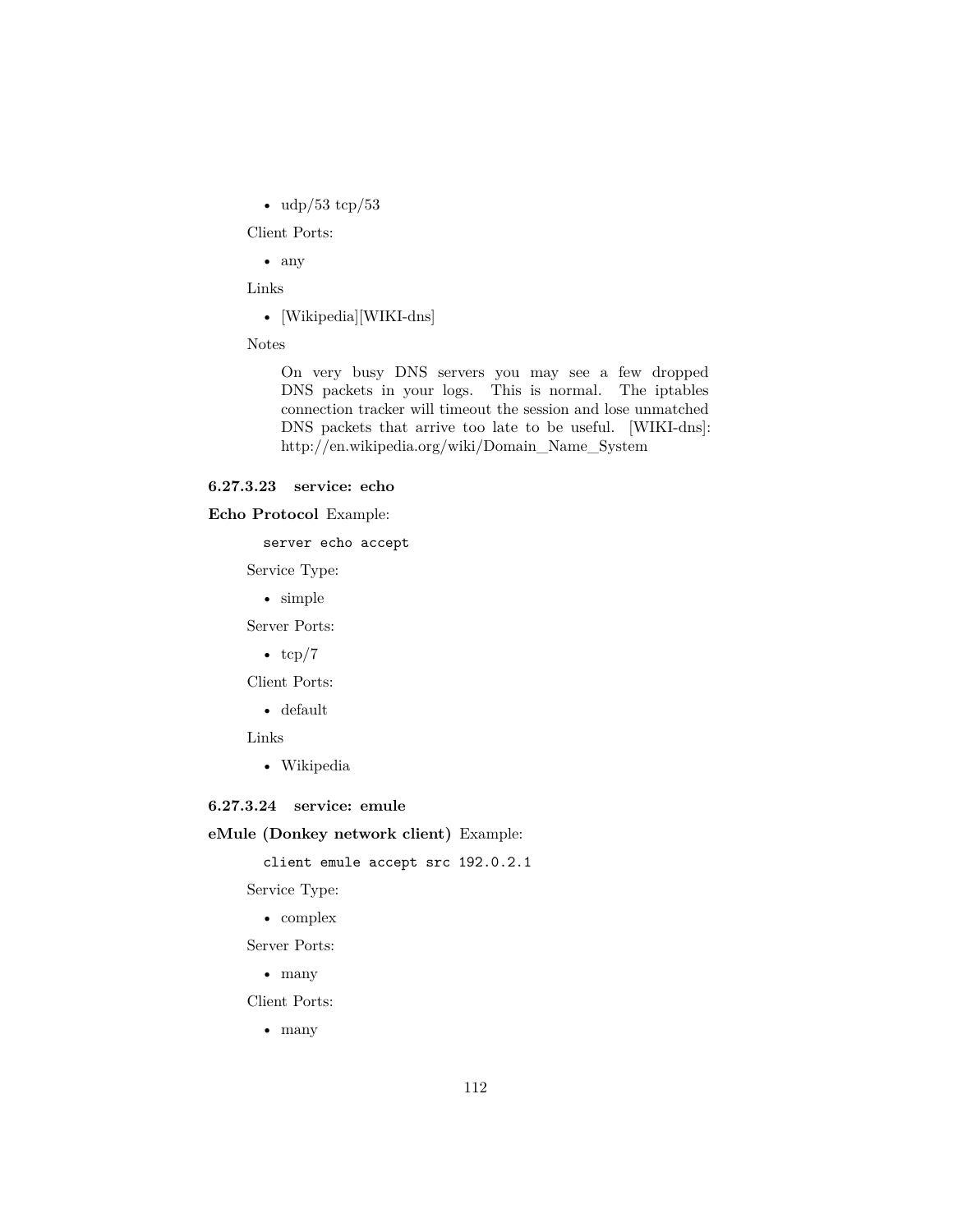### Links

• [Homepage][HOME-emule]

### Notes

According to [eMule Port Definitions,](http://www.emule-project.net/home/perl/help.cgi?l=1&rm=show_topic&topic_id=122) FireHOL defines:

- Accept from any client port to the server at tcp/4661
- Accept from any client port to the server at tcp/4662
- Accept from any client port to the server at  $\frac{\text{d}p}{4665}$
- Accept from any client port to the server at udp/4672
- Accept from any server port to the client at tcp/4662
- Accept from any server port to the client at udp/4672

Use the FireHOL [firehol-client\(5\)](#page-35-0) command to match the eMule client.

Please note that the eMule client is an HTTP client also. [HOMEemule]: http://www.emule-project.com

#### **6.27.3.25 service: eserver**

**eDonkey network server** Example:

server eserver accept

Service Type:

• simple

Server Ports:

• tcp/4661 udp/4661 udp/4665

Client Ports:

• any

Links

• [Wikipedia](http://en.wikipedia.org/wiki/Eserver)

### **6.27.3.26 service: ESP**

#### **IPSec Encapsulated Security Payload (ESP)** Example:

server ESP accept

Service Type:

• simple

Server Ports:

•  $50/any$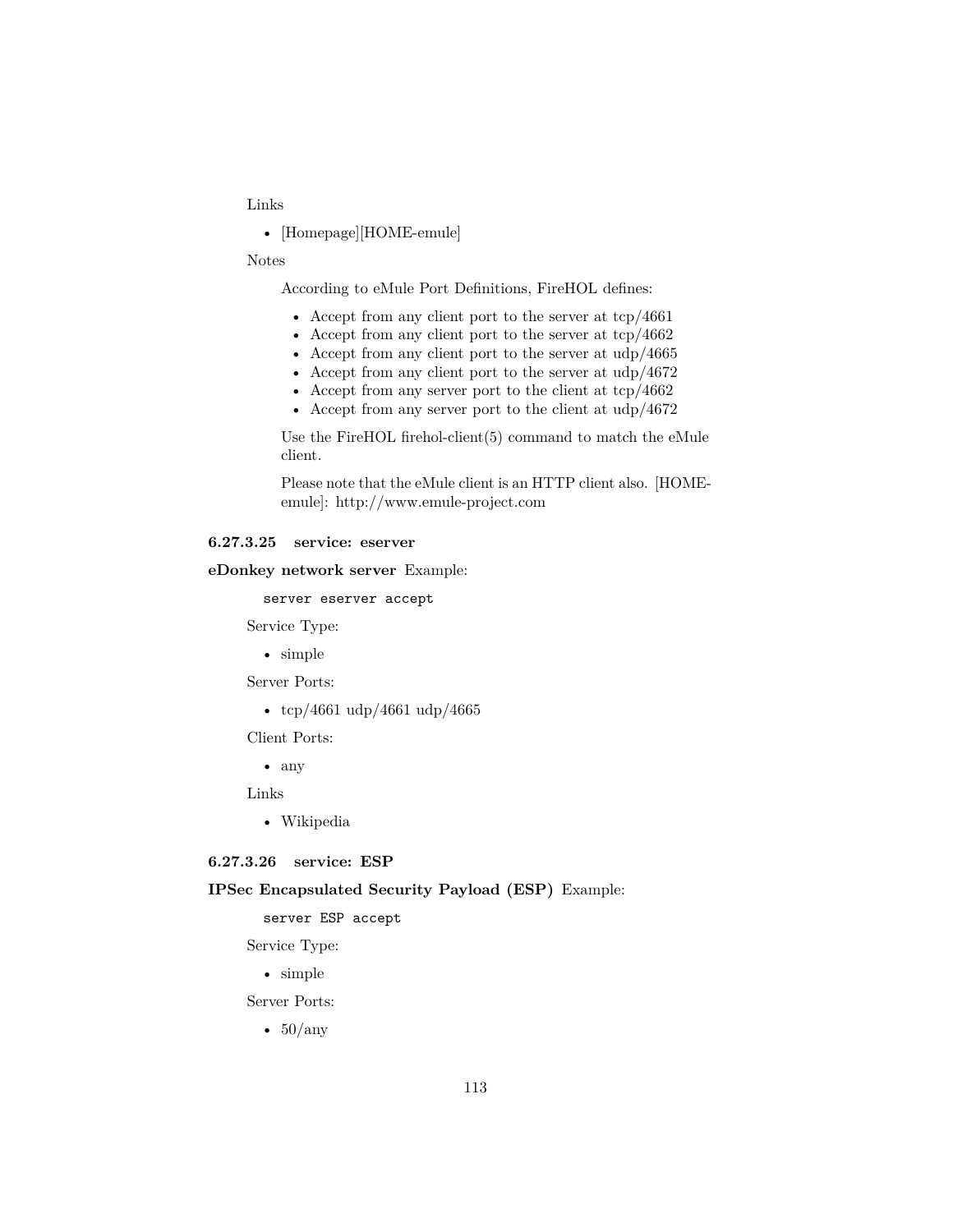Client Ports:

• any

Links

• [Wikipedia][WIKI-ESP]

Notes

For more information see this [Archive of the FreeS/WAN docu](http://web.archive.org/web/20100918134143/http://www.freeswan.org/freeswan_trees/freeswan-1.99/doc/ipsec.html#ESP.ipsec)[mentation](http://web.archive.org/web/20100918134143/http://www.freeswan.org/freeswan_trees/freeswan-1.99/doc/ipsec.html#ESP.ipsec) [RFC 2406.](http://www.ietf.org/rfc/rfc2406.txt) [WIKI-ESP]: http://en.wikipedia.org/wiki/IPsec#Encapsulating\_Security\_Pay

### **6.27.3.27 service: finger**

**Finger Protocol** Example:

server finger accept

Service Type:

• simple

Server Ports:

•  $\text{tcp}/79$ 

Client Ports:

• default

Links

• [Wikipedia](http://en.wikipedia.org/wiki/Finger_protocol)

### **6.27.3.28 service: ftp**

**File Transfer Protocol** Example:

server ftp accept

Service Type:

• simple

Server Ports:

•  $\text{tcp}/21$ 

Client Ports:

• default

Netfilter Modules

• nf\_conntrack\_ftp [CONFIG\\_NF\\_CONNTRACK\\_FTP](http://cateee.net/lkddb/web-lkddb/NF_CONNTRACK_FTP.html)

Netfilter NAT Modules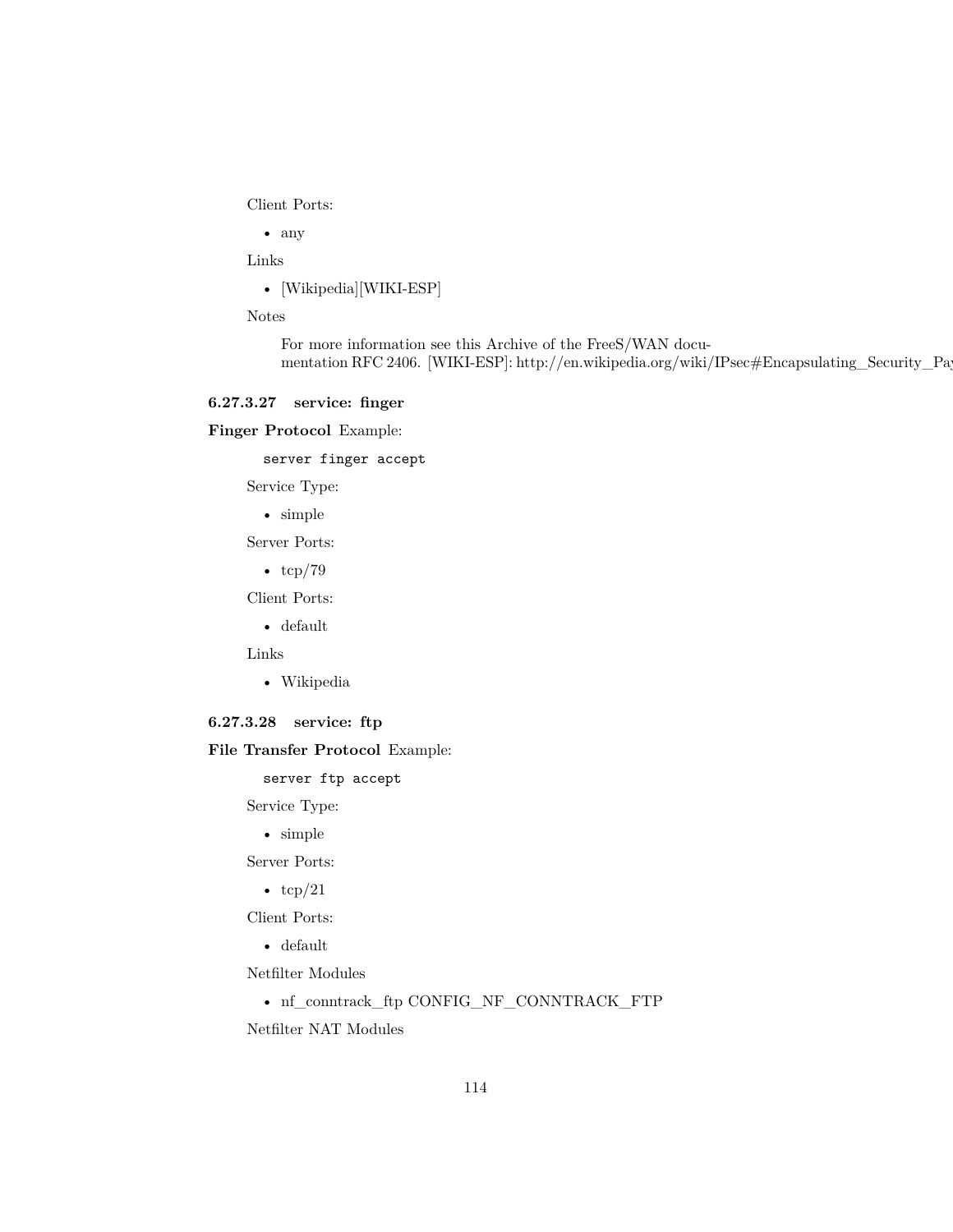• nf\_nat\_ftp [CONFIG\\_NF\\_NAT\\_FTP](http://cateee.net/lkddb/web-lkddb/NF_NAT_FTP.html)

Links

• [Wikipedia][WIKI-ftp]

Notes

The FTP service matches both active and passive FTP connections. [WIKI-ftp]: http://en.wikipedia.org/wiki/Ftp

#### <span id="page-114-1"></span>**6.27.3.29 service: gift**

#### **giFT Internet File Transfer** Example:

server gift accept

Service Type:

• simple

Server Ports:

• tcp/4302 tcp/1214 tcp/2182 tcp/2472

Client Ports:

• any

Links

- [Homepage][HOME-gift]
- [Wikipedia][WIKI-gift]

#### Notes

The gift FireHOL service supports:

- Gnutella listening at tcp/4302
- FastTrack listening at tcp/1214
- OpenFT listening at  $\text{tcp}/2182$  and  $\text{tcp}/2472$

The above ports are the defaults given for the corresponding giFT modules.

To allow access to the user interface ports of giFT, use the [giftui.](#page-114-0) [HOME-gift]: http://gift.sourceforge.net [WIKI-gift]: http://en.wikipedia.org/wiki/GiFT

### <span id="page-114-0"></span>**6.27.3.30 service: giftui**

### **giFT Internet File Transfer User Interface** Example:

server giftui accept

Service Type: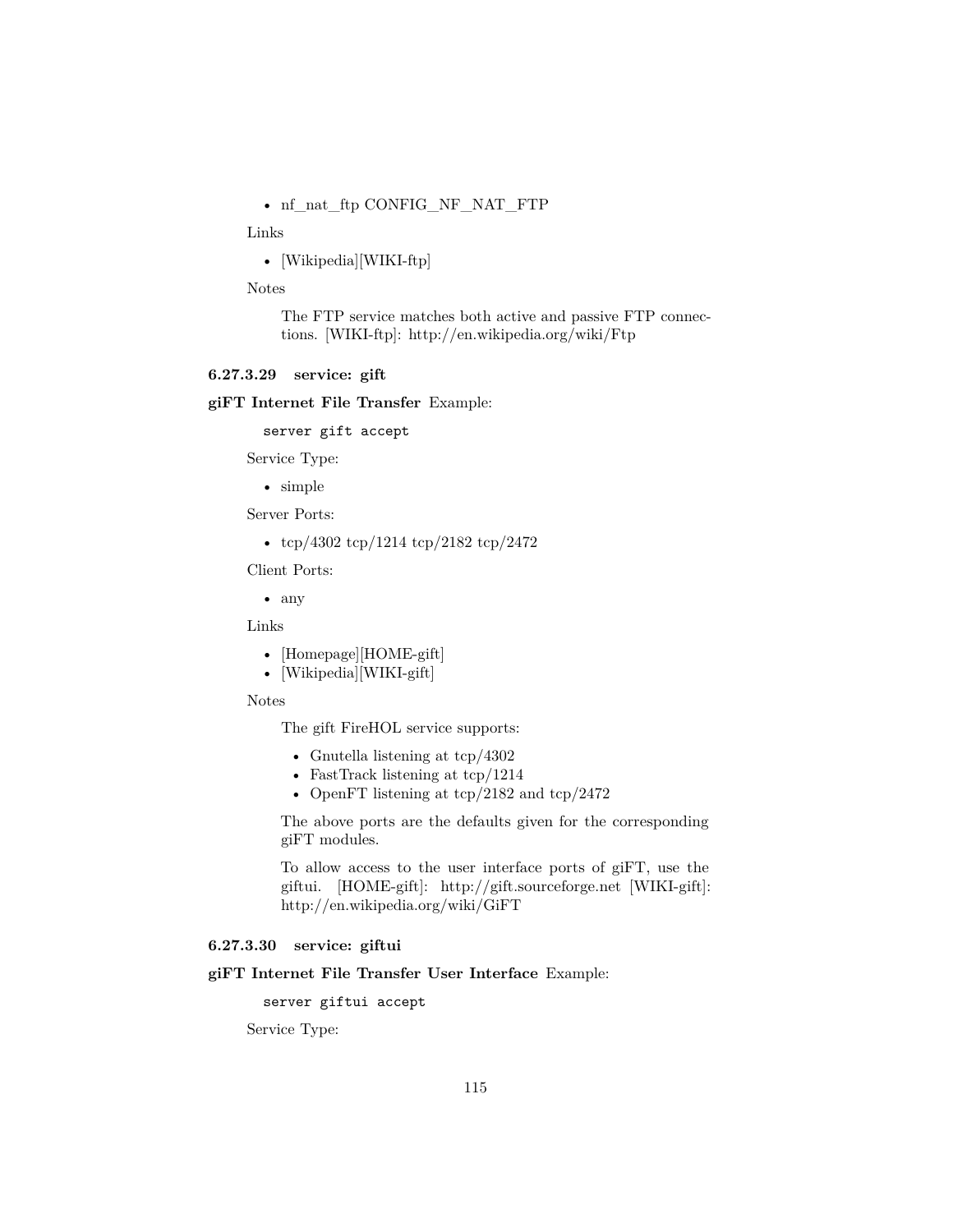• simple

Server Ports:

•  $\text{tcp}/1213$ 

Client Ports:

• default

Links

- [Homepage][HOME-giftui]
- [Wikipedia][WIKI-giftui]

Notes

This service refers only to the user interface ports offered by giFT. To allow gift accept P2P requests, use the [gift.](#page-114-1) [HOME-giftui]: http://gift.sourceforge.net [WIKI-giftui]: http://en.wikipedia.org/wiki/GiFT

### **6.27.3.31 service: gkrellmd**

#### **GKrellM Daemon** Example:

server gkrellmd accept

Service Type:

• simple

Server Ports:

•  $\text{tcp}/19150$ 

Client Ports:

• default

Links

- [Homepage](http://gkrellm.net/)
- [Wikipedia](http://en.wikipedia.org/wiki/Gkrellm)

#### **6.27.3.32 service: GRE**

#### **Generic Routing Encapsulation** Example:

server GRE accept

Service Type:

• simple

Server Ports: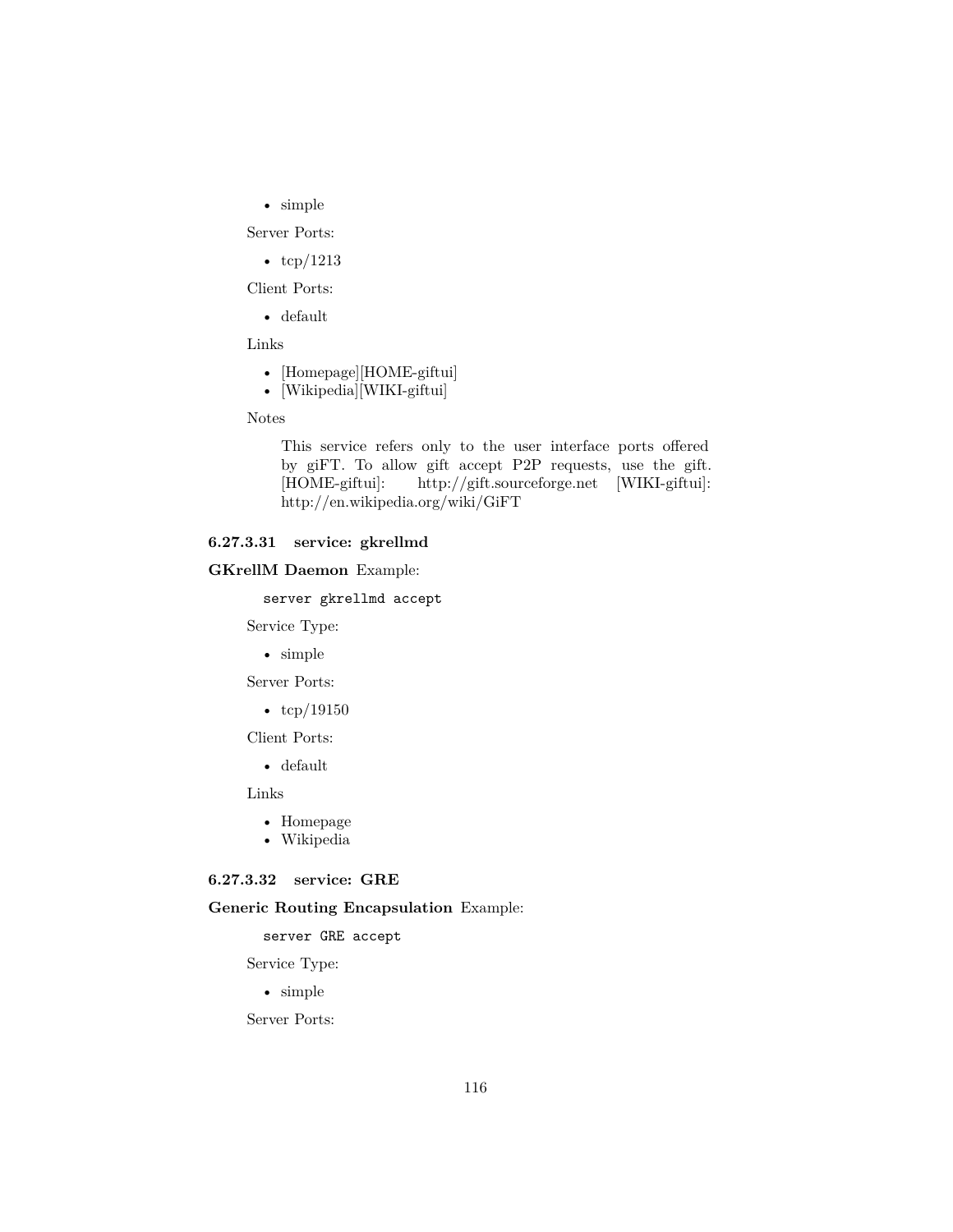• 47/any

Client Ports:

• any

Netfilter Modules

• nf\_conntrack\_proto\_gre [CONFIG\\_NF\\_CT\\_PROTO\\_GRE](http://cateee.net/lkddb/web-lkddb/NF_CT_PROTO_GRE.html)

Netfilter NAT Modules

• nf\_nat\_proto\_gre [CONFIG\\_NF\\_NAT\\_PROTO\\_GRE](http://cateee.net/lkddb/web-lkddb/NF_NAT_PROTO_GRE.html)

Links

• [Wikipedia][WIKI-GRE]

Notes

Protocol No 47.

For more information see RFC [RFC 2784.](http://www.ietf.org/rfc/rfc2784.txt) [WIKI-GRE]: http://en.wikipedia.org/wiki/Generic\_Routing\_Encapsulation

### **6.27.3.33 service: h323**

### **H.323 VoIP** Example:

server h323 accept

Service Type:

• simple

Server Ports:

• udp/1720 tcp/1720

Client Ports:

• default

Netfilter Modules

• nf\_conntrack\_h323 [CONFIG\\_NF\\_CONNTRACK\\_H323](http://cateee.net/lkddb/web-lkddb/NF_CONNTRACK_H323.html)

Netfilter NAT Modules

• nf\_nat\_h323 [CONFIG\\_NF\\_NAT\\_H323](http://cateee.net/lkddb/web-lkddb/NF_NAT_H323.html)

Links

• [Wikipedia](http://en.wikipedia.org/wiki/H323)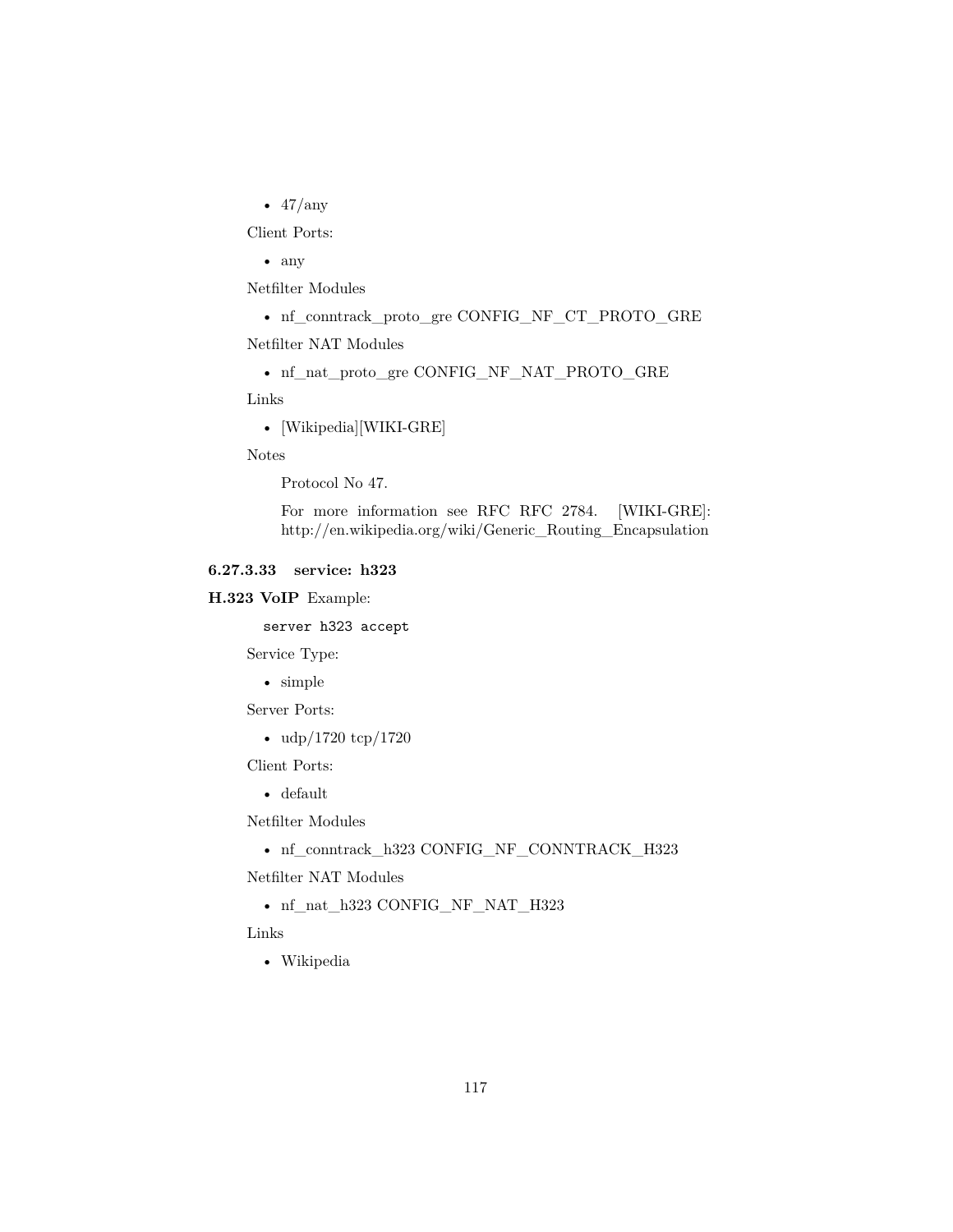## **6.27.3.34 service: heartbeat**

### **HeartBeat** Example:

server heartbeat accept

Service Type:

• simple

Server Ports:

• udp/690:699

Client Ports:

• default

Links

• [Homepage][HOME-heartbeat]

Notes

This FireHOL service has been designed such a way that it will allow multiple heartbeat clusters on the same LAN. [HOMEheartbeat]: http://www.linux-ha.org/

### <span id="page-117-0"></span>**6.27.3.35 service: http**

**Hypertext Transfer Protocol** Example:

server http accept

Service Type:

• simple

Server Ports:

•  $\text{tcp}/80$ 

Client Ports:

• default

Links

• [Wikipedia](http://en.wikipedia.org/wiki/Http)

### **6.27.3.36 service: httpalt**

#### **HTTP alternate port** Example:

server httpalt accept

Service Type: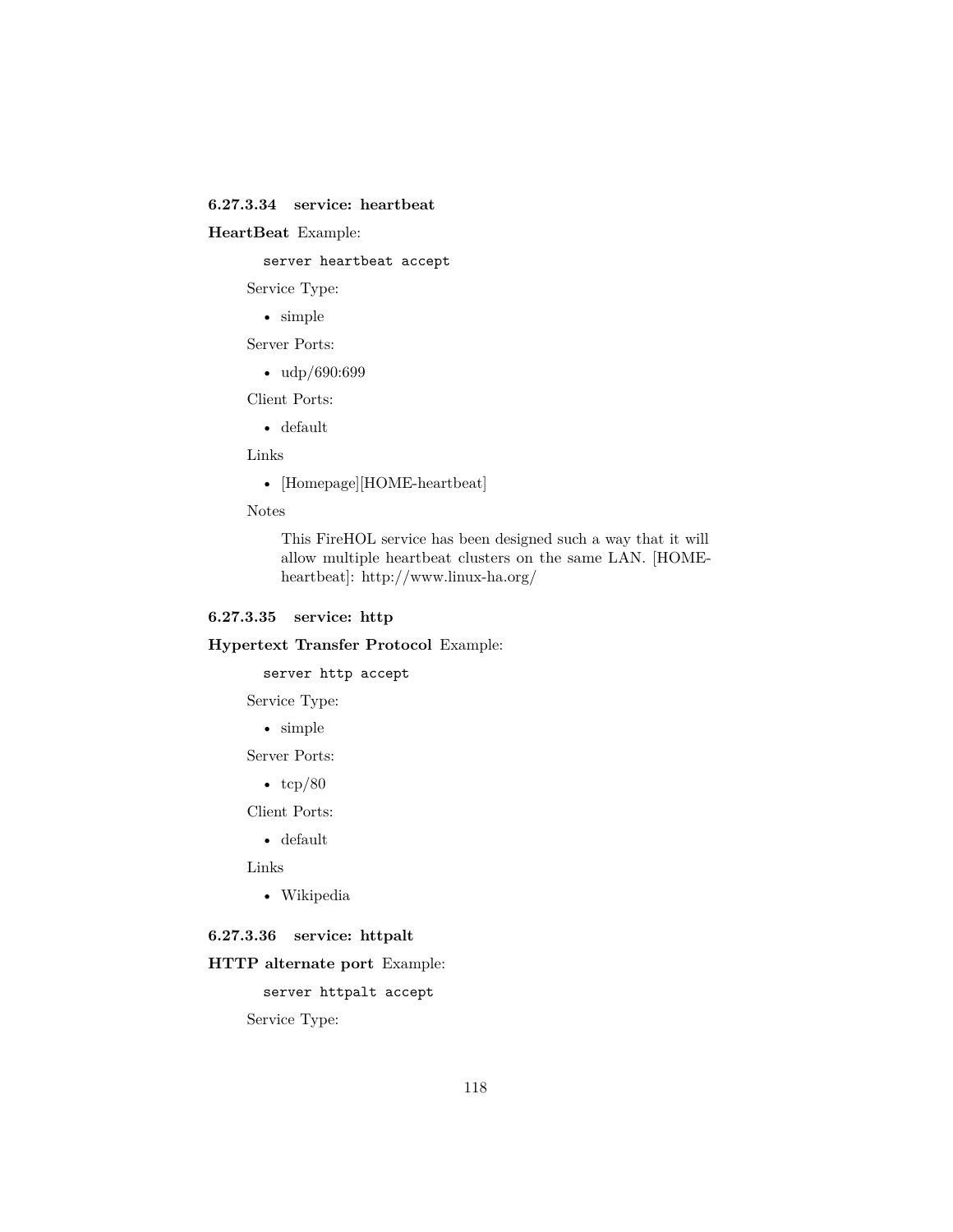• simple

Server Ports:

• tcp/8080

Client Ports:

• default

Links

• [Wikipedia][WIKI-httpalt]

Notes

This port is commonly used by web servers, web proxies and caches where the standard [http](#page-117-0) port is not available or can or should not be used. [WIKI-httpalt]: http://en.wikipedia.org/wiki/Http

# **6.27.3.37 service: https**

### **Secure Hypertext Transfer Protocol** Example:

server https accept

Service Type:

• simple

Server Ports:

•  $\text{tcp}/443$ 

Client Ports:

• default

Links

• [Wikipedia](http://en.wikipedia.org/wiki/Https)

### **6.27.3.38 service: hylafax**

### **HylaFAX** Example:

server hylafax accept

Service Type:

• complex

Server Ports:

• many

Client Ports: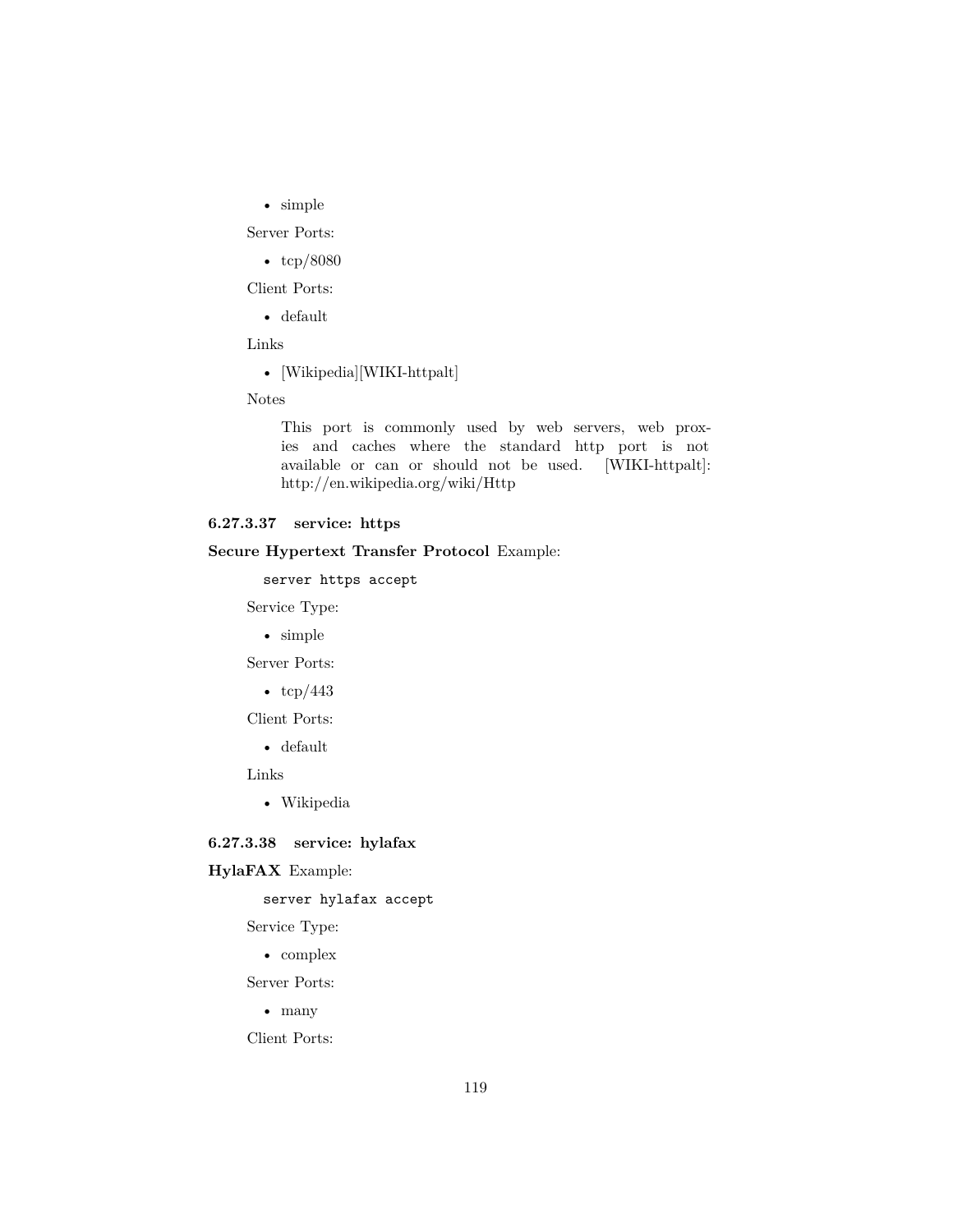• many

Links

- [Homepage][HOME-hylafax]
- [Wikipedia][WIKI-hylafax]

Notes

This service allows incoming requests to server port tcp/4559 and outgoing from server port tcp/4558.

The correct operation of this service has not been verified.

USE THIS WITH CARE. A HYLAFAX CLIENT MAY OPEN ALL TCP UNPRIVILEGED PORTS TO ANYONE (from port tcp/4558). [HOME-hylafax]: http://www.hylafax.org/ [WIKIhylafax]: http://en.wikipedia.org/wiki/Hylafax

#### <span id="page-119-1"></span>**6.27.3.39 service: iax**

#### **Inter-Asterisk eXchange** Example:

server iax accept

Service Type:

• simple

Server Ports:

• udp/5036

Client Ports:

• default

Links

- [Homepage][HOME-iax]
- [Wikipedia][WIKI-iax]

Notes

This service refers to IAX version 1. There is also [iax2.](#page-119-0) [HOME-iax]: http://www.asterisk.org [WIKI-iax]: http://en.wikipedia.org/wiki/Iax

### <span id="page-119-0"></span>**6.27.3.40 service: iax2**

#### **Inter-Asterisk eXchange v2** Example:

server iax2 accept

Service Type: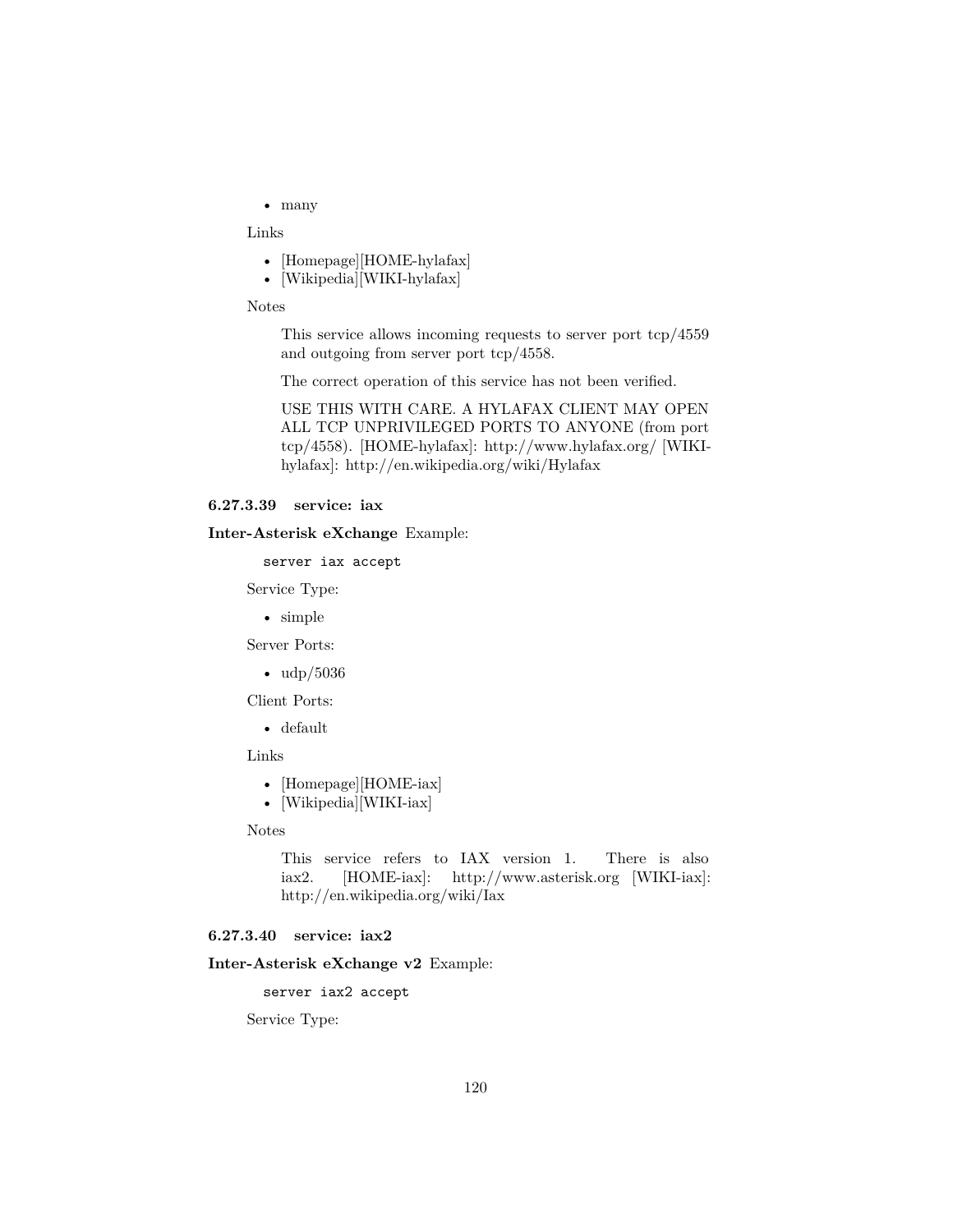• simple

Server Ports:

• udp/5469 udp/4569

Client Ports:

• default

Links

- [Homepage][HOME-iax2]
- [Wikipedia][WIKI-iax2]

Notes

This service refers to IAX version 2. There is also [iax.](#page-119-1) [HOME-iax2]: http://www.asterisk.org [WIKI-iax2]: http://en.wikipedia.org/wiki/Iax

# <span id="page-120-0"></span>**6.27.3.41 service: ICMP**

#### **Internet Control Message Protocol** Example:

server ICMP accept

Service Type:

• simple

Server Ports:

• icmp/any

Client Ports:

• any

Links

• [Wikipedia](http://en.wikipedia.org/wiki/Internet_Control_Message_Protocol)

**6.27.3.42 service: icmp**

<span id="page-120-1"></span>**Internet Control Message Protocol** Alias for [ICMP](#page-120-0)

#### **6.27.3.43 service: ICMPV6**

### **Internet Control Message Protocol v6** Example:

server ICMPV6 accept

Service Type:

• simple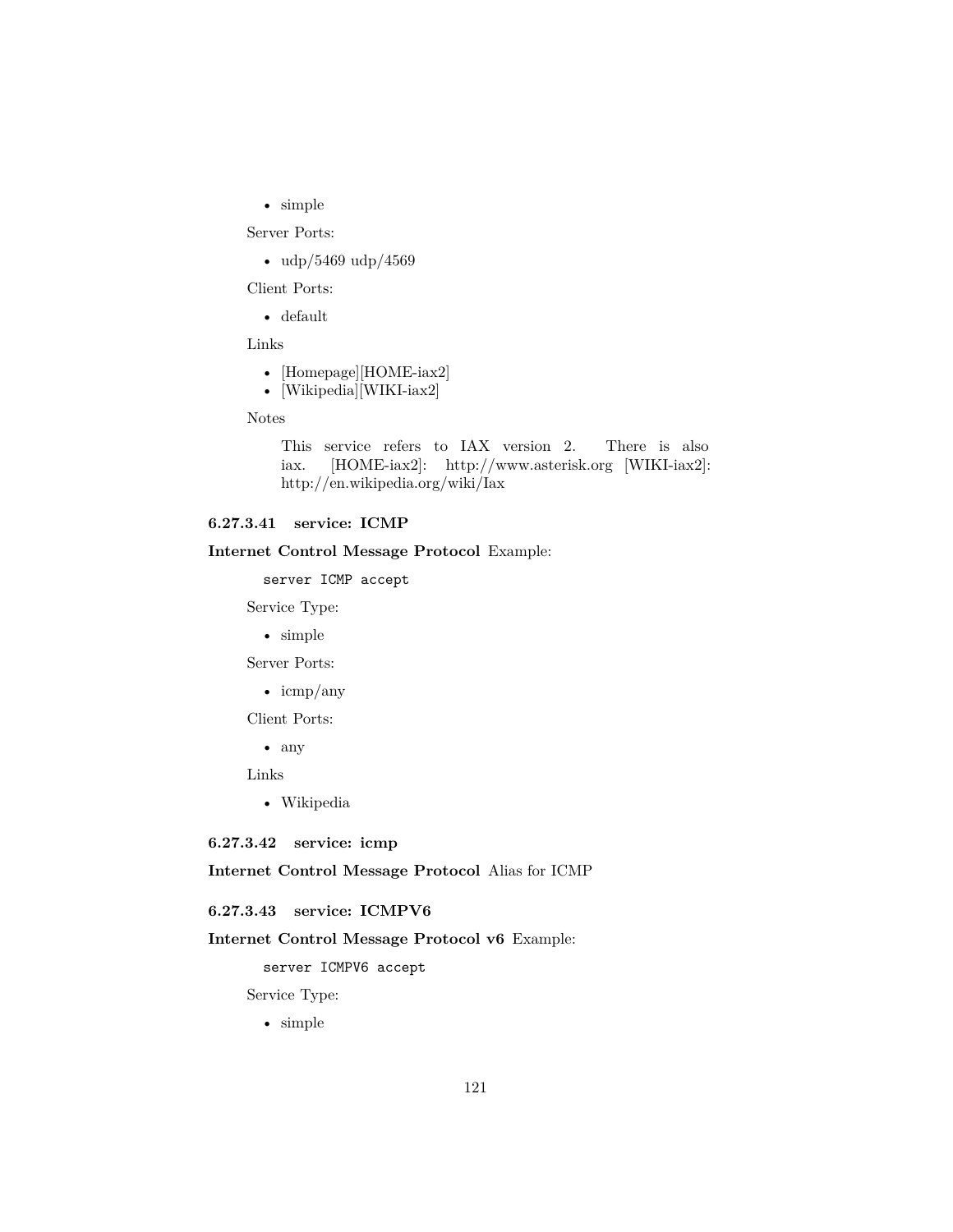Server Ports:

• icmpv6/any

Client Ports:

• any

Links

• [Wikipedia](http://en.wikipedia.org/wiki/ICMPv6)

# **6.27.3.44 service: icmpv6**

# **Internet Control Message Protocol v6** Alias for [ICMPV6](#page-120-1)

**6.27.3.45 service: icp**

**Internet Cache Protocol** Example:

server icp accept

Service Type:

• simple

Server Ports:

• udp/3130

Client Ports:

• 3130

Links

• [Wikipedia](http://en.wikipedia.org/wiki/Internet_Cache_Protocol)

### **6.27.3.46 service: ident**

**Identification Protocol** Example:

server ident reject with tcp-reset

Service Type:

• simple

Server Ports:

•  $\text{tcp}/113$ 

Client Ports:

• default

Links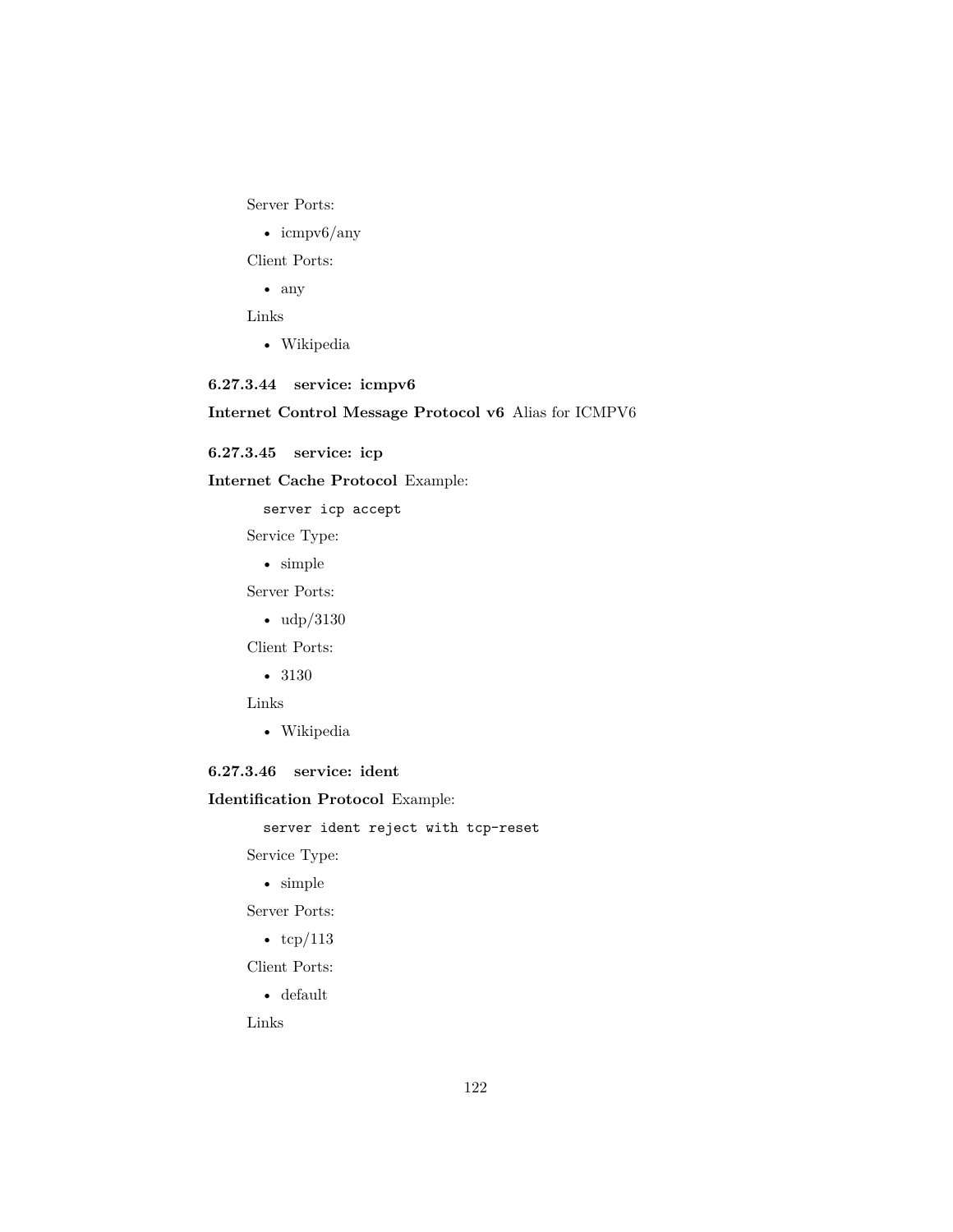• [Wikipedia](http://en.wikipedia.org/wiki/Ident_protocol)

### **6.27.3.47 service: imap**

### **Internet Message Access Protocol** Example:

server imap accept

Service Type:

• simple

Server Ports:

•  $\text{tcp}/143$ 

Client Ports:

• default

Links

• [Wikipedia](http://en.wikipedia.org/wiki/Imap)

# **6.27.3.48 service: imaps**

### **Secure Internet Message Access Protocol** Example:

server imaps accept

Service Type:

• simple

Server Ports:

• tcp/993

Client Ports:

• default

Links

• [Wikipedia](http://en.wikipedia.org/wiki/Imap)

# **6.27.3.49 service: ipsecnatt**

# **NAT traversal and IPsec** Service Type:

• simple

Server Ports:

• udp/4500

Client Ports: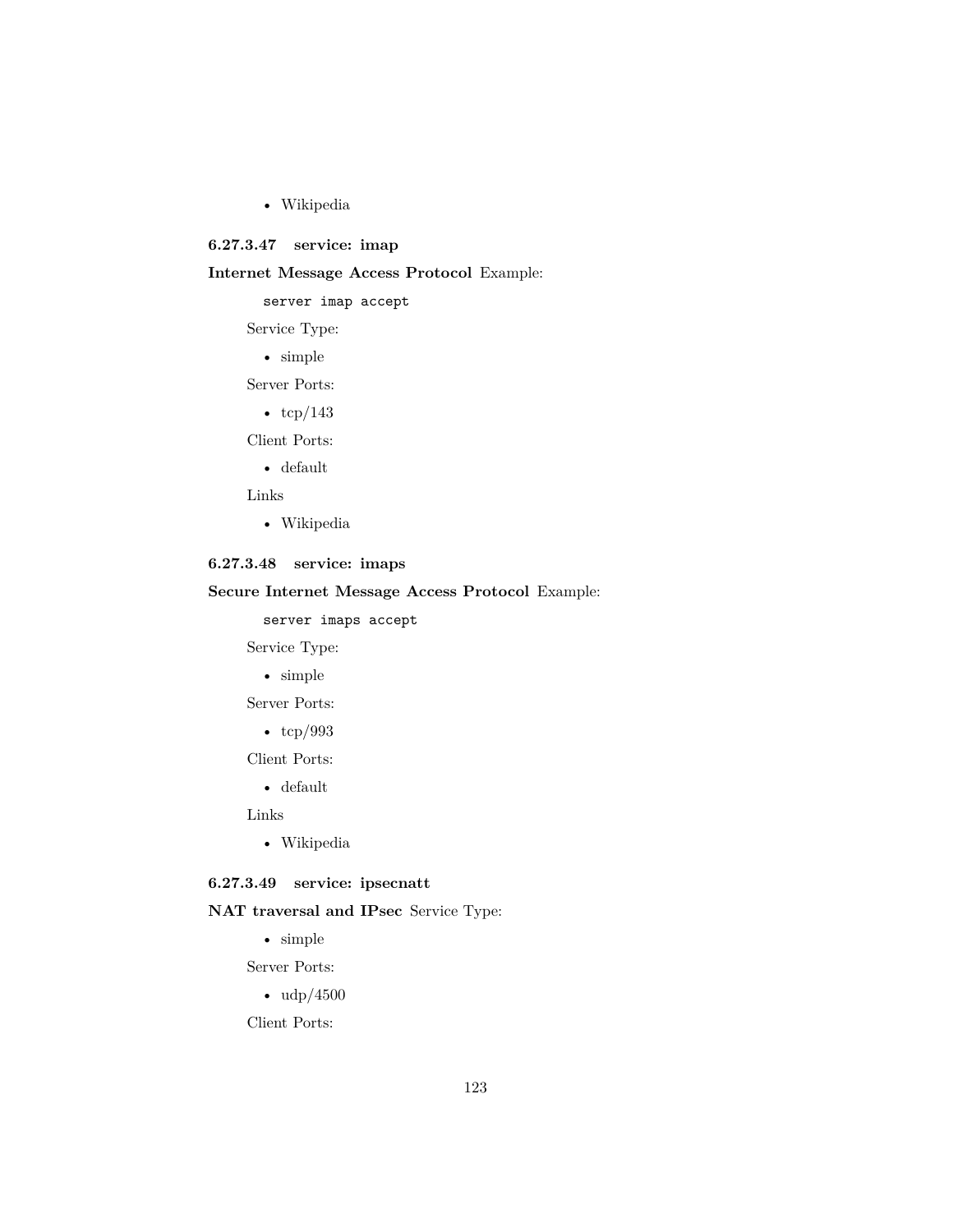• any

Links

• [Wikipedia](http://en.wikipedia.org/wiki/NAT_traversal#IPsec_traversal_across_NAT)

#### **6.27.3.50 service: ipv6error**

#### **ICMPv6 Error Handling** Example:

server ipv6error accept

Service Type:

• complex

Server Ports:

•  $N/A$ 

Client Ports:

•  $N/A$ 

Notes

This service is not needed from 3.0.0. It will do nothing but issue a warning from 3.1.0; it will be removed in 4.0.0.

The linux connection tracker ensures that ICMPv6 errors are marked as RELATED. Since 3.0.0, these are automatially accepted by FireHOL, making a separate command redundant.

### **6.27.3.51 service: ipv6mld**

**IPv6 Multicast Listener Discovery for IPv6** Example:

client ipv6mld accept

Service Type:

• complex

Server Ports:

•  $N/A$ 

Client Ports:

•  $N/A$ 

Links

• [Wikipedia][WIKI-ipv6mld]

Notes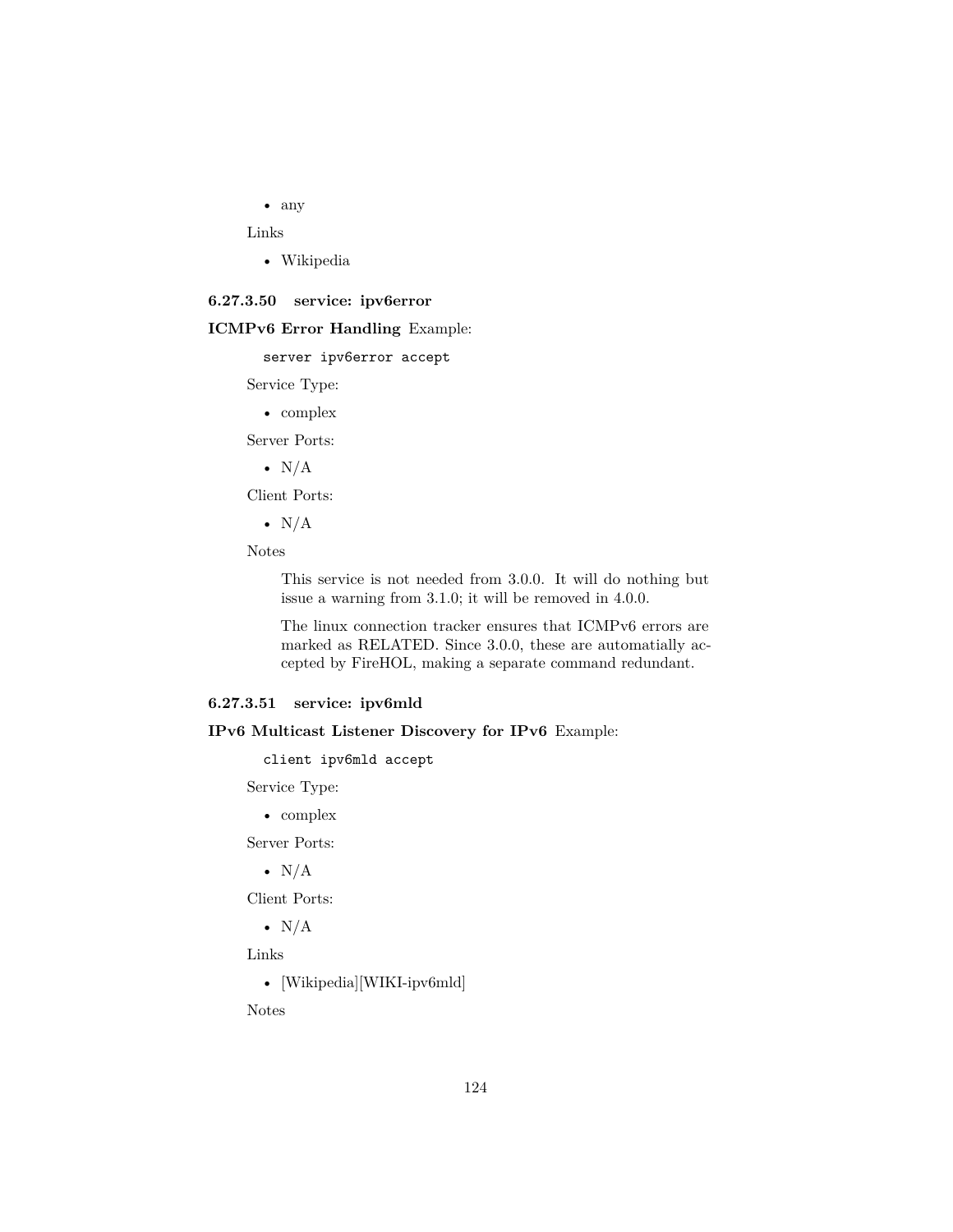IPv6 uses Multicast Listener Discovery to discover multicast listeners and what they are listening for.

In practice all IPv6 nodes are multicast listeners since multicast is used in the neighbour discovery protocol which replaces ARP in IPv4.

These rules are stateless since reports can happen automatically as well as on query.

Unless muticast snooping is disabled across the network, MLD should be enabled for any clients:

client ipv6mld accept

MLD should also be enabled as a server on any hosts acting as a router:

server ipv6mld accept

The rules should generally not be used to pass packets across a firewall (e.g. in a router definition) unless the firewall is for a bridge.

This service implicitly sets its client or server to ipv6 mode. [WIKI-ipv6mld]: https://en.wikipedia.org/wiki/Multicast\_Listener\_Discovery

### **6.27.3.52 service: ipv6neigh**

**IPv6 Neighbour discovery** Example:

client ipv6neigh accept server ipv6neigh accept

Service Type:

• complex

Server Ports:

•  $N/A$ 

Client Ports:

•  $N/A$ 

Links

• [Wikipedia][WIKI-ipv6neigh]

Notes

IPv6 uses the Neighbour Discovery Protocol to do automatic configuration of routes and to replace ARP. To allow this functional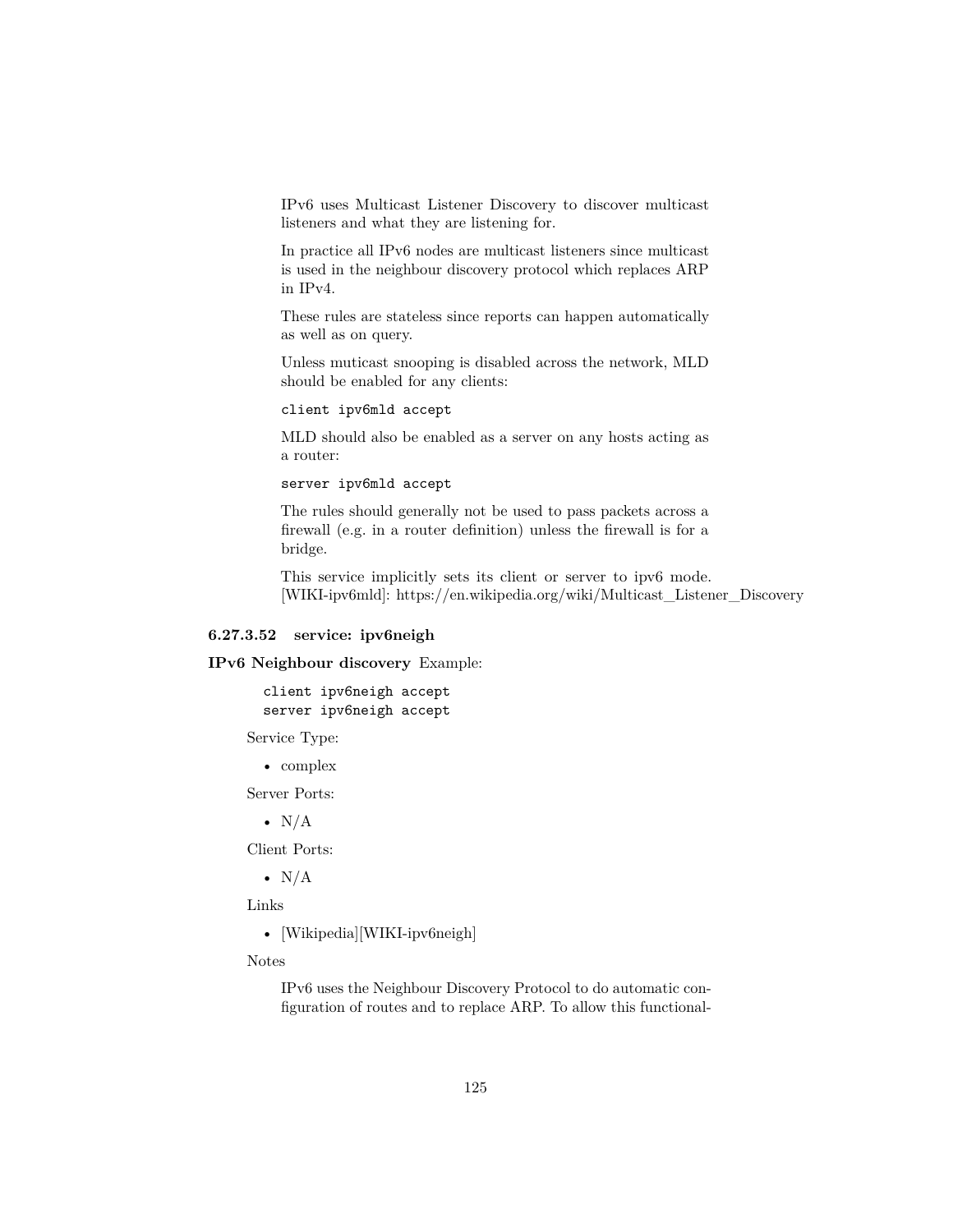ity the network neighbour and router solicitation/advertisement messages should be enabled on each interface.

These rules are stateless since advertisement can happen automatically as well as on solicitation.

Neighbour discovery (incoming) should always be enabled:

server ipv6neigh accept

Neighbour advertisement (outgoing) should always be enabled:

client ipv6neigh accept

The rules should not be used to pass packets across a firewall (e.g. in a router definition) unless the firewall is for a bridge.

This service implicitly sets its client or server to ipv6 mode. [WIKI-ipv6neigh]: https://en.wikipedia.org/wiki/Neighbor\_Discovery\_Protocol

### **6.27.3.53 service: ipv6router**

**IPv6 Router discovery** Example:

client ipv6router accept

Service Type:

• complex

Server Ports:

•  $N/A$ 

Client Ports:

•  $N/A$ 

Links

• [Wikipedia][WIKI-ipv6router]

Notes

IPv6 uses the Neighbour Discovery Protocol to do automatic configuration of routes and to replace ARP. To allow this functionality the network neighbour and router solicitation/advertisement messages should be enabled on each interface.

These rules are stateless since advertisement can happen automatically as well as on solicitation.

Router discovery (incoming) should always be enabled:

client ipv6router accept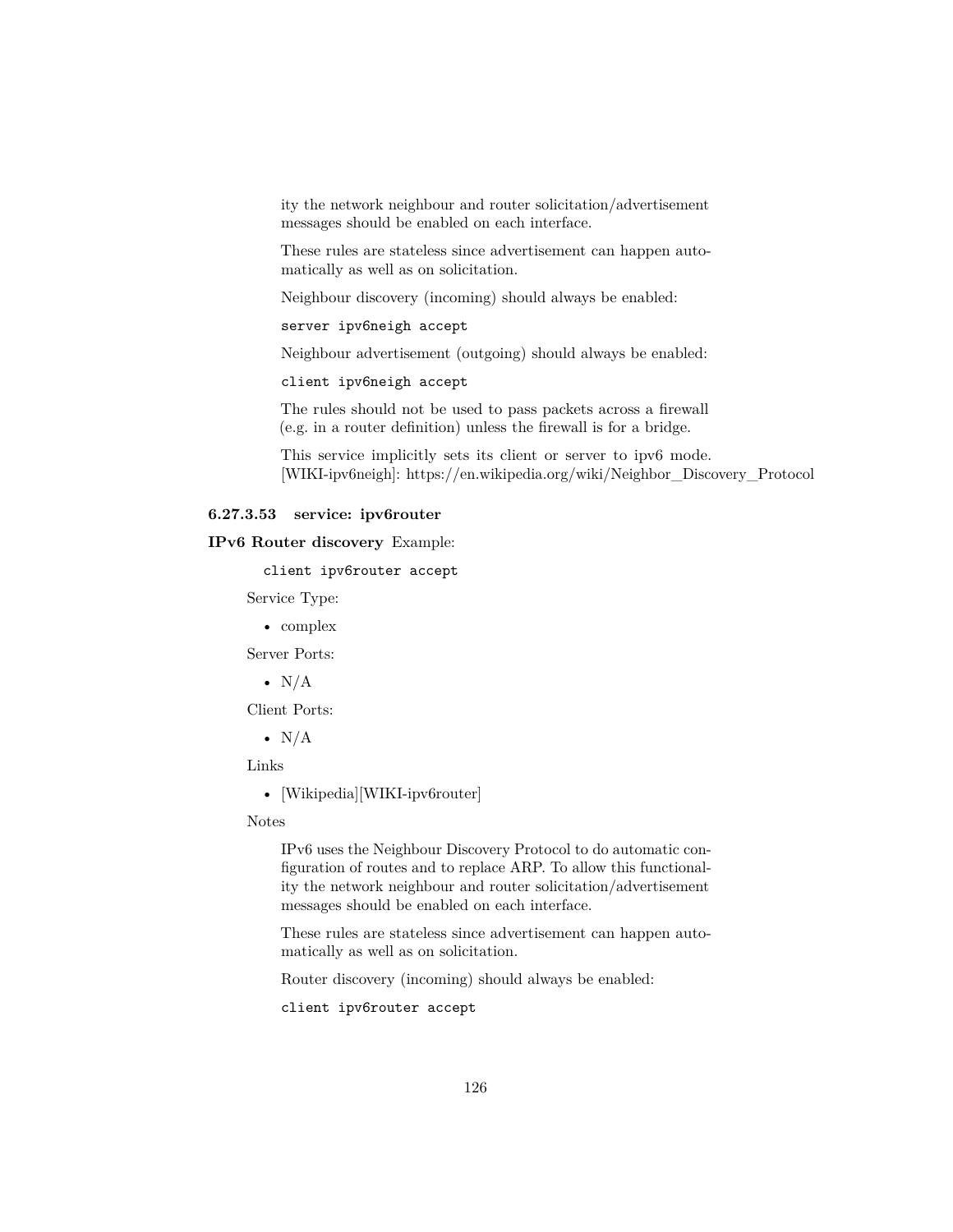Router advertisement (outgoing) should be enabled on a host that routes:

### server ipv6router accept

The rules should not be used to pass packets across a firewall (e.g. in a router definition) unless the firewall is for a bridge.

This service implicitly sets its client or server to ipv6 mode. [WIKI-ipv6router]: https://en.wikipedia.org/wiki/Neighbor\_Discovery\_Protocol

#### **6.27.3.54 service: irc**

**Internet Relay Chat** Example:

server irc accept

Service Type:

• simple

Server Ports:

• tcp/6667

Client Ports:

• default

Netfilter Modules

• nf\_conntrack\_irc [CONFIG\\_NF\\_CONNTRACK\\_IRC](http://cateee.net/lkddb/web-lkddb/NF_CONNTRACK_IRC.html)

Netfilter NAT Modules

• nf\_nat\_irc [CONFIG\\_NF\\_NAT\\_IRC](http://cateee.net/lkddb/web-lkddb/NF_NAT_IRC.html)

Links

• [Wikipedia](http://en.wikipedia.org/wiki/Internet_Relay_Chat)

### **6.27.3.55 service: isakmp**

**Internet Security Association and Key Management Protocol (IKE)** Example:

server isakmp accept

Service Type:

• simple

Server Ports:

 $\bullet$  udp/500

Client Ports: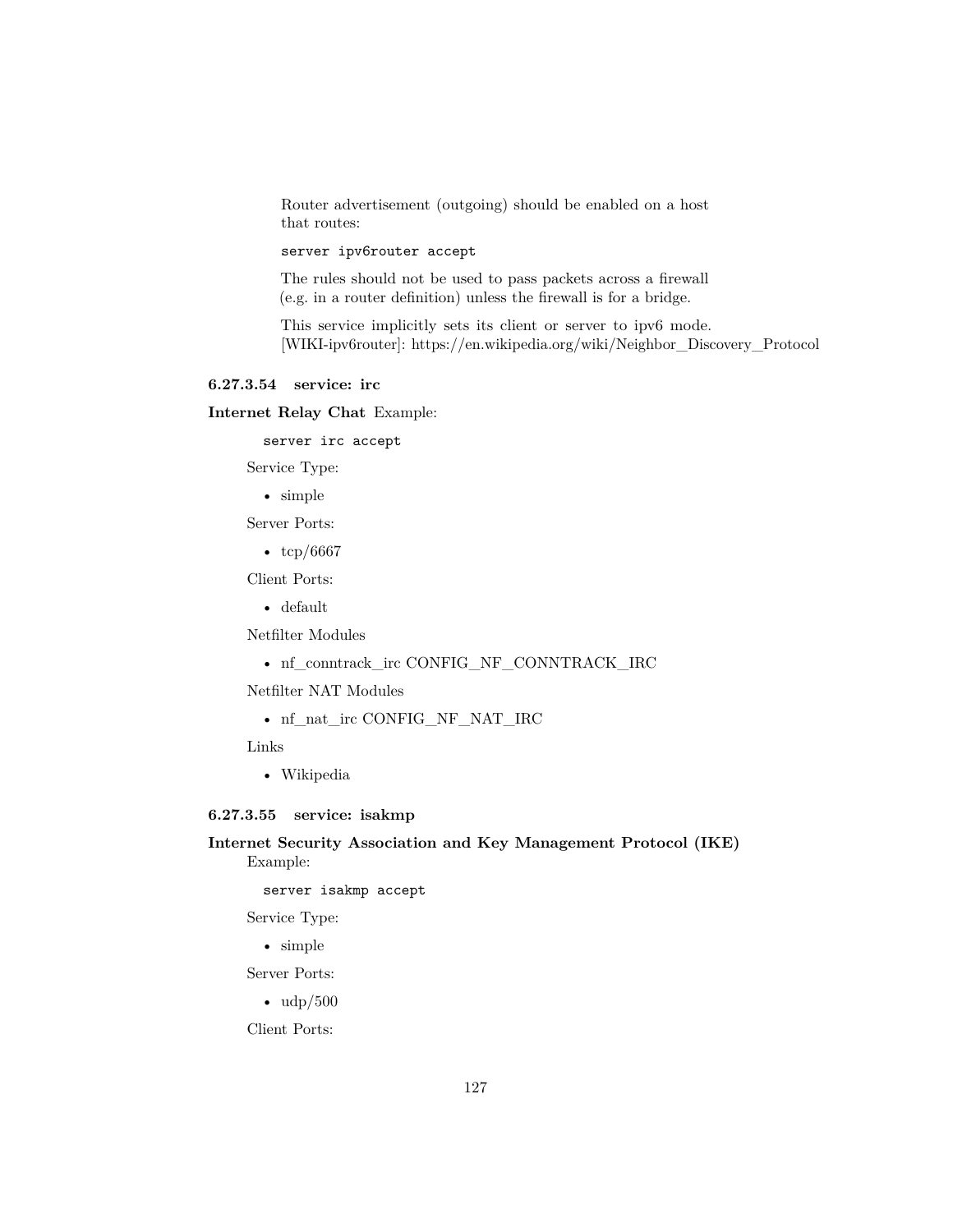• any

Links

• [Wikipedia][WIKI-isakmp]

Notes

For more information see the [Archive of the FreeS/WAN docu](http://web.archive.org/web/20100918134143/http://www.freeswan.org/freeswan_trees/freeswan-1.99/doc/ipsec.html#IKE.ipsec)[mentation](http://web.archive.org/web/20100918134143/http://www.freeswan.org/freeswan_trees/freeswan-1.99/doc/ipsec.html#IKE.ipsec) [WIKI-isakmp]: http://en.wikipedia.org/wiki/ISAKMP

### <span id="page-127-0"></span>**6.27.3.56 service: jabber**

#### **Extensible Messaging and Presence Protocol** Example:

server jabber accept

Service Type:

• simple

Server Ports:

• tcp/5222 tcp/5223

Client Ports:

• default

Links

• [Wikipedia][WIKI-jabber]

Notes

Allows clear and SSL client-to-server connections. [WIKI-jabber]: http://en.wikipedia.org/wiki/Jabber

### **6.27.3.57 service: jabberd**

**Extensible Messaging and Presence Protocol (Server)** Example:

server jabberd accept

Service Type:

• simple

Server Ports:

• tcp/5222 tcp/5223 tcp/5269

Client Ports:

• default

Links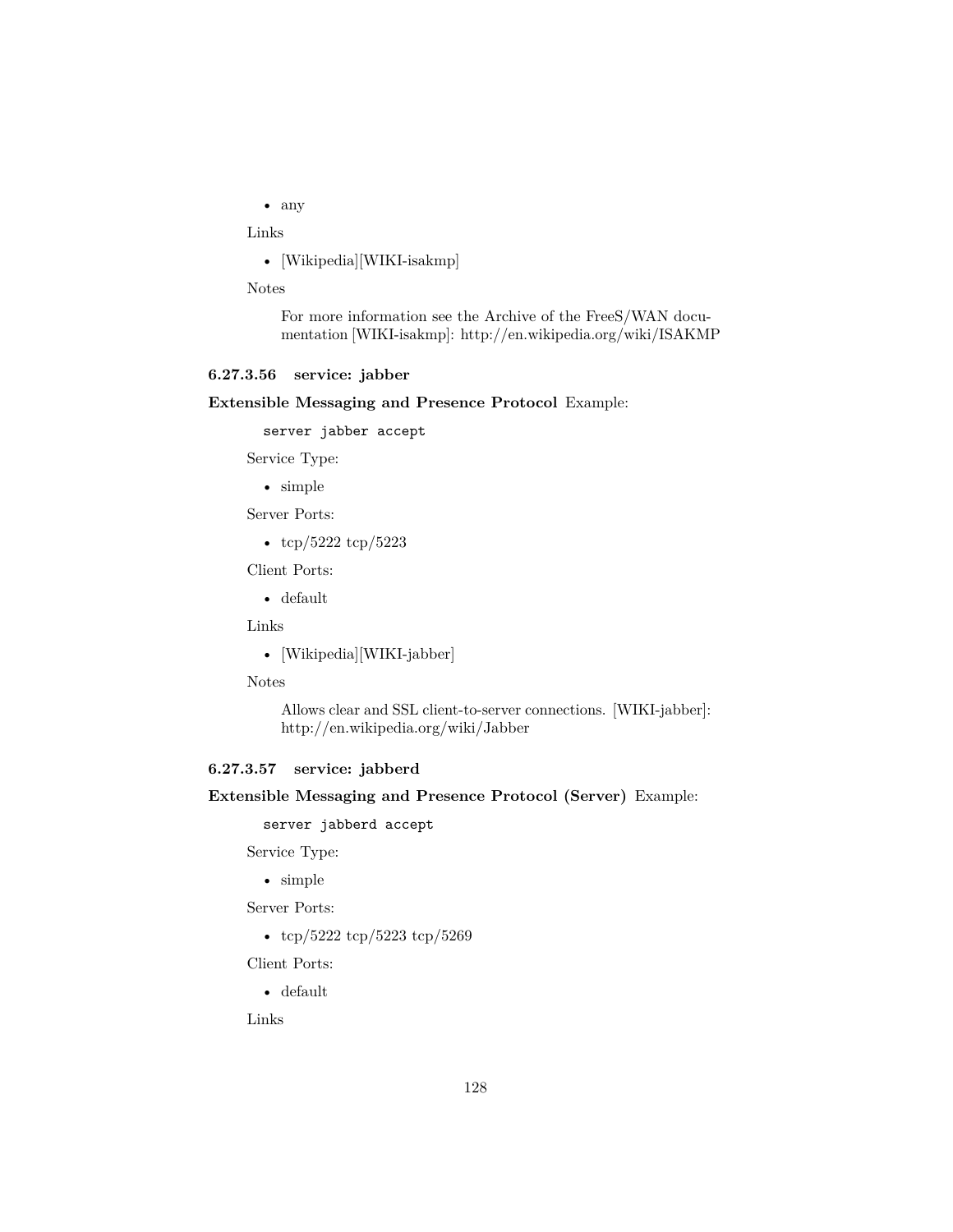• [Wikipedia][WIKI-jabberd]

Notes

Allows clear and SSL client-to-server and server-to-server connections.

Use this service for a jabberd server. In all other cases, use the [jabber.](#page-127-0) [WIKI-jabberd]: http://en.wikipedia.org/wiki/Jabber

# **6.27.3.58 service: l2tp**

### **Layer 2 Tunneling Protocol** Service Type:

• simple

Server Ports:

• udp/1701

Client Ports:

• any

Links

• [Wikipedia](http://en.wikipedia.org/wiki/L2tp)

### **6.27.3.59 service: ldap**

### **Lightweight Directory Access Protocol** Example:

server ldap accept

Service Type:

• simple

Server Ports:

•  $\text{tcp}/389$ 

Client Ports:

• default

Links

• [Wikipedia](http://en.wikipedia.org/wiki/Ldap)

### **6.27.3.60 service: ldaps**

**Secure Lightweight Directory Access Protocol** Example:

server ldaps accept

Service Type: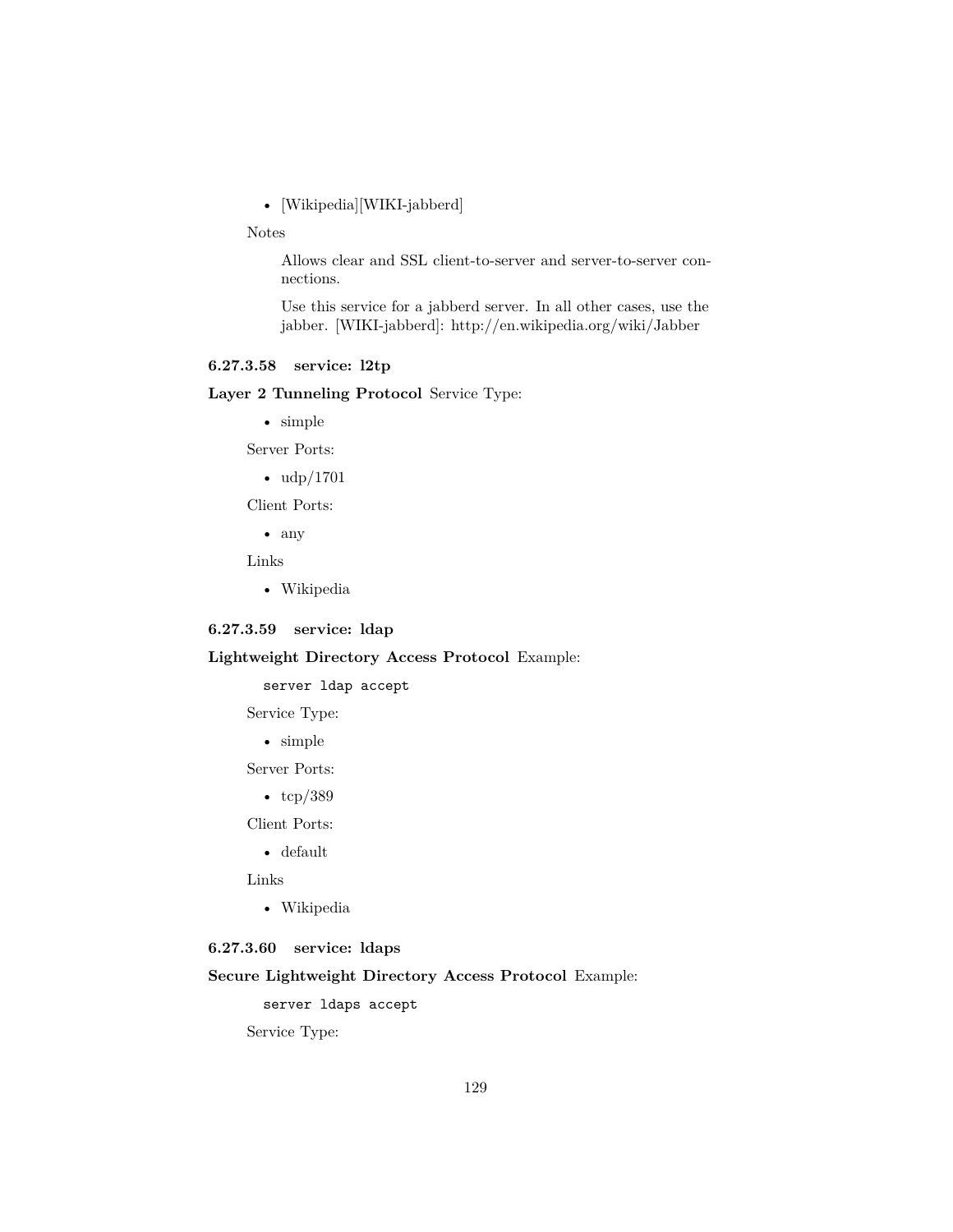• simple

Server Ports:

• tcp/636

Client Ports:

• default

Links

• [Wikipedia](http://en.wikipedia.org/wiki/Ldap)

## **6.27.3.61 service: lpd**

### **Line Printer Daemon Protocol** Example:

server lpd accept

Service Type:

• simple

Server Ports:

•  $tcp/515$ 

Client Ports:

• any

Links

• [Wikipedia][WIKI-lpd]

Notes

LPD is documented in [RFC 1179.](http://www.ietf.org/rfc/rfc1179.txt)

Since many operating systems incorrectly use the nondefault client ports for LPD access, this definition allows any client port to access the service (in addition to the RFC defined 721 to 731 inclusive). [WIKI-lpd]: http://en.wikipedia.org/wiki/Line\_Printer\_Daemon\_protocol

### <span id="page-129-0"></span>**6.27.3.62 service: microsoft-ds**

### **Direct Hosted (NETBIOS-less) SMB** Example:

server microsoft\_ds accept

Service Type:

• simple

Server Ports: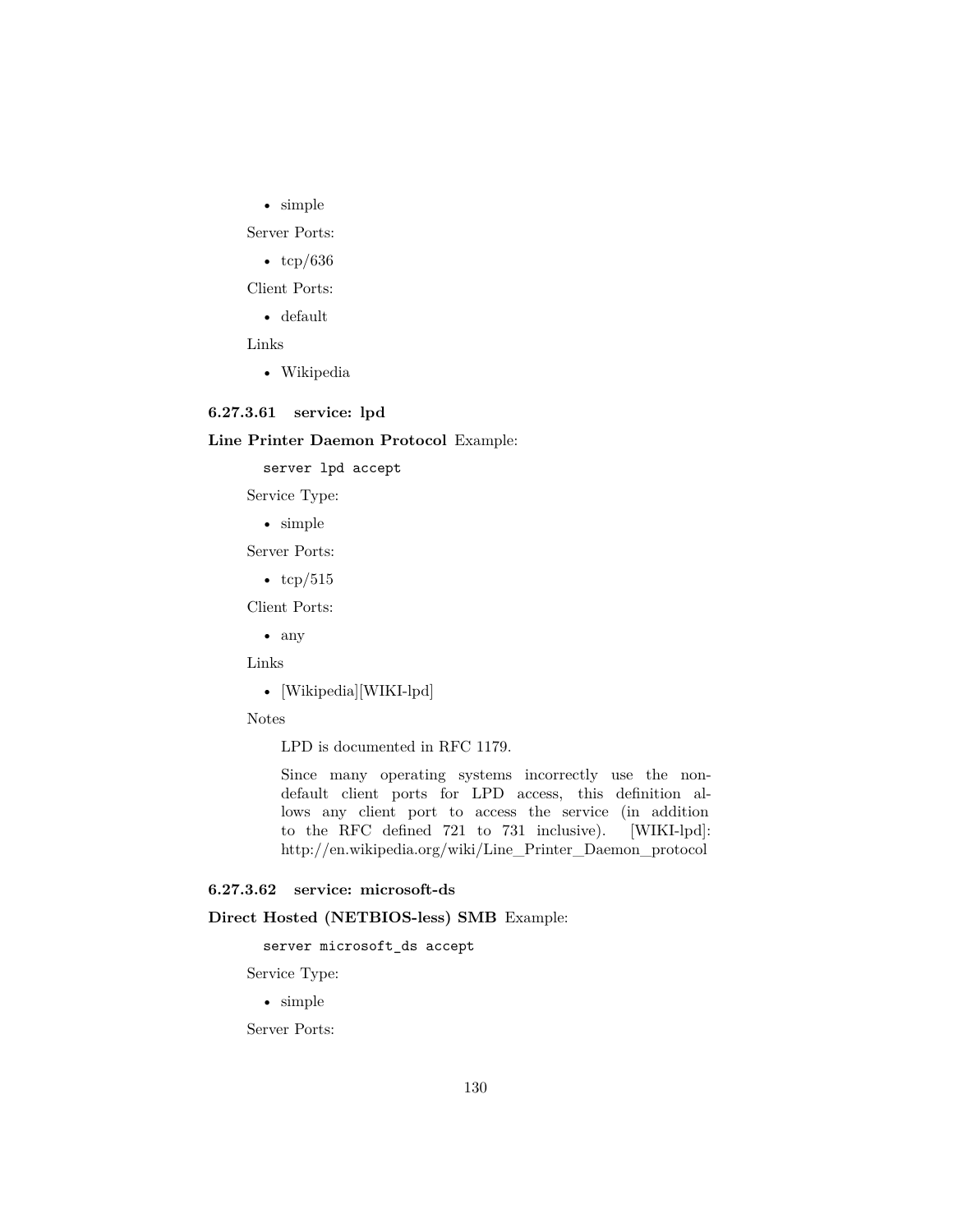•  $\text{tcp}/445$ 

Client Ports:

• default

Notes

Direct Hosted (i.e. NETBIOS-less SMB)

This is another NETBIOS Session Service with minor differences with [netbios\\_ssn.](#page-134-0) It is supported only by Windows 2000 and Windows XP and it offers the advantage of being independent of WINS for name resolution.

It seems that samba supports transparently this protocol on the [netbios\\_ssn](#page-134-0) ports, so that either direct hosted or traditional SMB can be served simultaneously.

Please refer to the [netbios\\_ssn](#page-134-0) for more information.

#### **6.27.3.63 service: mms**

**Microsoft Media Server** Example:

server mms accept

Service Type:

• simple

Server Ports:

•  $\frac{\text{top}}{1755}$  udp/1755

Client Ports:

• default

Netfilter Modules

• See [here.](http://www.netfilter.org/documentation/HOWTO/netfilter-extensions-HOWTO-5.html#ss5.5)

Netfilter NAT Modules

• See [here.](http://www.netfilter.org/documentation/HOWTO/netfilter-extensions-HOWTO-5.html#ss5.5)

Links

• [Wikipedia][WIKI-mms]

Notes

Microsoft's proprietary network streaming protocol used to transfer unicast data in Windows Media Services (previously called NetShow Services). [WIKI-mms]: http://en.wikipedia.org/wiki/Microsoft\_Media\_Server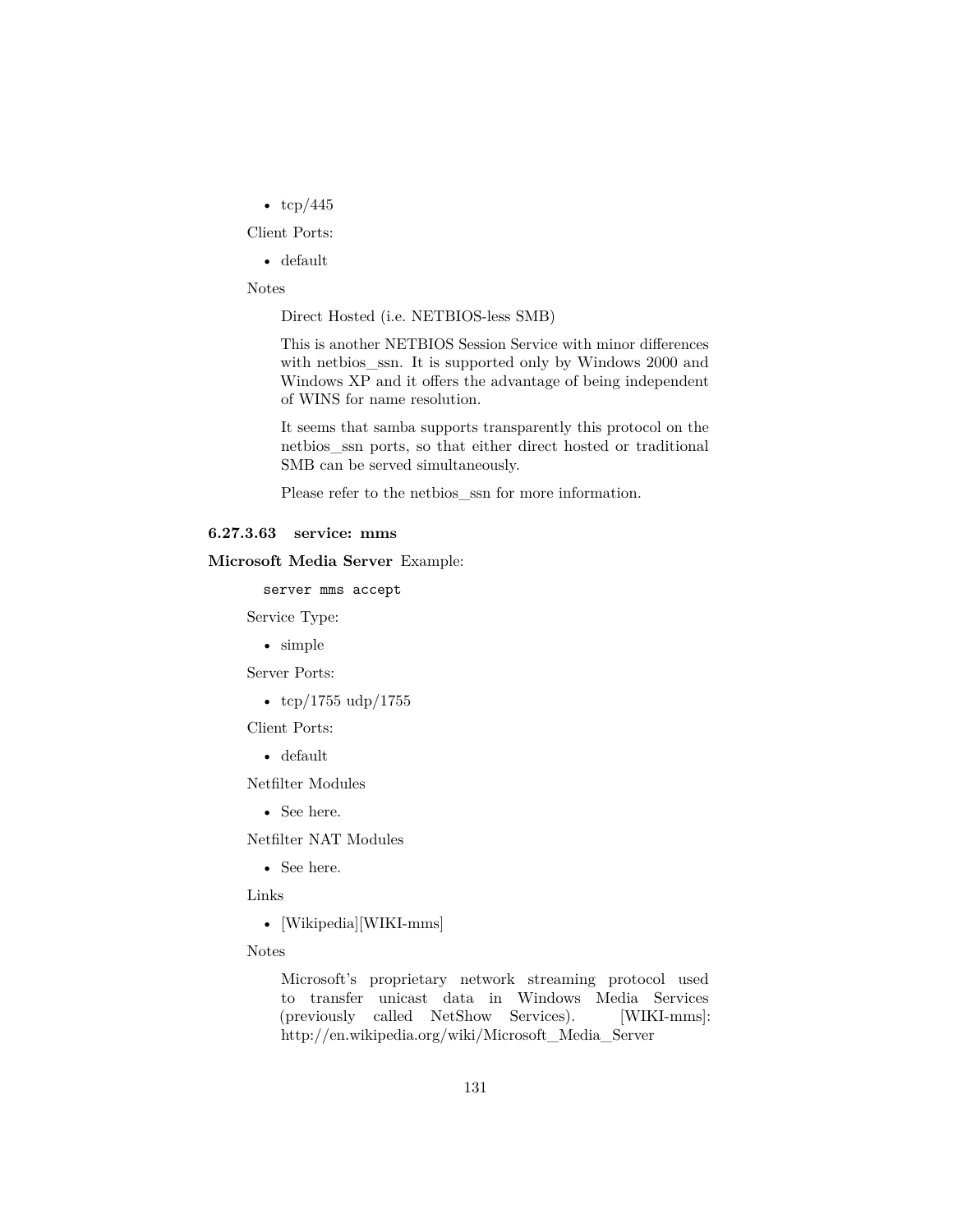## **6.27.3.64 service: msn**

### **Microsoft MSN Messenger Service** Example:

server msn accept

Service Type:

• simple

Server Ports:

• tcp/1863 udp/1863

Client Ports:

• default

### **6.27.3.65 service: msnp**

**msnp** Example:

server msnp accept

Service Type:

• simple

Server Ports:

•  $\frac{\text{tcp}}{6891}$ 

Client Ports:

- default
- **6.27.3.66 service: ms-ds**

### **Direct Hosted (NETBIOS-less) SMB** Alias for [microsoft\\_ds](#page-129-0)

### **6.27.3.67 service: multicast**

**Multicast** Example:

server multicast reject with proto-unreach

Service Type:

• complex

Server Ports:

•  $N/A$ 

Client Ports:

•  $N/A$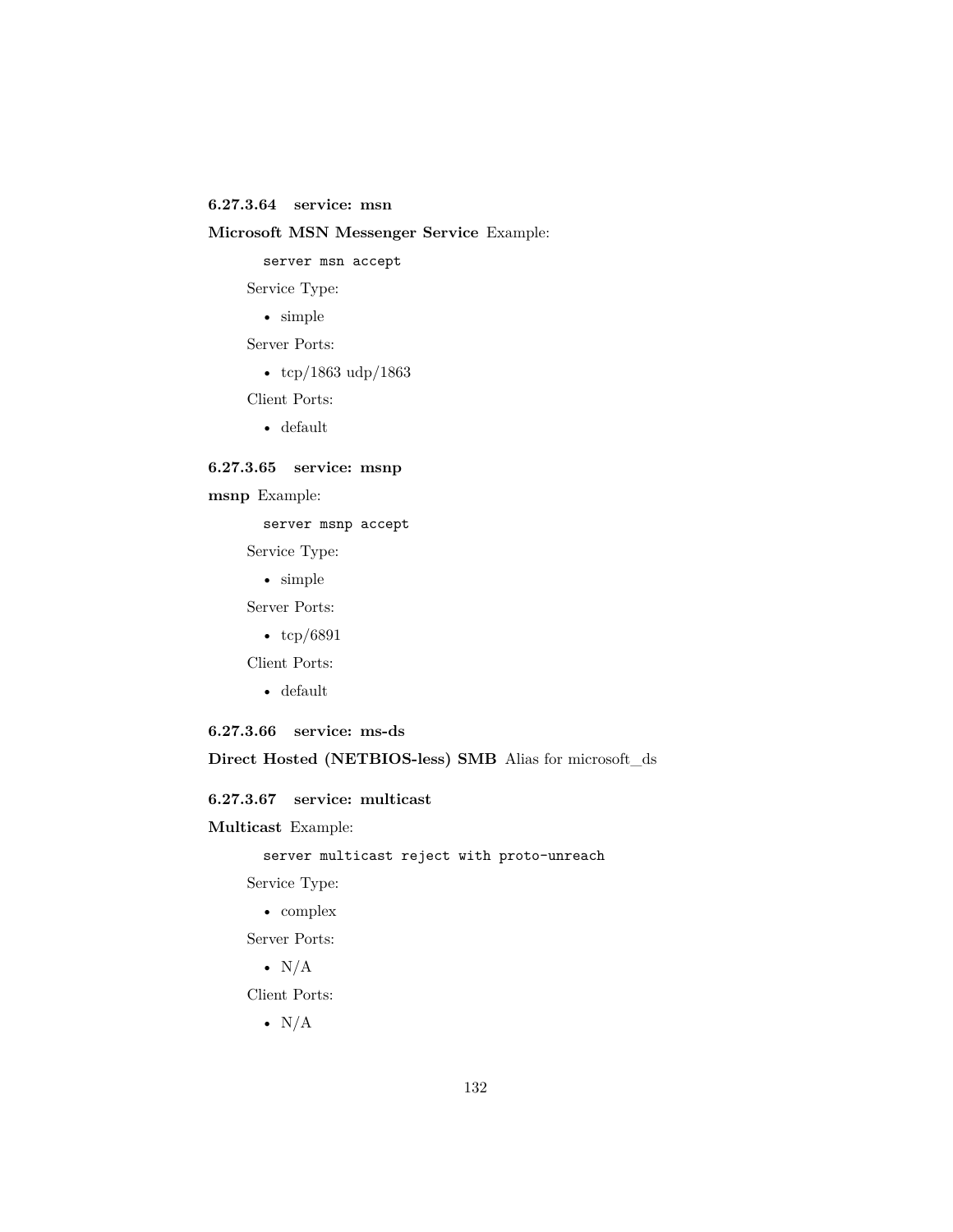Links

• [Wikipedia][WIKI-multicast]

Notes

The multicast service matches all packets sent to the \$MUL-TICAST\_IPS addresses using IGMP or UDP. For IPv4 that means  $224.0.0.0/4$  and for IPv6 FF00::/16. [WIKI-multicast]: http://en.wikipedia.org/wiki/Multicast

### **6.27.3.68 service: mysql**

**MySQL** Example:

server mysql accept

Service Type:

• simple

Server Ports:

• tcp/3306

Client Ports:

• default

Links

- [Homepage](http://www.mysql.com/)
- [Wikipedia](http://en.wikipedia.org/wiki/Mysql)

#### **6.27.3.69 service: netbackup**

**Veritas NetBackup service** Example:

server netbackup accept client netbackup accept

Service Type:

• simple

Server Ports:

• tcp/13701 tcp/13711 tcp/13720 tcp/13721 tcp/13724 tcp/13782 tcp/13783

Client Ports:

• any

Links

• [Wikipedia][WIKI-netbackup]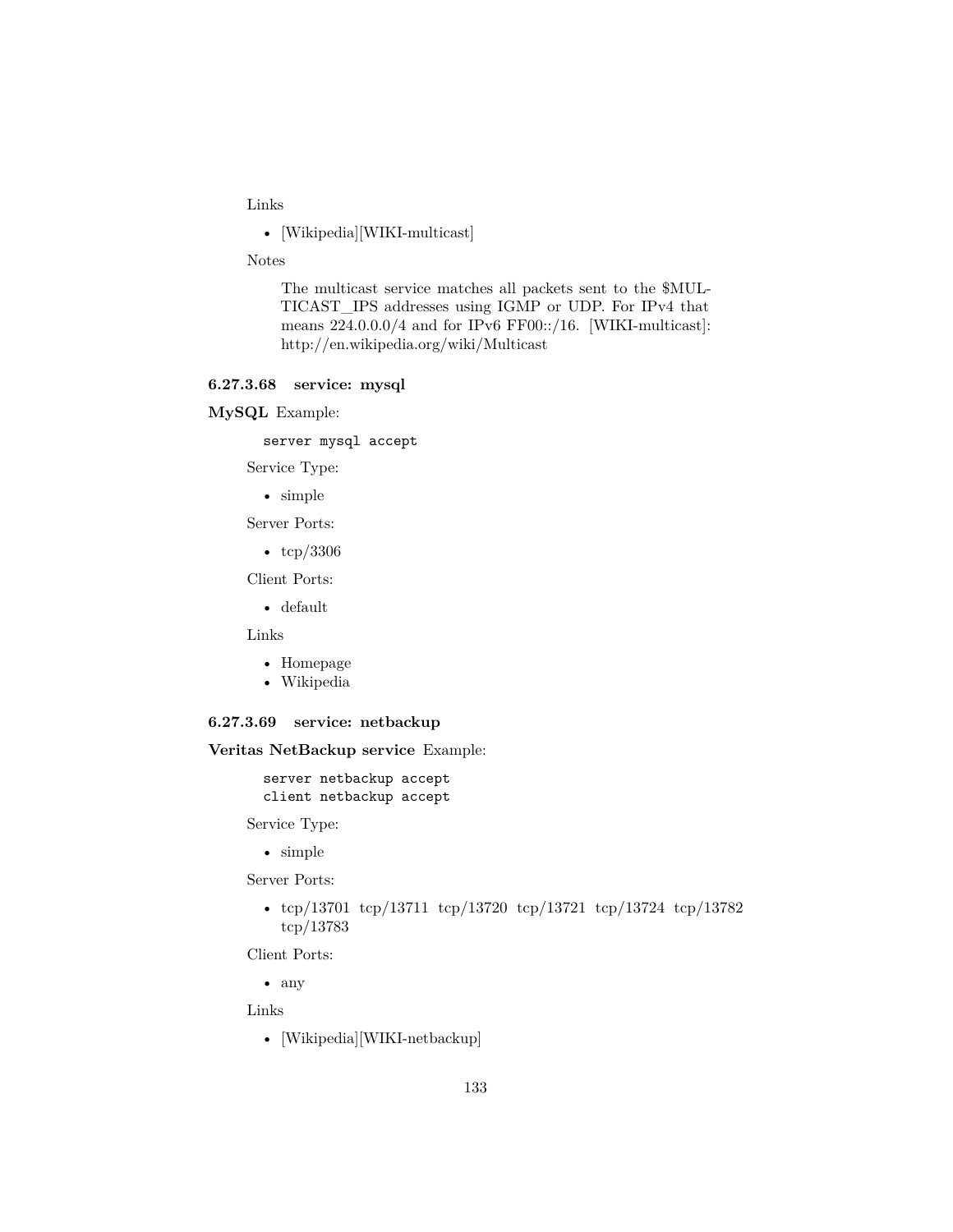### Notes

To use this service you must define it as both client and server in NetBackup clients and NetBackup servers. [WIKI-netbackup]: http://en.wikipedia.org/wiki/Netbackup

#### **6.27.3.70 service: netbios-dgm**

#### **NETBIOS Datagram Distribution Service** Example:

server netbios\_dgm accept

Service Type:

• simple

Server Ports:

 $\bullet$  udp/138

Client Ports:

• any

Links

• [Wikipedia][WIKI-netbios\_dgm]

Notes

See also the [samba.](#page-146-0)

Keep in mind that this service broadcasts (to the broadcast address of your LAN) UDP packets. If you place this service within an interface that has a dst parameter, remember to include (in the dst parameter) the broadcast address of your LAN too. [WIKI-netbios\_dgm]: http://en.wikipedia.org/wiki/Netbios#Datagram\_distribution\_service

#### **6.27.3.71 service: netbios-ns**

**NETBIOS Name Service** Example:

server netbios\_ns accept

Service Type:

• simple

Server Ports:

```
• \frac{\text{udp}}{137}
```
Client Ports:

• any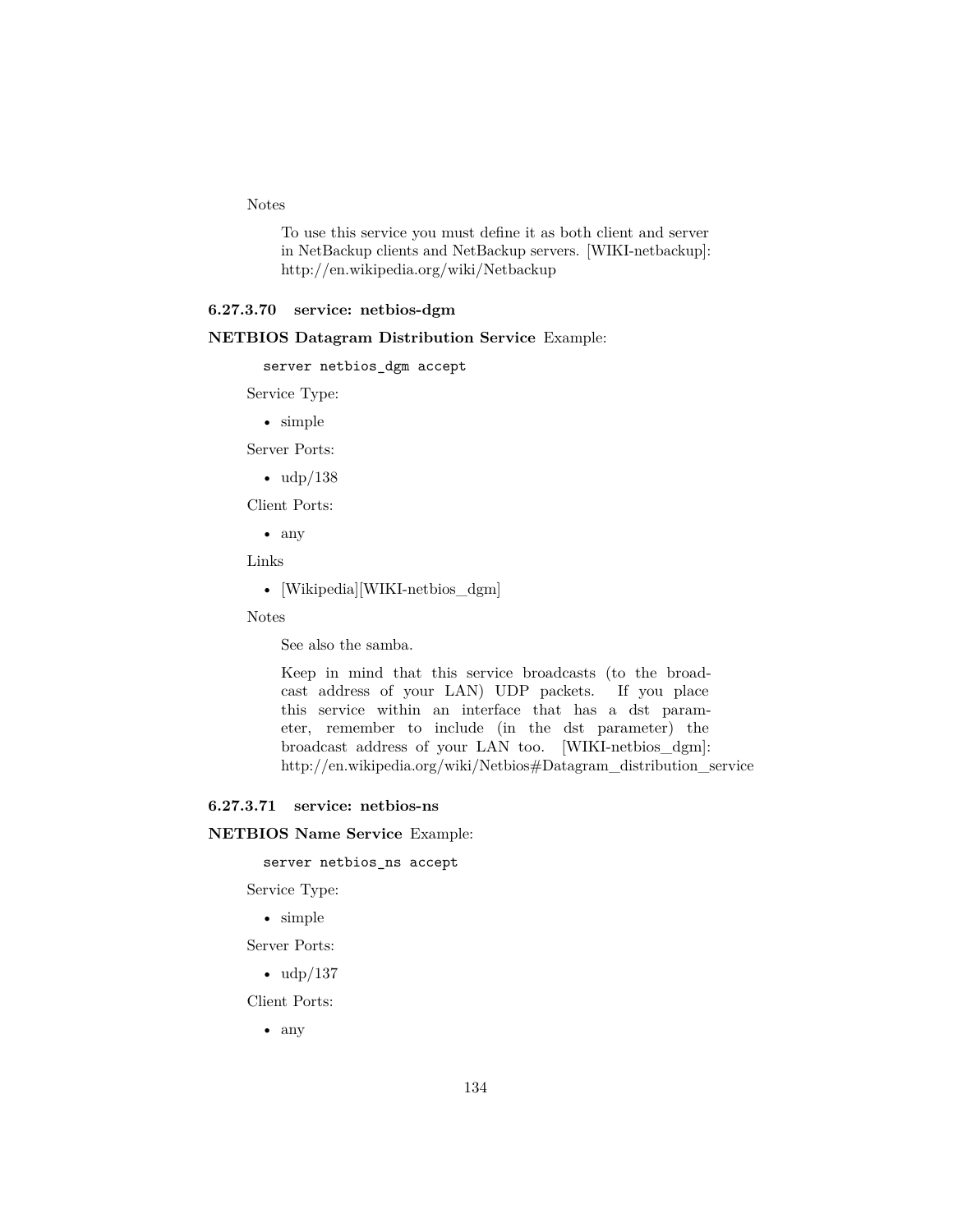Links

• [Wikipedia][WIKI-netbios\_ns]

Notes

See also the [samba.](#page-146-0) [WIKI-netbios\_ns]: http://en.wikipedia.org/wiki/Netbios#Name\_service

#### <span id="page-134-0"></span>**6.27.3.72 service: netbios-ssn**

#### **NETBIOS Session Service** Example:

server netbios\_ssn accept

Service Type:

• simple

Server Ports:

•  $\text{tcp}/139$ 

Client Ports:

• default

Links

• [Wikipedia][WIKI-netbios\_ssn]

Notes

See also the [samba.](#page-146-0)

Please keep in mind that newer NETBIOS clients prefer to use port 445 [\(microsoft\\_ds\)](#page-129-0) for the NETBIOS session service, and when this is not available they fall back to port 139 (netbios\_ssn). Versions of samba above 3.x bind automatically to ports 139 and 445.

If you have an older samba version and your policy on an interface or router is DROP, clients trying to access port 445 will have to timeout before falling back to port 139. This timeout can be up to several minutes.

To overcome this problem you can explicitly REJECT the [mi](#page-129-0)[crosoft\\_ds](#page-129-0) with a tcp-reset message:

server microsoft\_ds reject with tcp-reset [WIKI-netbios\_ssn]: http://en.wikipedia.org/wiki/Netbios#Session\_service

#### **6.27.3.73 service: nfs**

**Network File System** Example:

client nfs accept dst 192.0.2.1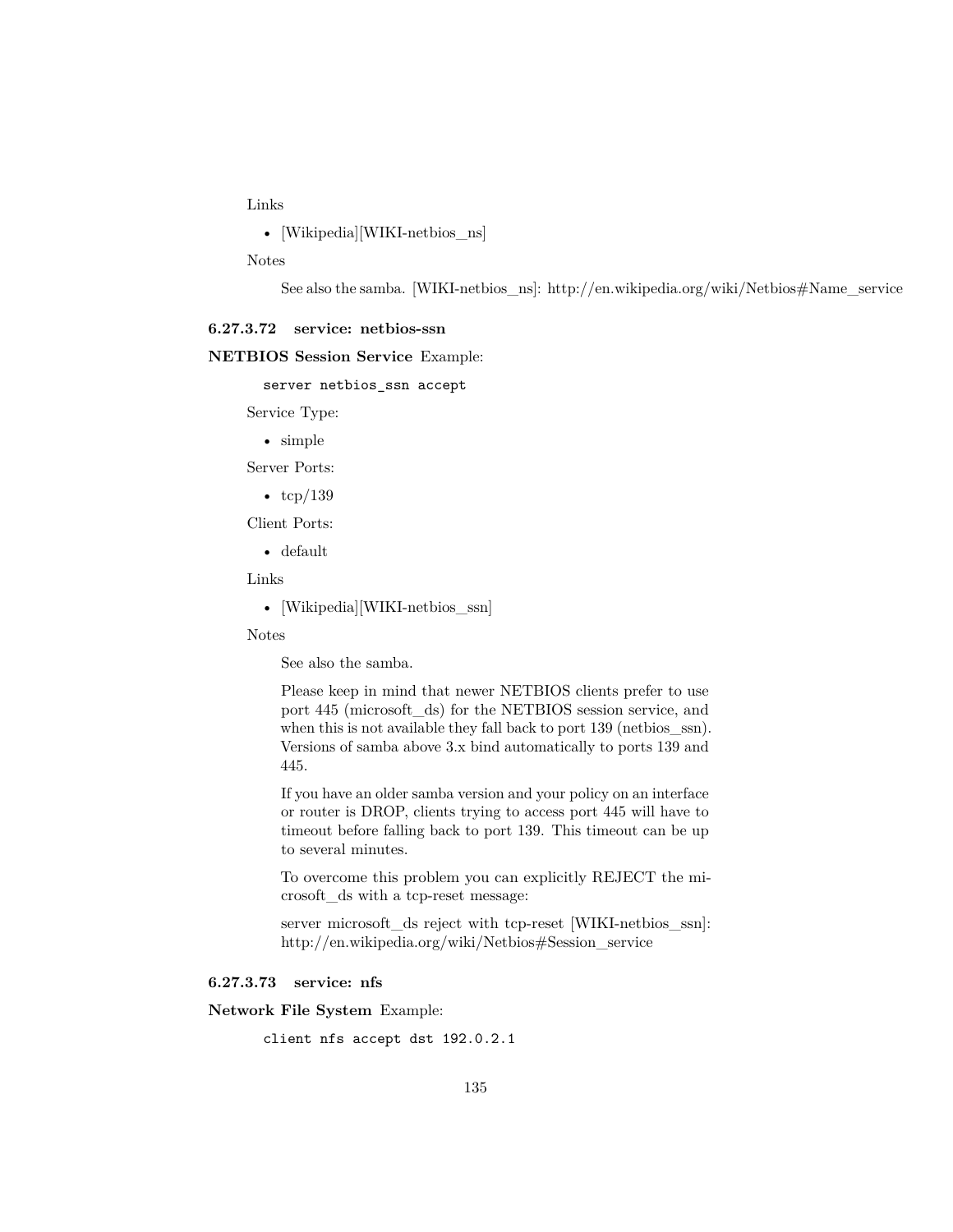Service Type:

• complex

Server Ports:

• many

Client Ports:

•  $N/A$ 

Links

• [Wikipedia](http://en.wikipedia.org/wiki/Network_File_System_%28protocol%29)

#### Notes

The NFS service queries the RPC service on the NFS server host to find out the ports nfsd, mountd, lockd and rquotad are listening. Then, according to these ports it sets up rules on all the supported protocols (as reported by RPC) in order the clients to be able to reach the server.

For this reason, the NFS service requires that:

- the firewall is restarted if the NFS server is restarted
- the NFS server must be specified on all nfs statements (only if it is not the localhost)

Since NFS queries the remote RPC server, it is required to also be allowed to do so, by allowing the [portmap](#page-141-0) too. Take care that this is allowed by the running firewall when FireHOL tries to query the RPC server. So you might have to setup NFS in two steps: First add the portmap service and activate the firewall, then add the NFS service and restart the firewall.

To avoid this you can setup your NFS server to listen on predefined ports, as documented in [NFS Howto.](http://nfs.sourceforge.net/nfs-howto/ar01s06.html#nfs_firewalls) If you do this then you will have to define the the ports using the procedure described in [Adding Services](#page-15-0) in [firehol.conf\(5\).](#page-14-0)

#### **6.27.3.74 service: nis**

**Network Information Service** Example:

client nis accept dst 192.0.2.1

Service Type:

• complex

Server Ports:

• many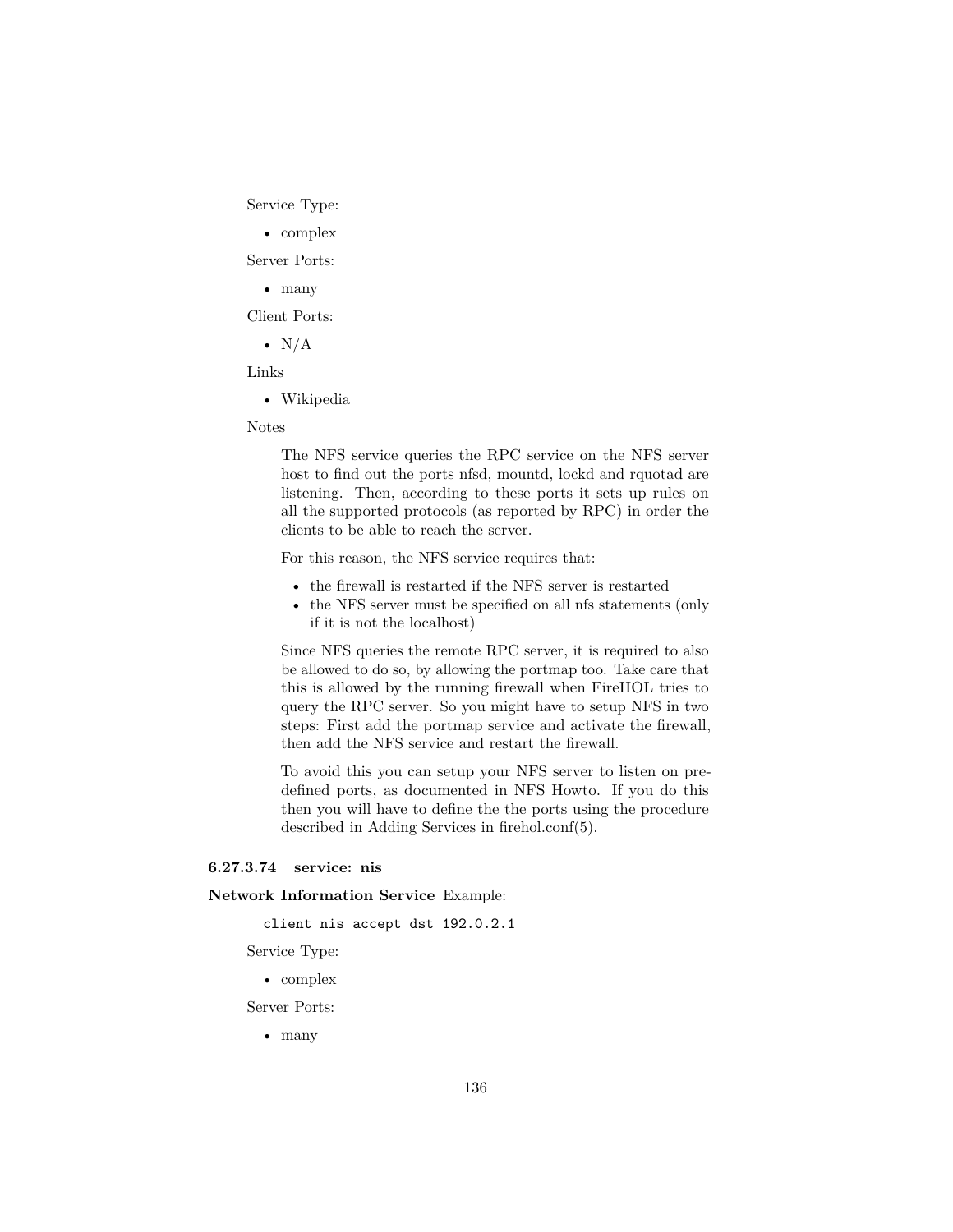Client Ports:

•  $N/A$ 

Links

• [Wikipedia][WIKI-nis]

Notes

The nis service queries the RPC service on the nis server host to find out the ports ypserv and yppasswdd are listening. Then, according to these ports it sets up rules on all the supported protocols (as reported by RPC) in order the clients to be able to reach the server.

For this reason, the nis service requires that:

- the firewall is restarted if the nis server is restarted
- the nis server must be specified on all nis statements (only if it is not the localhost)

Since nis queries the remote RPC server, it is required to also be allowed to do so, by allowing the [portmap](#page-141-0) too. Take care that this is allowed by the running firewall when FireHOL tries to query the RPC server. So you might have to setup nis in two steps: First add the portmap service and activate the firewall, then add the nis service and restart the firewall.

This service was added to FireHOL by [Carlos Rodrigues.](http://sourceforge.net/p/firehol/feature-requests/20/) His comments regarding this implementation, are:

These rules work for client access only!

Pushing changes to slave servers won't work if these rules are active somewhere between the master and its slaves, because it is impossible to predict the ports where yppush will be listening on each push.

Pulling changes directly on the slaves will work, and could be improved performance-wise if these rules are modified to open fypxfrd. This wasn't done because it doesn't make that much sense since pushing changes on the master server is the most common, and recommended, way to replicate maps. [WIKI-nis]: http://en.wikipedia.org/wiki/Network\_Information\_Service

#### **6.27.3.75 service: nntp**

#### **Network News Transfer Protocol** Example:

server nntp accept

Service Type: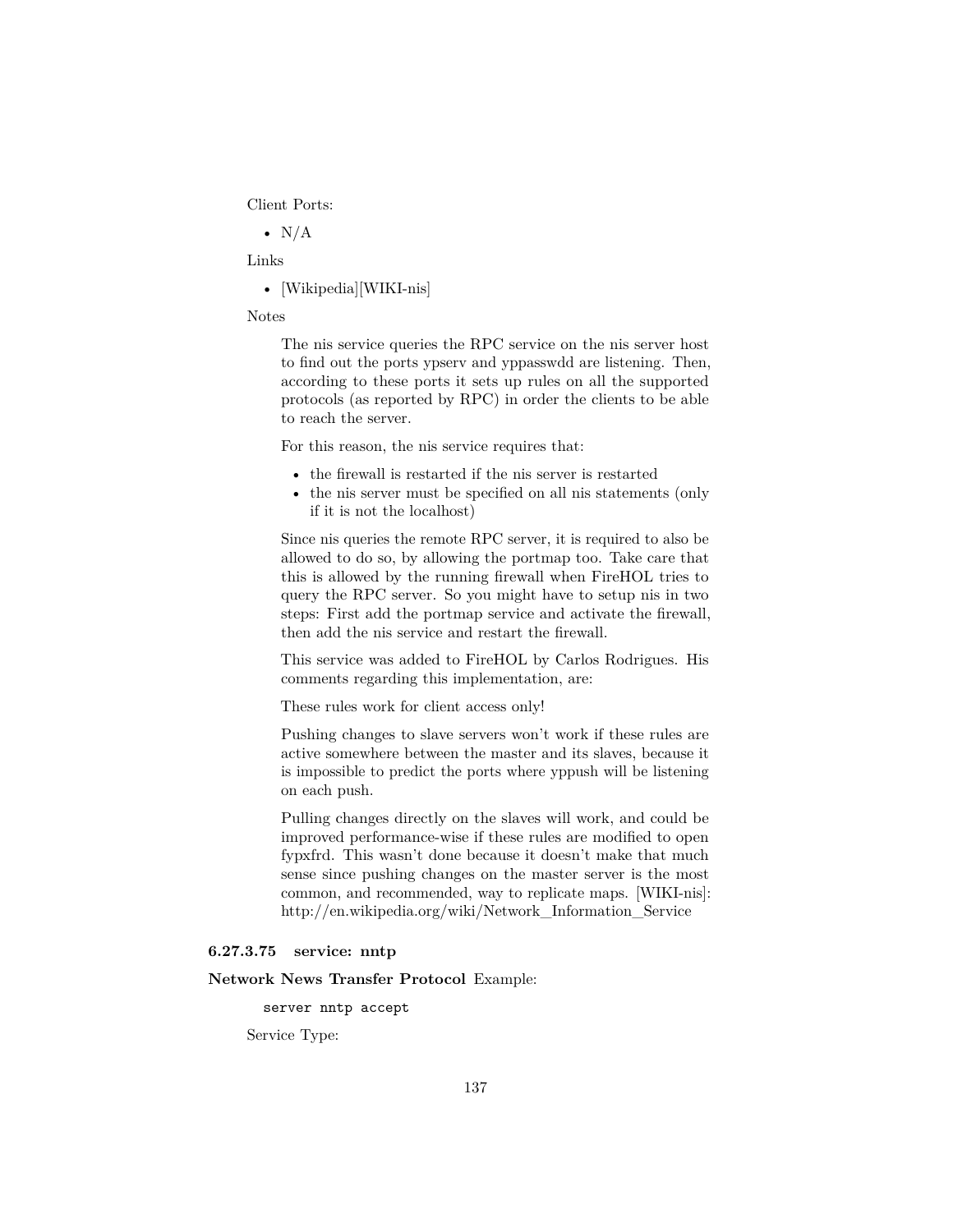$\bullet~$  simple

Server Ports:

•  $\text{tcp}/119$ 

Client Ports:

• default

Links

• [Wikipedia](http://en.wikipedia.org/wiki/Nntp)

# **6.27.3.76 service: nntps**

# **Secure Network News Transfer Protocol** Example:

server nntps accept

Service Type:

• simple

Server Ports:

•  $tcp/563$ 

Client Ports:

• default

Links

• [Wikipedia](http://en.wikipedia.org/wiki/Nntp)

# **6.27.3.77 service: nrpe**

# **Nagios NRPE** Service Type:

• simple

Server Ports:

• tcp/5666

Client Ports:

• default

## Links

• [Wikipedia](http://en.wikipedia.org/wiki/Nagios#NRPE)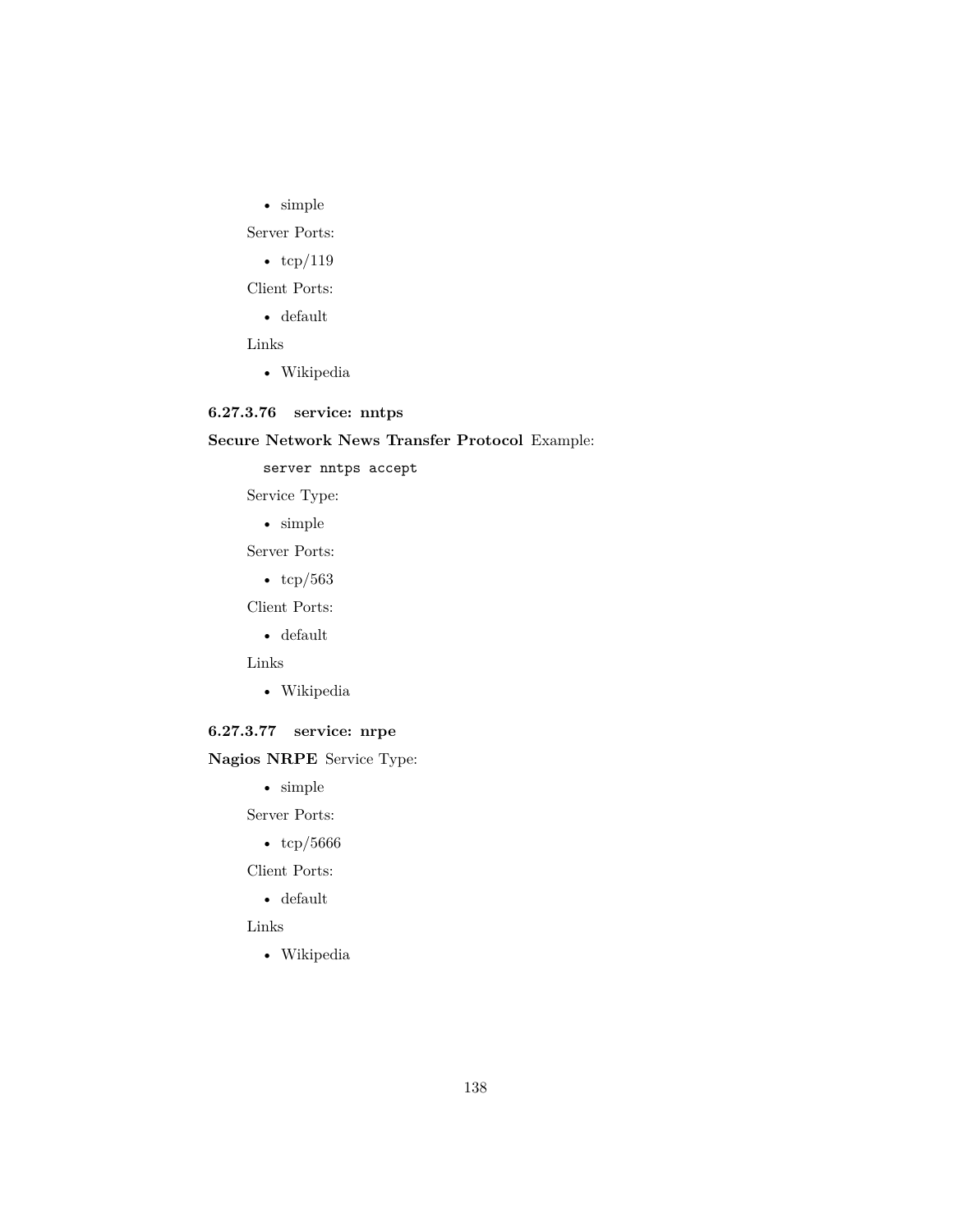**6.27.3.78 service: ntp**

# **Network Time Protocol** Example:

server ntp accept

Service Type:

• simple

Server Ports:

•  $\frac{\text{udp}}{123} \text{tcp}}{123}$ 

Client Ports:

• any

Links

• [Wikipedia](http://en.wikipedia.org/wiki/Network_Time_Protocol)

# **6.27.3.79 service: nut**

### **Network UPS Tools** Example:

server nut accept

Service Type:

• simple

Server Ports:

• tcp/3493 udp/3493

Client Ports:

• default

Links

• [Homepage](http://www.networkupstools.org/)

#### **6.27.3.80 service: nxserver**

### **NoMachine NX Server** Example:

server nxserver accept

Service Type:

• simple

Server Ports:

• tcp/5000:5200

Client Ports: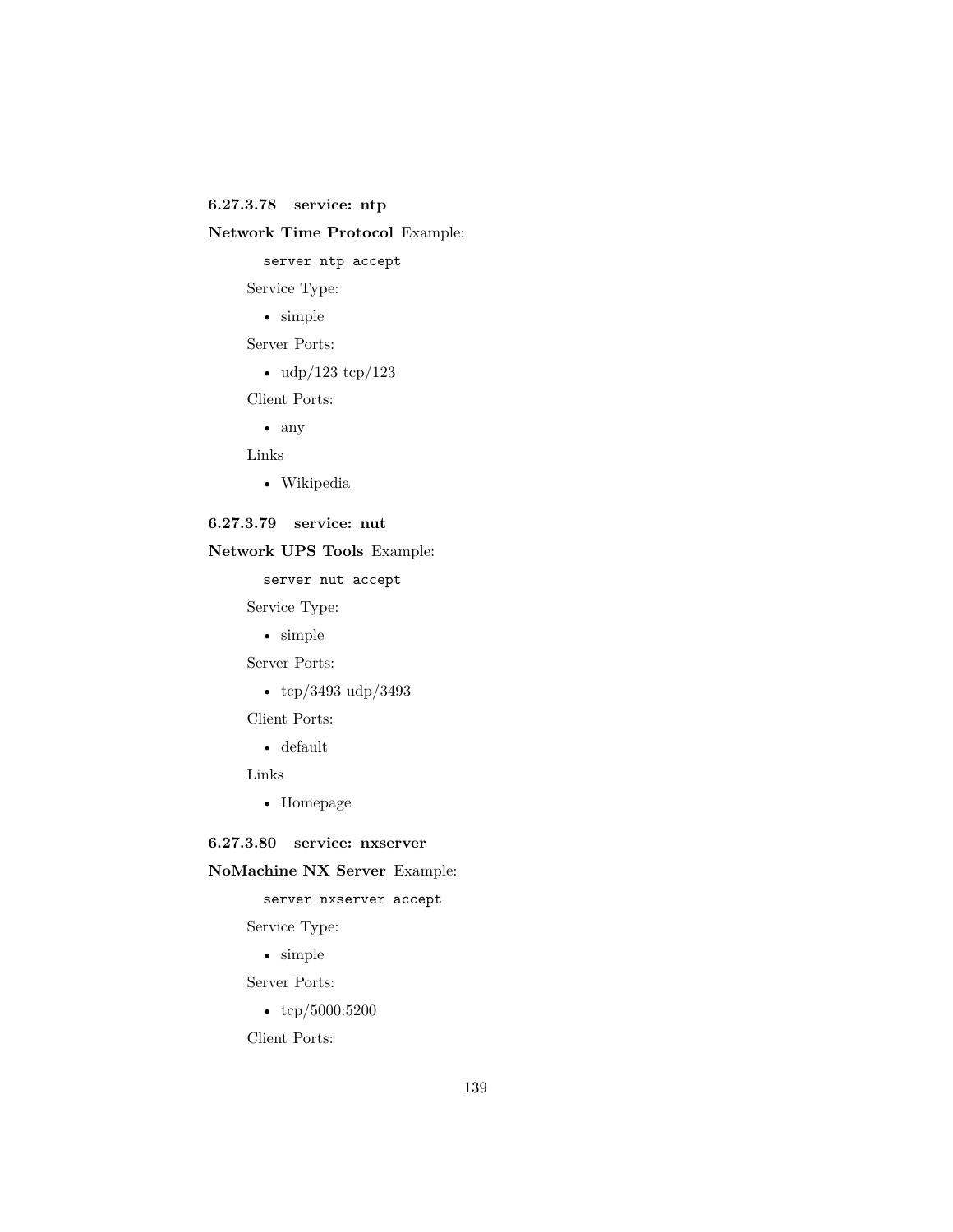• default

Links

• [Wikipedia][WIKI-nxserver]

Notes

Default ports used by NX server for connections without encryption.

Note that nxserver also needs the [ssh](#page-151-0) to be enabled.

This information has been extracted from this The TCP ports used by nxserver are 4000 + DISPLAY\_BASE to 4000 + DIS-PLAY\_BASE + DISPLAY\_LIMIT. DISPLAY\_BASE and DIS-PLAY\_LIMIT are set in /usr/NX/etc/node.conf and the defaults are DISPLAY\_BASE=1000 and DISPLAY\_LIMIT=200.

For encrypted nxserver sessions, only [ssh](#page-151-0) is needed. [WIKInxserver]: http://en.wikipedia.org/wiki/NX\_Server

### **6.27.3.81 service: openvpn**

**OpenVPN** Service Type:

• simple

Server Ports:

•  $\frac{\text{top}}{1194}$  udp $\frac{/1194}{j}$ 

Client Ports:

• default

Links

- [Homepage](http://openvpn.net/)
- [Wikipedia](http://en.wikipedia.org/wiki/OpenVPN)

**6.27.3.82 service: oracle**

#### **Oracle Database** Example:

server oracle accept

Service Type:

• simple

Server Ports:

•  $\text{tcp}/1521$ 

Client Ports: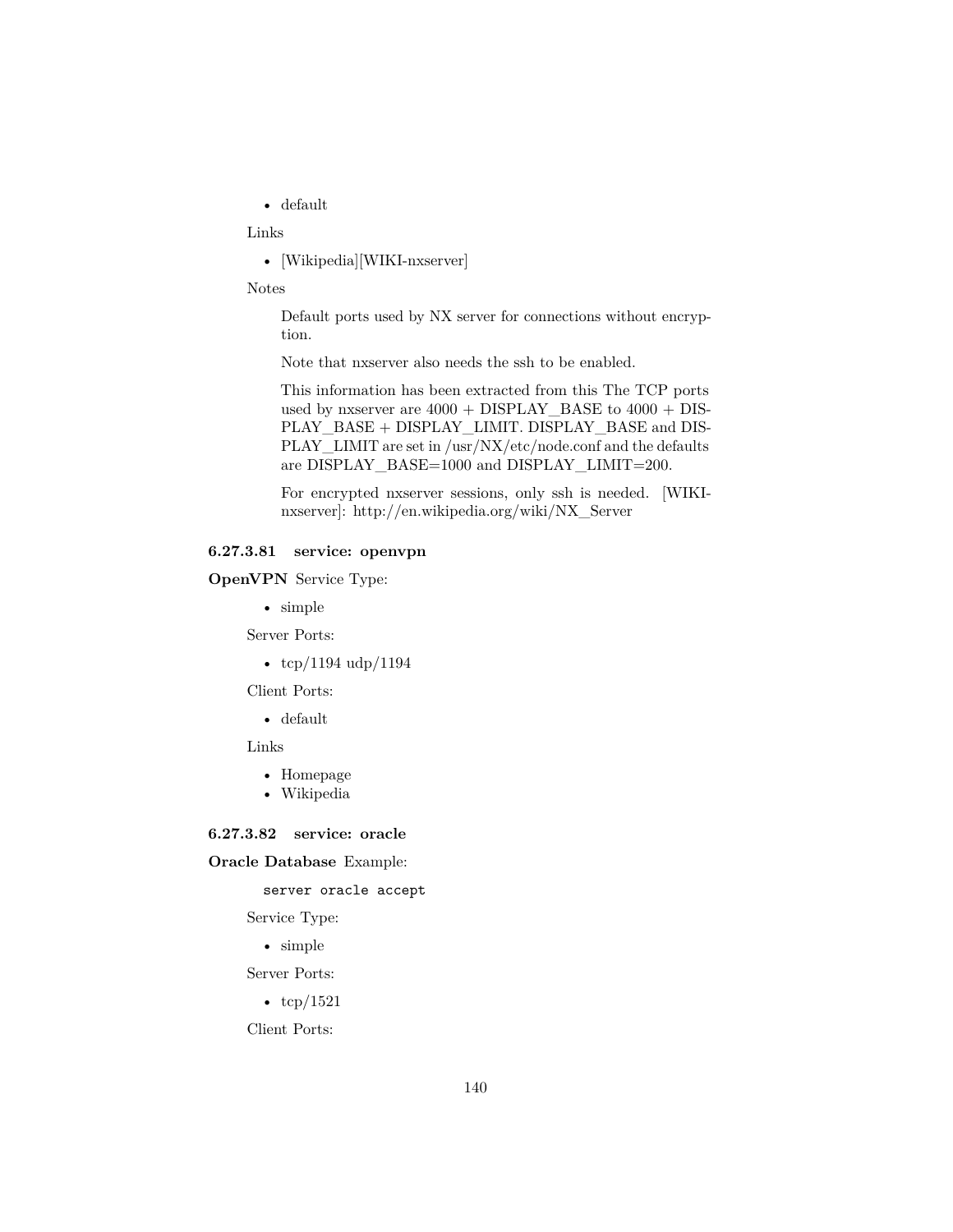• default

Links

• [Wikipedia](http://en.wikipedia.org/wiki/Oracle_db)

### **6.27.3.83 service: OSPF**

### **Open Shortest Path First** Example:

server OSPF accept

Service Type:

• simple

Server Ports:

•  $89/any$ 

Client Ports:

• any

Links

• [Wikipedia](http://en.wikipedia.org/wiki/Ospf)

**6.27.3.84 service: ping**

**Ping (ICMP echo)** Example:

server ping accept

Service Type:

• complex

Server Ports:

•  $N/A$ 

Client Ports:

•  $N/A$ 

Links

• [Wikipedia][WIKI-ping]

Notes

This services matches requests of protocol ICMP and type echo-request (TYPE=8) and their replies of type echo-reply  $(TYPE=0)$ .

The ping service is stateful. [WIKI-ping]: http://en.wikipedia.org/wiki/Ping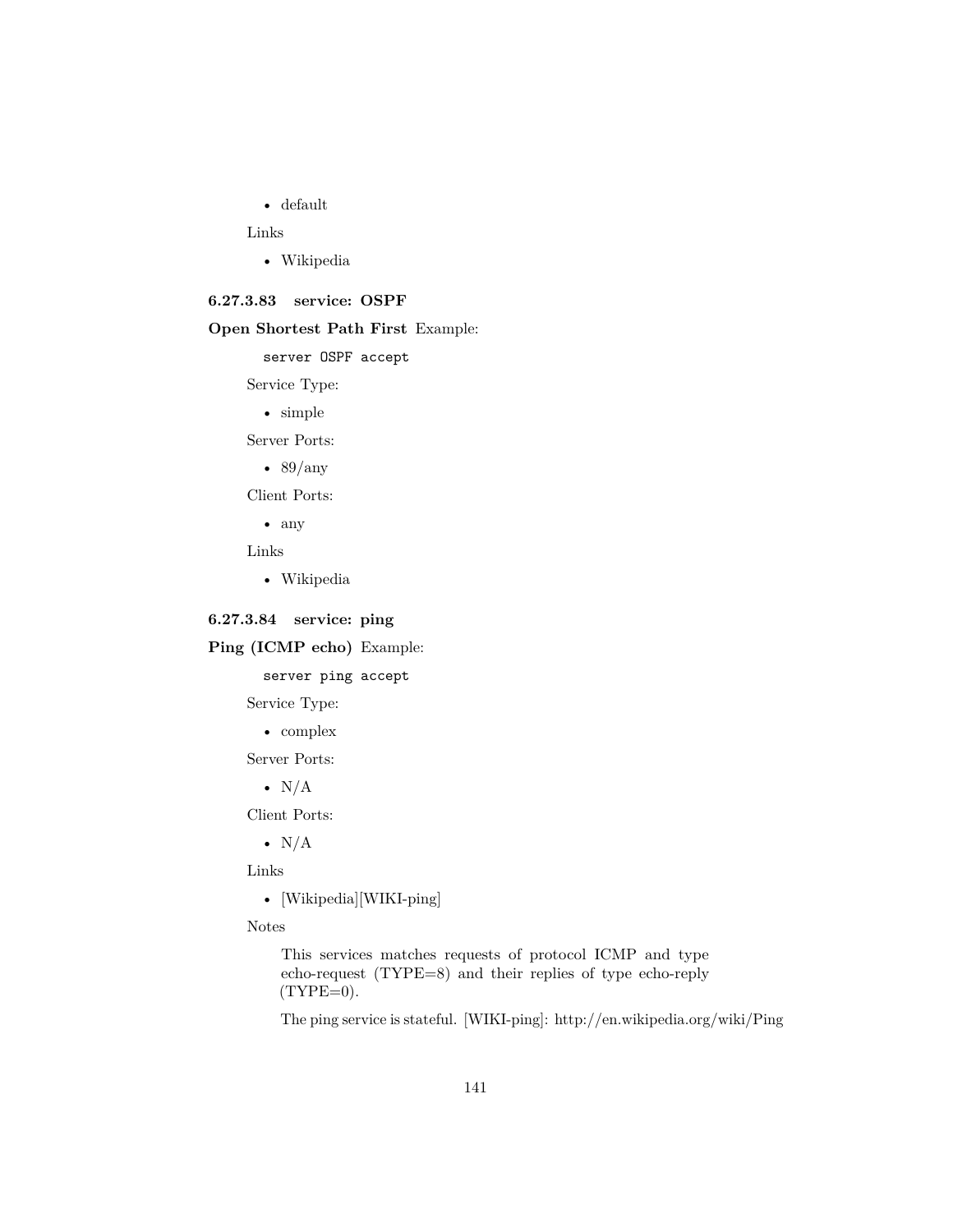### **6.27.3.85 service: pop3**

**Post Office Protocol** Example:

server pop3 accept

Service Type:

• simple

Server Ports:

•  $\text{tcp}/110$ 

Client Ports:

• default

Links

• [Wikipedia](http://en.wikipedia.org/wiki/Pop3)

# **6.27.3.86 service: pop3s**

# **Secure Post Office Protocol** Example:

server pop3s accept

Service Type:

• simple

Server Ports:

• tcp/995

Client Ports:

• default

Links

• [Wikipedia](http://en.wikipedia.org/wiki/Pop3)

### <span id="page-141-0"></span>**6.27.3.87 service: portmap**

## **Open Network Computing Remote Procedure Call - Port Mapper** Example:

server portmap accept

Service Type:

• simple

Server Ports:

• udp/111 tcp/111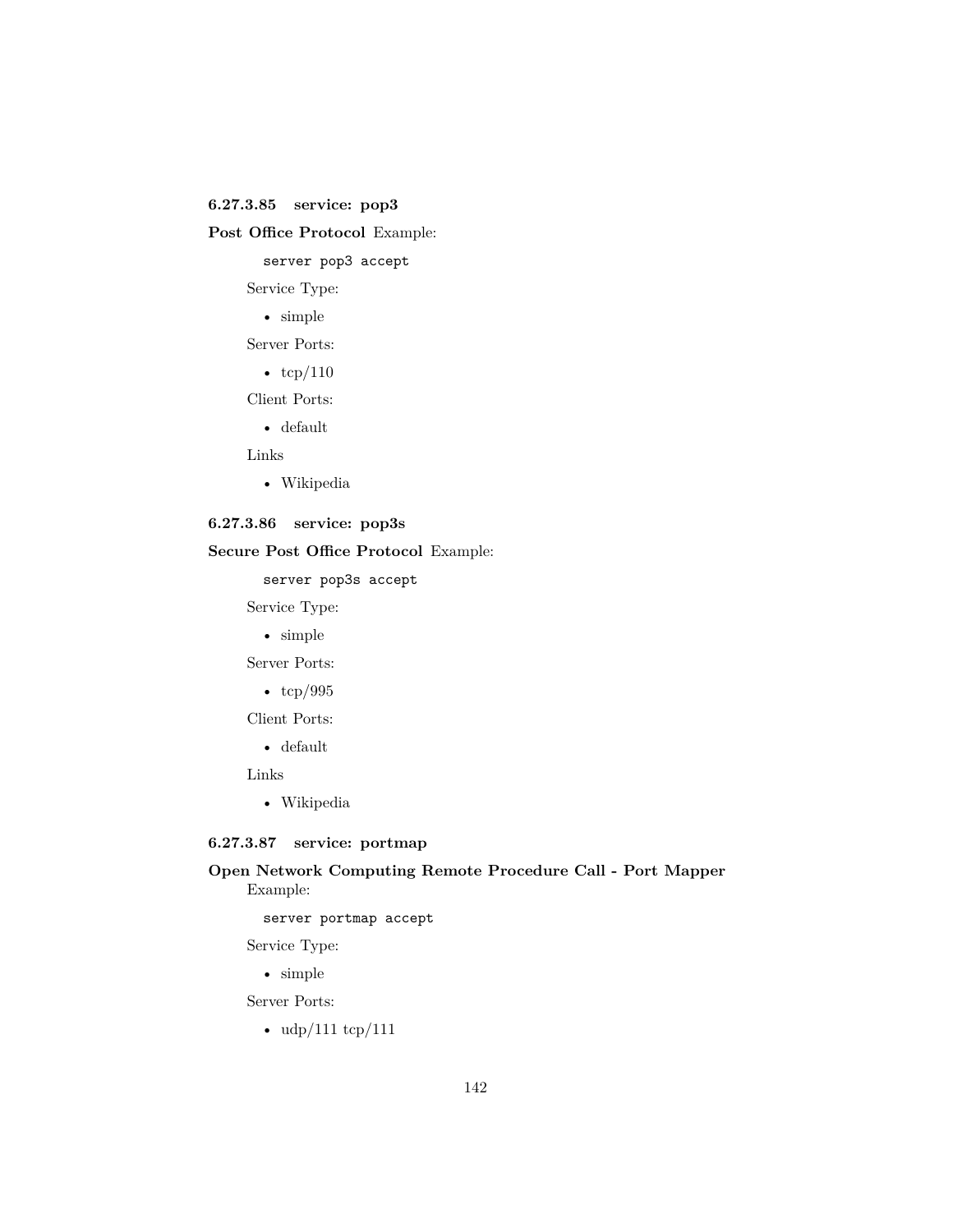Client Ports:

• any

Links

• [Wikipedia](http://en.wikipedia.org/wiki/Portmap)

### **6.27.3.88 service: postgres**

#### **PostgreSQL** Example:

server postgres accept

Service Type:

• simple

Server Ports:

• tcp/5432

Client Ports:

• default

Links

• [Wikipedia](http://en.wikipedia.org/wiki/Postgres)

#### **6.27.3.89 service: pptp**

### **Point-to-Point Tunneling Protocol** Example:

server pptp accept

Service Type:

• simple

Server Ports:

•  $\text{tcp}/1723$ 

Client Ports:

• default

Netfilter Modules

- nf\_conntrack\_pptp [CONFIG\\_NF\\_CONNTRACK\\_PPTP](http://cateee.net/lkddb/web-lkddb/NF_CONNTRACK_PPTP.html)
- nf\_conntrack\_proto\_gre [CONFIG\\_NF\\_CT\\_PROTO\\_GRE](http://cateee.net/lkddb/web-lkddb/NF_CT_PROTO_GRE.html)

Netfilter NAT Modules

- nf\_nat\_pptp [CONFIG\\_NF\\_NAT\\_PPTP](http://cateee.net/lkddb/web-lkddb/NF_NAT_PPTP.html)
- nf\_nat\_proto\_gre [CONFIG\\_NF\\_NAT\\_PROTO\\_GRE](http://cateee.net/lkddb/web-lkddb/NF_NAT_PROTO_GRE.html)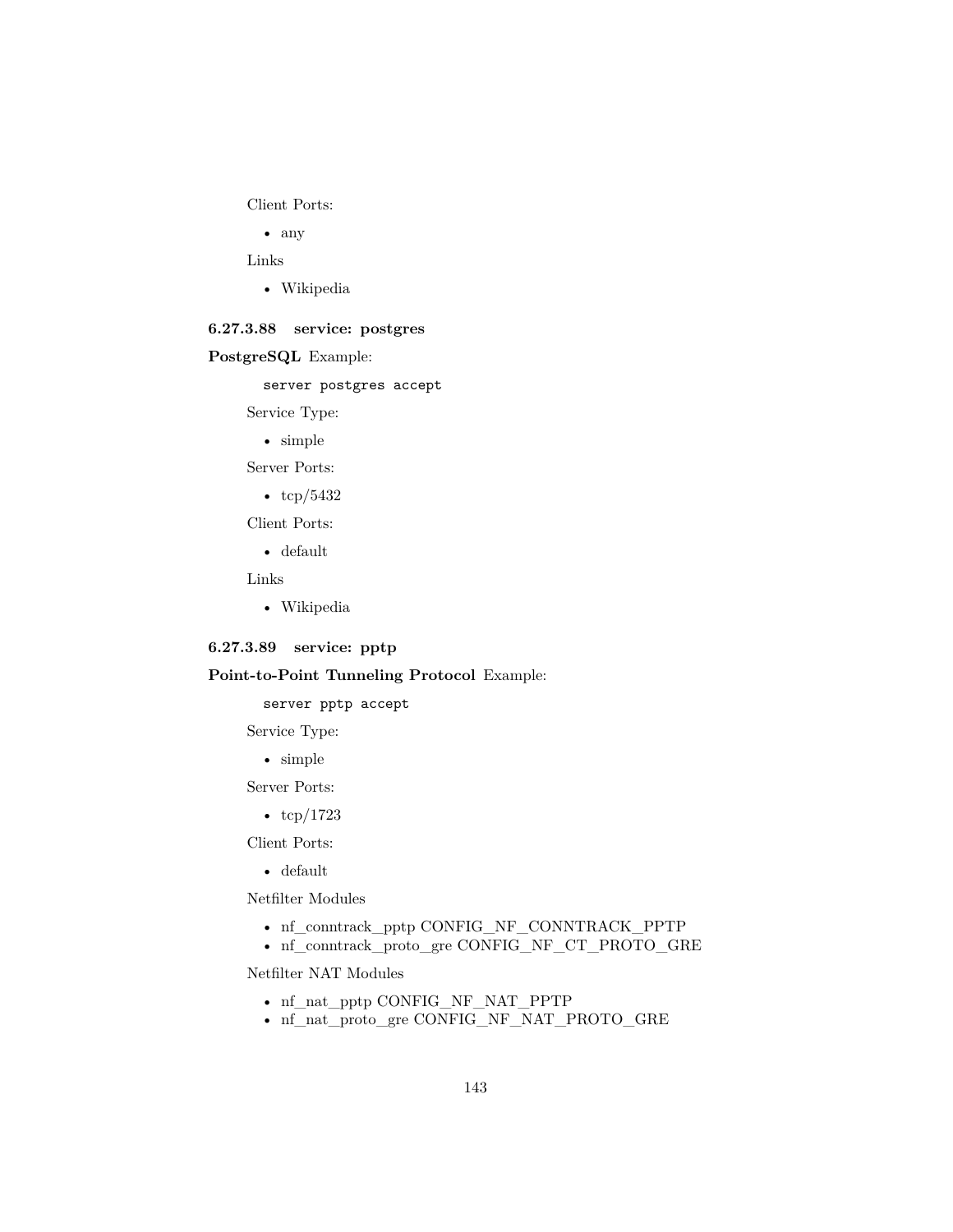#### Links

• [Wikipedia](http://en.wikipedia.org/wiki/Pptp)

**6.27.3.90 service: privoxy**

## **Privacy Proxy** Example:

server privoxy accept

Service Type:

• simple

Server Ports:

• tcp/8118

Client Ports:

• default

Links

• [Homepage](http://www.privoxy.org/)

## **6.27.3.91 service: radius**

### **Remote Authentication Dial In User Service (RADIUS)** Example:

server radius accept

Service Type:

• simple

Server Ports:

• udp/1812 udp/1813

Client Ports:

• default

Links

• [Wikipedia](http://en.wikipedia.org/wiki/RADIUS)

# **6.27.3.92 service: radiusold**

### **Remote Authentication Dial In User Service (RADIUS)** Example:

server radiusold accept

Service Type:

• simple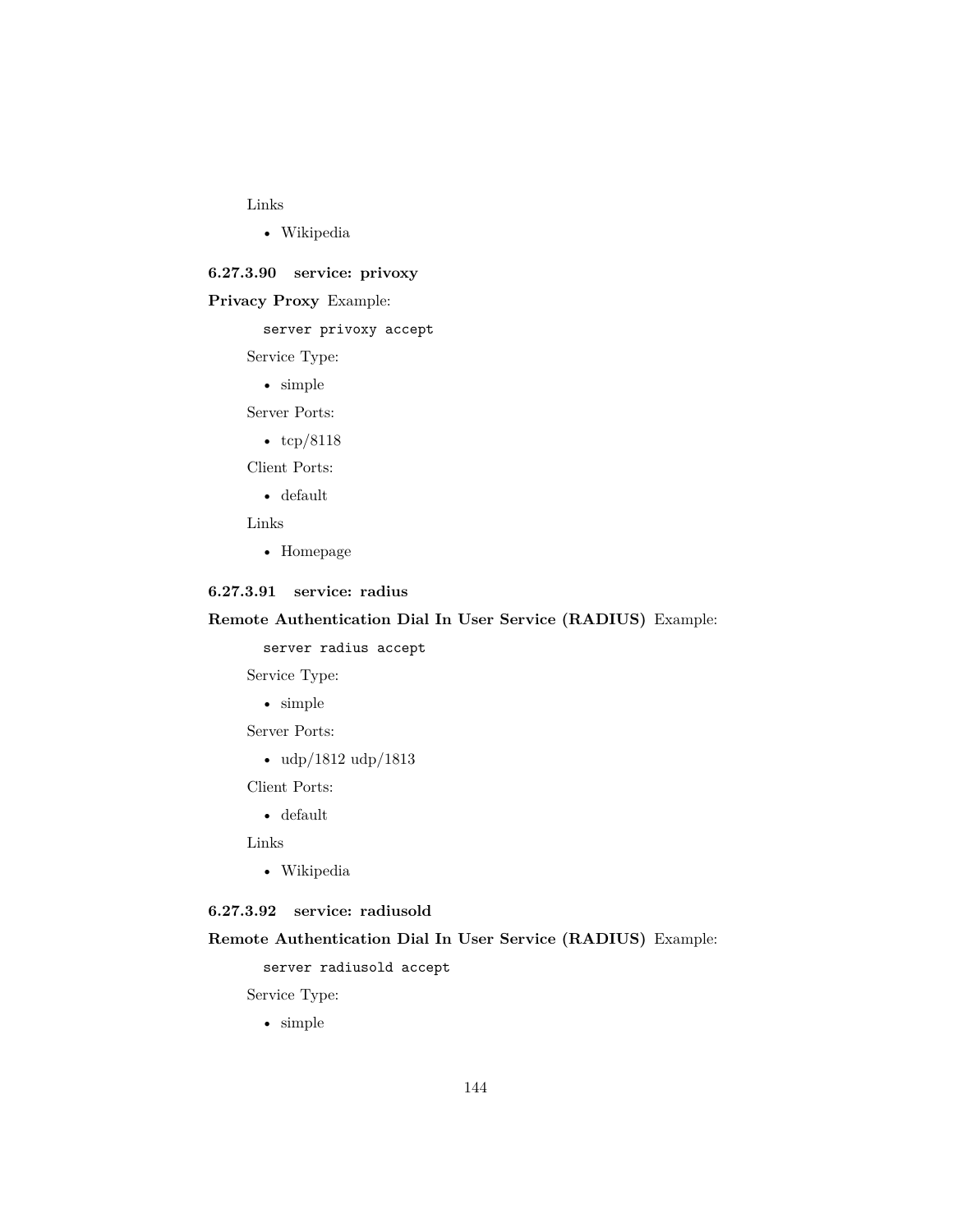Server Ports:

• udp/1645 udp/1646

Client Ports:

• default

Links

• [Wikipedia](http://en.wikipedia.org/wiki/RADIUS)

## **6.27.3.93 service: radiusoldproxy**

**Remote Authentication Dial In User Service (RADIUS)** Example:

server radiusoldproxy accept

Service Type:

- simple
- Server Ports:
	- udp/1647

Client Ports:

• default

Links

• [Wikipedia](http://en.wikipedia.org/wiki/RADIUS)

## **6.27.3.94 service: radiusproxy**

### **Remote Authentication Dial In User Service (RADIUS)** Example:

server radiusproxy accept

Service Type:

• simple

Server Ports:

• udp/1814

Client Ports:

• default

Links

• [Wikipedia](http://en.wikipedia.org/wiki/RADIUS)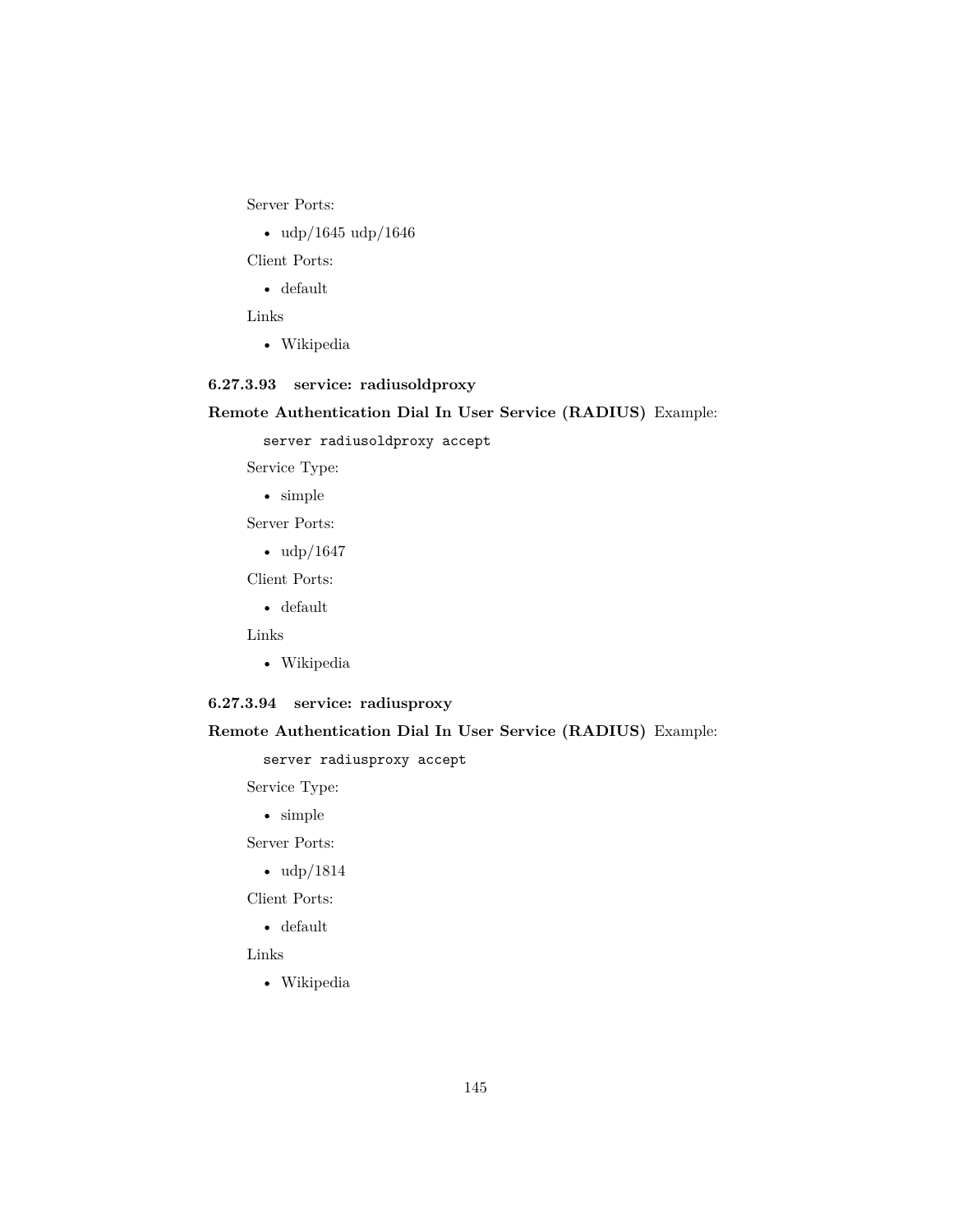### **6.27.3.95 service: rdp**

### **Remote Desktop Protocol** Example:

server rdp accept

Service Type:

• simple

Server Ports:

• tcp/3389

Client Ports:

• default

Links

• [Wikipedia][WIKI-rdp]

Notes

Remote Desktop Protocol is also known also as Terminal Services. [WIKI-rdp]: http://en.wikipedia.org/wiki/Remote\_Desktop\_Protocol

#### **6.27.3.96 service: rndc**

### **Remote Name Daemon Control** Example:

server rndc accept

Service Type:

• simple

Server Ports:

•  $\text{tcp}/953$ 

Client Ports:

• default

Links

• [Wikipedia](http://en.wikipedia.org/wiki/Rndc)

### **6.27.3.97 service: rsync**

### **rsync protocol** Example:

server rsync accept

Service Type:

• simple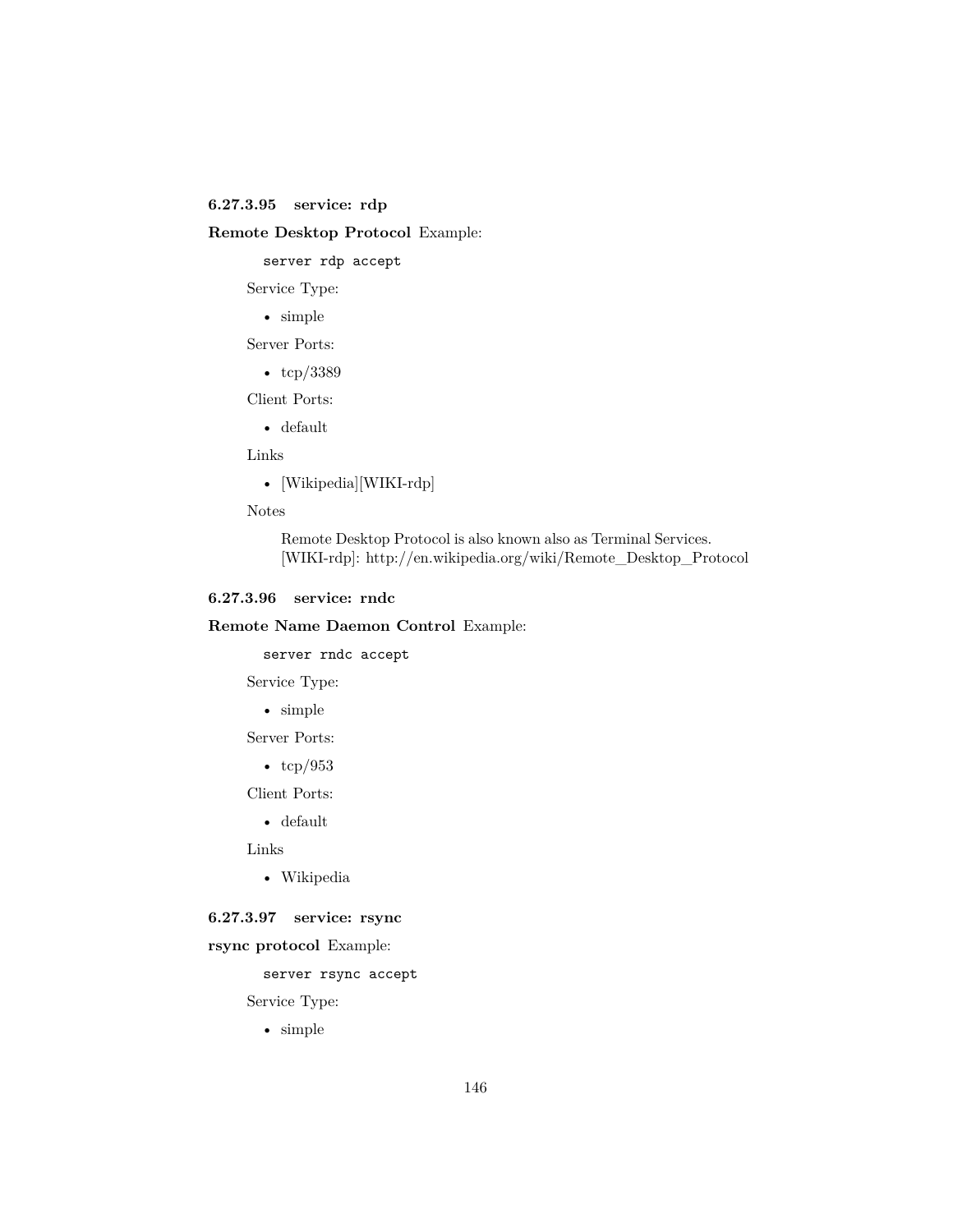Server Ports:

• tcp/873 udp/873

Client Ports:

• default

Links

- [Homepage](http://rsync.samba.org/)
- [Wikipedia](http://en.wikipedia.org/wiki/Rsync)

### **6.27.3.98 service: rtp**

### **Real-time Transport Protocol** Example:

server rtp accept

Service Type:

• simple

Server Ports:

•  $\frac{\text{udp}}{10000:20000}$ 

Client Ports:

• any

Links

• [Wikipedia][WIKI-rtp]

Notes

RTP ports are generally all the UDP ports. This definition narrows down RTP ports to UDP 10000 to 20000. [WIKI-rtp]: http://en.wikipedia.org/wiki/Real-time\_Transport\_Protocol

### **6.27.3.99 service: samba**

**Samba** Example:

server samba accept

Service Type:

• complex

Server Ports:

• many

Client Ports:

• default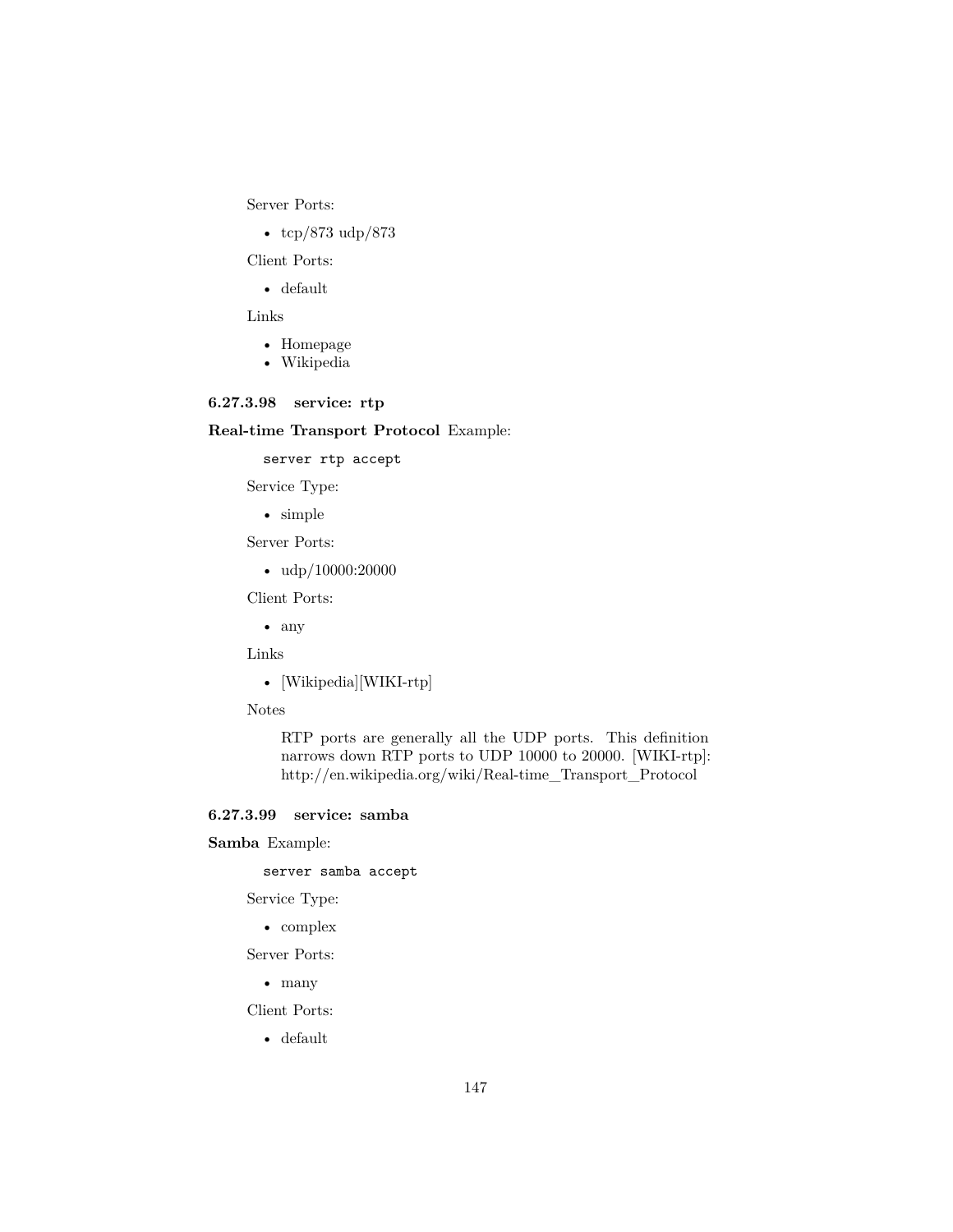#### Links

- [Homepage][HOME-samba]
- [Wikipedia][WIKI-samba]

#### Notes

The samba service automatically sets all the rules for [netbios\\_ns,](#page-133-0) [netbios\\_dgm,](#page-133-1) [netbios\\_ssn](#page-134-0) and [microsoft\\_ds.](#page-129-0)

Please refer to the notes of the above services for more information.

NETBIOS initiates based on the broadcast address of an interface (request goes to broadcast address) but the server responds from its own IP address. This makes the "server samba accept" statement drop the server reply, because of the way the iptables connection tracker works.

This service definition includes a hack, that allows a Linux samba server to respond correctly in such situations, by allowing new outgoing connections from the well known [netbios\\_ns](#page-133-0) port to the clients high ports.

However, for clients and routers this hack is not applied because it would open all unprivileged ports to the samba server. The only solution to overcome the problem in such cases (routers or clients) is to build a trust relationship between the samba servers and clients. [HOME-samba]: http://www.samba.org/ [WIKI-samba]: http://en.wikipedia.org/wiki/Samba\_(software)

### **6.27.3.100 service: sane**

#### **SANE Scanner service** Service Type:

• simple

Server Ports:

• tcp/6566

Client Ports:

• default

Netfilter Modules

• nf\_conntrack\_sane [CONFIG\\_NF\\_CONNTRACK\\_SANE](http://cateee.net/lkddb/web-lkddb/NF_CONNTRACK_SANE.html)

Netfilter NAT Modules

•  $N/A$ 

Links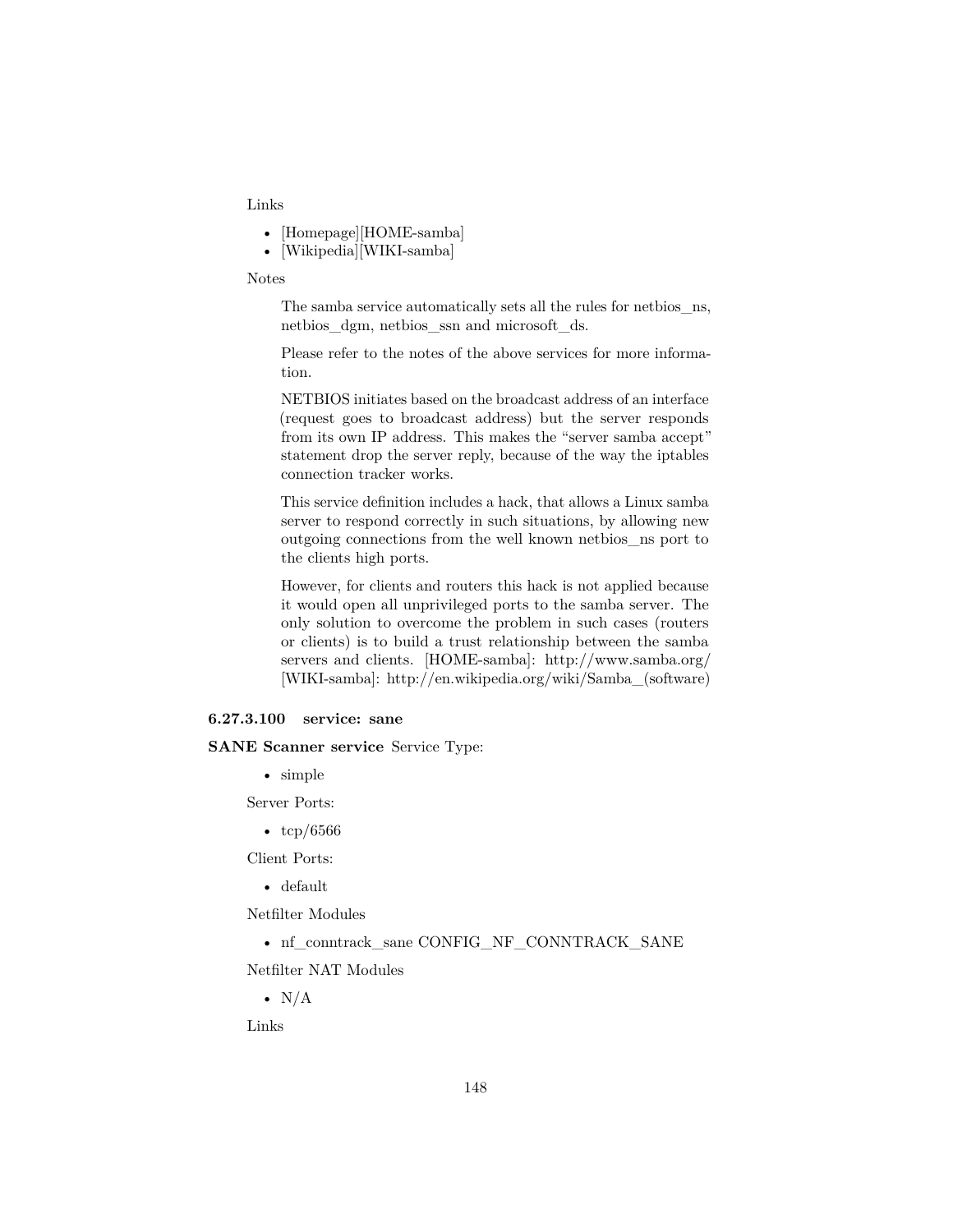• [Homepage](http://www.sane-project.org/)

### **6.27.3.101 service: sip**

### **Session Initiation Protocol** Example:

server sip accept

Service Type:

• simple

Server Ports:

• tcp/5060 udp/5060

Client Ports:

• 5060 default

Netfilter Modules

• nf\_conntrack\_sip [CONFIG\\_NF\\_CONNTRACK\\_SIP](http://cateee.net/lkddb/web-lkddb/NF_CONNTRACK_SIP.html)

Netfilter NAT Modules

• nf\_nat\_sip [CONFIG\\_NF\\_NAT\\_SIP](http://cateee.net/lkddb/web-lkddb/NF_NAT_SIP.html)

Links

• [Wikipedia][WIKI-sip]

Notes

[SIP](http://www.voip-info.org/wiki/view/SIP) is an IETF standard protocol (RFC 2543) for initiating interactive user sessions involving multimedia elements such as video, voice, chat, gaming, etc. SIP works in the application layer of the OSI communications model. [WIKI-sip]: http://en.wikipedia.org/wiki/Session\_Initiation\_Protocol

### **6.27.3.102 service: smtp**

### **Simple Mail Transport Protocol** Example:

server smtp accept

Service Type:

• simple

Server Ports:

•  $\text{tcp}/25$ 

Client Ports:

• default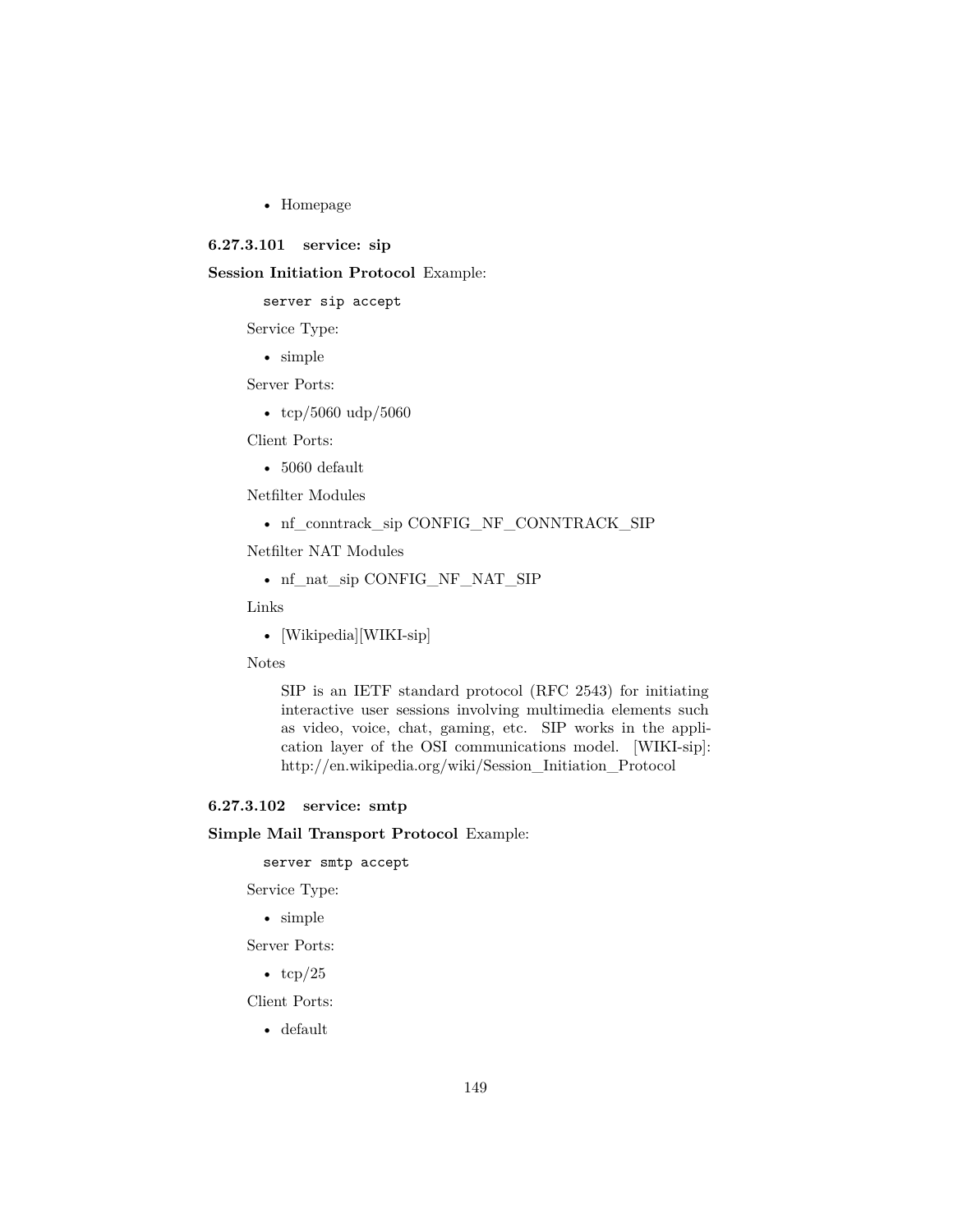### Links

• [Wikipedia](http://en.wikipedia.org/wiki/Simple_Mail_Transfer_Protocol)

### **6.27.3.103 service: smtps**

## **Secure Simple Mail Transport Protocol** Example:

server smtps accept

### Service Type:

• simple

Server Ports:

•  $\text{tcp}/465$ 

Client Ports:

• default

Links

• [Wikipedia](http://en.wikipedia.org/wiki/SMTPS)

# **6.27.3.104 service: snmp**

### **Simple Network Management Protocol** Example:

server snmp accept

Service Type:

• simple

Server Ports:

•  $\frac{\text{udp}}{161}$ 

Client Ports:

• default

Links

• [Wikipedia](http://en.wikipedia.org/wiki/Simple_Network_Management_Protocol)

# **6.27.3.105 service: snmptrap**

### **SNMP Trap** Example:

## server snmptrap accept

Service Type:

• simple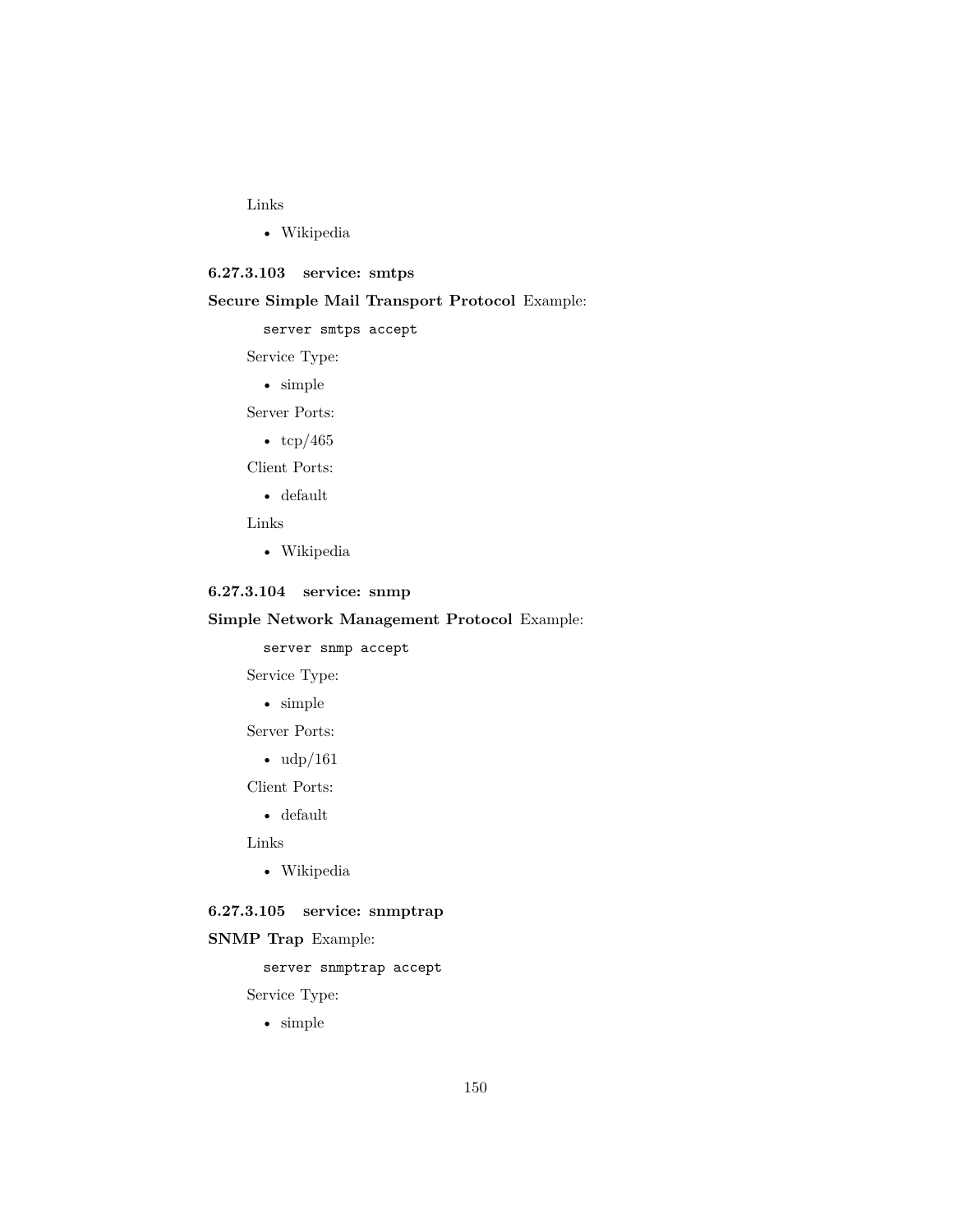Server Ports:

•  $\frac{\text{udp}}{162}$ 

Client Ports:

• any

Links

• [Wikipedia][WIKI-snmptrap]

Notes

An SNMP trap is a notification from an agent to a manager. [WIKI-snmptrap]: http://en.wikipedia.org/wiki/Simple\_Network\_Management\_Protocol#Trap

#### **6.27.3.106 service: socks**

### **SOCKet Secure** Example:

server socks accept

Service Type:

• simple

Server Ports:

• tcp/1080 udp/1080

Client Ports:

• default

Links

• [Wikipedia][WIKI-socks]

Notes

See also [RFC 1928.](http://www.ietf.org/rfc/rfc1928.txt) [WIKI-socks]: http://en.wikipedia.org/wiki/SOCKS

### **6.27.3.107 service: squid**

**Squid Web Cache** Example:

server squid accept

Service Type:

• simple

Server Ports:

• tcp/3128

Client Ports: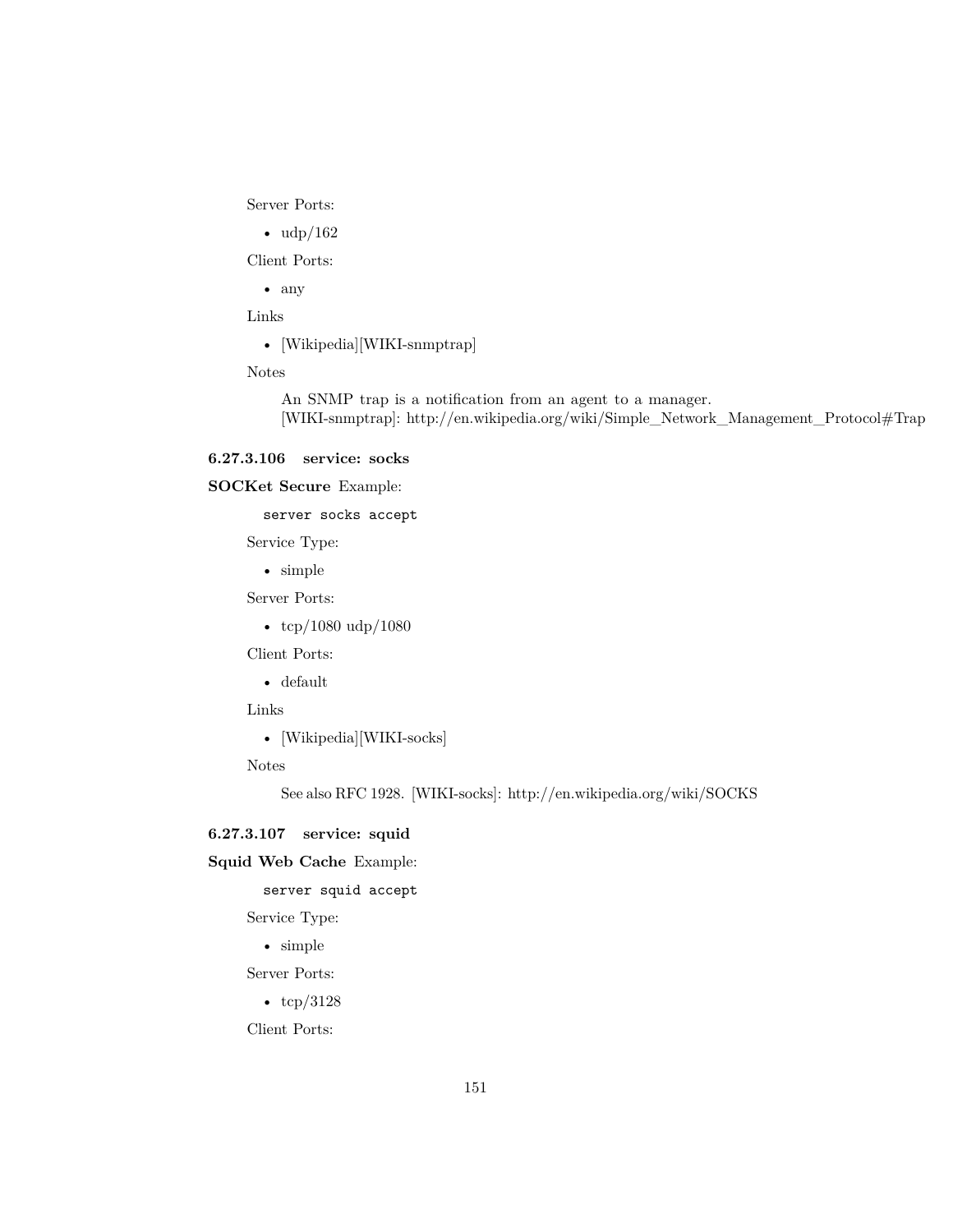• default

Links

- [Homepage](http://www.squid-cache.org/)
- [Wikipedia](http://en.wikipedia.org/wiki/Squid_(software))

### **6.27.3.108 service: ssh**

#### **Secure Shell Protocol** Example:

server ssh accept

Service Type:

• simple

Server Ports:

•  $tcp/22$ 

Client Ports:

• default

Links

• [Wikipedia](http://en.wikipedia.org/wiki/Secure_Shell)

### **6.27.3.109 service: stun**

## **Session Traversal Utilities for NAT** Example:

server stun accept

Service Type:

• simple

Server Ports:

• udp/3478 udp/3479

Client Ports:

• any

Links

- [Wikipedia][WIKI-stun]
- Notes

[STUN](http://www.voip-info.org/wiki/view/STUN) is a protocol for assisting devices behind a NAT firewall or router with their packet routing. [WIKI-stun]: http://en.wikipedia.org/wiki/STUN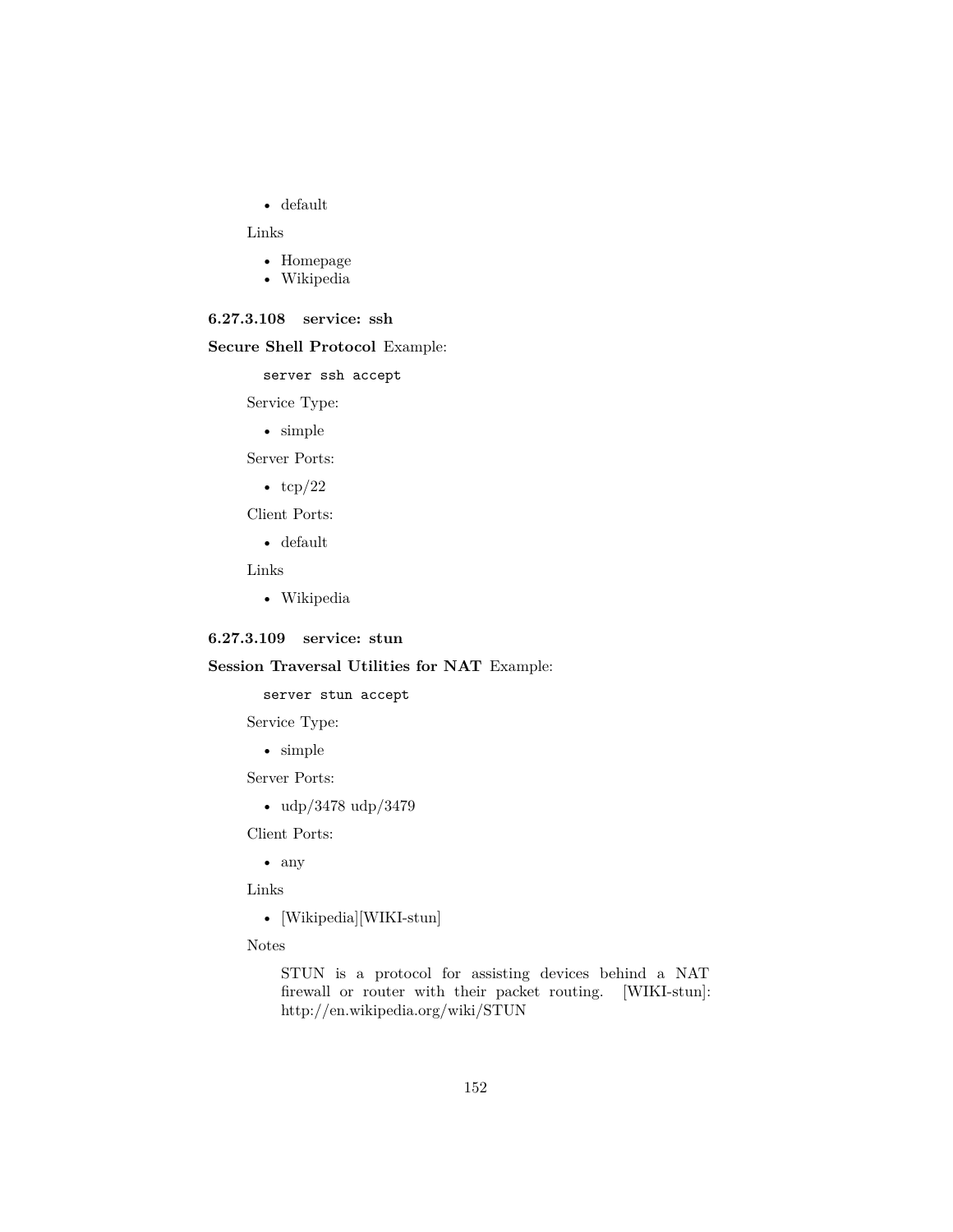### **6.27.3.110 service: submission**

#### **SMTP over SSL/TLS submission** Example:

server submission accept

Service Type:

• simple

Server Ports:

•  $\text{tcp}/587$ 

Client Ports:

• default

Links

• [Wikipedia][WIKI-submission]

Notes

Submission is essentially normal SMTP with an SSL/TLS negotiation. [WIKI-submission]: http://en.wikipedia.org/wiki/Simple\_Mail\_Transfer\_Protocol

### **6.27.3.111 service: sunrpc**

### **Open Network Computing Remote Procedure Call - Port Mapper** Alias for [portmap](#page-141-0)

## **6.27.3.112 service: swat**

#### **Samba Web Administration Tool** Example:

server swat accept

Service Type:

• simple

Server Ports:

•  $\text{tcp}/901$ 

Client Ports:

• default

Links

• [Homepage](http://www.samba.org/samba/docs/man/Samba-HOWTO-Collection/SWAT.html)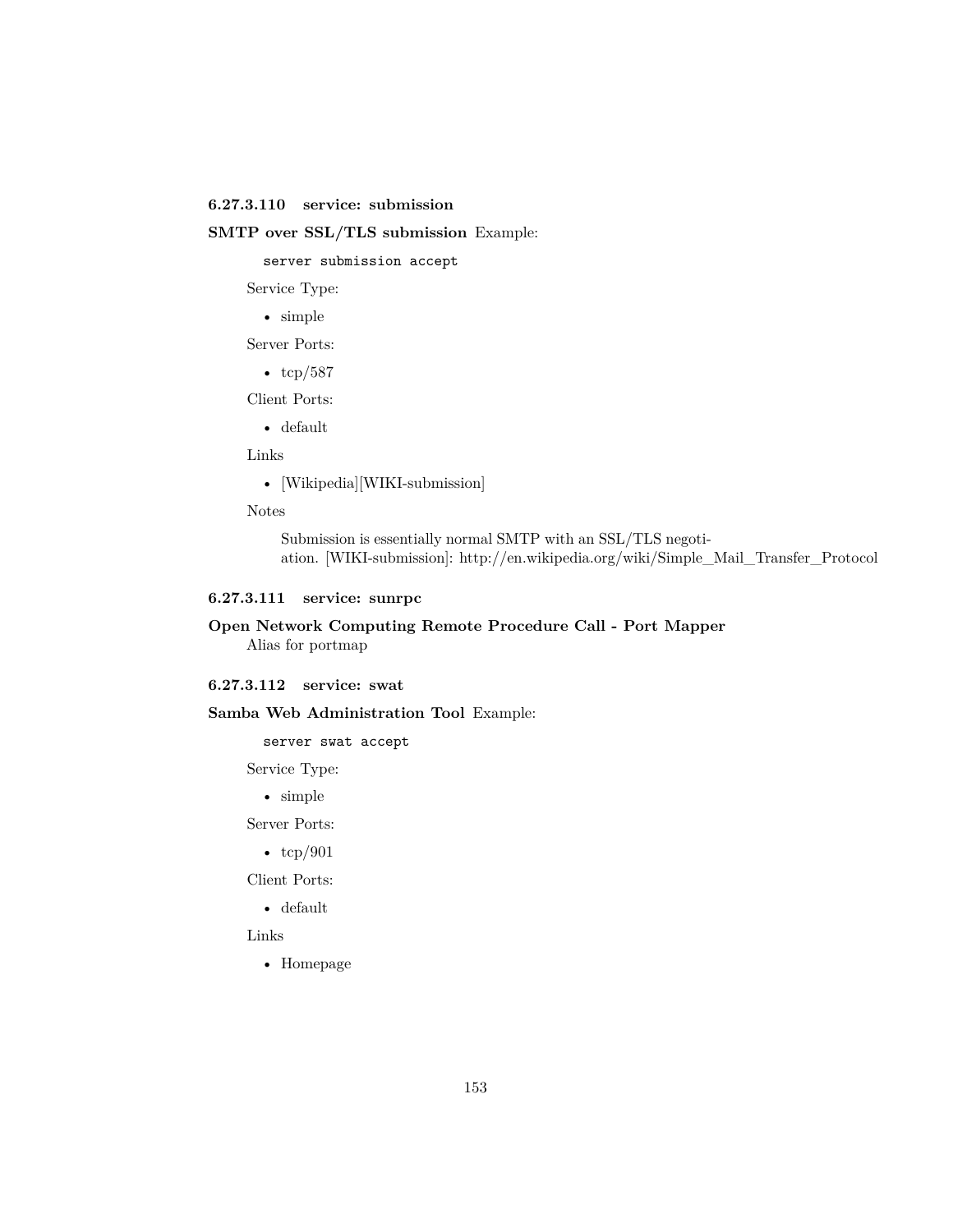## **6.27.3.113 service: syslog**

## **Syslog Remote Logging Protocol** Example:

server syslog accept

Service Type:

• simple

Server Ports:

•  $\frac{\text{udp}}{514}$ 

Client Ports:

 $• 514$  default

Links

• [Wikipedia](http://en.wikipedia.org/wiki/Syslog)

### **6.27.3.114 service: telnet**

**Telnet** Example:

server telnet accept

Service Type:

• simple

Server Ports:

•  $\text{tcp}/23$ 

Client Ports:

• default

Links

• [Wikipedia](http://en.wikipedia.org/wiki/Telnet)

## **6.27.3.115 service: tftp**

### **Trivial File Transfer Protocol** Example:

server tftp accept

Service Type:

• simple

Server Ports:

• udp/69

Client Ports: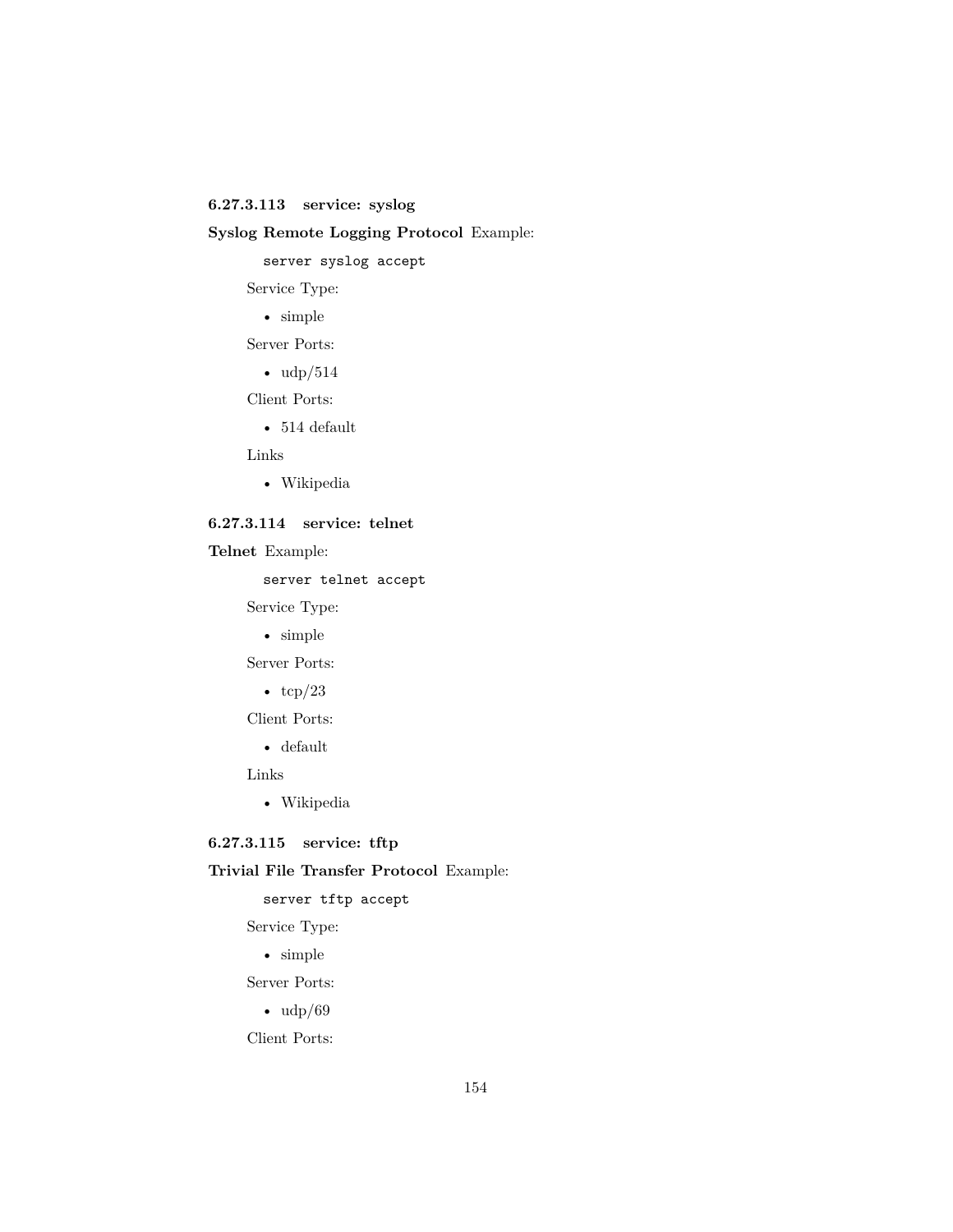• default

Netfilter Modules

• nf\_conntrack\_tftp [CONFIG\\_NF\\_CONNTRACK\\_TFTP](http://cateee.net/lkddb/web-lkddb/NF_CONNTRACK_TFTP.html)

Netfilter NAT Modules

• nf\_nat\_tftp [CONFIG\\_NF\\_NAT\\_TFTP](http://cateee.net/lkddb/web-lkddb/NF_NAT_TFTP.html)

Links

• [Wikipedia](http://en.wikipedia.org/wiki/Trivial_File_Transfer_Protocol)

### **6.27.3.116 service: time**

### **Time Protocol** Example:

server time accept

Service Type:

• simple

Server Ports:

•  $\text{tcp}/37 \text{ udp}/37$ 

Client Ports:

• default

Links

• [Wikipedia](http://en.wikipedia.org/wiki/Time_Protocol)

### **6.27.3.117 service: timestamp**

**ICMP Timestamp** Example:

server timestamp accept

Service Type:

• complex

Server Ports:

•  $N/A$ 

Client Ports:

•  $N/A$ 

Links

• [Wikipedia][WIKI-timestamp]

Notes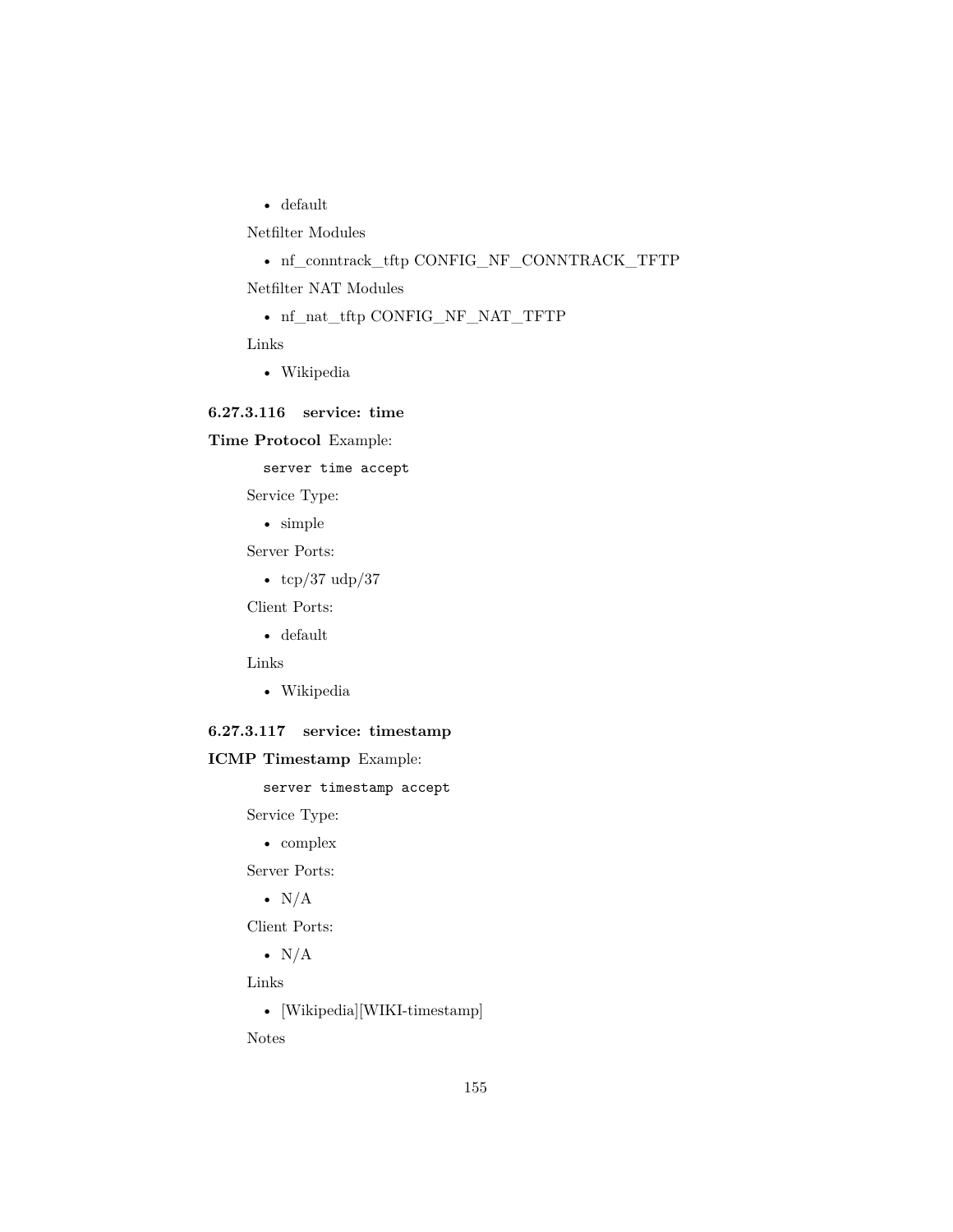This services matches requests of protocol ICMP and type timestamp-request (TYPE=13) and their replies of type timestamp-reply (TYPE=14).

The timestamp service is stateful. [WIKI-timestamp]: http://en.wikipedia.org/wiki/Internet\_Control\_Message\_Protocol#Timestamp

#### **6.27.3.118 service: tomcat**

**HTTP alternate port** Alias for [httpalt](#page-117-0)

### **6.27.3.119 service: upnp**

**Universal Plug and Play** Example:

server upnp accept

Service Type:

• simple

Server Ports:

• udp/1900 tcp/2869

Client Ports:

• default

Links

- [Homepage][HOME-upnp]
- [Wikipedia][WIKI-upnp]

Notes

For a Linux implementation see: [Linux IGD.](http://linux-igd.sourceforge.net/) [HOME-upnp]: http://upnp.sourceforge.net/ [WIKI-upnp]: http://en.wikipedia.org/wiki/Universal\_Plug\_and\_Play

#### **6.27.3.120 service: uucp**

**Unix-to-Unix Copy** Example:

server uucp accept

Service Type:

• simple

Server Ports:

•  $\text{tcp}/540$ 

Client Ports:

• default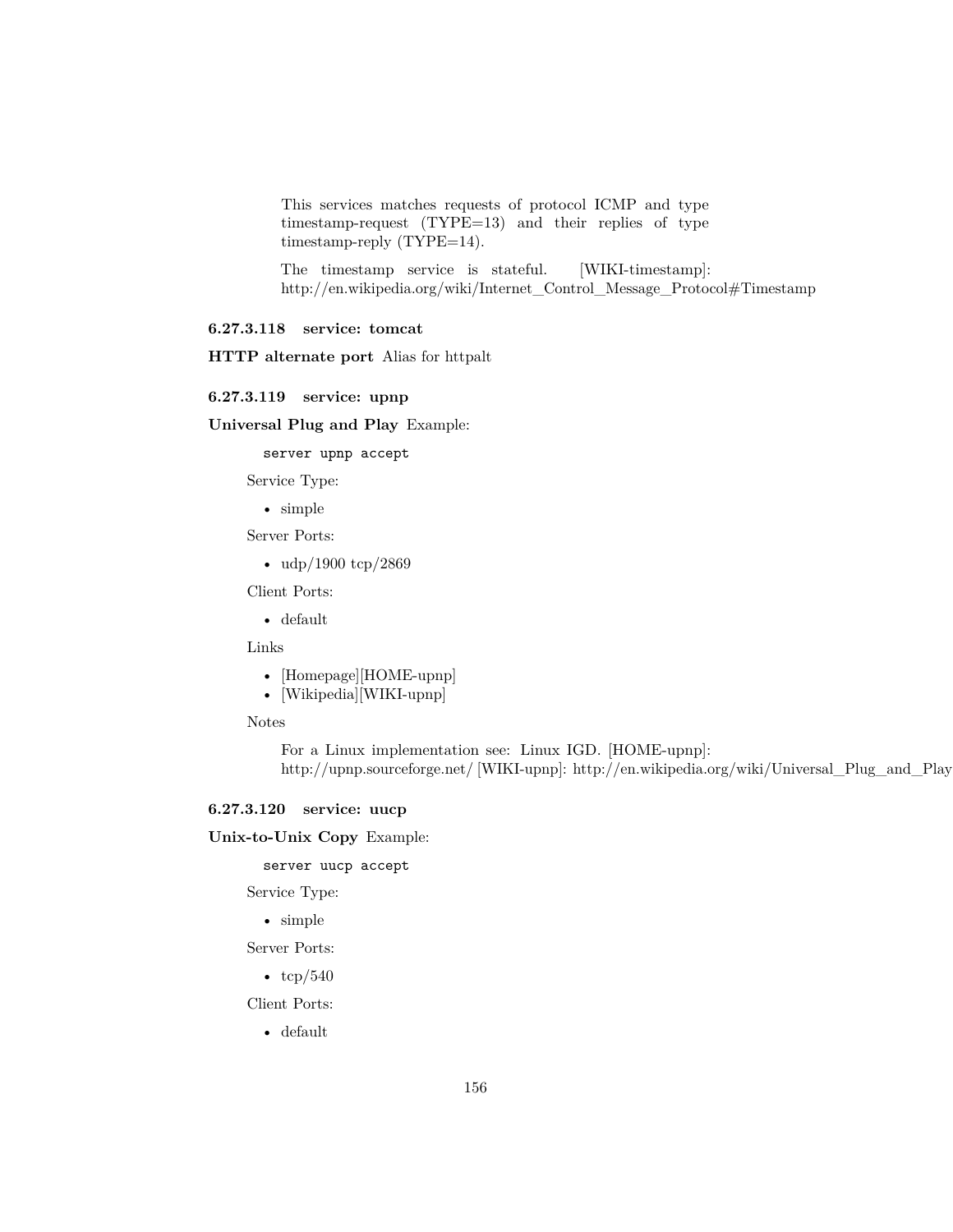#### Links

• [Wikipedia](http://en.wikipedia.org/wiki/UUCP)

#### **6.27.3.121 service: vmware**

**vmware** Example:

### server vmware accept

Service Type:

• simple

Server Ports:

•  $\text{tcp}/902$ 

Client Ports:

- default
- Notes

Used from VMWare 1 and up. See the [VMWare KnowledgeBase.](http://kb.vmware.com/selfservice/microsites/search.do?language=en_US&cmd=displayKC&externalId=1012382)

### **6.27.3.122 service: vmwareauth**

**vmwareauth** Example:

server vmwareauth accept

Service Type:

• simple

Server Ports:

• tcp/903

Client Ports:

• default

Notes

Used from VMWare 1 and up. See the [VMWare KnowledgeBase.](http://kb.vmware.com/selfservice/microsites/search.do?language=en_US&cmd=displayKC&externalId=1012382)

# **6.27.3.123 service: vmwareweb**

**vmwareweb** Example:

server vmwareweb accept

Service Type:

• simple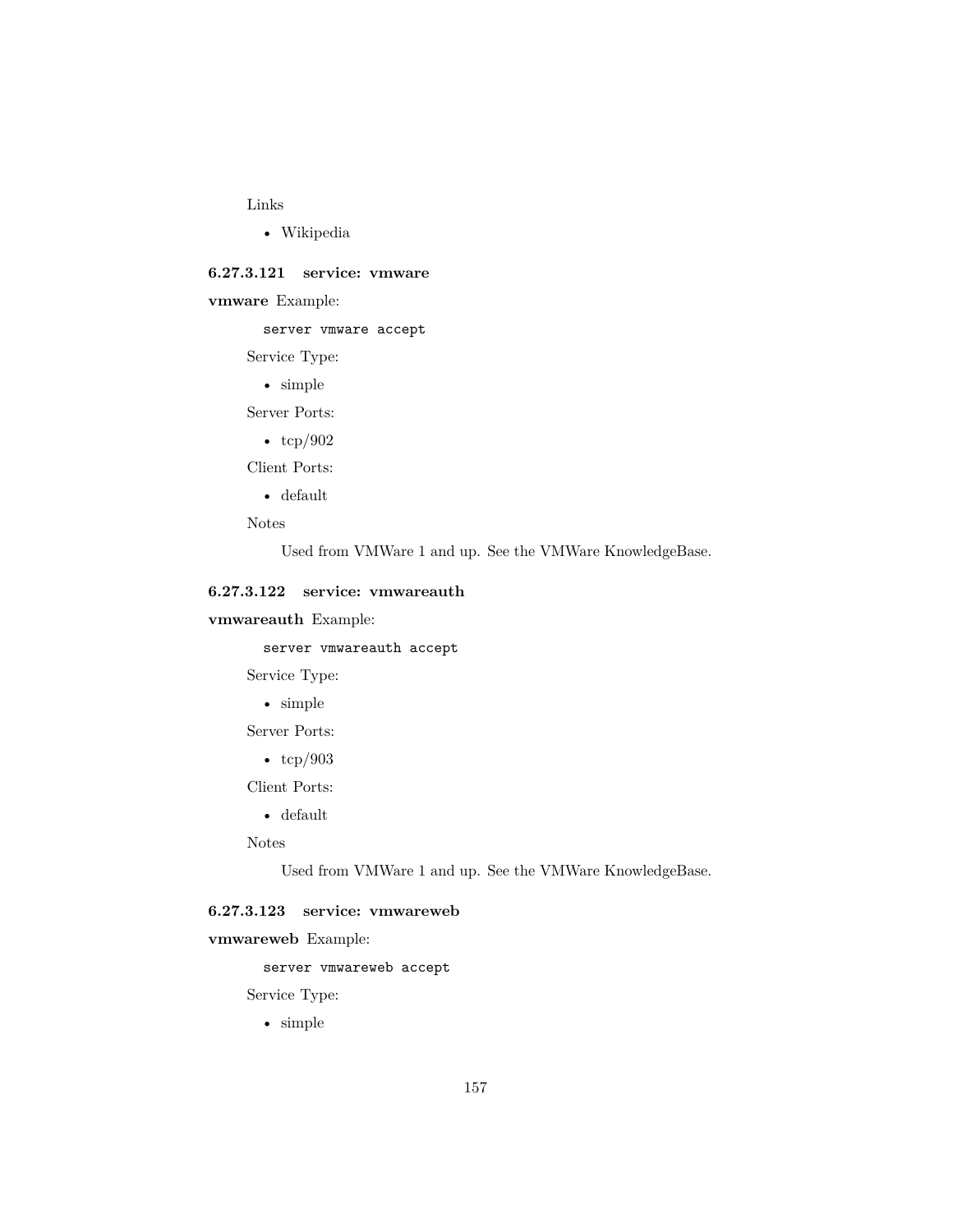Server Ports:

• tcp/8222 tcp/8333

Client Ports:

• default

Notes

Used from VMWare 2 and up. See [VMWare Server 2.0 release](http://www.vmware.com/support/server2/doc/releasenotes_vmserver2.html) [notes](http://www.vmware.com/support/server2/doc/releasenotes_vmserver2.html) and the [VMWare KnowledgeBase.](http://kb.vmware.com/selfservice/microsites/search.do?language=en_US&cmd=displayKC&externalId=1012382)

#### **6.27.3.124 service: vnc**

**Virtual Network Computing** Example:

server vnc accept

Service Type:

• simple

Server Ports:

•  $\text{tcp}/5900:5903$ 

Client Ports:

• default

Links

• [Wikipedia][WIKI-vnc]

Notes

VNC is a graphical desktop sharing protocol. [WIKI-vnc]: http://en.wikipedia.org/wiki/Virtual\_Network\_Computing

# **6.27.3.125 service: webcache**

**HTTP alternate port** Alias for [httpalt](#page-117-0)

### **6.27.3.126 service: webmin**

**Webmin Administration System** Example:

server webmin accept

Service Type:

• simple

Server Ports:

•  $\text{tcp}/10000$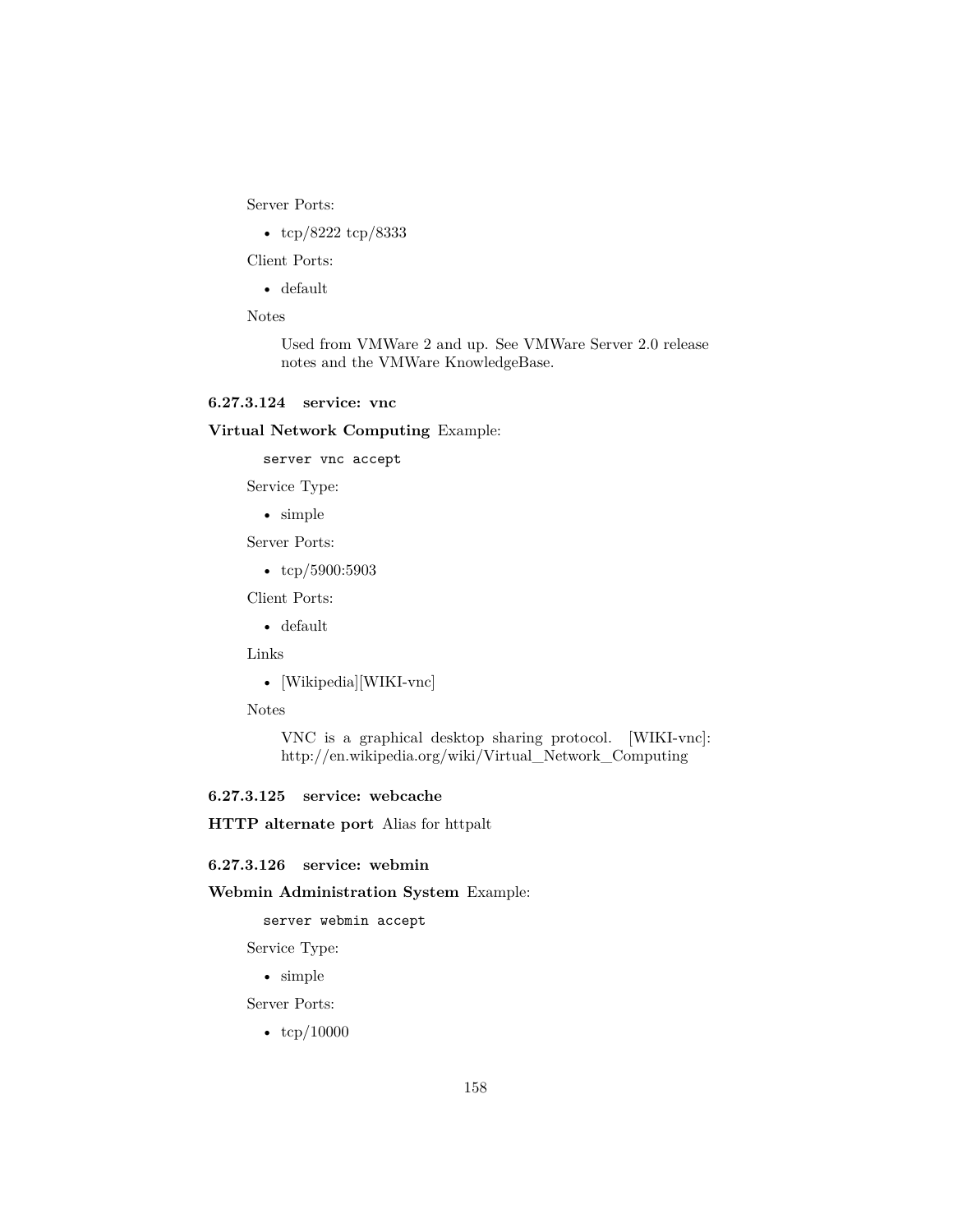Client Ports:

• default

Links

• [Homepage](http://www.webmin.com/)

## **6.27.3.127 service: whois**

### **WHOIS Protocol** Example:

server whois accept

Service Type:

• simple

Server Ports:

•  $tcp/43$ 

Client Ports:

• default

Links

• [Wikipedia](http://en.wikipedia.org/wiki/Whois)

## **6.27.3.128 service: xbox**

## **Xbox Live** Example:

client xbox accept

Service Type:

• complex

Server Ports:

• many

Client Ports:

• default

### Notes

Definition for the Xbox live service.

See program source for contributor details.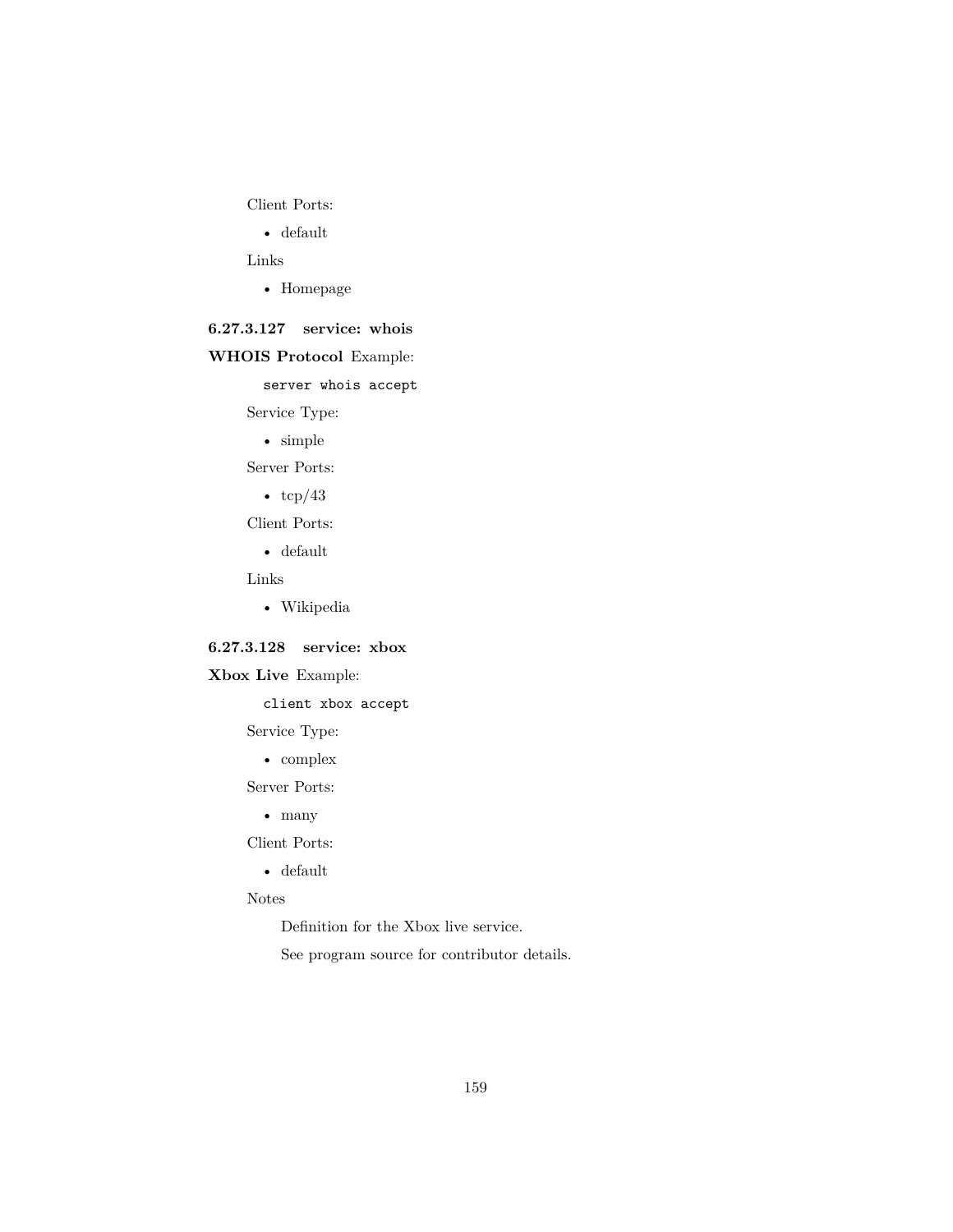### **6.27.3.129 service: xdmcp**

### **X Display Manager Control Protocol** Example:

server xdmcp accept

Service Type:

• simple

Server Ports:

• udp/177

Client Ports:

• default

Links

• [Wikipedia][WIKI-xdmcp]

### Notes

See [Gnome Display Manager](http://www.jirka.org/gdm-documentation/x70.html) for a discussion about XDMCP and firewalls (Gnome Display Manager is a replacement for XDM). [WIKI-xdmcp]: http://en.wikipedia.org/wiki/X\_display\_manager\_(program\_type)#X\_Display\_M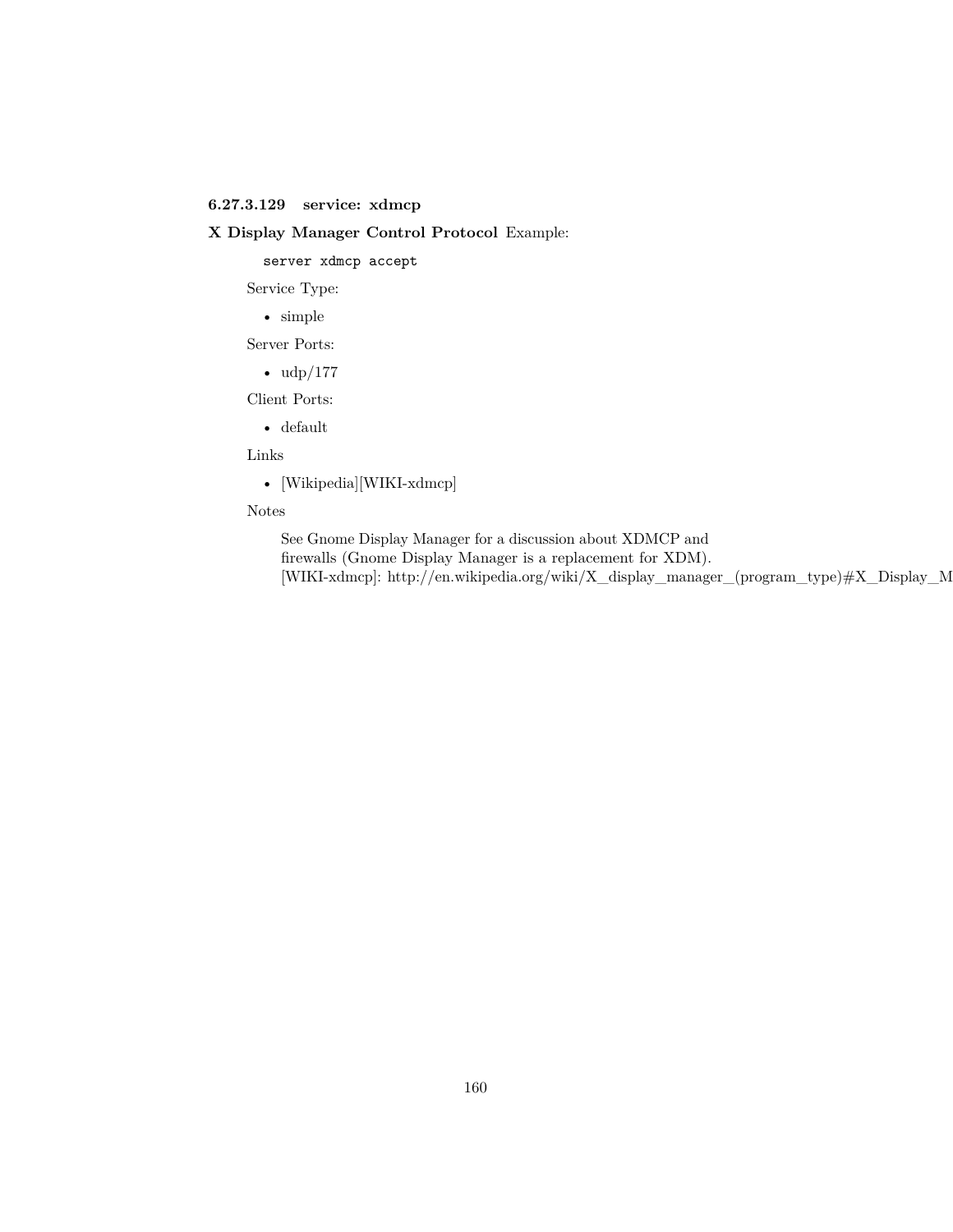## **6.28 firehol-synproxy(5)**

**6.28.1 NAME**

firehol-synproxy - configure synproxy

### **6.28.2 SYNOPSIS**

synproxy *type rules-to-match-request action* [*action options*]

#### **6.28.3 DESCRIPTION**

- **type** defines where the SYNPROXY will be attached. It can be input (or in), forward (or pass):
	- **–** use input (or in) when the IP of the real server is an IP assigned to a physical interface of the machine (i.e. the IP is at the firewall itself)
	- **–** use forward (or pass) when the IP of the real server is routed by the machine (i.e. SYNPROXY should look at the FORWARD chain for this traffic).
- rules to match request are FireHOL optional rule parameters and should match the original client REQUEST, before any destination NAT. inface and dst are required:
	- **–** inface is one or more interfaces the REQUEST should be received from
	- **–** dst is the IP of the real server, as seen by the client (before any destination NAT)
- **action** defines how SYNPROXY will reach the real server and can be:
	- **–** accept to just allow the REQUEST reach the real server without any destination NAT
	- **–** dnat to IP:PORT or dnat to IP1-IP2:PORT1-PORT2 or dnat to IP or dnat to :PORT to have SYNPROXY reach a server on another machine in a DMZ (different IP and/or PORT compared to the original request). The synproxy statement supports everything supported by the dnat helper (see firehol-nat $(5)$ ).
	- **–** redirect to PORT to divert the request to a port on the firewall itself. The synproxy statement supports everything supported by the redirect helper (see [firehol-nat\(5\)\)](#page-69-0).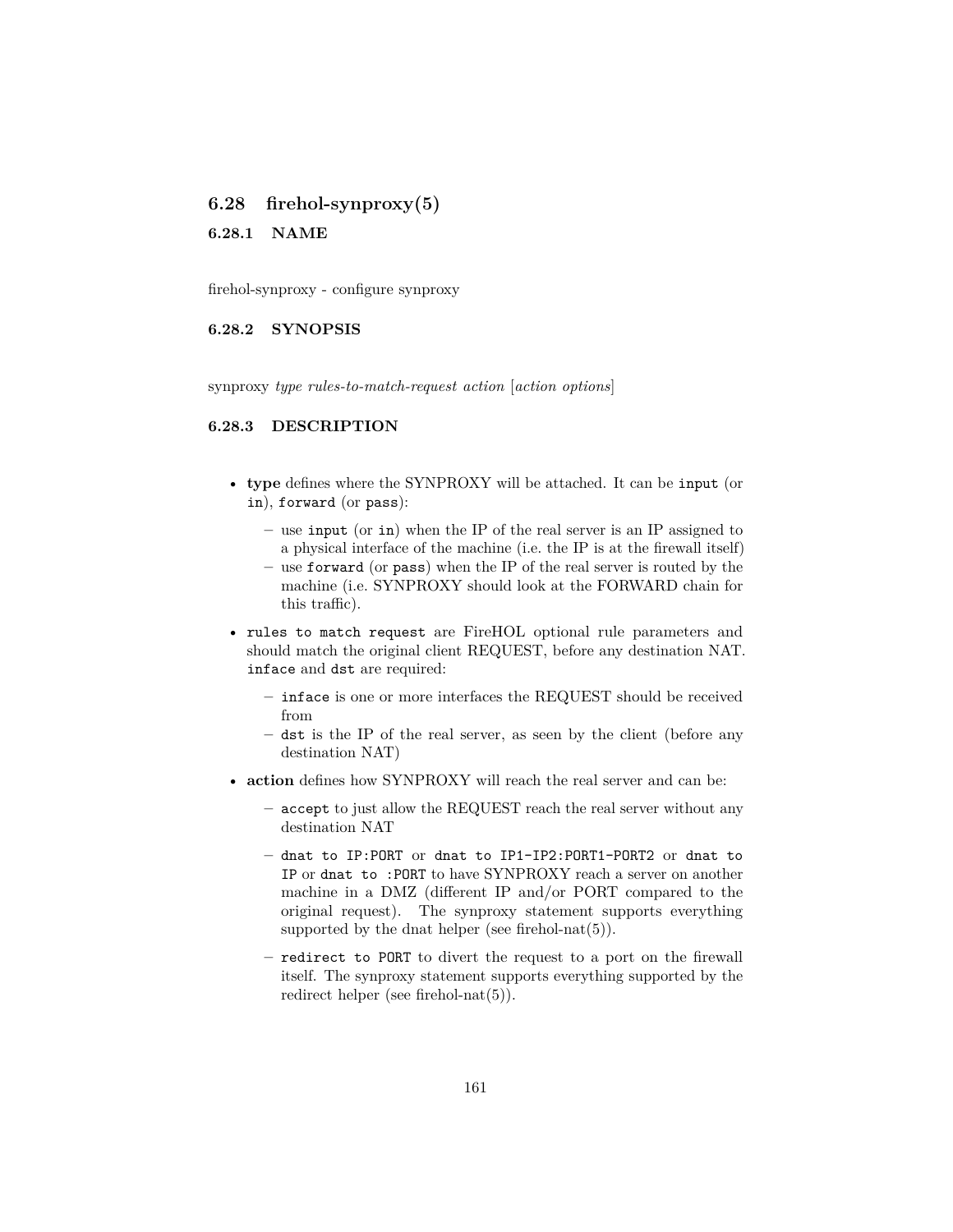- **–** action CUSTOM\_ACTION to have any other FireHOL action performed on the NEW socket. Use the action helper to define custom actions (see firehol-action $(5)$ ).
- **–** action options are everything supported by FireHOL optional rule parameters that should be applied only on the final action of SYN packet from SYNPROXY to the real server. For example this can be used to append loglimit "TEXT" to have something logged by iptables, or limit the concurrent sockets with connlimit. Generally, everything you can write on the same line after server http accept is also accepted here.

#### **6.28.4 BACKGROUND**

SYNPROXY is a TCP SYN packets proxy. It can be used to protect any TCP server (like a web server) from SYN floods and similar DDos attacks.

SYNPROXY is a netfilter module, in the Linux kernel. It is optimized to handle millions of packets per second utilizing all CPUs available without any concurrency locking between the connections.

The net effect of this, is that the real servers will not notice any change during the attack. The valid TCP connections will pass through and served, while the attack will be stopped at the firewall.

For more information on why you should use a SYNPROXY, check these articles:

- http://rhelblog.redhat.com/2014/04/11/mitigate-tcp-syn-flood-attackswith-red-hat-enterprise-linux-7-beta/
- https://r00t-services.net/knowledgebase/14/Homemade-DDoS-Protection-Using-IPTables-SYNPROXY.html

SYNPROXY is included in the Linux kernels since version 3.12.

### **6.28.5 HOW IT WORKS**

- When a SYNPROXY is used, clients transparently get connected to the SYNPROXY. So the 3-way TCP handshake happens first between the client and the SYNPROXY:
	- **–** Clients send TCP SYN to server A
	- **–** At the firewall, when this packet arrives it is marked as UNTRACKED
	- **–** The UNTRACKED TCP SYN packet is then given to SYNPROXY
	- **–** SYNPROXY gets this and responds (as server A) with TCP SYN+ACK (UNTRACKED)
	- **–** Client responds with TCP ACK (marked as INVALID or UN-TRACKED in iptables) which is also given to SYNPROXY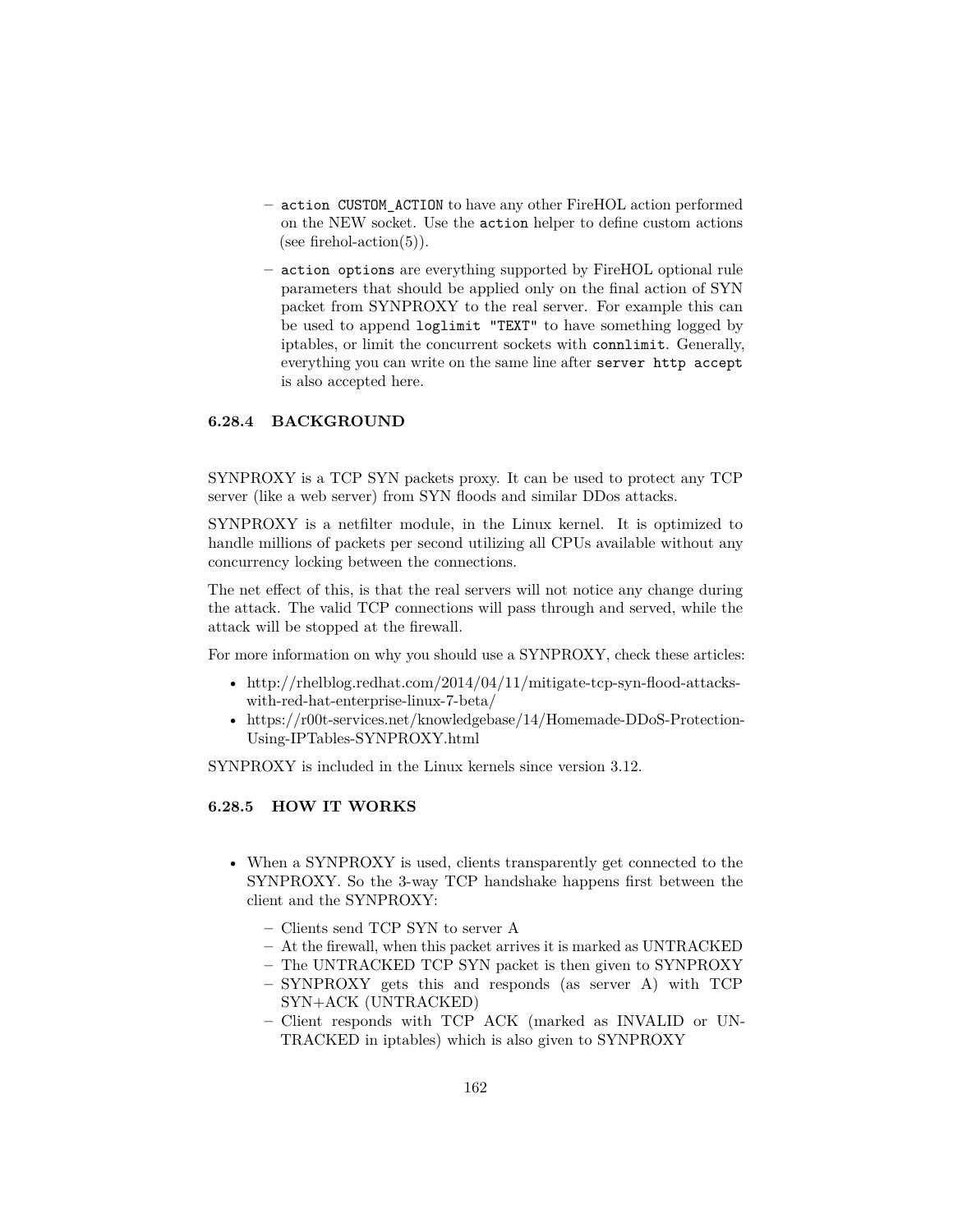- Once a client has been connected to the SYNPROXY, SYNPROXY automatically initiates a 3-way TCP handshake with the real server, spoofing the SYN packet so that the real server will see that the original client is attempting to connect:
	- **–** SYNPROXY sends TCP SYN to real server A. This is a NEW connection in iptables and happens on the OUTPUT chain. The source IP of the packet is the IP of the client
	- **–** The real server A responds with SYN+ACK to the client
	- **–** SYNPROXY receives this and responds back to the server with ACK. The connection is now marked as ESTABLISHED
- Once the connection has been established, SYNPROXY leaves the traffic flow between the client and the server

So, SYNPROXY can be used for any kind of TCP traffic. It can be used for both unencrypted and encrypted traffic, since it does not interfere with the content itself.

#### **6.28.6 USE CASES**

In FireHOL SYNPROXY support is implemented as a helper. The synproxy command can be used to set up any number of SYNPROXYs.

FireHOL can set up SYNPROXY for any of these cases:

- 1. **real server on the firewall itself, on the same port** (e.g. SYNPROXY on port 80, real server on port 80 too).
- 2. **real server on the firewall itself, on a different port** (e.g. SYNPROXY on port 2200, real server on port 22).
- 3. **real server on a different machine, without NAT** (e.g. SYNPROXY on a router catching traffic towards IP A, port 80 and real server is at IP A port 80 too).
- 4. **real server on a different machine, with NAT** (e.g. SYNPROXY on a router catching traffic towards IP A, port 80 and real server is at IP 10.1.1.1 port 90).
- 5. **screening incoming traffic that should never be sent to a real server** so that traps and dynamic blacklists can be created using traffic that has been screened by SYNPROXY (eliminate "internet noise" and spoofed packets).

So, generally, all cases are covered.

### **6.28.7 DESIGN**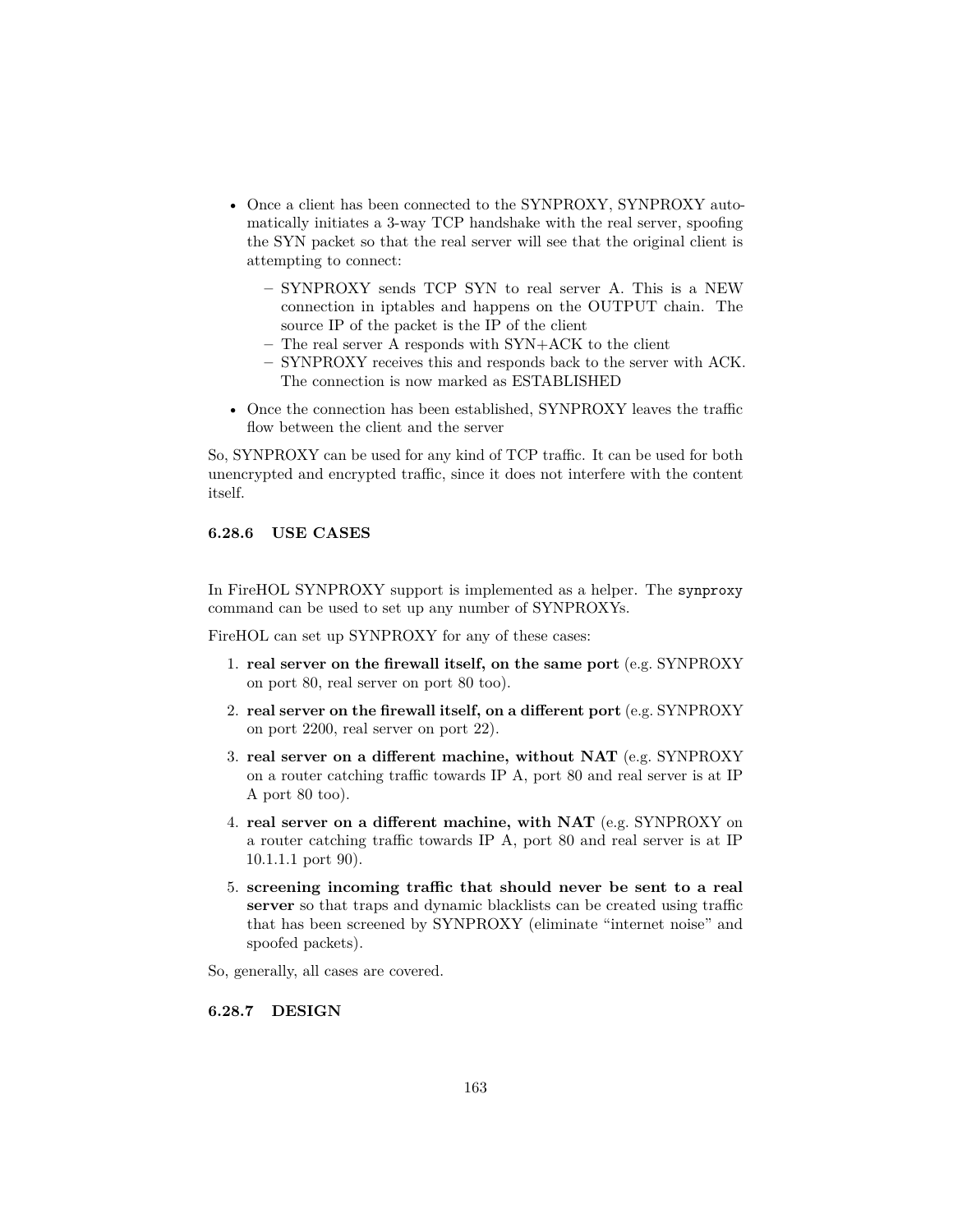The general guidelines for using synproxy in FireHOL, are:

- 1. **Design your firewall as you would normally do without SYN-PROXY**
- 2. Test that it works without SYNPROXY. Test especially the servers you want to protect. They should be working too
- 3. Add synproxy statements for the servers you want to protect.

To achieve these requirements:

- 1. The helper will automatically do everything needed for SYNPROXY to:
	- receive the initial SYN packet from the client
	- respond back to the client with SYN+ACK
	- receive the first ACK packet from the client
	- send the initial SYN packet to the server

There are cases where the above are very tricky to achieve. You don't need to match these in your firehol.conf. The synproxy helper will automatically take care of them. However:

You do need the allow the flow of traffic between the real server and the real client (as you normally do without a synproxy, with a client, server, or route statement in an interface or router section).

2. The helper will prevent the 3-way TCP handshake between SYNPROXY and the real server interact with other **destination NAT** rules you may have. However for this to happen, make sure you place the synproxy statements above any destination NAT rules (redirect, dnat, transparent\_squid, transparent\_proxy, tproxy, etc). So:

> SYNPROXY will interact with destination NAT you have in firehol.conf **only** if the synproxy statements are place below the destination NAT ones.

> You normally do not need to have synproxy interact with other destination NAT rules. The synproxy helper will handle the destination NAT (dnat or redirect) it needs by itself.

> So **place synproxy statements above all destination NAT statements, unless you know what you are doing**.

3. The helper will allow the 3-way TCP handshake between SYNPROXY and the real server interact with **source NAT** rules you may have (snat, masquerade), since these may be needed to reach the real server.

### **6.28.8 LIMITATIONS**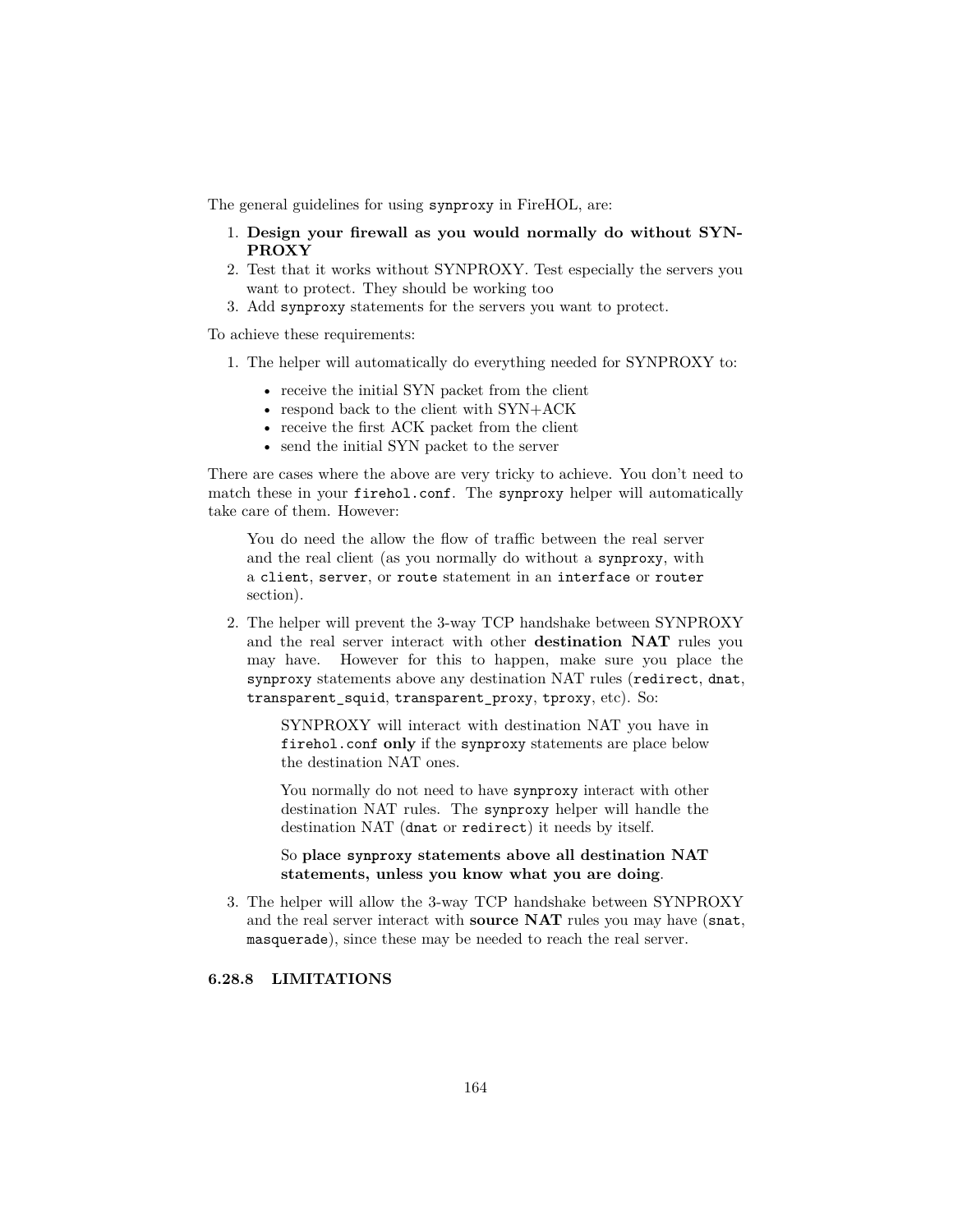- 1. Internally there are matches that are made without taking into account the original inface. So, in case different actions have to be taken depending on the interface the request is received, src should be added to differentiate the traffic between the two flows.
- 2. SYNPROXY does not inherit MARKs from the original request packets. It should and it would make matching a lot easier, but it does not. This means that for all packets generated by SYNPROXY, inface is lost.
- 3. FireHOL internally uses a MARK to tag packets send from SYNPROXY to the target server. This is used for 3 reasons:
	- isolate these packets from other destination NAT rules. If they were not isolated from the destination NAT rules, then packets from the SYNPROXY could be matched by a transparent proxy and enter your web proxy. They could be matched by a transparent proxy because they actually originate from the local machine.
	- isolate the same packets from the rest of the packet filtering rules. Without this isolation, most probably the packets will have been dropped since they come from lo.
	- report if orphan synproxy packets are encountered. So packets the FireHOL engine failed to match properly, should appear with a iptables log saying "ORPHAN SYNPROXY->SERVER". If you don't have such logs, everything works as expected.

### **6.28.9 OTHER OPTIONS**

You can change the TCP options used by synproxy by setting the variable FIREHOL SYNPROXY OPTIONS. The default is this:

FIREHOL\_SYNPROXY\_OPTIONS="--sack-perm --timestamp --wscale 7 --mss 1460"

If you want to see it in action in the iptables log, then enable logging:

#### FIREHOL\_SYNPROXY\_LOG=1

The default is disabled (0). If you enable it, every step of the 3-way setup between the client and SYNPROXY and the SYN packet of SYNPROXY towards the real server will be logged by iptables.

Using the variable FIREHOL\_CONNTRACK\_LOOSE\_MATCHING you can set net.netfilter.nf\_conntrack\_tcp\_loose. FireHOL will automatically set this to 0 when a synproxy is set up.

Using the variable FIREHOL TCP\_TIMESTAMPS you can set net.ipv4.tcp\_timestamps. FireHOL will automatically set this to 1 when a synproxy is set up.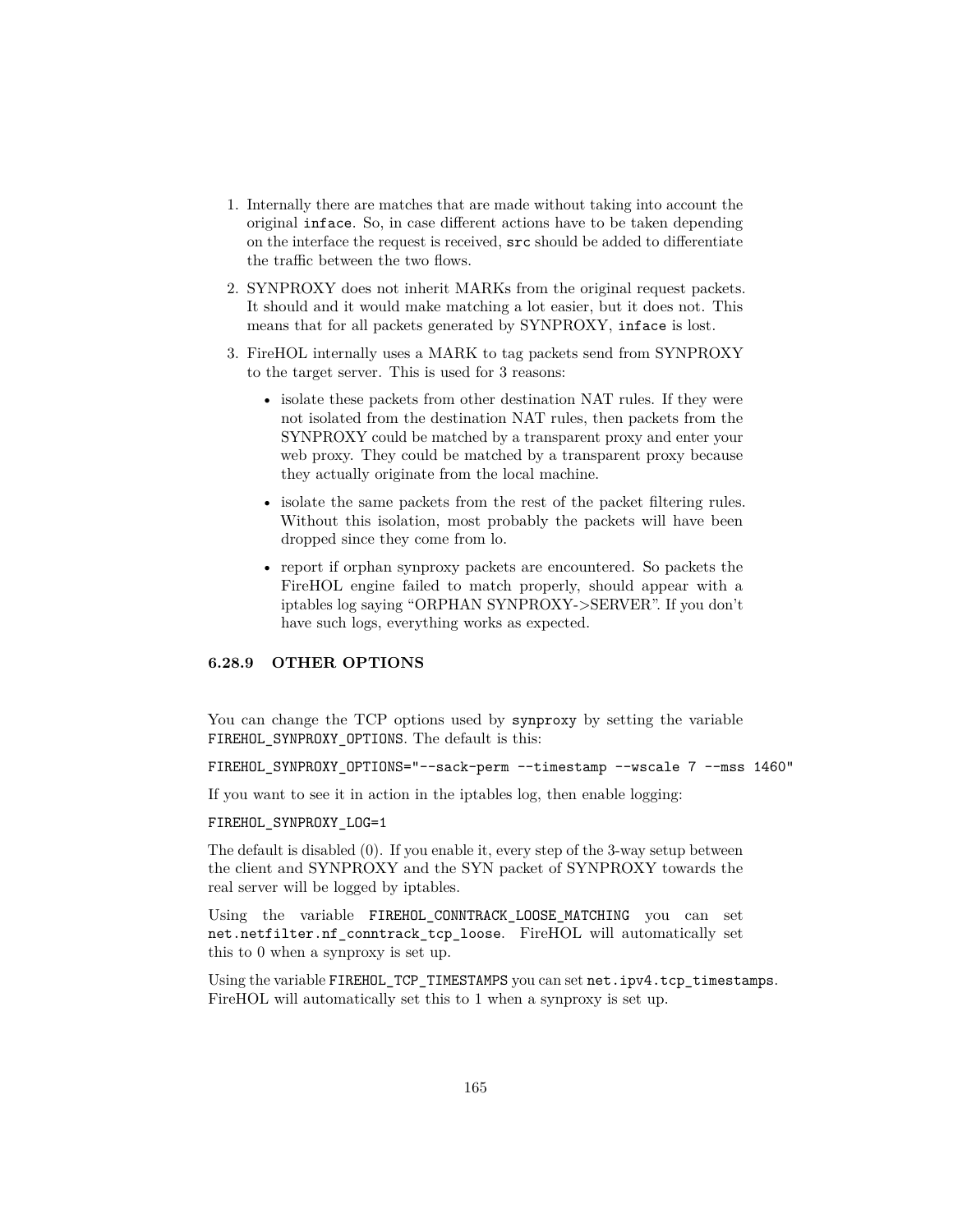Using the variable FIREHOL\_TCP\_SYN\_COOKIES you can set net.ipv4.tcp\_syncookies. FireHOL will automatically set this to 1 when a synproxy is set up.

On a busy server, you are advised to increase the maximum connection tracker entries and its hash table size.

- Using the variable FIREHOL\_CONNTRACK\_HASHSIZE you can set /sys/module/nf\_conntrack/parameters/hashsize.
- Using the variable FIREHOL CONNTRACK MAX you can set net.netfilter.nf conntrack max.

FireHOL will not alter these variables by itself.

## **6.28.10 SYNPROXY AND DYNAMIC IP**

By default the synproxy helper requires from you to define a dst IP of the server that is to be protected. This is required because the destination IP will be used to match the SYN packet the synproxy sends to the server.

There is however another way that allows the use of synproxy in environments where the IP of the server is unknown (like a dynamic IP DSL):

- 1. First you need to set FIREHOL\_SYNPROXY\_EXCLUDE\_OWNER=1. This will make synproxy not match packets that are generated by the local machine, even if the process that generates them uses your public IP (the packets in order to be matched they will need not have a UID or GID).
- 2. Next you will need to exclude you lan IPs by adding src not "\${UNROUTABLE\_IPS}" (or any other network you know you use) to the synproxy statement.

# **6.28.11 EXAMPLES**

Protect a web server running on the firewall with IP 1.2.3.4, from clients on eth0:

ipv4 synproxy input inface eth0 dst 1.2.3.4 dport 80 accept

interface eth0 wan server http accept

Protect a web server running on port 90 on the firewall with IP 1.2.3.4, from clients on eth0 that believe the web server is running on port 80:

```
server_myhttp_ports="tcp/90"
client_myhttp_ports="default"
```
ipv4 synproxy input inface eth0 dst 1.2.3.4 dport 80 redirect to 90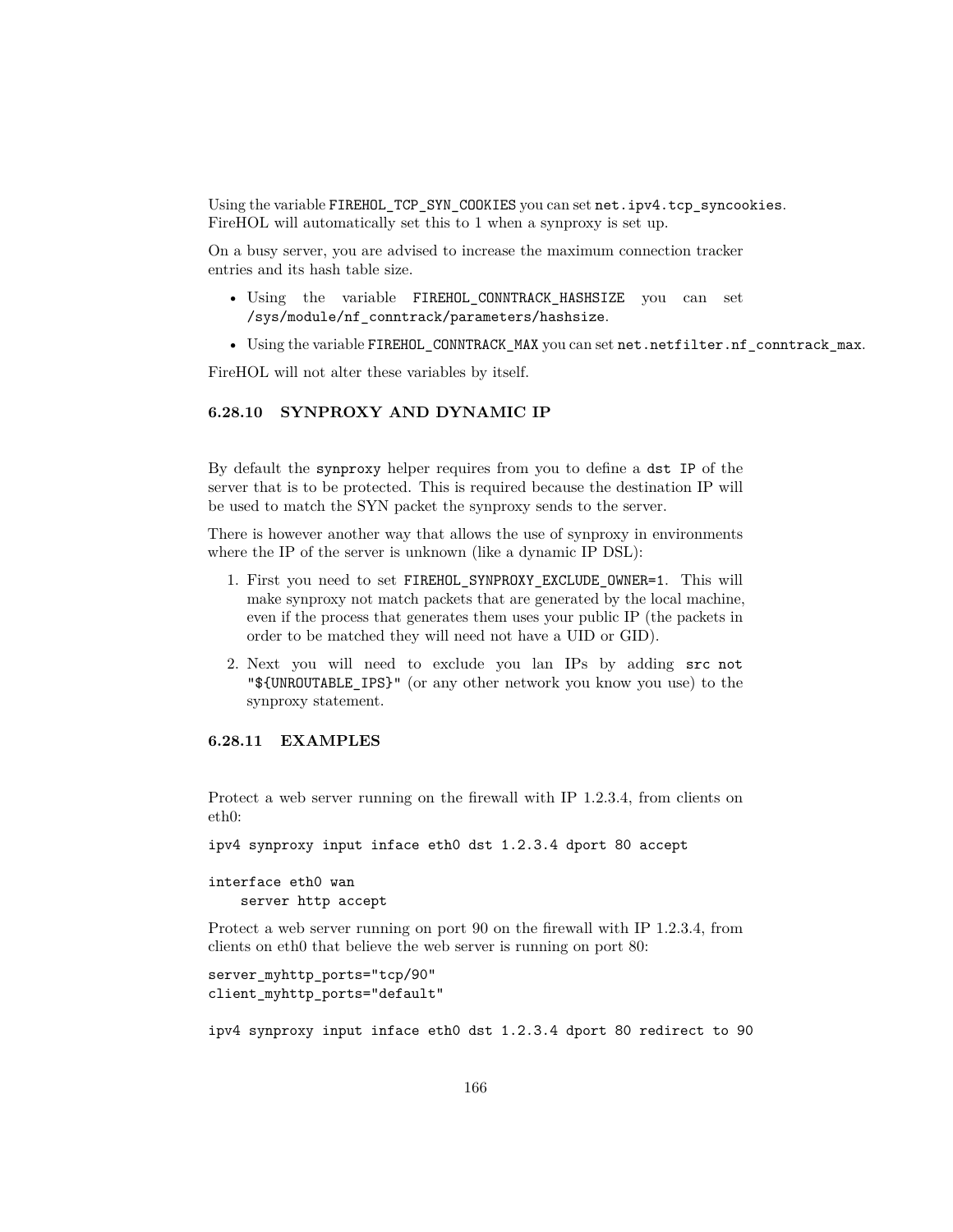```
interface eth0 wan
```
server myhttp accept # packet filtering works with the real ports

Protect a web server running on another machine (5.6.7.8), while the firewall is the router (without NAT):

ipv4 synproxy forward inface eth0 dst 5.6.7.8 dport 80 accept

```
router wan2lan inface eth0 outface eth1
    server http accept dst 5.6.7.8
```
Protect a web server running on another machine in a DMZ (public IP is 1.2.3.4 on eth0, web server IP is 10.1.1.1 on eth1):

ipv4 synproxy input inface eth0 \ dst 1.2.3.4 dport 80 dnat to 10.1.1.1

```
router wan2lan inface eth0 outface eth1
    server http accept dst 10.1.1.1
```
Note that we used input not forward, because the firewall has the IP 1.2.3.4 on its eth0 interface. The client request is expected on input.

Protect an array of 10 web servers running on 10 other machines in a DMZ (public IP is 1.2.3.4 on eth0, web servers IPs are 10.1.1.1 to 10.1.1.10 on eth1):

```
ipv4 synproxy input inface eth0 \
   dst 1.2.3.4 dport 80 dnat to 10.1.1.1-10.1.1.10 persistent
```

```
router wan2lan inface eth0 outface eth1
    server http accept dst 10.1.1.1-10.1.1.10
```
The above configuration is a load balancer. Requests towards 1.2.3.4 port 80 will be distributed to the 10 web servers with persistence (each client will always see one of them).

Catch all traffic towards SSH port tcp/22 and send it to TRAP\_AND\_DROP as explained in [Working With Traps.](#page-0-0) At the same time, allow SSH on port tcp/2200 (without altering the ssh server):

```
# definition of action TRAP_AND_DROP
ipv4 action TRAP_AND_DROP sockets_suspects_trap 3600 86400 1 src not "${UNROUTABLE_IPS}" ne
# send ssh traffic to TRAP_AND_DROP
ipv4 synproxy input inface eth0 dst 1.2.3.4 dport 22 action TRAP_AND_DROP
# accept ssh traffic on tcp/2200
ipv4 synproxy input inface eth0 dst 1.2.3.4 dport 2200 redirect to 22
interface eth0 wan
```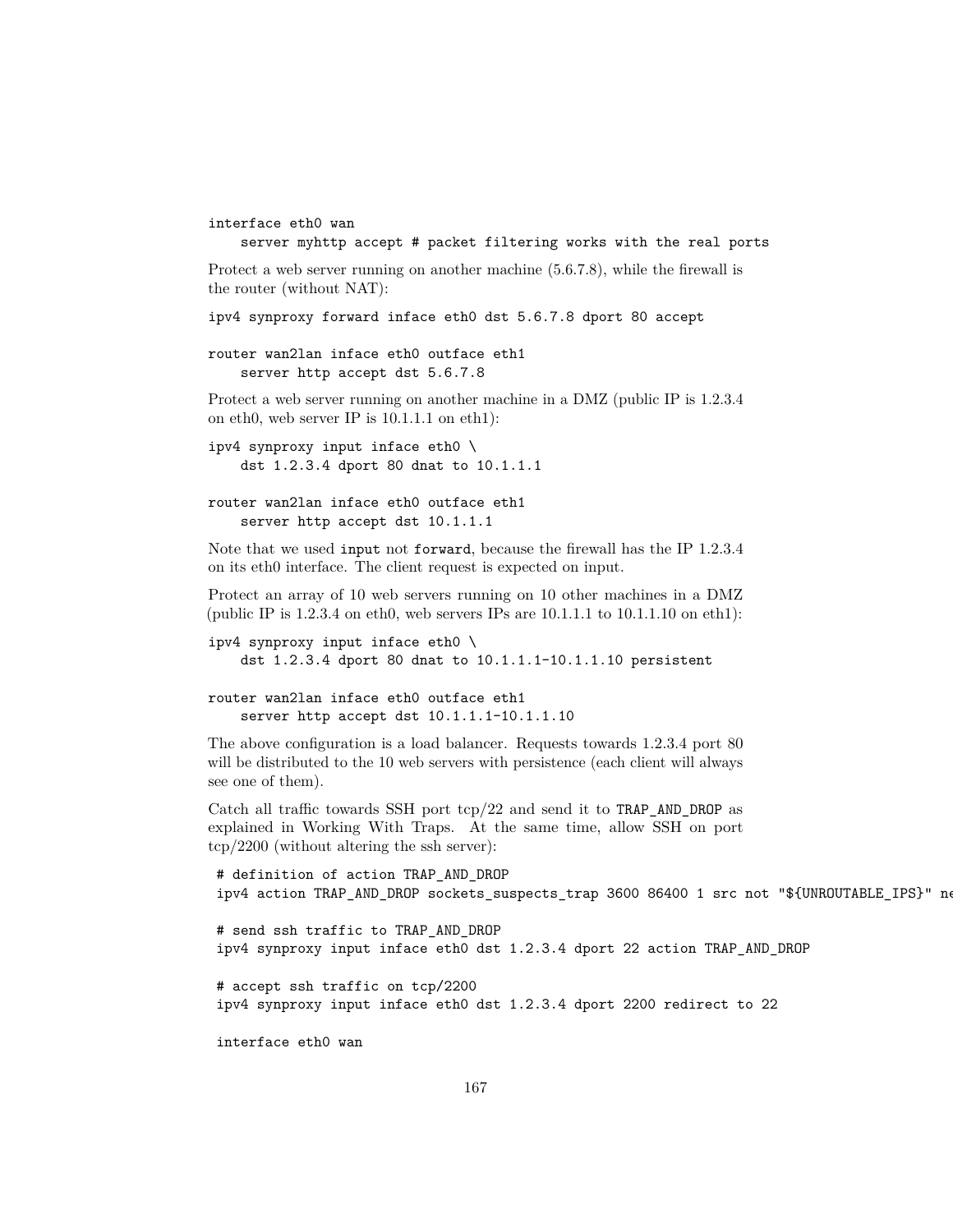server ssh accept

## **6.28.12 SEE ALSO**

- firehol $(1)$  FireHOL program
- [firehol.conf\(5\)](#page-14-0) FireHOL configuration
- [firehol-interface\(5\)](#page-50-0) interface definition
- firehol-router $(5)$  router definition
- [firehol-params\(5\)](#page-76-0) optional rule parameters
- firehol-masquerade $(5)$  masquerade helper
- [FireHOL Website](http://firehol.org/)
- [FireHOL Online PDF Manual](http://firehol.org/firehol-manual.pdf)
- [FireHOL Online Documentation](http://firehol.org/documentation/)
- [NAT HOWTO](http://www.netfilter.org/documentation/HOWTO/NAT-HOWTO-6.html)
- [netfilter flow diagram](http://upload.wikimedia.org/wikipedia/commons/3/37/Netfilter-packet-flow.svg)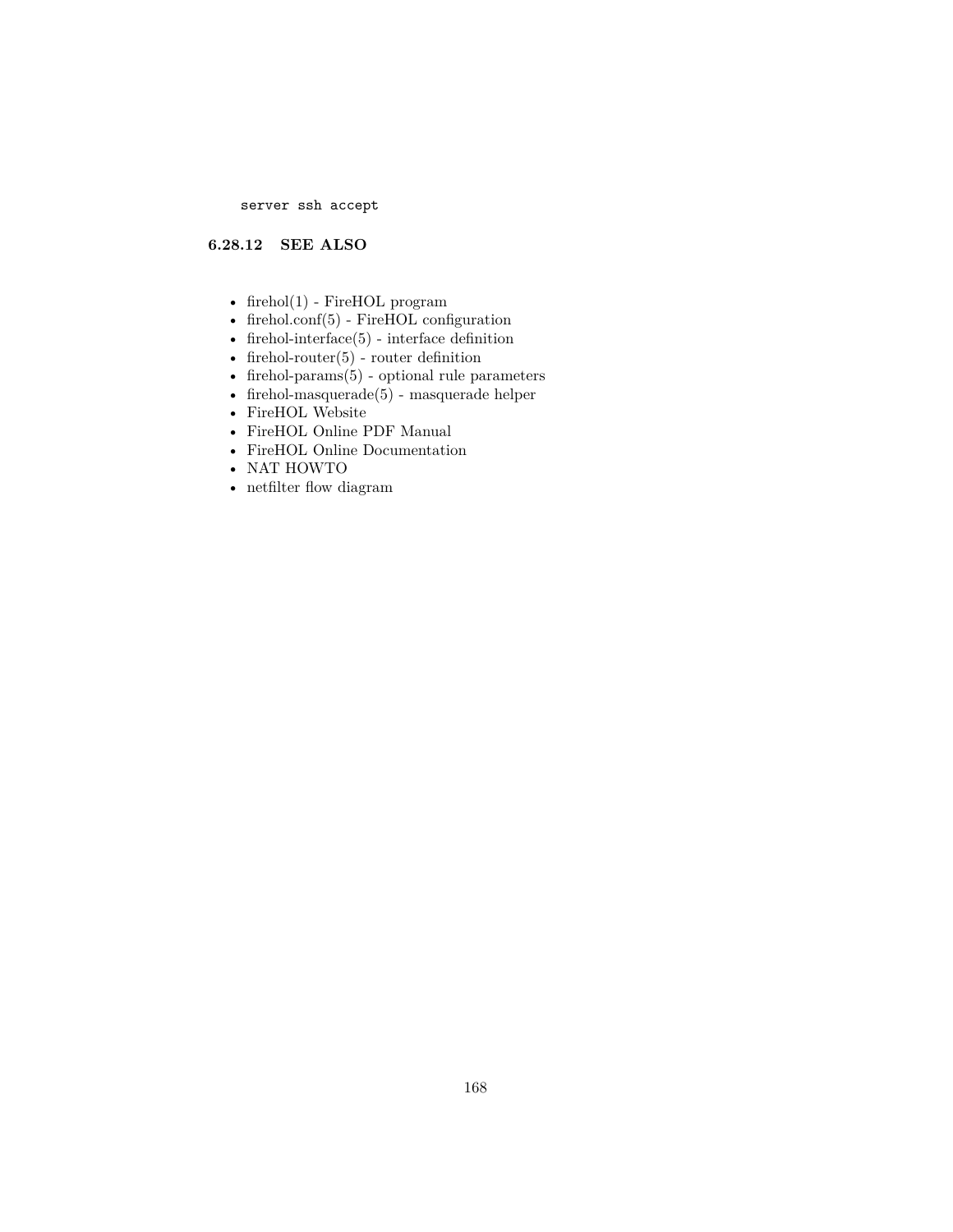## **6.29 firehol-tcpmss(5)**

**6.29.1 NAME**

firehol-tcpmss - set the MSS of TCP SYN packets for routers

### **6.29.2 SYNOPSIS**

tcpmss { *mss* | auto } [*if-list*]

### **6.29.3 DESCRIPTION**

The tcpmss helper command sets the MSS (Maximum Segment Size) of TCP SYN packets routed through the firewall. This can be used to overcome situations where Path MTU Discovery is not working and packet fragmentation is not possible.

A numeric *mss* will set MSS of TCP connections to the value given. Using the word auto will set the MSS to the MTU of the outgoing interface minus 40 (clamp-mss-to-pmtu).

If used within a router or interface definition the MSS will be applied to outgoing traffic on the outface(s) of the router or interface.

If used before any router or interface definitions it will be applied to all traffic passing through the firewall. If *if-list* is given, the MSS will be applied only to those interfaces.

## **6.29.4 EXAMPLES**

tcpmss auto

tcpmss 500

tcpmss 500 "eth1 eth2 eth3"

**6.29.5 SEE ALSO**

- firehol $(1)$  FireHOL program
- [firehol.conf\(5\)](#page-14-0) FireHOL configuration
- firehol-interface $(5)$  interface definition
- firehol-router $(5)$  router definition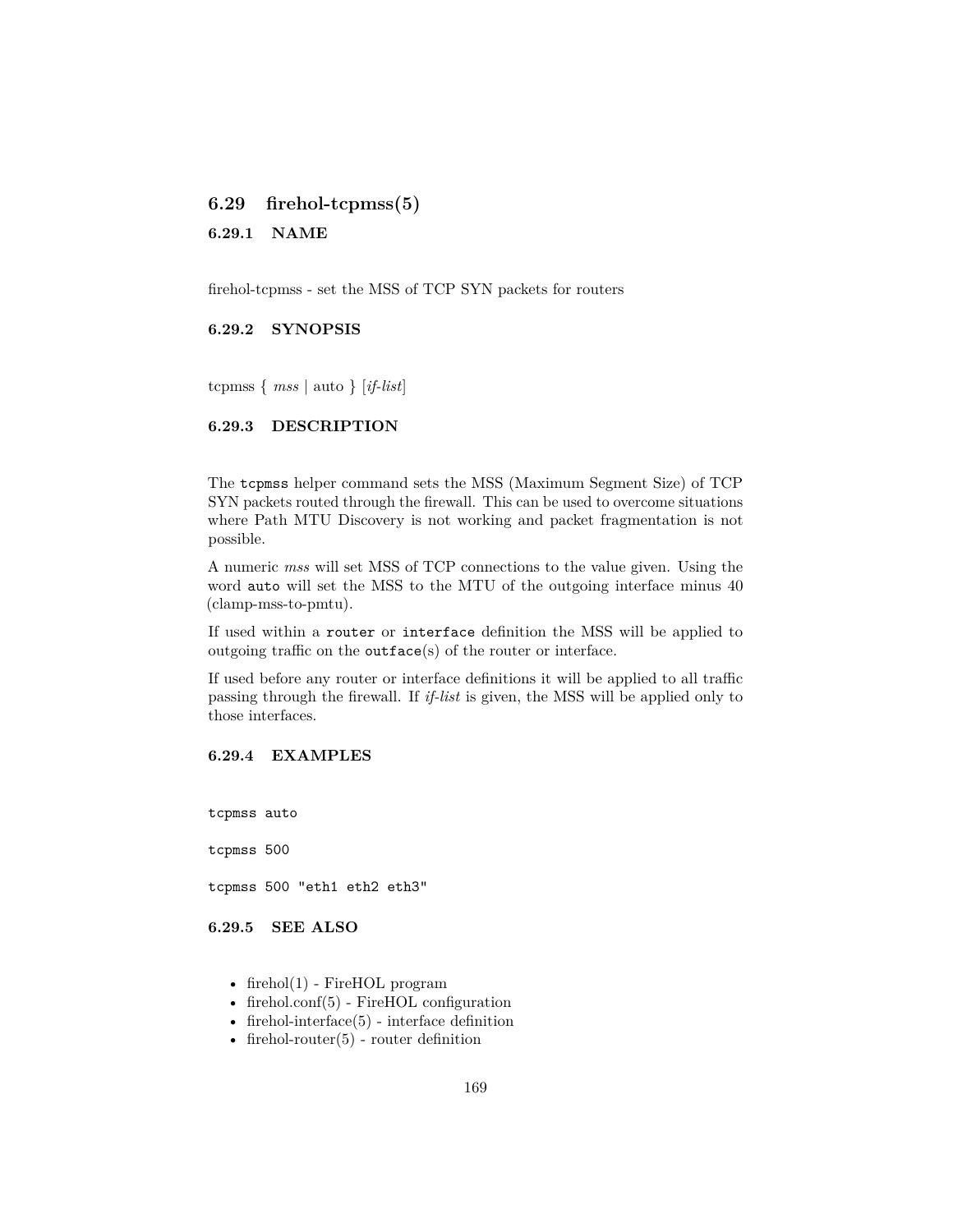- [FireHOL Website](http://firehol.org/)
- [FireHOL Online PDF Manual](http://firehol.org/firehol-manual.pdf)
- [FireHOL Online Documentation](http://firehol.org/documentation/)
- [TCPMSS target in the iptables tutorial](https://www.frozentux.net/iptables-tutorial/iptables-tutorial.html#TCPMSSTARGET)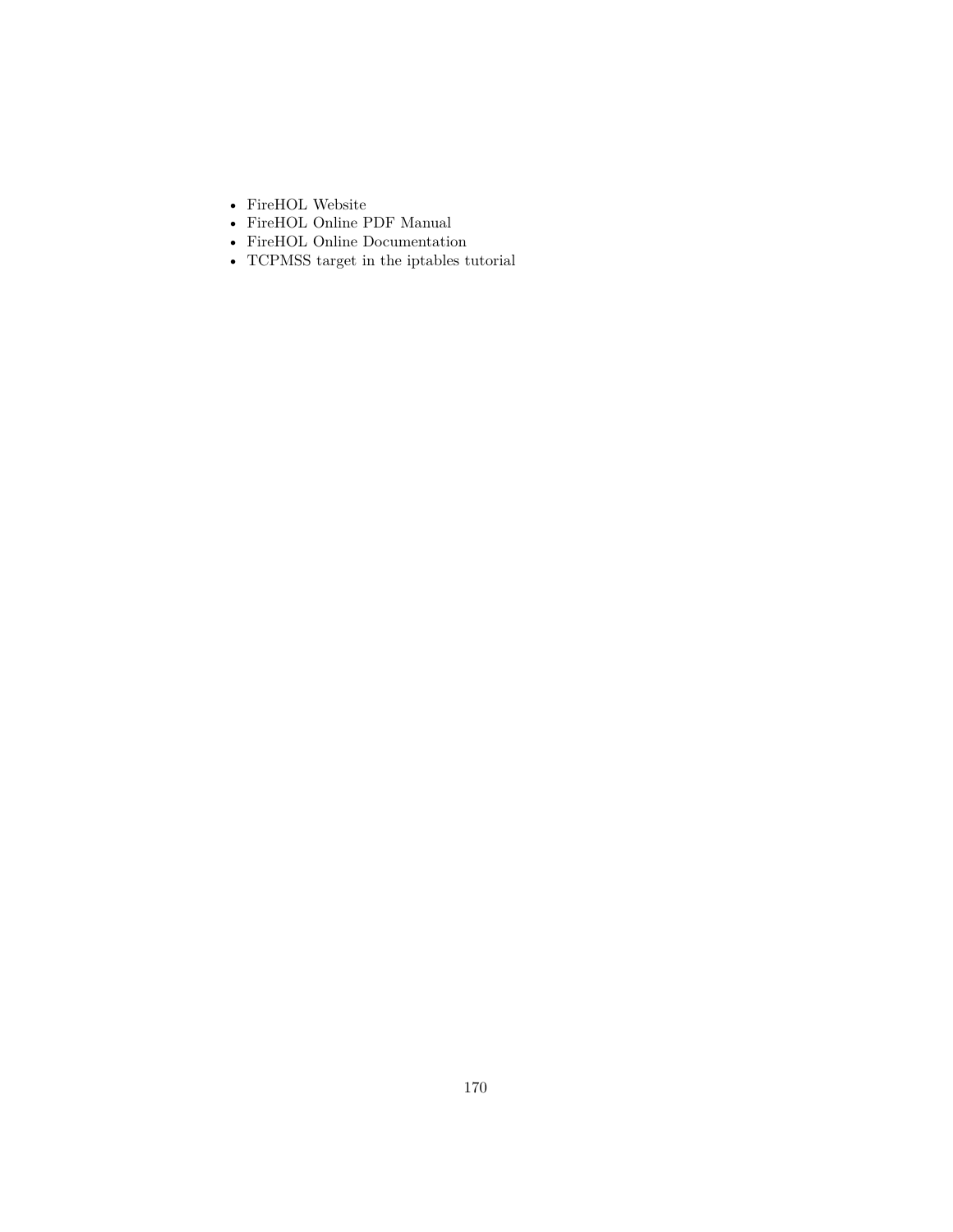<span id="page-170-0"></span>**6.30 firehol-tos(5)**

**6.30.1 NAME**

firehol-tos - set the Type of Service (TOS) of packets

**6.30.2 SYNOPSIS**

tos *value chain* [*rule-params*]

#### **6.30.3 DESCRIPTION**

The tos helper command sets the Type of Service (TOS) field in packet headers.

**Note**

There is also a tos parameter which allows matching TOS values within individual rules (see [firehol-params\(5\)\)](#page-79-0).

The *value* can be an integer number (decimal or hexadecimal) or one of the descriptive values accepted by iptables(8) (run iptables  $-j$  TOS --help for a list).

The *chain* will be used to find traffic to mark. It can be any of the iptables(8) built in chains belonging to the mangle table. The chain names are: INPUT, FORWARD, OUTPUT, PREROUTING and POSTROUTING. These names are case-sensitive.

The *rule-params* define a set of rule parameters to match the traffic that is to be marked within the chosen chain. See [firehol-params\(5\)](#page-76-0) for more details.

Any tos commands will affect all traffic matched. They must be declared before the first router or interface.

### **6.30.4 EXAMPLES**

# set TOS to 16, packets sent by the local machine tos 16 OUTPUT

# set TOS to 0x10 (16), packets routed by the local machine tos 0x10 FORWARD

# set TOS to Maximize-Throughput (8), packets routed by the local # machine, destined for port TCP/25 of 198.51.100.1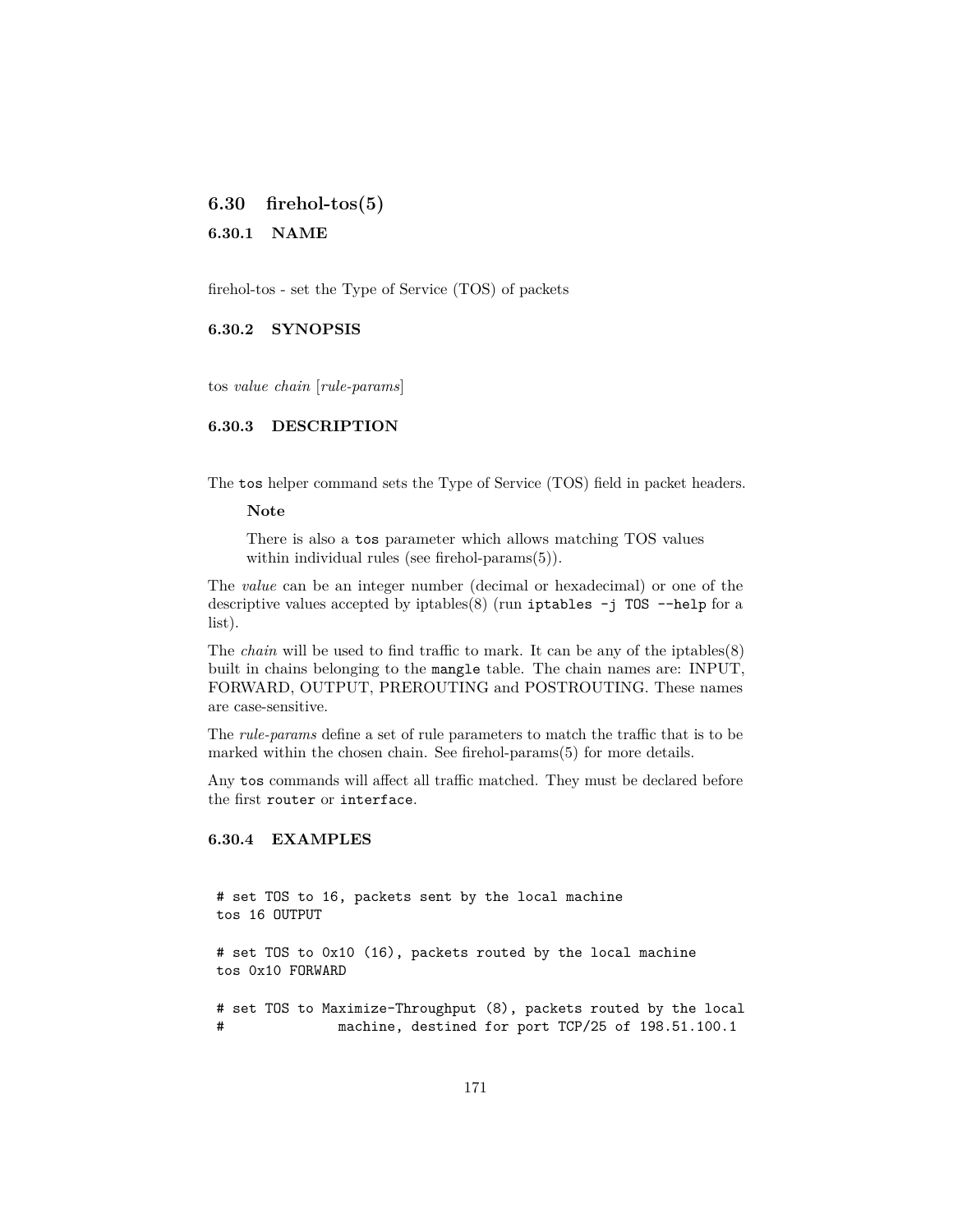tos Maximize-Throughput FORWARD proto tcp dport 25 dst 198.51.100.1

## **6.30.5 SEE ALSO**

- [firehol\(1\)](#page-10-0) FireHOL program
- [firehol.conf\(5\)](#page-14-0) FireHOL configuration
- [firehol-params\(5\)](#page-76-0) optional rule parameters
- firehol-tosfix $(5)$  tosfix config helper
- [iptables\(8\)](http://ipset.netfilter.org/iptables.man.html) administration tool for IPv4 firewalls
- ip6tables $(8)$  administration tool for IPv6 firewalls
- [FireHOL Website](http://firehol.org/)
- [FireHOL Online PDF Manual](http://firehol.org/firehol-manual.pdf)
- [FireHOL Online Documentation](http://firehol.org/documentation/)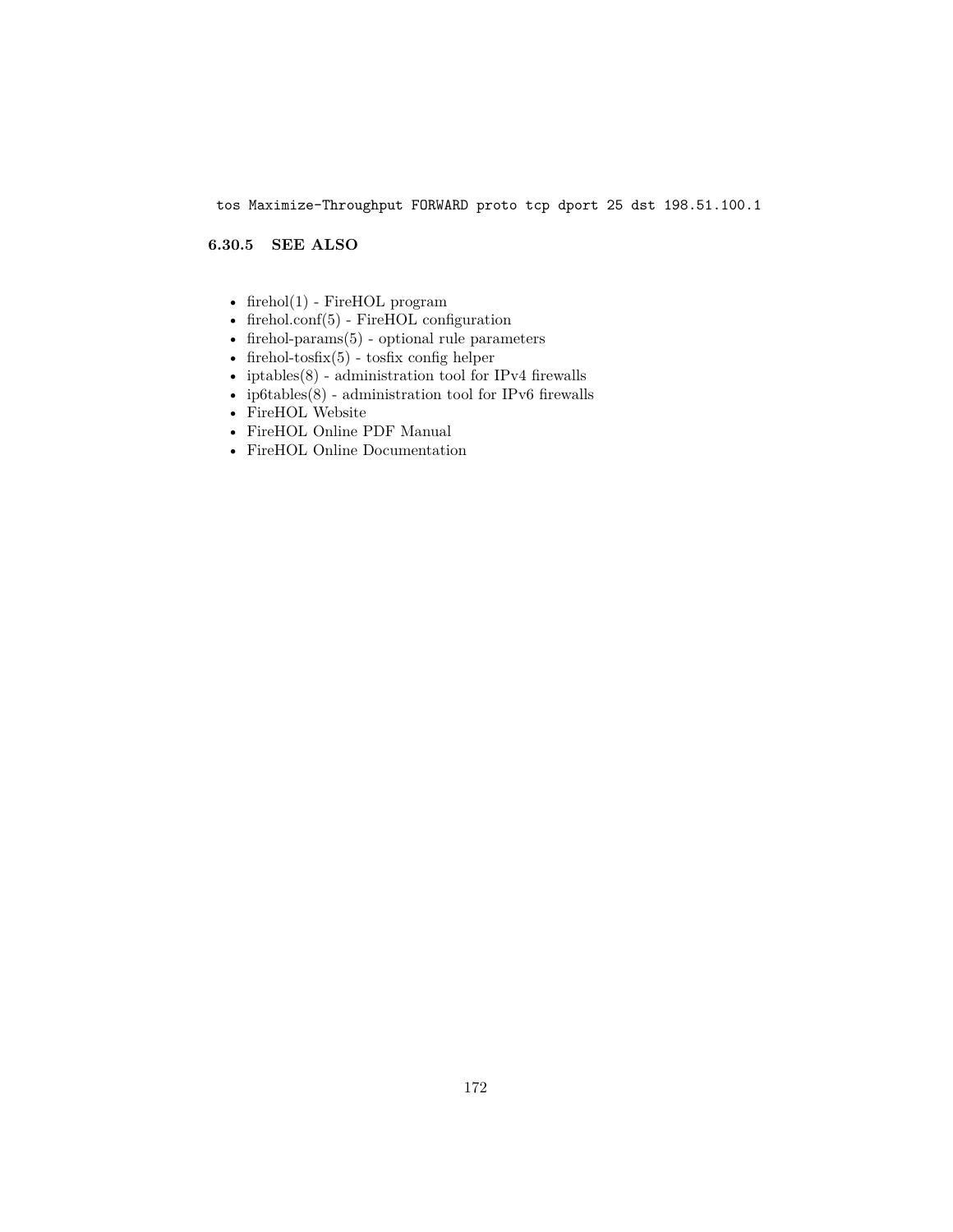# <span id="page-172-0"></span>**6.31 firehol-tosfix(5)**

**6.31.1 NAME**

firehol-tosfix - apply suggested TOS values to packets

### **6.31.2 SYNOPSIS**

tosfix

#### **6.31.3 DESCRIPTION**

The tosfix helper command sets the Type of Service (TOS) field in packet headers based on the suggestions given by Erik Hensema in [iptables and tc](http://www.docum.org/docum.org/faq/cache/49.html) [shaping tricks.](http://www.docum.org/docum.org/faq/cache/49.html)

The following TOS values are set:

- All TCP ACK packets with length less than 128 bytes are assigned Minimize-Delay, while bigger ones are assigned Maximize-Throughput
- All packets with TOS Minimize-Delay, that are bigger than 512 bytes are set to Maximize-Throughput, except for short bursts of 2 packets per second

The tosfix command must be used before the first router or interface.

**6.31.4 EXAMPLE**

tosfix

**6.31.5 SEE ALSO**

- firehol $(1)$  FireHOL program
- [firehol.conf\(5\)](#page-14-0) FireHOL configuration
- firehol-tos $(5)$  tosfix config helper
- [iptables\(8\)](http://ipset.netfilter.org/iptables.man.html) administration tool for IPv4 firewalls
- [ip6tables\(8\)](http://ipset.netfilter.org/ip6tables.man.html) administration tool for IPv6 firewalls
- [FireHOL Website](http://firehol.org/)
- [FireHOL Online PDF Manual](http://firehol.org/firehol-manual.pdf)
- [FireHOL Online Documentation](http://firehol.org/documentation/)